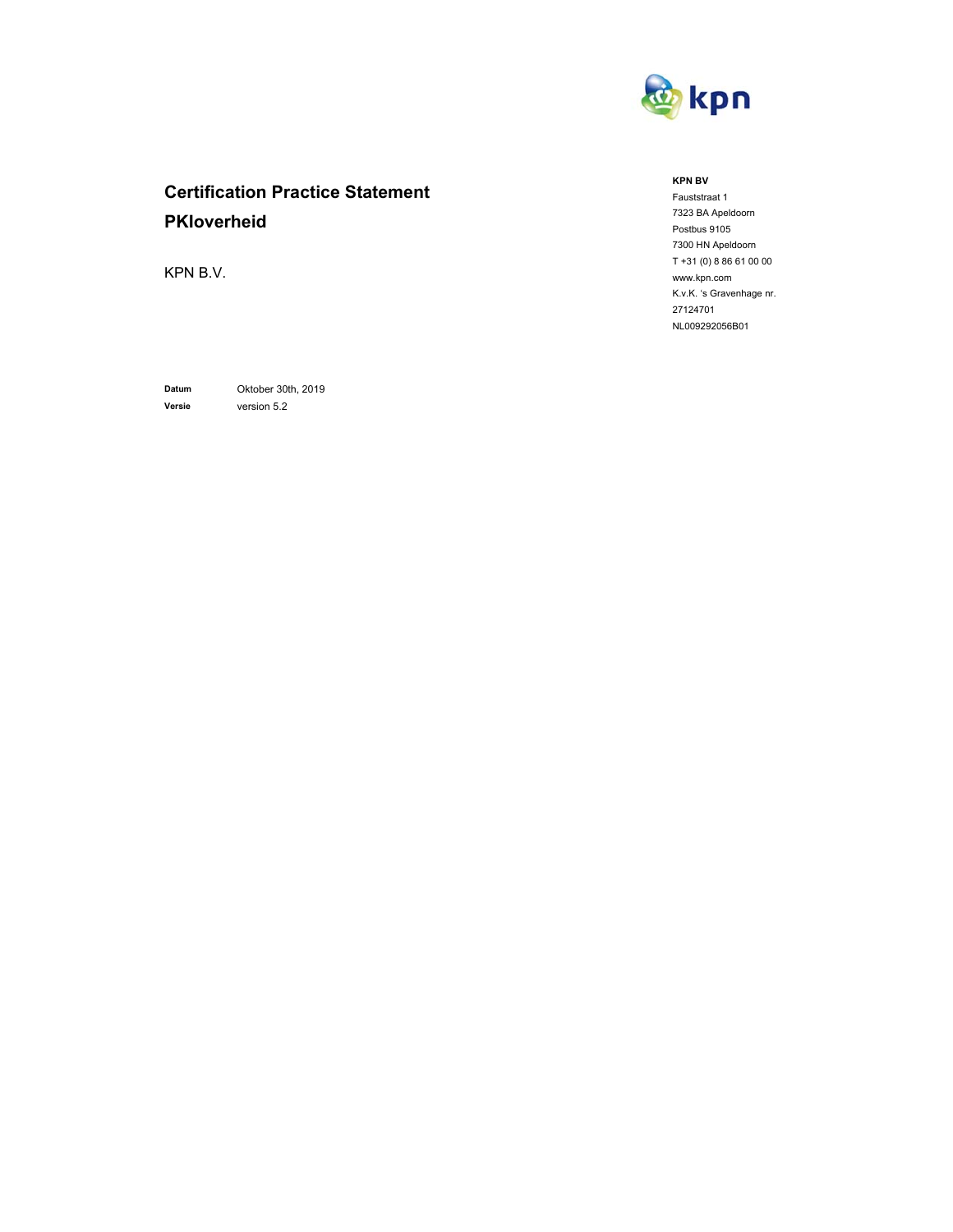

## **Inhoudsopgave**

| 1                       |                                                                                                   |  |
|-------------------------|---------------------------------------------------------------------------------------------------|--|
|                         | 1.1                                                                                               |  |
|                         | 1.1.1                                                                                             |  |
|                         | 1.1.2                                                                                             |  |
|                         | 1.1.3                                                                                             |  |
|                         | 1.1.4                                                                                             |  |
|                         | 1.1.5                                                                                             |  |
|                         | 1.2                                                                                               |  |
|                         | 1.3                                                                                               |  |
|                         | 1.4                                                                                               |  |
|                         | Certificate use (Program of Requirements PKI Government part 3a) Personal and<br>1.4.1            |  |
|                         |                                                                                                   |  |
|                         | Certificate use (Program of Requirements PKI Government part 3b) Group certificates 9<br>1.4.2    |  |
|                         | Certificate use (Program of Requirements PKI Government part 3e) (standard) server<br>1.4.3       |  |
|                         |                                                                                                   |  |
|                         | Certificate use (PvE PKIoverheid deel 3f) Extended Validation server certificates  10<br>1.4.4    |  |
|                         | 1.4.5                                                                                             |  |
|                         | 1.4.6                                                                                             |  |
|                         | $1.5^{\circ}$                                                                                     |  |
|                         | 1.6                                                                                               |  |
|                         | Cooperation with the Ministry of Security and Justice (dutch: Ministerie van Veiligheid en<br>1.7 |  |
|                         |                                                                                                   |  |
|                         | 1.8<br>1.9                                                                                        |  |
|                         | 1.10                                                                                              |  |
|                         | 1.11                                                                                              |  |
|                         |                                                                                                   |  |
| $\overline{\mathbf{2}}$ |                                                                                                   |  |
|                         | 2.1                                                                                               |  |
|                         | 2.2                                                                                               |  |
|                         | 2.3                                                                                               |  |
|                         | 2.4                                                                                               |  |
|                         | 2.5                                                                                               |  |
| 3                       |                                                                                                   |  |
|                         | 3.1                                                                                               |  |
|                         | 3.1.1                                                                                             |  |
|                         | 3.1.2                                                                                             |  |
|                         | 3.1.3                                                                                             |  |
|                         | 3.1.4                                                                                             |  |
|                         | 3.1.5                                                                                             |  |
|                         | 3.1.6                                                                                             |  |
|                         | 3.1.7                                                                                             |  |
|                         | 3.2                                                                                               |  |
|                         | 3.2.1                                                                                             |  |
|                         | Authentication of organization identity (Subscriber authentication) 21<br>3.2.2                   |  |
|                         | 3.2.3                                                                                             |  |
|                         | 3.2.3.1                                                                                           |  |
|                         | 3.2.3.2                                                                                           |  |
|                         | 3.2.3.2.1                                                                                         |  |

KPN B.V.

CPS PKIoverheid - English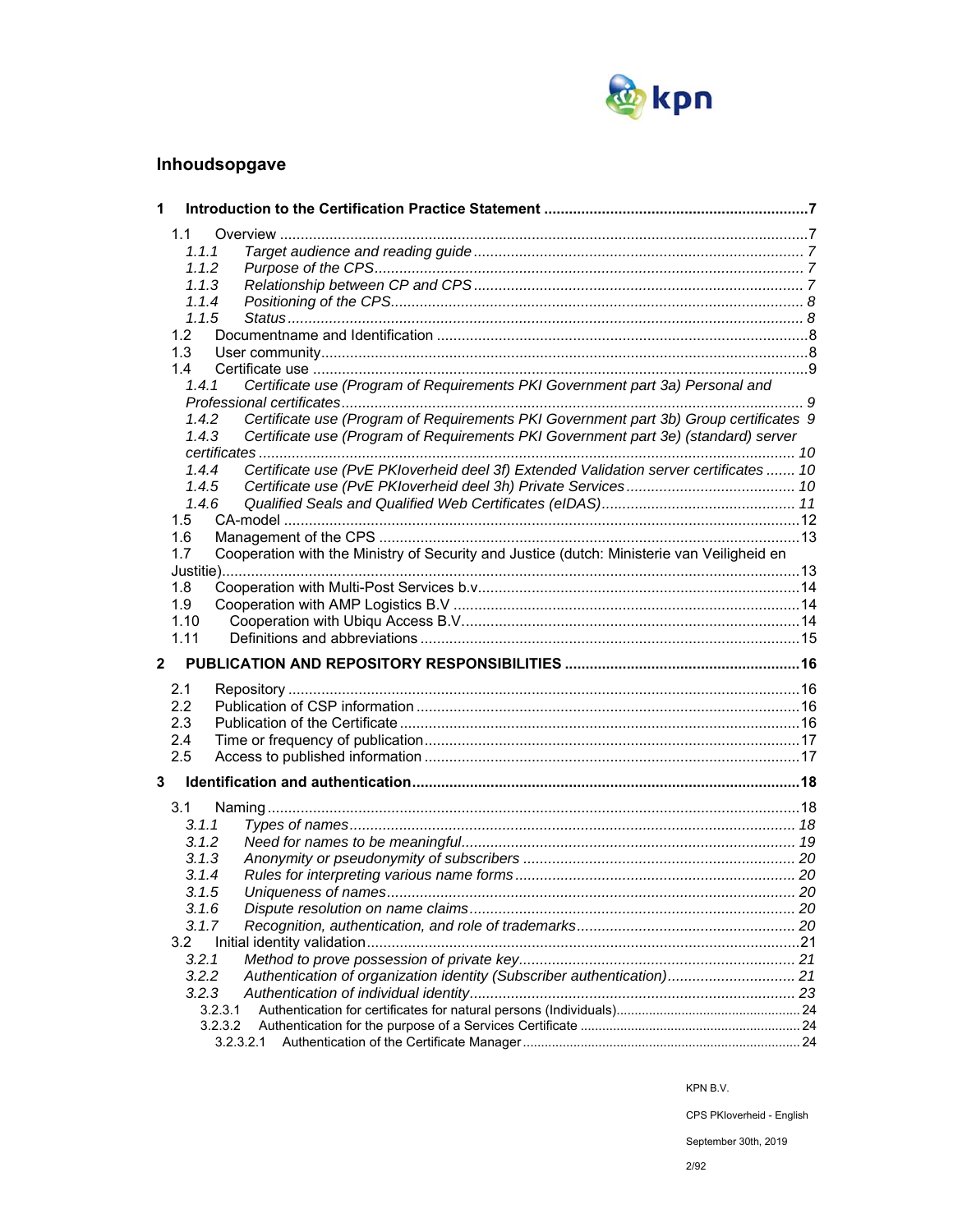

|   | 3.2.3.3                                                                                                  |  |
|---|----------------------------------------------------------------------------------------------------------|--|
|   | 3.2.3.4                                                                                                  |  |
|   | Authentication for the purpose of an EXTENDED VALIDATION-certificate  26<br>3.2.3.5                      |  |
|   | 3.2.3.5.1                                                                                                |  |
|   | 3.2.3.5.2                                                                                                |  |
|   | 3.2.3.6                                                                                                  |  |
|   | 3.2.3.6.1                                                                                                |  |
|   | Authentication for the purpose of a Private Services server certificate  29<br>3.2.3.6.2                 |  |
|   | 3.2.4                                                                                                    |  |
|   | 3.3                                                                                                      |  |
|   | 3.3.1                                                                                                    |  |
|   | Identification en Authentication for routine re-key of the CA certificate 30<br>3.3.2                    |  |
|   | 3.3.3                                                                                                    |  |
|   | 3.4                                                                                                      |  |
| 4 |                                                                                                          |  |
|   |                                                                                                          |  |
|   | 4.1                                                                                                      |  |
|   | 4.1.1                                                                                                    |  |
|   | 4.1.2                                                                                                    |  |
|   | 4.1.2.1                                                                                                  |  |
|   | 4.1.2.2                                                                                                  |  |
|   | 4.1.2.3<br>4.1.2.4                                                                                       |  |
|   | 4.1.3                                                                                                    |  |
|   | 4.2                                                                                                      |  |
|   | 4.2.1                                                                                                    |  |
|   | 4.2.2                                                                                                    |  |
|   | 4.2.2.1<br>Application for Personal-, Professional-, and Group- Certificates on a Smartcard or USB token |  |
|   | 34                                                                                                       |  |
|   | Application for Personal and Professional Certificates as Mobile Certificates 35<br>4.2.2.2              |  |
|   | 4.2.2.3                                                                                                  |  |
|   | 4.2.2.4                                                                                                  |  |
|   | 4.2.2.5                                                                                                  |  |
|   | 4.2.3                                                                                                    |  |
|   |                                                                                                          |  |
|   | Issuance of Personal Certificates, Professional Certificates and Group Certificates 38<br>4.3.1          |  |
|   | Issuance of Server Certificates, Extended Validation Server Certificates and Private<br>4.3.2            |  |
|   |                                                                                                          |  |
|   | Notification of certificate issuance to the Certificate Holder or Manager 38<br>4.3.3                    |  |
|   | 4.4                                                                                                      |  |
|   | 4.4.1                                                                                                    |  |
|   | Acceptance of Server Certificates, Extended Validation Server Certificates and Private<br>4.4.2          |  |
|   |                                                                                                          |  |
|   | 4.4.3                                                                                                    |  |
|   | 4.5                                                                                                      |  |
|   | 4.6                                                                                                      |  |
|   | 4.7                                                                                                      |  |
|   | 4.8                                                                                                      |  |
|   | 4.9                                                                                                      |  |
|   | 4.9.1                                                                                                    |  |
|   | 4.9.2                                                                                                    |  |
|   | 4.9.3                                                                                                    |  |
|   |                                                                                                          |  |
|   |                                                                                                          |  |
|   | 4.9.4<br>Verification conditions when consulting certificate status information 43<br>4.9.5              |  |

KPN B.V.

CPS PKIoverheid - English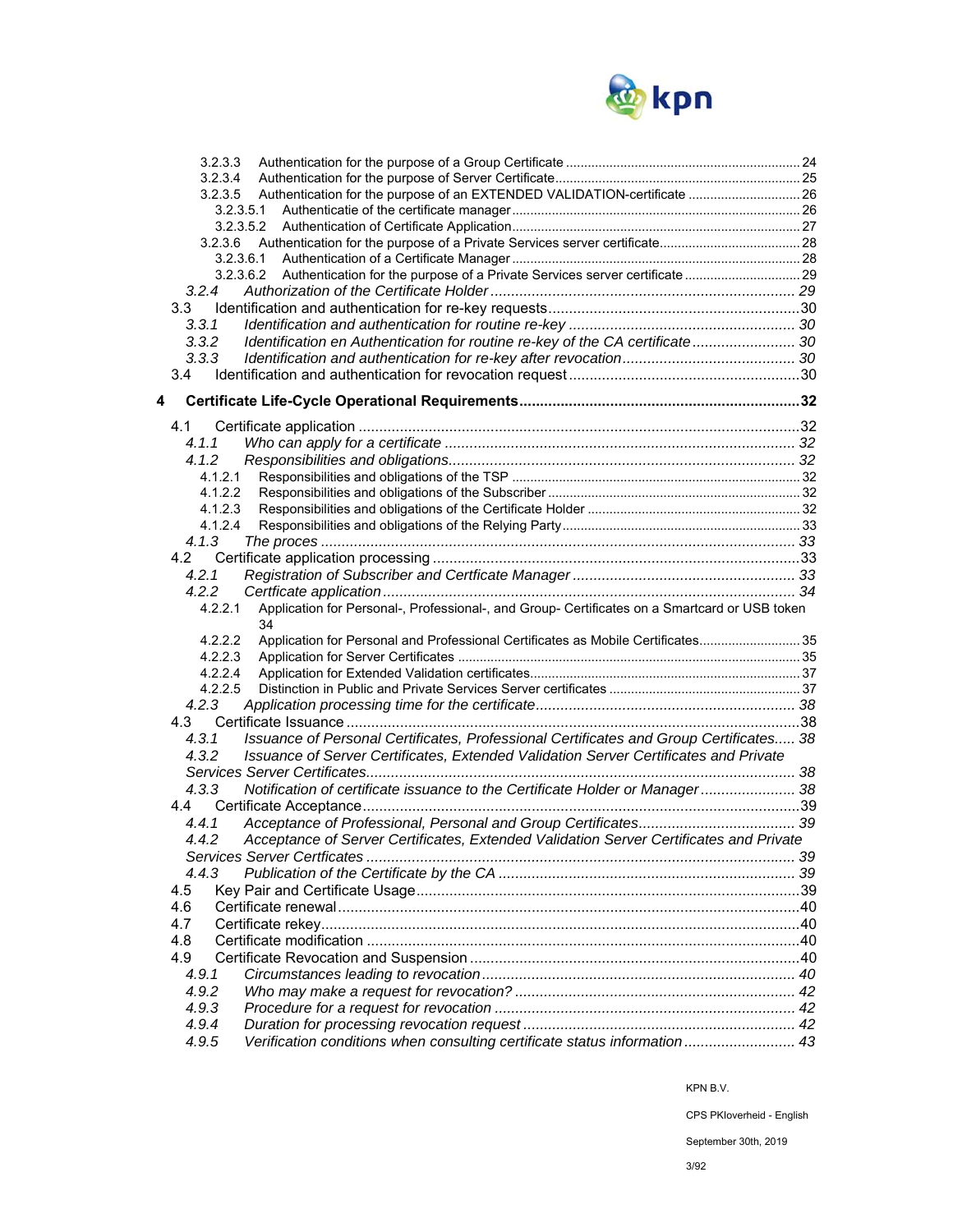

|   | 4.9.6          |  |
|---|----------------|--|
|   | 4.9.7          |  |
|   | 4.9.8          |  |
|   | 4.9.9          |  |
|   | 4.9.10         |  |
|   | 4.9.11         |  |
|   | 4.9.12         |  |
|   | 4.10           |  |
| 5 |                |  |
|   | 5.1            |  |
|   | 5.1.1          |  |
|   | 5.1.2          |  |
|   | 5.1.3          |  |
|   | 5.1.4          |  |
|   | 5.1.5          |  |
|   | 5.2            |  |
|   | 5.3            |  |
|   | 5.3.1          |  |
|   | 5.3.2          |  |
|   | 5.3.3          |  |
|   | 5.3.4          |  |
|   | 5.4            |  |
|   | 5.4.1          |  |
|   | 5.4.2          |  |
|   | $5.5\,$        |  |
|   | 5.5.1          |  |
|   | 5.5.2          |  |
|   | 5.5.3          |  |
|   | 5.5.4          |  |
|   | 5.6            |  |
|   | 5.6.1          |  |
|   | 5.6.2          |  |
|   | 5.6.3<br>5.6.4 |  |
|   | 5.6.5          |  |
|   |                |  |
|   | 5.6.6<br>5.7   |  |
|   | 5.7.1          |  |
|   | 5.7.2          |  |
|   | 5.8            |  |
|   | 5.8.1          |  |
|   | 5.8.2          |  |
|   |                |  |
| 6 |                |  |
|   | 6.1            |  |
|   | 6.1.1          |  |
|   | 6.1.2          |  |
|   | 6.1.3          |  |
|   | 6.1.4          |  |
|   | 6.1.5          |  |
|   | 6.1.6          |  |
|   | 6.1.7          |  |

CPS PKloverheid - English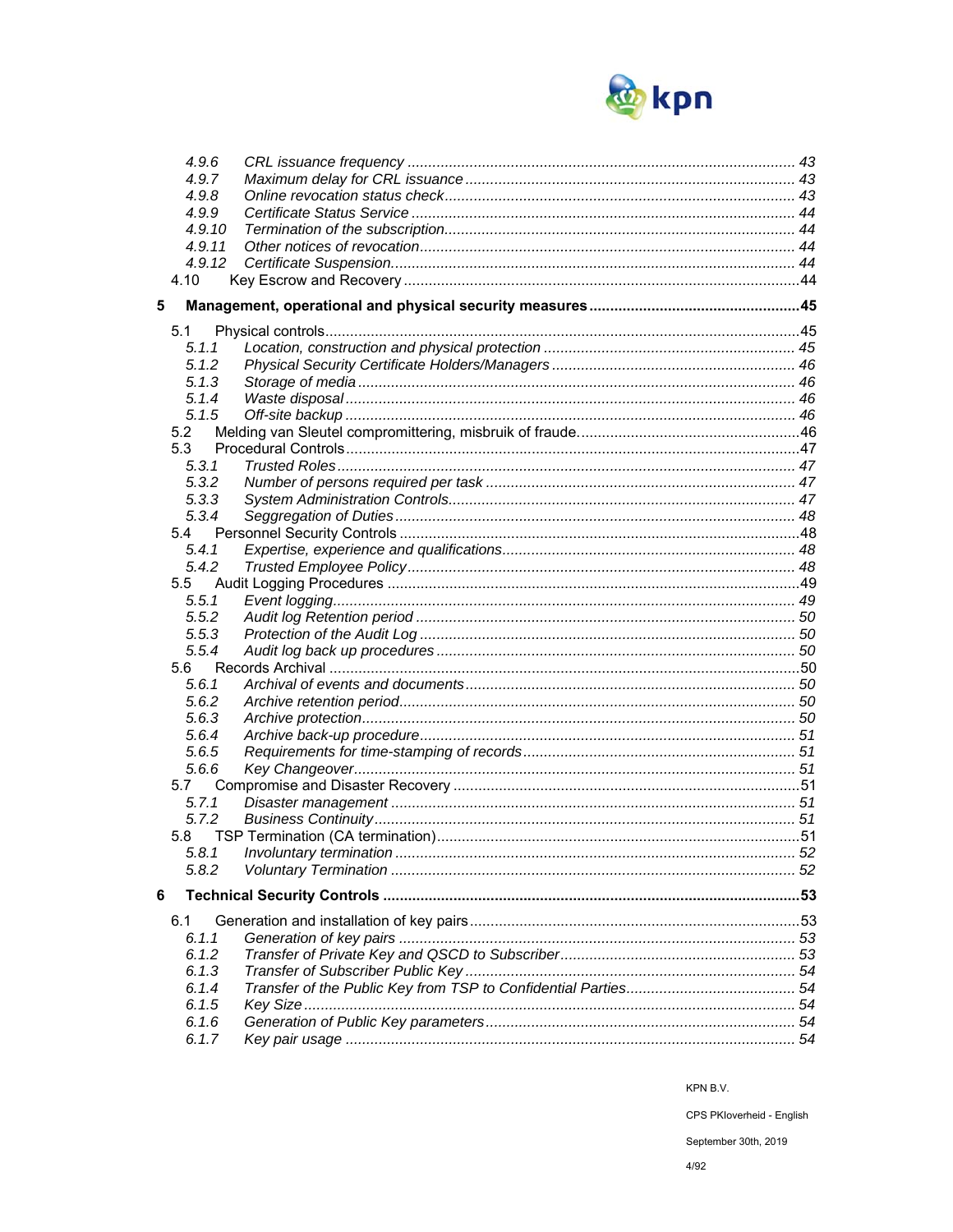

| 6.1.8  |                                                                         |  |
|--------|-------------------------------------------------------------------------|--|
| 6.2    | Private Key Protection and Cryptographic Module Engineering Controls 54 |  |
| 6.2.1  |                                                                         |  |
| 6.2.2  |                                                                         |  |
| 6.2.3  |                                                                         |  |
| 6.2.4  |                                                                         |  |
| 6.2.5  |                                                                         |  |
| 6.2.6  |                                                                         |  |
|        |                                                                         |  |
| 6.2.7  |                                                                         |  |
| 6.2.8  |                                                                         |  |
| 6.2.9  |                                                                         |  |
| 6.2.10 |                                                                         |  |
| 6.2.11 | Requirements for safe means of storage and use of certificates  56      |  |
| 6.3    |                                                                         |  |
| 6.3.1  |                                                                         |  |
| 6.3.2  |                                                                         |  |
| 6.4    |                                                                         |  |
| 6.4.1  |                                                                         |  |
| 6.4.2  |                                                                         |  |
| 6.4.3  |                                                                         |  |
|        |                                                                         |  |
| 6.5    |                                                                         |  |
| 6.5.1  |                                                                         |  |
| 6.5.2  |                                                                         |  |
| 6.6    |                                                                         |  |
| 6.6.1  |                                                                         |  |
| 6.6.2  |                                                                         |  |
|        |                                                                         |  |
| 6.7    |                                                                         |  |
|        |                                                                         |  |
| 6.8    |                                                                         |  |
| 7      |                                                                         |  |
|        |                                                                         |  |
| 7.1    |                                                                         |  |
| 7.1.1  |                                                                         |  |
| 7.1.2  |                                                                         |  |
| 7.1.3  |                                                                         |  |
| 7.1.4  |                                                                         |  |
| 7.1.5  |                                                                         |  |
| 7.2    |                                                                         |  |
| 7.2.1  |                                                                         |  |
| 7.2.2  |                                                                         |  |
| 7.2.3  |                                                                         |  |
|        |                                                                         |  |
| 7.2.5  |                                                                         |  |
| 7.3    |                                                                         |  |
| 7.3.1  |                                                                         |  |
| 8      |                                                                         |  |
| 9      |                                                                         |  |
|        |                                                                         |  |
| 9.1    |                                                                         |  |
| 9.2    |                                                                         |  |
| 9.3    |                                                                         |  |
| 9.3.1  |                                                                         |  |
| 9.3.2  |                                                                         |  |
| 9.3.3  |                                                                         |  |

CPS PKloverheid - English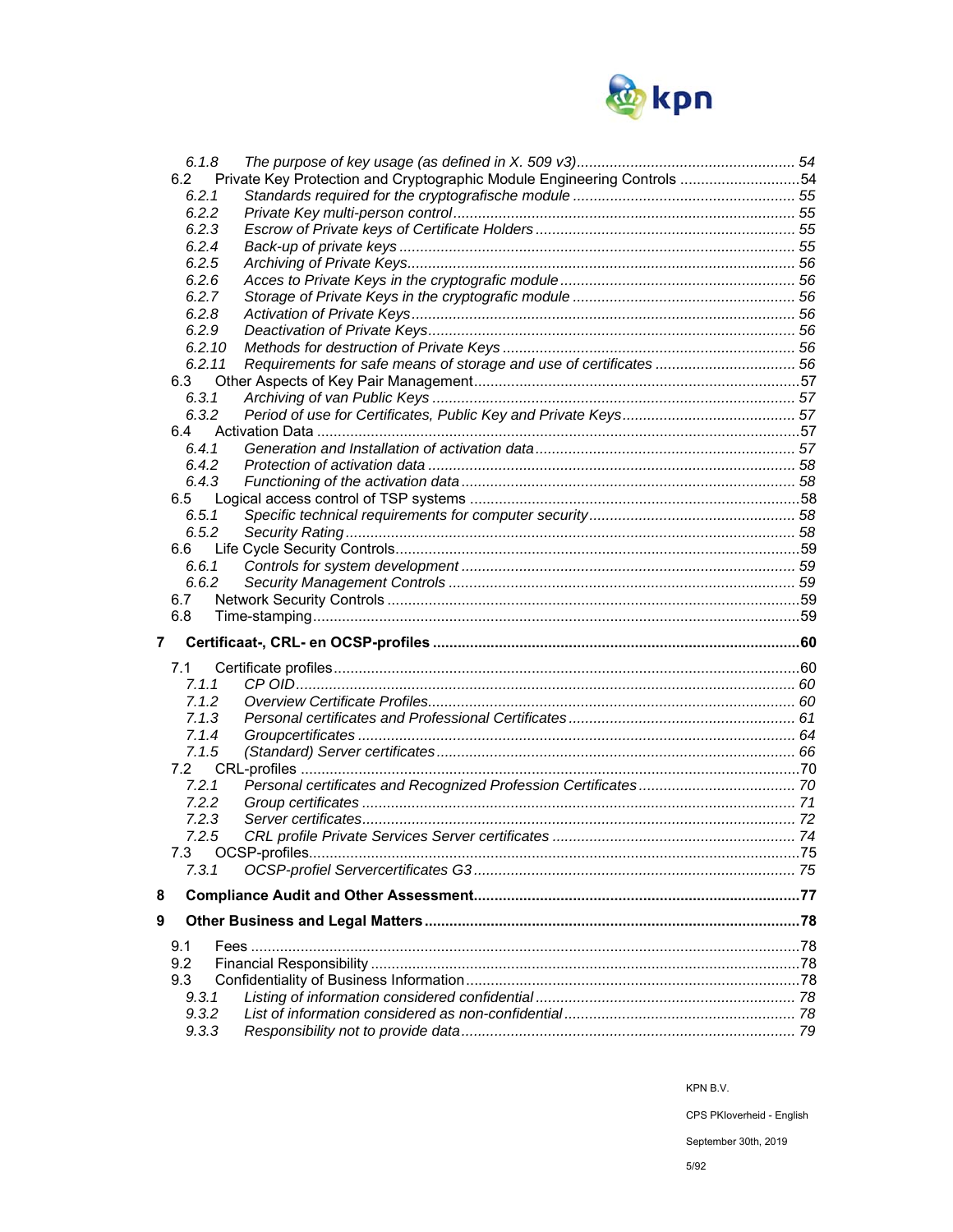

| 9.4.1<br>9.4.2<br>9.4.3<br>9.4.4<br>9.4.5<br>9.4.6<br>9.4.7<br>9.4.8<br>Disclosure of information with respect to revocation of a certificate 80<br>9.4.9<br>Other circumstances which may lead to the provision of information 81<br>9.4.10<br>9.5<br>9.6<br>9.7<br>9.8<br>9.8.1<br>9.8.2<br>9.9<br>9.10<br>9.11<br>9.12<br>9.12.1<br>9.13<br>9.14<br>9.15<br>9.16 | 9.4 |  |
|---------------------------------------------------------------------------------------------------------------------------------------------------------------------------------------------------------------------------------------------------------------------------------------------------------------------------------------------------------------------|-----|--|
|                                                                                                                                                                                                                                                                                                                                                                     |     |  |
|                                                                                                                                                                                                                                                                                                                                                                     |     |  |
|                                                                                                                                                                                                                                                                                                                                                                     |     |  |
|                                                                                                                                                                                                                                                                                                                                                                     |     |  |
|                                                                                                                                                                                                                                                                                                                                                                     |     |  |
|                                                                                                                                                                                                                                                                                                                                                                     |     |  |
|                                                                                                                                                                                                                                                                                                                                                                     |     |  |
|                                                                                                                                                                                                                                                                                                                                                                     |     |  |
|                                                                                                                                                                                                                                                                                                                                                                     |     |  |
|                                                                                                                                                                                                                                                                                                                                                                     |     |  |
|                                                                                                                                                                                                                                                                                                                                                                     |     |  |
|                                                                                                                                                                                                                                                                                                                                                                     |     |  |
|                                                                                                                                                                                                                                                                                                                                                                     |     |  |
|                                                                                                                                                                                                                                                                                                                                                                     |     |  |
|                                                                                                                                                                                                                                                                                                                                                                     |     |  |
|                                                                                                                                                                                                                                                                                                                                                                     |     |  |
|                                                                                                                                                                                                                                                                                                                                                                     |     |  |
|                                                                                                                                                                                                                                                                                                                                                                     |     |  |
|                                                                                                                                                                                                                                                                                                                                                                     |     |  |
|                                                                                                                                                                                                                                                                                                                                                                     |     |  |
|                                                                                                                                                                                                                                                                                                                                                                     |     |  |
|                                                                                                                                                                                                                                                                                                                                                                     |     |  |
|                                                                                                                                                                                                                                                                                                                                                                     |     |  |
|                                                                                                                                                                                                                                                                                                                                                                     |     |  |
|                                                                                                                                                                                                                                                                                                                                                                     |     |  |
|                                                                                                                                                                                                                                                                                                                                                                     |     |  |
|                                                                                                                                                                                                                                                                                                                                                                     |     |  |
|                                                                                                                                                                                                                                                                                                                                                                     |     |  |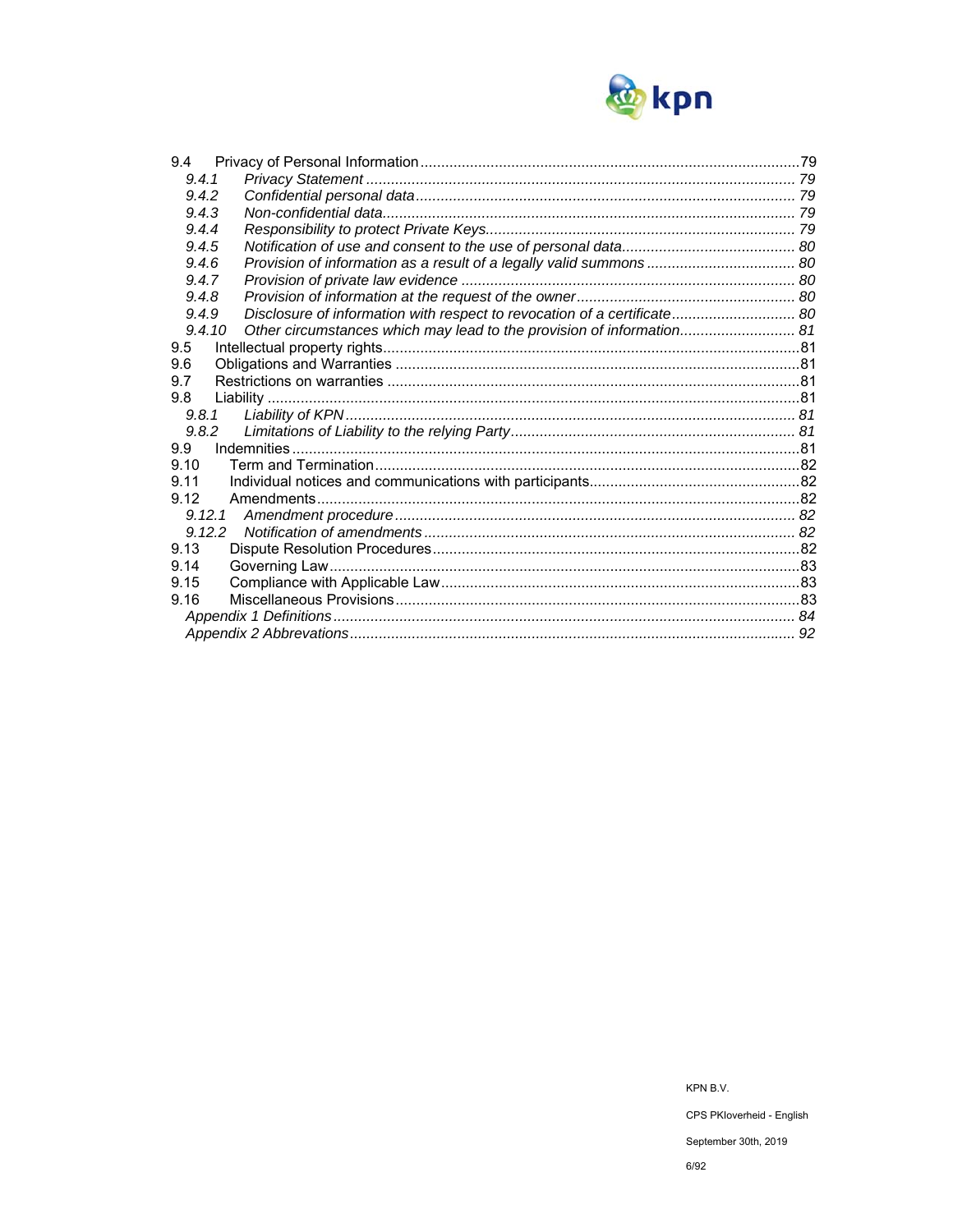

## **1 Introduction to the Certification Practice Statement**

The PKI for the government, shortly PKI government, is an agreements system for enabling the generic and large-scale use of the Electronic Signature, remote identification and confidential electronic communications. All agreements are described in the Program of Requirements (Logius).

Within the PKI government, KPN BV operates as Trust Service Provider (or TSP). Hereinafter referred to as KPN. This means KPN as a Trust Service Provider, as a distinction to the other services provided by KPN.

KPN BV is the legal successor to KPN Corporate Market BV as of April 1, 2016. All agreements entered into with KPN Corporate Market BV by subscribers and relying parties, including all obligations and warranties mentioned in this document, are transferred to KPN BV One of the requirements in the Program of Requirements is that each Trust Service Provider within the PKI government describes its practices in a so-called Certification Practice Statement (further: CPS).

The present document is the CPS of KPN. This document describes the practices of KPN. This chapter contains an introduction to this CPS document. It briefly addresses a number of important aspects of this document.

## **1.1 Overview**

The format of this CPS is as far as possible in accordance with the RFC3647 Standard (Internet Technology Task Force Internet X.509 Public Key Infrastructure Certificate Policy and Certification Practices Framework). For more information see https://www.ietf.org.

## *1.1.1 Target audience and reading guide*

The primary target group of this CPS is:

- KPN subscribers.
- Subscriber Contacts.
- Certificate Holder and Subscriber Certificate Managers.
- Relying Parties.

## *1.1.2 Purpose of the CPS*

The CPS is a description of the way in which KPN operates its certification service in the Organization domain of the PKI government. The CPS contains, among other things, a description of the procedures that KPN applies to the creation, issuance and revocation of PKI Government Certificates.

## *1.1.3 Relationship between CP and CPS*

The CP describes the requirements for issuing and using a Certificate within the Organization domain of PKI Government. This CP, Certificate Policy - Programme of Requirements Organization (G2) and Organization Person(G3) Domains, has been established and is maintained by the Policy Authority of the PKI for the government and is part (part 3a, 3b, and 3e) of the Program of Requirements of the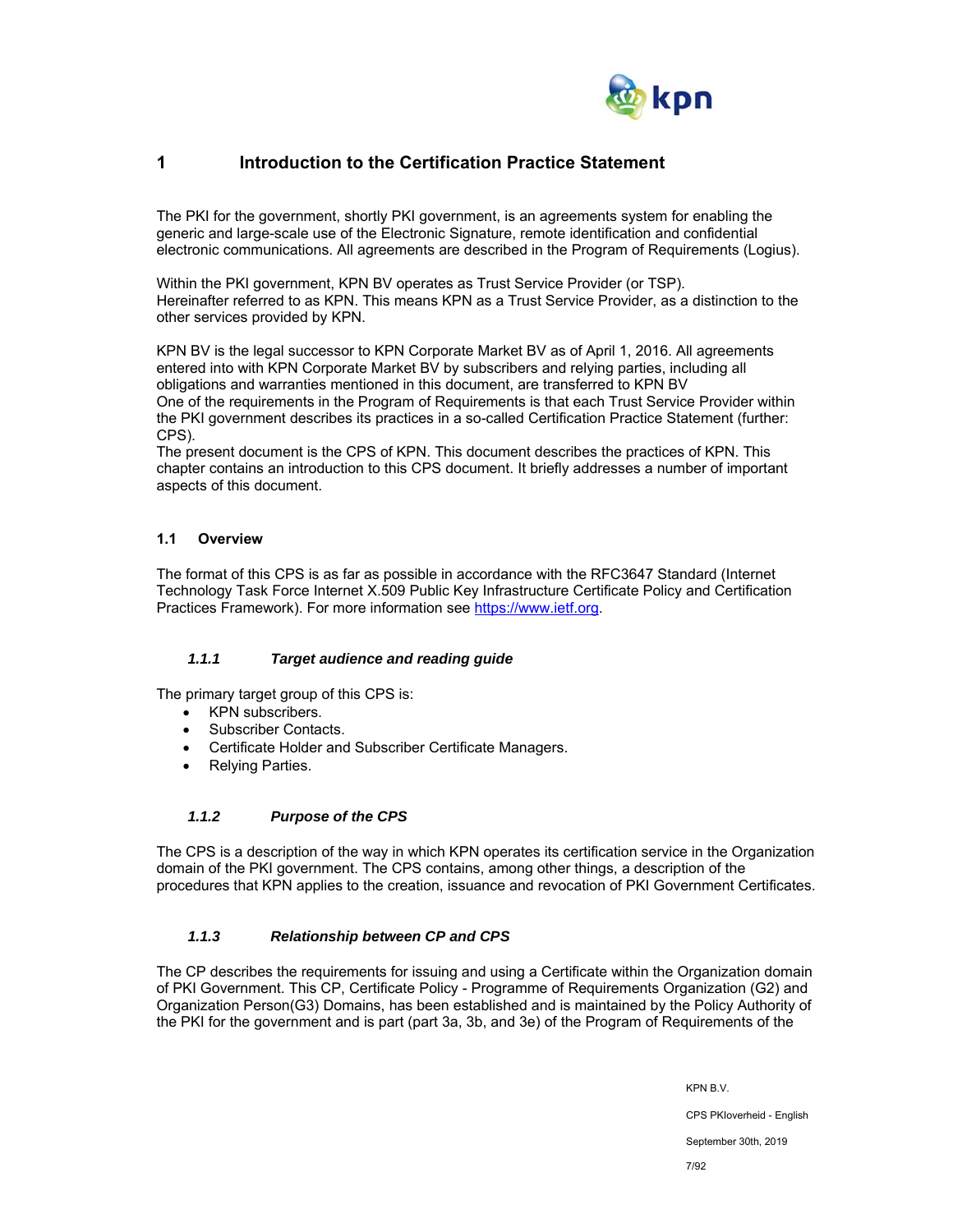

PKI for the government https://www.logius.nl/english/pkioverheid ). The CP PvE part 3f describes the minimum requirements set for KPN's services within PKIoverheid Extended Validation certificates.

The CPS describes how KPN fulfills these requirements and meets these requirements.

#### *1.1.4 Positioning of the CPS*

All types of Certificates issued by the KPN have the same level of trust, in accordance with Program of Requirements within the PKI Government. For this reason, the CPS applies to all Certificates.

#### *1.1.5 Status*

The date on which the validity of this CPS starts is given on the title page of this CPS. The CPS is valid for as long as the KPN service continues, or until the CPS is replaced by a newer version (indicated in the version number with +1 in major changes and +0.1 in editorial edits).

#### **1.2 Documentname and Identification**

Formally this document is referred to as 'Certification Practice Statement PKIoverheid'. In the context of this document, it is also referred to as 'PKIoverheid CPS', but usually shortly as 'CPS'. Where this abbreviation is concerned, this document is intended.

This CPS can be identified through the following Object Identifier (OID): 2.16.528.1.1005.1.1.1.2

#### **1.3 User community**

The user community within the Organization domain consists, on the one hand, of Trust Service Providers and, on the other hand, of Subscribers, organizational entities in government and business, Certification Holders, Certificate Managers and Relying Parties. There are also individuals working in a recognized profession who are both Subscriber and Certificate Holder. For a description of these concepts, see paragraph 1.7 Definitions and abbreviations.

The Program of Requirements within PKI for the Government (Part 3a, 3b, 3e and 3f) applies to this user community. In addition, the KPN Special Terms and Conditions PKI Overheid Certificates (further: Special Terms) apply. Please refer to the Repository of KPN https://certificaat.kpn.com/elektronische-opslagplaats/

The KPN PKI Government Special Terms and Conditions are binding for all parties involved in the certification service. In case of conflict between the CPS and the Special Conditions, the latter will prevail.

KPN conforms to the current version of the Baseline Requirements for Issuance and Management of Publicly-Trusted Certificates and the CA/Browser Forum Guidelines for Issuance and Management of Extended Validation Certificates as published at https://www.cabforum.org . Should there be an inconsistency between the PKI Government Program of Requirements and the relevant Baseline Requirements, which does not at least meet the minimum requirements described herein, this is to be determined by the PKI Policy Authority, then the stipulated in the Baseline Requirements prevails.

> KPN B.V. CPS PKIoverheid - English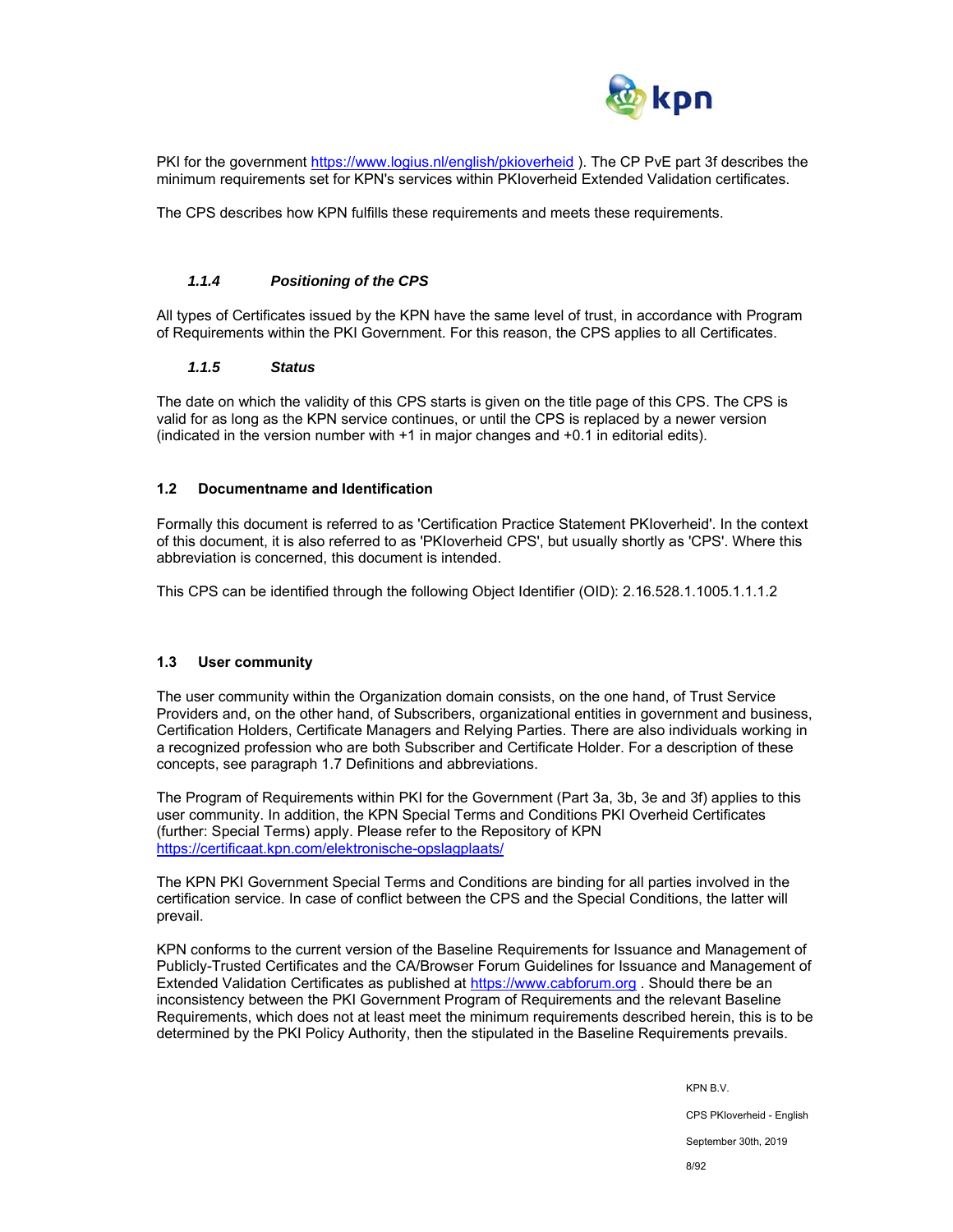

## **1.4 Certificate use**

The certificates issued by KPN are issued in accordance with the Program of Requirements PKI Government (sections 3a, 3b and 3e).

#### *1.4.1 Certificate use (Program of Requirements PKI Government part 3a) Personal and Professional certificates*

Within the domain Organization (g2) and Organization Person (g3), Program of Requirements PKI Government part 3a, KPN issues three types of Certificates on behalf of Subscribers to Certificate Holders. These certificates each have their own function, each also has its own policy. These policies are uniquely identified by an OID. It concernes:

- 1. Signature Certificates
- 2. Authenticity Certificates
- 3. Confidentiality Certificates

Signature Certificates, also called Qualified Certificates, as described in the eIDAS regulation), and also called nonrepudiation certificates are intended to provide electronic documents with a qualified electronic signature [domain Goverment / Business OID 2.16.528.1.1003.1.2.2.2, domain Organization OID 2.16.528.1.1003.1.2.5.2]. This Qualified Electronic Signature, the Electronic Signature Based on a Qualified Certificate, and which has been created by a Qualified Signature Creation Device (QSCD), meets all legal requirements for a signature and has the same legal force as a handwritten signature for paper documents.

Authenticity certificates are intended to reliably identify and authenticate persons, organizations and resources by electronic means. This concerns both the identification of people and between people and resources [domain Government / Business 2.16.528.1.1003.1.2.2.1 OID, OID 2.16.528.1.1003.1.2.5.1 domain Organization]. Authenticity Certificates are not Qualified Certificates.

Confidentiality Certificates are intended to protect the confidentiality of data exchanged and / or stored in electronic form. This concerns both the exchange of information between people and between people and automated means [domain Governement / Business 2.16.528.1.1003.1.2.2.3 OID, domain Organization OID 2.16.528.1.1003.1.2.5.3].

Confidentiality Certificates are not Qualified Certificates.

These 3 types of certificates are issued as Certificates for persons with a recognized profession (dutch:"beroepsgebonden certificaten")and as Personal Certificates (Actually Organizational, as a distinction to the recognized profession certificates) on one of the following data media: Smartcard and USB token. In addition, these certificates can be requested as Mobile certificates, however, no confidentiality certificate will be received. For definitions see 1.11 Definitions and abbreviations.

#### *1.4.2 Certificate use (Program of Requirements PKI Government part 3b) Group certificates*

Within the domain of Government / Companies (g1) and Organization (g2), PvE PKIoverheid part 3b, KPN issues two types of certificates to Subscribers. These certificates each have their own function, also have their own policy. This policy is uniquely identified by an OID. It concerns:

- 1. Authenticity Certificates;
- 2. Confidentiality Certificates;

KPN B.V. CPS PKIoverheid - English September 30th, 2019 9/92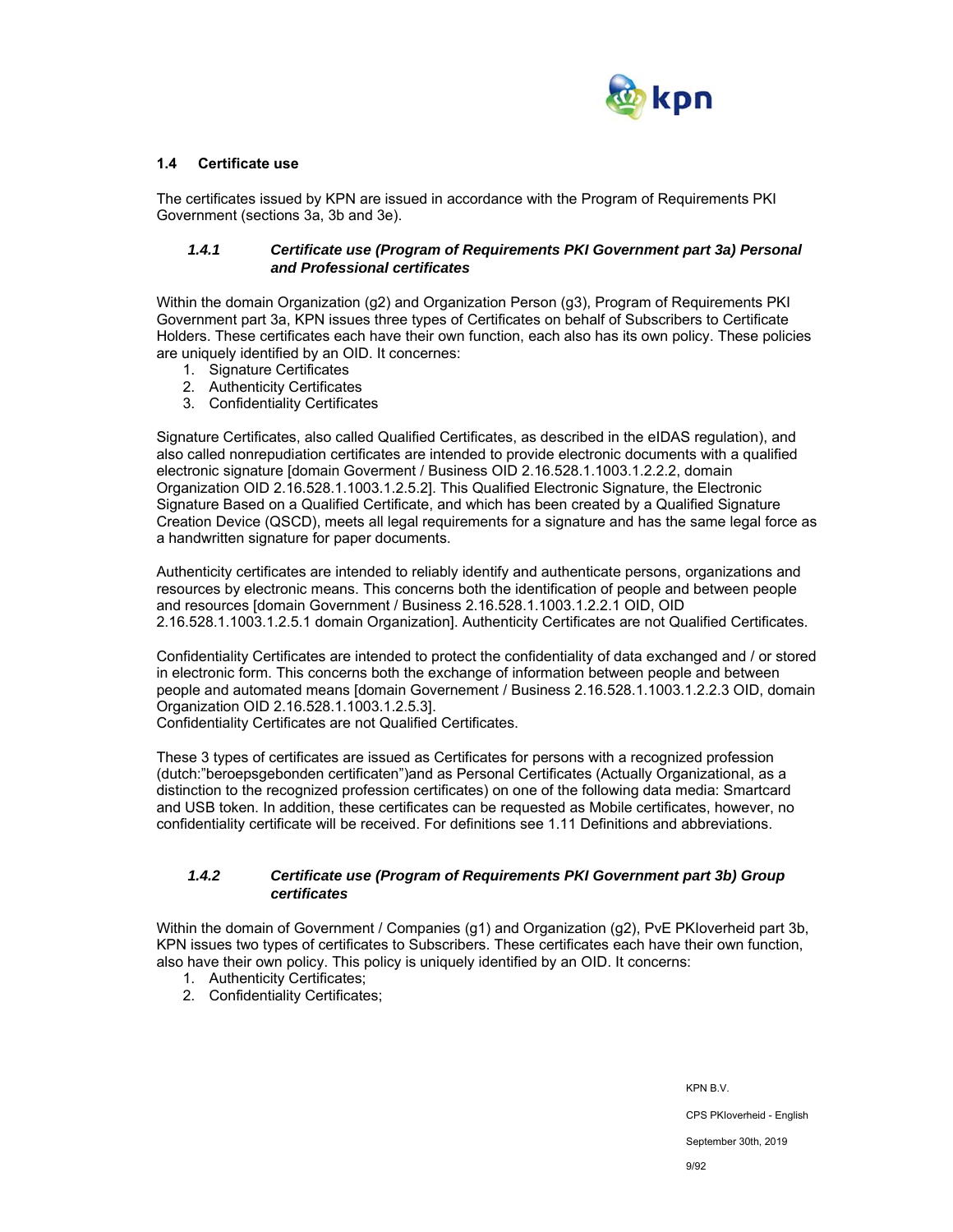

Authenticity Certificates are intended to reliably identify and authenticate a service as belonging to the organizational entity that is responsible for the service by electronic means [Public domain / Business OID 2.16.528.1.1003.1.2.2.4, domain organization OID 2.16. 528.1.1003.1.2.5.4].

Confidentiality Certificates are designed to protect the confidentiality of information exchanged in electronic form [domain Government / Business OID 2.16.528.1.1003.1.2.2.5, domain Organization OID 2.16.528.1.1003.1.2.5.5].

These 2 types of certificates, together with the Server Certificates, are issued as Service Certificates. The Authenticity Certificate and Confidentiality Certificate together are called the Group Certificate. For definitions see 1.11 Definitions and abbreviations.

## *1.4.3 Certificate use (Program of Requirements PKI Government part 3e) (standard) server certificates*

Within the domain of Government / Business (g1) and Organization (g2), PvE PKIoverheid part 3e, KPN also issues server certificates to Subscribers. These certificates have their own function, also have their own policy. This policy is uniquely identified by an OID.

Server certificates are intended for use, where the confidentiality key is not used to encrypt the data but only aims to encrypt the connection between a particular client and a server [domain Government / Business OID 2.16.528.1.1003.1.2.2.6 , Domain Organization OID 2.16.528.1.1003.1.2.5.6]. This server must belong to the organizational entity named as the Subscriber in the certificate.

The Server Certificates, together with Group Certificates, are called the Services Certificates. For definitions see Definitions and abbreviations

## *1.4.4 Certificate use (PvE PKIoverheid deel 3f) Extended Validation server certificates*

Within PKIoverheid Extended Validation, EXTENDED VALIDATION certificates are used to secure a connection between a particular client and a server by means of the TLS/SSL protocol. The PKIoverheid EV certificates can be recognised by the specific unique PKIoverheid EV Policy Object Identifier (OID) 2.16.528.1.1003.1.2.7. This OID refers to the CP PvE part 3f and appears in the Certificate Policies field of the Certificate Staat der Nederlanden EV Intermediair CA ( State of the Netherlands EV Intermediate CA) , the EV CSP CA certificates and the end user EXTENDED VALIDATION certificates.

## *1.4.5 Certificate use (PvE PKIoverheid deel 3h) Private Services*

The Private Services Server certificates issued by KPN are issued in accordance with the PKIoverheid Program of Requirements (part 3h).

Within PKIoverheid Private Services, Private Services Server certificates are used to secure a connection between a particular client and a server via the TLS/SSL protocol. The PKIoverheid Private Services certificates are identified by the specific unique PKIoverheid Private Services Policy Object Identifier (OID) 2.16.528.1.1003.1.2.8.6. This OID refers to the CP PvE part 3h and is listed in the Certificate Policy (certificatePolicies) field of the State of the Netherlands Private Services CA certificate, the KPN PKIoverheid Private Services CA certificates and the end user Private Services Private Services Server certificates.

> KPN B.V. CPS PKIoverheid - English September 30th, 2019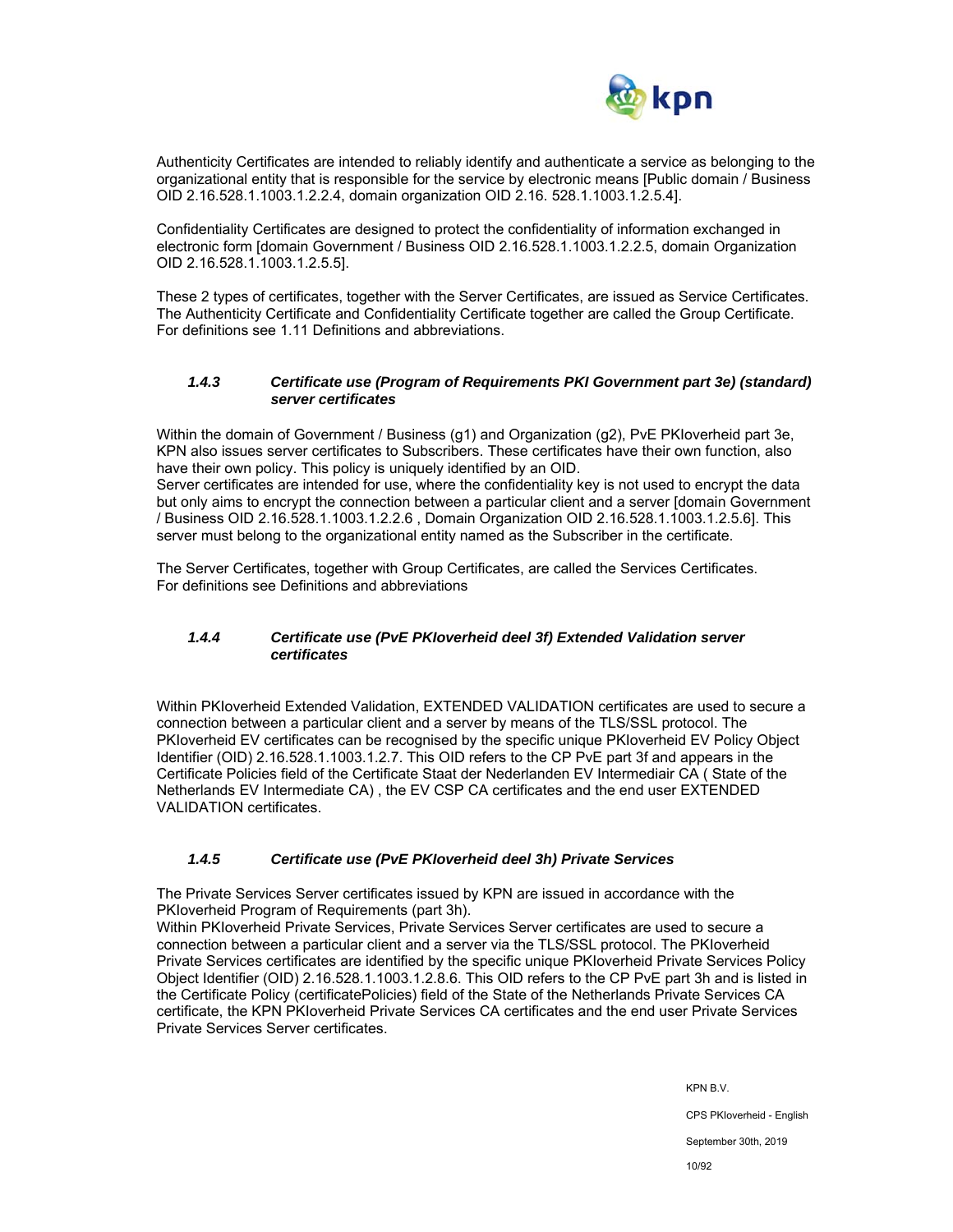

The "Staat der Nederlanden"( State of the Netherlands) Private Root CA - G1 is NOT publicly trusted by browsers and other applications.

KPN issues Private Server Certificates under the 'State of the Netherlands Private Root CA - G1'. This root certificate is part of the central part of the hierarchy of the PKI for the government. The root certificate is the anchor point for trust in electronic transactions within a closed user group. Trust is derived from the fact that this root certificate was issued by the State of the Netherlands and published in the Netherlands Government Gazette (Staatscourant). All participating parties must install and trust this certificate manually. Therefore, Private server certificates are intended for application in private user groups as opposed to publicly trusted server certificates where the master certificate is automatically trusted by the important operating systems (such as Windows, Mac OS, Linux, Android and iOS) and browsers (e.g. Mozilla FireFox).

#### *1.4.6 Qualified Seals and Qualified Web Certificates (eIDAS)*

Kpn does not issue qualified Seals and web certificates.

KPN B.V. CPS PKIoverheid - English September 30th, 2019 11/92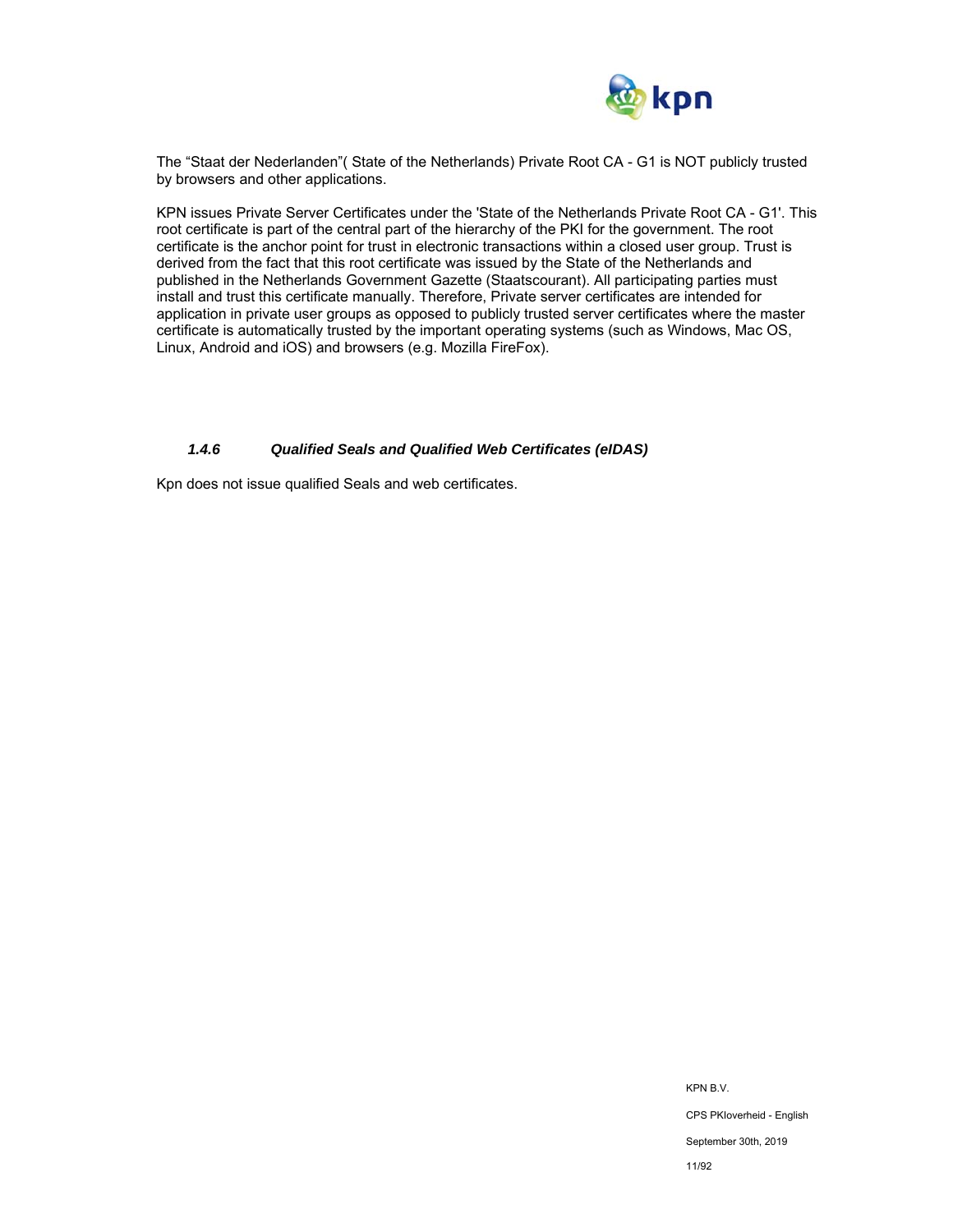

#### **1.5 CA-model**

#### **Staat der Nederlanden Root CA ‐ G2 Staat der Nederlanden Organisatie CA**  *KPN Corporate Market CSP Organisatie CA ‐ G2*   $(2.16.528.1.1003.1.2.5.1)$  Onweerlegbaarheid (2.16.528.1.1003.1.2.5.2) ■ Vertrouwelijkheid (2.16.528.1.1003.1.2.5.3) Services – Authenticiteit (2.16.528.1.1003.1.2.5.4) Services ‐ Vertrouwelijkheid (2.16.528.1.1003.1.2.5.5) Services ‐ Server (2.16.528.1.1003.1.2.5.6) *KPN PKIOverheid Organisatie CA ‐ G2*  Authenticiteit (2.16.528.1.1003.1.2.5.1)  $(2.16.528.1.1003.1.2.5.2)$  Vertrouwelijkheid (2.16.528.1.1003.1.2.5.3) Services – Authenticiteit (2.16.528.1.1003.1.2.5.4) Services ‐ Vertrouwelijkheid (2.16.528.1.1003.1.2.5.5) Services ‐ Server (2.16.528.1.1003.1.2.5.6) **Staat der Nederlanden Root CA ‐ G3 Staat der Nederlanden Organisatie Persoon CA ‐ G3**  *KPN PKIOverheid Organisatie Persoon CA ‐ G3*  Persoon – Authenticiteit (2.16.528.1.1003.1.2.5.1) Persoon ‐ Onweerlegbaarheid (2.16.528.1.1003.1.2.5.2) Persoon ‐ Vertrouwelijkheid (2.16.528.1.1003.1.2.5.3) *KPN BV PKIOverheid Organisatie Persoon CA ‐ G3*  ■ Persoon - Authenticiteit (2.16.528.1.1003.1.2.5.1) Persoon ‐ Onweerlegbaarheid (2.16.528.1.1003.1.2.5.2) Persoon – Vertrouwelijkheid (2.16.528.1.1003.1.2.5.3) **Staat der Nederlanden Organisatie Services CA ‐ G3**  *KPN PKIOverheid Organisatie Services CA ‐ G3*  Services – Authenticiteit (2.16.528.1.1003.1.2.5.4) ■ Services - Vertrouwelijkheid (2.16.528.1.1003.1.2.5.5) *KPN BV PKIOverheid Organisatie Services CA ‐ G3*  ■ Services - Authenticiteit (2.16.528.1.1003.1.2.5.4) ■ Services - Vertrouwelijkheid (2.16.528.1.1003.1.2.5.5) *KPN PKIOverheid Organisatie Server CA ‐ G3*  ■ Services - Server (2.16.528.1.1003.1.2.5.6) *KPN BV PKIOverheid Organisatie Server CA ‐ G3*  ■ Services - Server (2.16.528.1.1003.1.2.5.6) **Staat der Nederlanden EV Root CA Staat der Nederlanden EV Intermediair CA**  *KPN CM PKI Overheid EV CA*  ■ EV policy OID (2.16.528.1.1003.1.2.7) *KPN PKIOverheid EV CA*  ■ EV policy OID (2.16.528.1.1003.1.2.7) **Staat der Nederlanden Private Root CA ‐ G1 Staat der Nederlanden Private Services CA ‐ G1**  *KPN PKIoverheid Private Services CA ‐ G1*  Server (2.16.528.1.1003.1.2.8.6)

KPN B.V.

CPS PKIoverheid - English

September 30th, 2019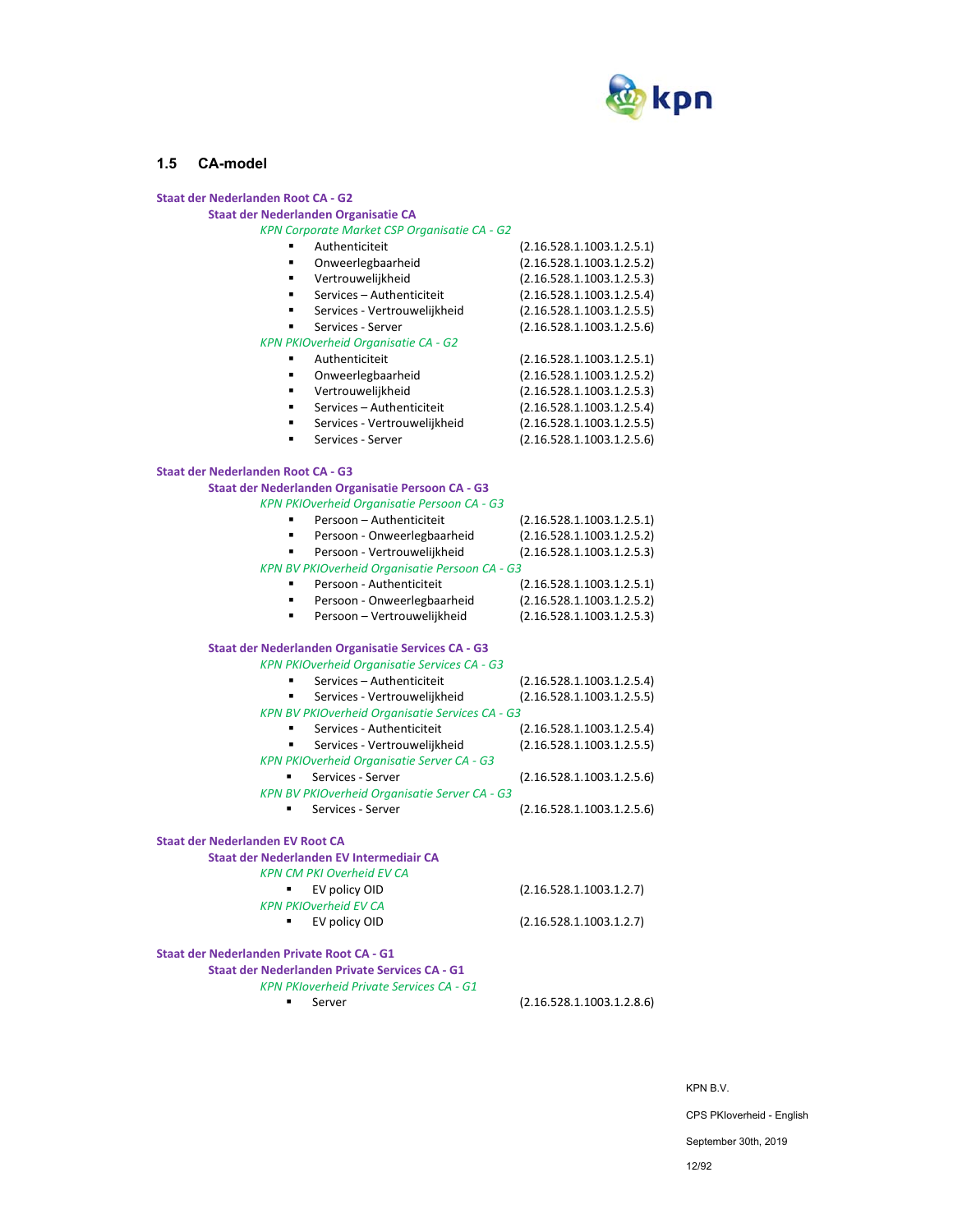

The foregoing statement is fully described in PKI Government Program of Requirements (Part 1, of Programme of Requirements - Introduction). Both the Root CAs and the CAs are managed by PKI government. A description of the management of these CAs can be found in the CPS Policy Authority for certificates issued by the Policy Authority PKI Government. Both documents can be found on https://logius.nl/diensten/pkioverheid/aansluiten-als-tsp/pogramma-van-eisen

#### **1.6 Management of the CPS**

The KPN CPS is managed by a dedicated Policy Management Authority (PMA). Information regarding this CPS and comments can be directed to:

KPN Attn. KPN Securtiy Services, Policy Management Authority PO Box 9105 7300 HN Apeldoorn Pkisupport@kpn.com

Other documents related to the service of PKI Government Certificates from KPN can be found in the Repository. (dutch: Elektronische opslagplaats) on https://certificaat.kpn.com/support/downloads/repository

The PKI Government Certificates are a service of KPN. For more information about KPN, refer to the Electronic Storage.

As required by the Baseline Requirements, the CPS is reviewed at least once a year and given a higher version number.

## **1.7 Cooperation with the Ministry of Security and Justice (dutch: Ministerie van Veiligheid en Justitie)**

KPN concluded a cooperation agreement on certification services with the Ministry of Security and Justice (further: the Ministry). Within that agreement, KPN outsourced the RA activities to the Ministry for applications for certificates, submitted by or on behalf of the Ministry. The Ministry has set up a RA office. In short, the Ministry has handled the certificate applications submitted by or on behalf of the Ministry. The Ministry received the applications, registered them, assessed the accuracy and completeness of the application and decided on the application. KPN continued to perform the CA operations, KPN produced the certificates, placed them on SSCD, if applicable, and sent the certificates to the Ministry. The Ministry took care of the issuance of certificates, including the identification of certificate managers and certificate holders. After notification of receipt of the SSCD at the RA office, KPN provided the shipment of inter alia the revocation data.

The Ministry has not extended this original cooperation agreement by the end of the agreement, June 8, 2015. Cooperation will continue in limited form. The services from June 8, 2015 are briefly described as follows.

- No new certificates will be issued anymore.
- All certificates issued under section 3A were revoked.
- This also applies to the Services Certificates (Group Certificates).

KPN B.V.

CPS PKIoverheid - English

September 30th, 2019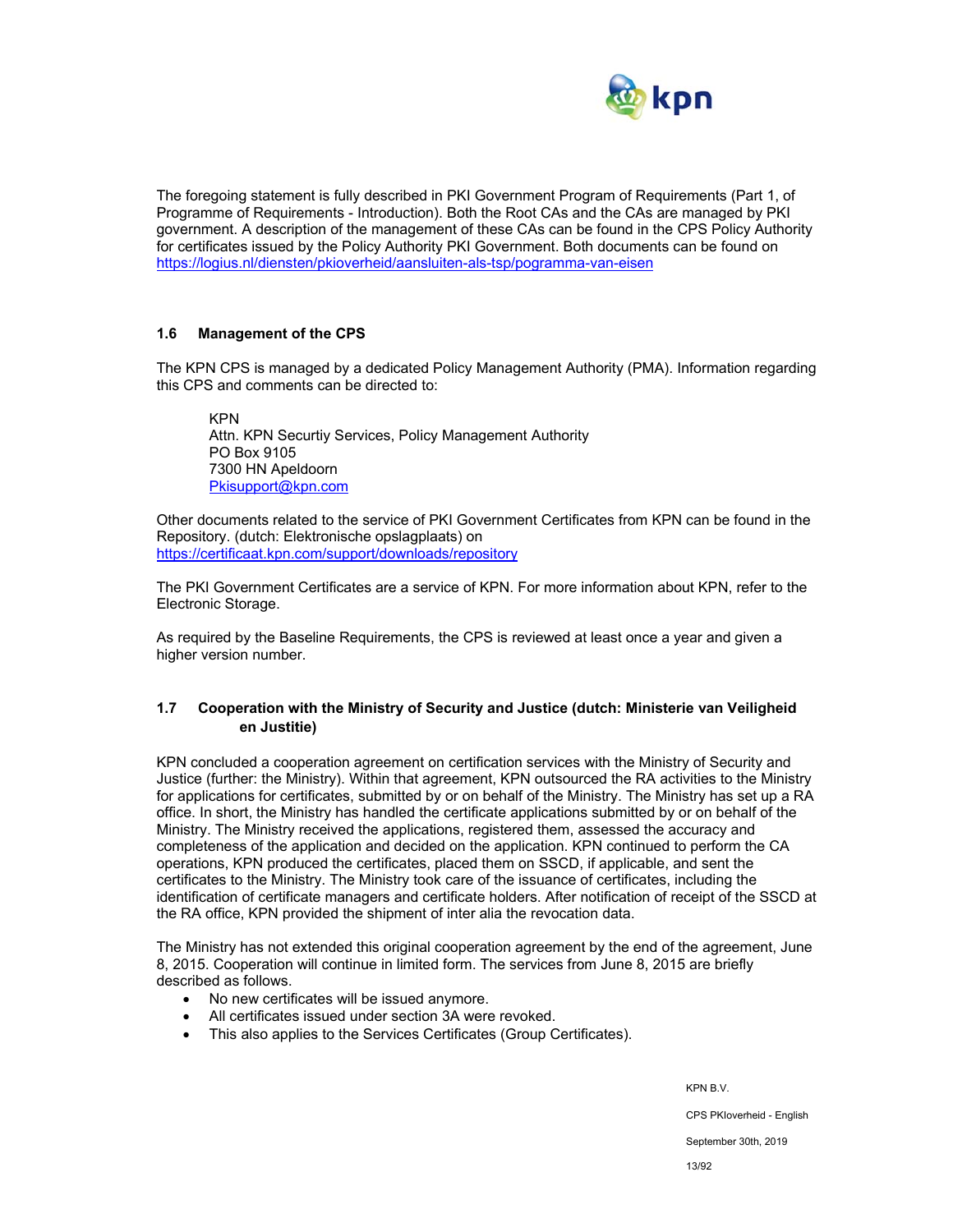

- The Server Certificates are / are not revoked.
- The revocation service and revocation status service will remain available.

Meanwhile, the last Server certificate expired in May 2018. So there are no more certificates active from this service.

A CRL will still be published.

The last remnant of this service is the supervision of the Ministry from KPN on the retention obligation of the files. These have to be kept for another 7 years after the expiry of the last certificate. This means a retention period up to and including May 2025.

The CPS for services provided by the Ministry, which up to and including version 4.29 as appendix 1 formed part of this CPS, has been removed with effect from the present version 5.0. The earlier versions of this CPS are still present in the archive.

#### **1.8 Cooperation with Multi-Post Services b.v.**

KPN has concluded a cooperation agreement on certificate services with Multi-Post Services bv (further: Multi-Post). Under that agreement, KPN has subcontracted out the following work to Multi-Post.

- Stock management of QSCDs / SUD's.
- Generating key pairs for the SSCDs / QSCDs and the insertion of keys in the SSCDs / SUD's.
- Generate activation and revocation code and print that data on a PIN mailer
- Archiving and personalizing QSCDs / SUD's;
- Hand over the QSCD's/SUD's and PINs to the distribution channel.

#### **1.9 Cooperation with AMP Logistics B.V**

KPN has signed a cooperation agreement on certificate services with AMP Logistics BV (further: AMP). Within that agreement, KPN subcontracts the identification of the Certificate Manager and Certificate Holder to AMP. Identification is done by an AMP employee at a time and place agreed on with the Certificate Manager.

#### **1.10 Cooperation with Ubiqu Access B.V.**

KPN has entered into a cooperation agreement with Ubiqu Access B.V. (hereafter: Ubiqu) regarding the certification services for the mobile smart card. Within this agreement, Ubiqu will provide amongst others the Authentication App and API with which the certificate holder has Sole control over his private key.

> KPN B.V. CPS PKIoverheid - English September 30th, 2019 14/92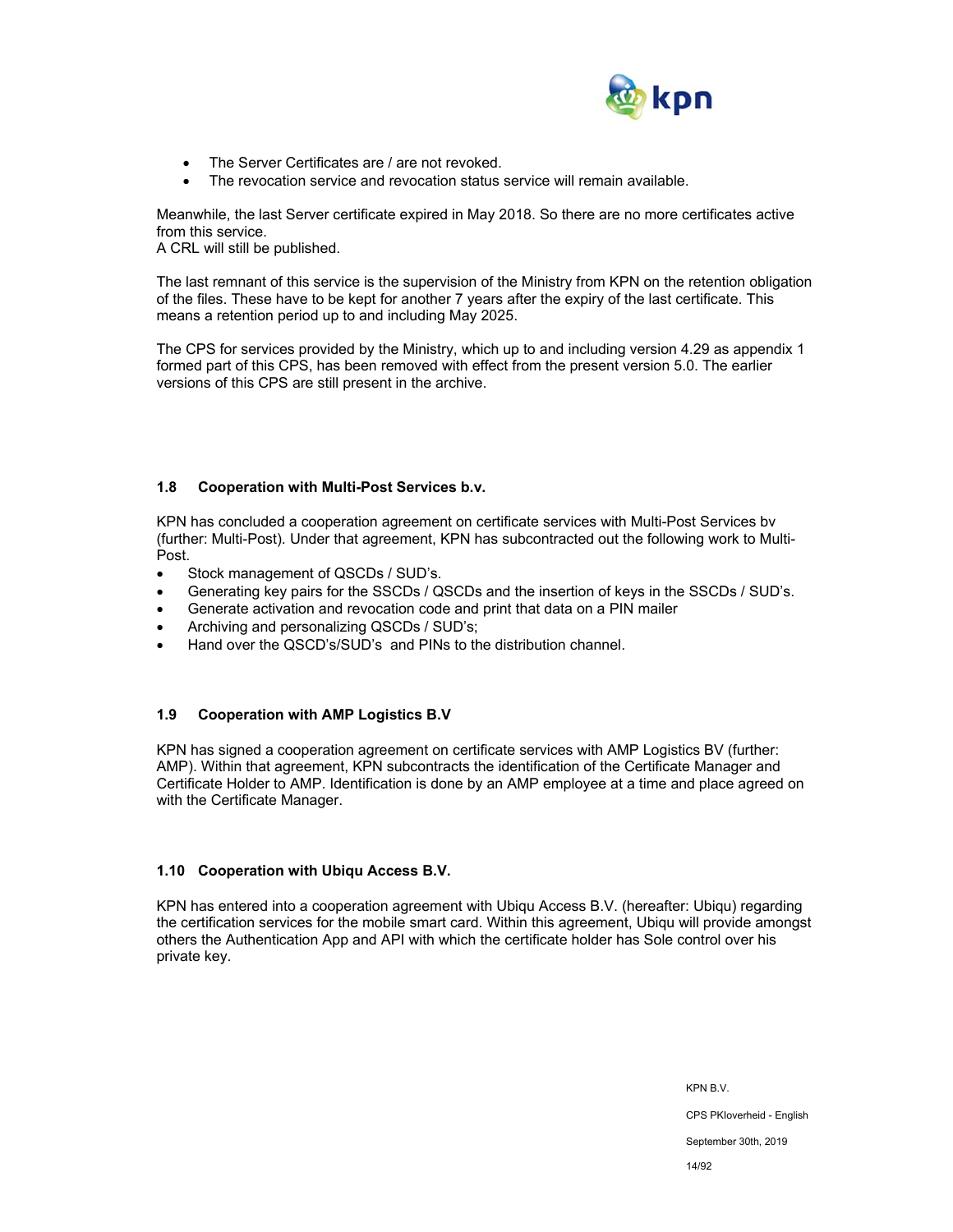

## **1.11 Definitions and abbreviations**

For an overview of the definitions and abbreviations used, refer to Annexes 1 and 2, respectively

KPN B.V. CPS PKIoverheid - English September 30th, 2019 15/92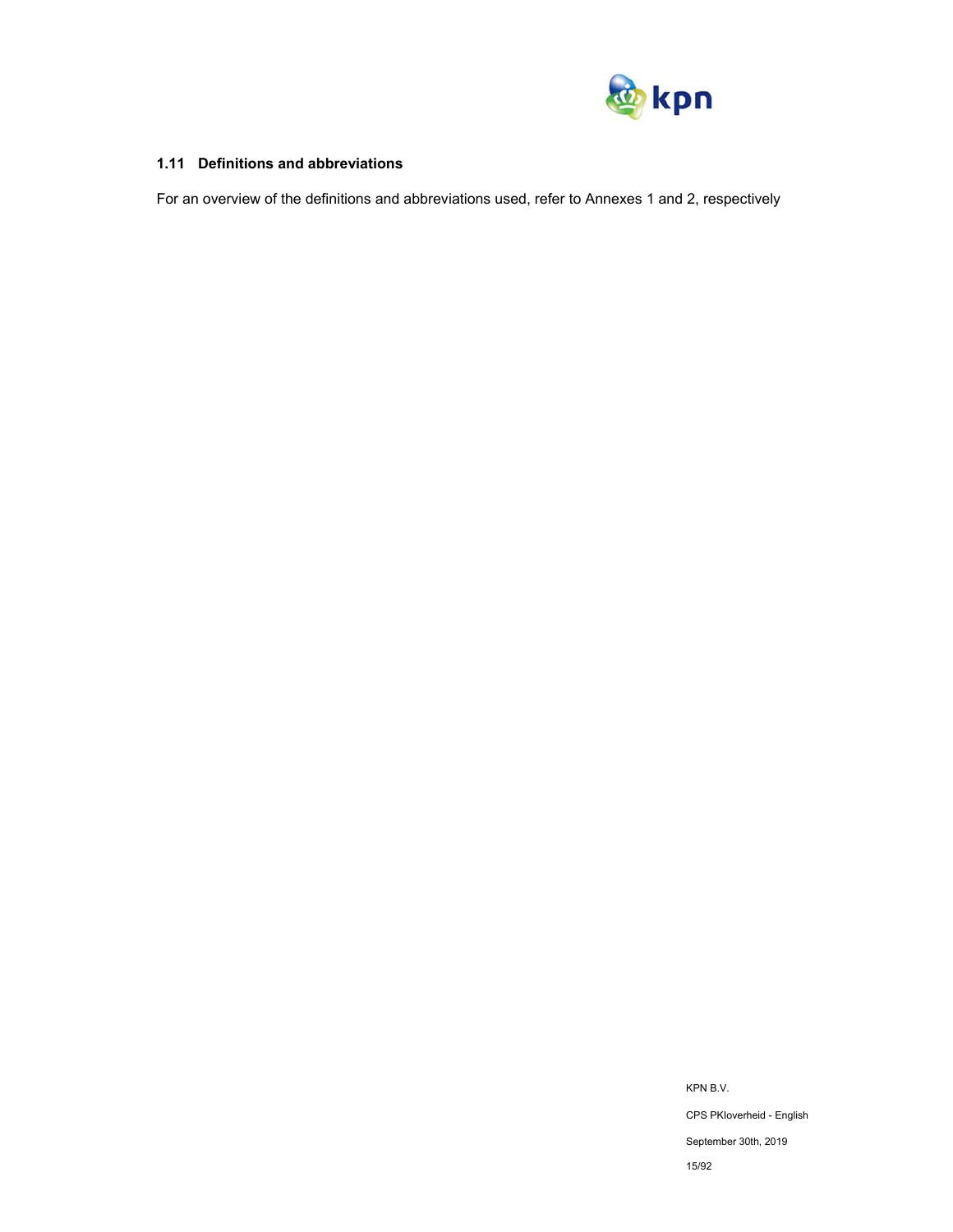

## **2 PUBLICATION AND REPOSITORY RESPONSIBILITIES**

## **2.1 Repository**

KPN ensures the availability of relevant information in the Repository https://certificaat.kpn.com/elektronische-opslagplaats/repository

#### **2.2 Publication of CSP information**

- At least the following online is available through the Repository:
- 1. Root certificate;
- 2. Certificate status information;
	- a. In the CRL;
	- b. In the Directory Service (see 7);
	- c. Using OCSP;
- 3. Special Conditions;
- 4. CPS;
- 5. Certificate Policy Domains Government / Business (g1), Organization (g2) and Organization Person (g3) Certificate
- 6. Policy authenticiteit- and confidentiality certificates Services Organization (g3) Annex CP Domains Government / Companies (g1) and Organization (g2); Certificate Policy Server Certificate - Domain Services Organization (g3) Annex CP Domains Government / Companies (g1) and Organization (g2)
- 7. Directory Service;
- 8. Copies of the (full) ETSI EN 319 411- 1 and ETSI EN 319 411-2 certificates of KPN and ETSI EN 319 411- 1 and ETSI EN 319 411-2 partial certificates acquired by KPN on behalf of and together with other Trust Service Provider's.

## **2.3 Publication of the Certificate**

Certificates are published using a Directory Service. Through the Directory Service, the Certificate may be consulted by Subscribers, Certificate Managers, Certificate Holders and Relying Parties.

The Directory Service is adequately protected from manipulation and is accessible online. Information regarding the revocation status is available twenty-four hours a day and seven days a week.

The ETSI EN 319 411-2 and ETSI EN 319 411-1 certificates of KPN BV, together with ETSI EN 319 411-2 and ETSI EN 319 411-1 partial certificates, are published in the repository. The relevant certificates indicate that KPN BV complies with ETSI EN 319 411-2 Policy and security requirements for Trust Service Providers issuing certificates; Part 2: Policy requirements for certification authorities issuing qualified certificates and ETSI EN 319 411-1 Electronic Signatures and Infrastructures (ESI); Policy and security requirements for Trust Service Providers issuing certificates; Part 1: General requirements and thus meeting the requirements of The European eIDAS. The audit reports relating to KPN BV's normative references are not stored in the Repository as a result of its security policy.

KPN B.V.

CPS PKIoverheid - English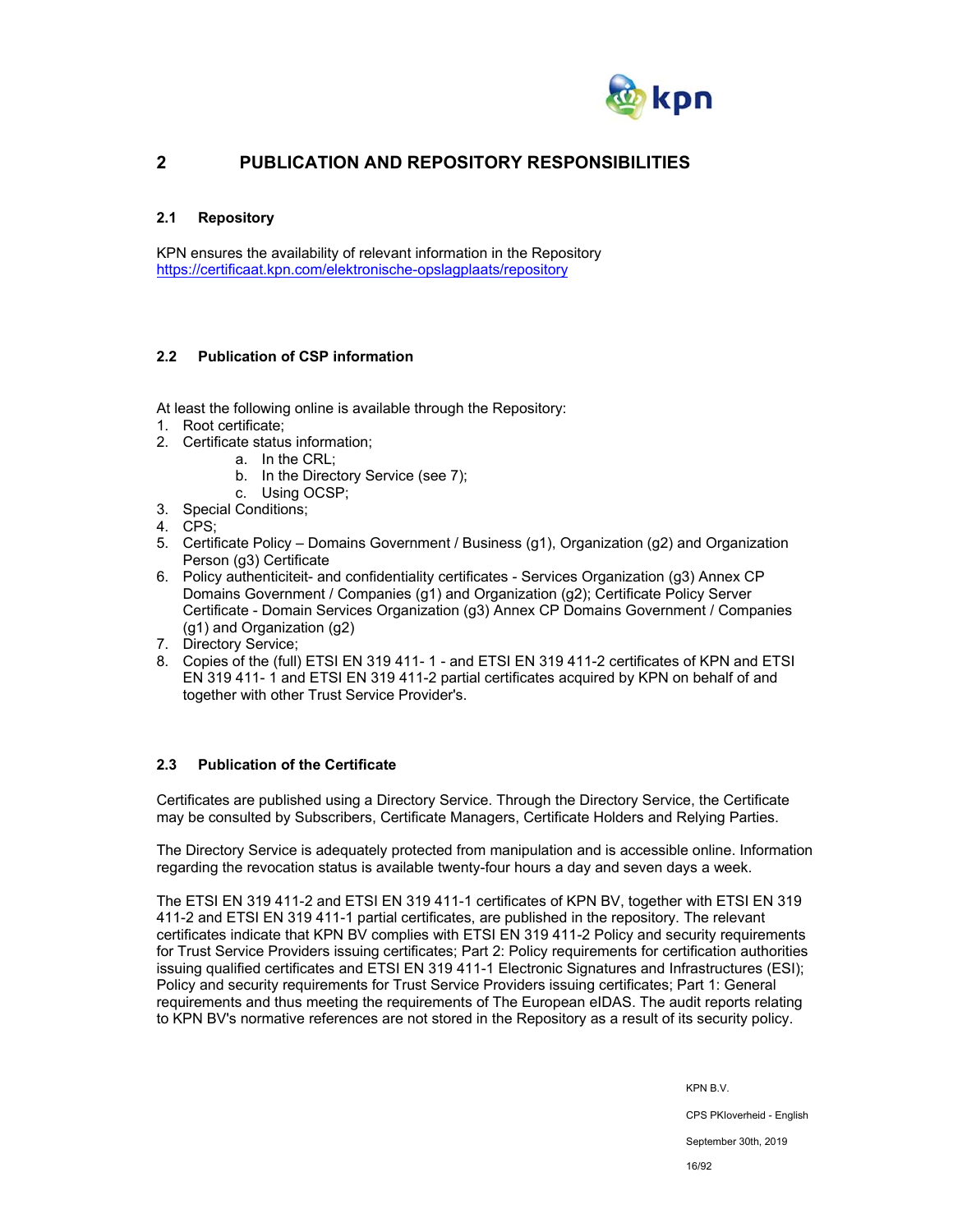

## **2.4 Time or frequency of publication**

Changes to CSP information shall be published, except as set out in this section, at the time of their occurrence or as soon as possible thereafter and subject to the applicable provisions. See, for example, paragraph 9.12 Changes.

The publication of Certificates takes place immediately after production. The CRL's are renewed every 60 minutes.

#### **2.5 Access to published information**

Information in the Repository is public in nature and freely accessible. The Repository can be consulted twenty-four hours a day and seven days a week. The Repository is protected against unauthorized changes.

For the occurrence of system failure or other factors that negatively affect the availability of the Repository, an appropriate set of continuity measures has been implemented to ensure that the CRL is reacheble again within 4 hours and the remaining parts of the repository within 24 hours. An example of such a measure is to have realized a disaster recovery location and -scenario in combination with the regular testing of its functionality.

KPN is not responsible for the unavailability of the Repository due to circumstances where KPN can not be held responsible.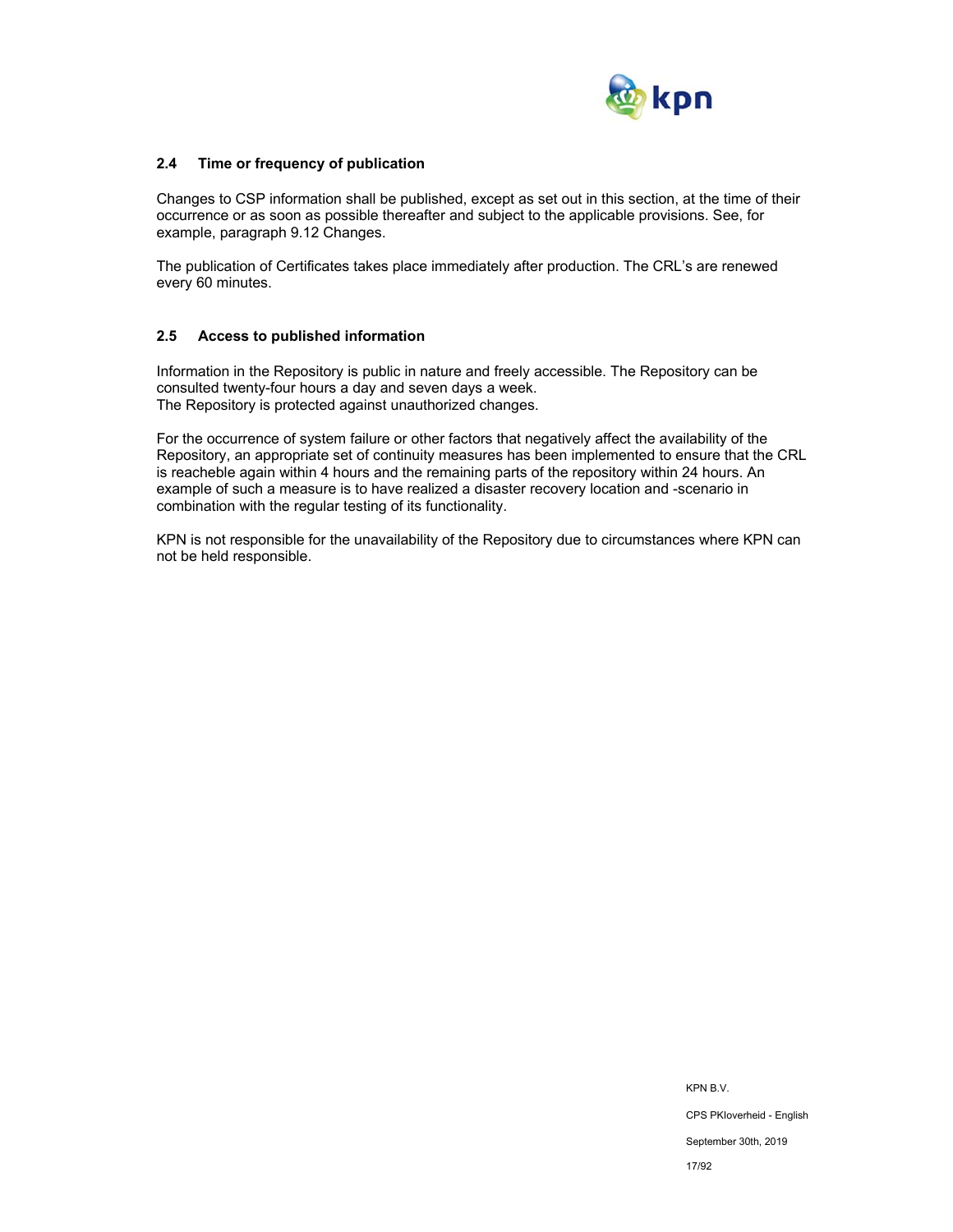

## **3 Identification and authentication**

This section describes how the identification and authentication of certificate applicants takes place during the initial registration process and the criteria that KPN uses regarding the naming.

## **3.1 Naming**

## *3.1.1 Types of names*

The names used in **Personal and Professional Certificates** comply with the X.501 name recommandation. The names consist of the following parts:

| <b>Attribuut</b>        | Value                                         |
|-------------------------|-----------------------------------------------|
| Country (C)             | NL.                                           |
| Organization (O)        | Name of the subscriber                        |
| Common Name (CN)        | full name of the Certificate holder           |
| Subjectserienummer (SN) | Subjectserialnumber of the Certificate holder |

The names used in **Server certificates and Group certificates** comply with the X.501 name recommandation. The names consist of the following parts:

| <b>Attribuut</b>         | Value                                                        |
|--------------------------|--------------------------------------------------------------|
| Country (C)              | NL.                                                          |
| Organization (O)         | Name of the subscriber                                       |
| Common Name (CN)         | (group) roll name of the Certificate holder<br>(server) FQDN |
| State or Province (S)    | Province where the Subscriber is located                     |
| Locality (L)             | Place where the Subscriber is located                        |
| Optional:                |                                                              |
| Organizational Unit (OU) | Department of the subscribers' organization                  |

The names used in Extended validation Server certificates comply with the X.501 name recommandation. The names consist of the following parts:

| <b>Attribuut</b>        | Value                                                                                                     |
|-------------------------|-----------------------------------------------------------------------------------------------------------|
| Subject                 | Certificate                                                                                               |
| <b>BusinessCategory</b> | Must contain either:<br><b>Private Organization</b><br><b>Government Entity</b><br><b>Business Entity</b> |

KPN B.V.

CPS PKIoverheid - English

September 30th, 2019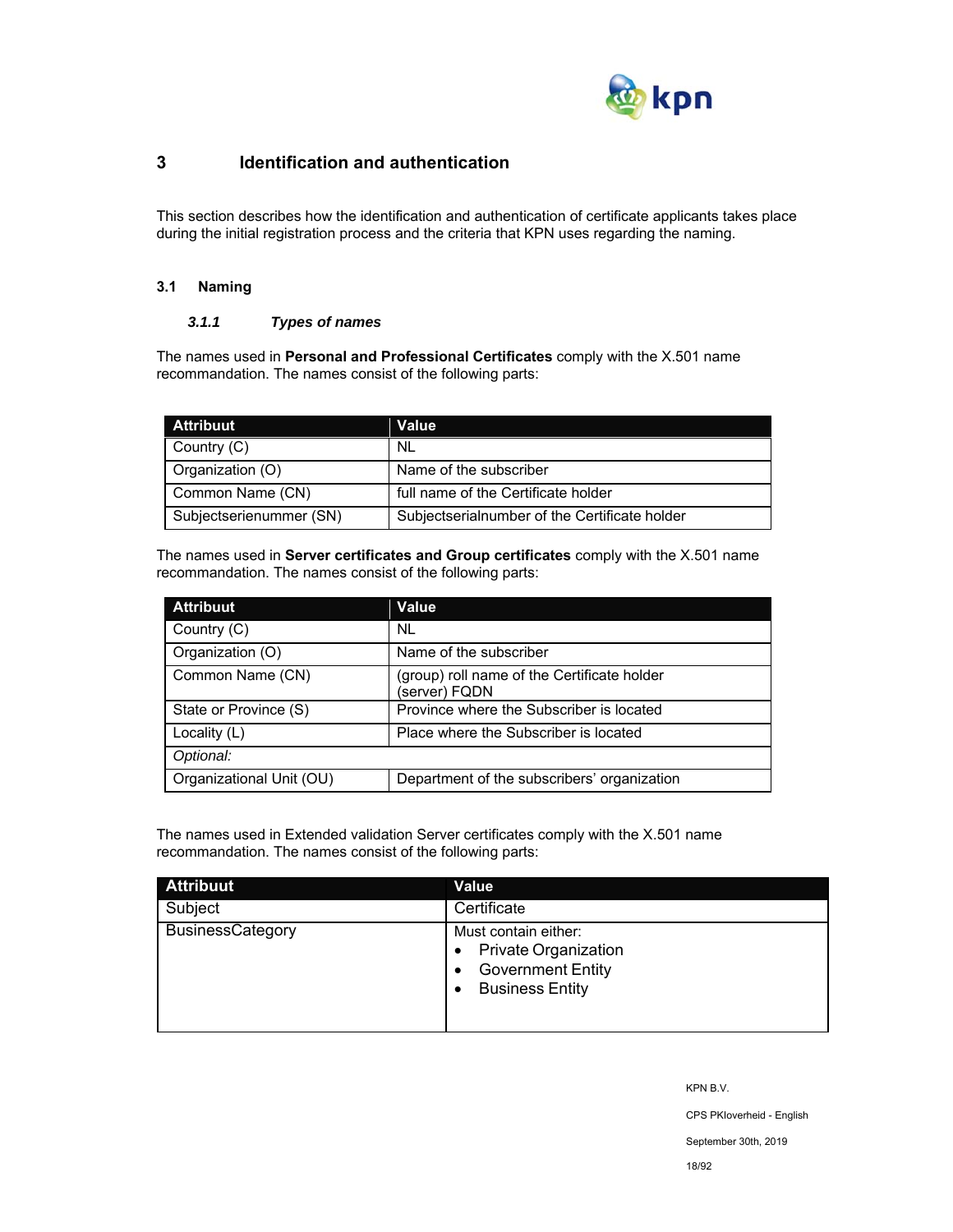

| Common Name (CN)                                | <b>FODN</b>                                 |  |
|-------------------------------------------------|---------------------------------------------|--|
| CountryName (C)                                 | NL                                          |  |
| Organization (O)                                | Name of the subscriber                      |  |
| State or Province (S)                           | Province where the subscriber is located    |  |
| Locality (L)                                    | Place where the Subscriber is located       |  |
| SerialNumber                                    | Number Chamber of Commerce                  |  |
| PublicKeyInfo                                   | Public Key                                  |  |
| <b>Optioneel:</b>                               |                                             |  |
| Organizational UnitName (OU)                    | Department of the subscribers' organization |  |
| <b>StreetAddress</b>                            | Adress where the Subscriber is located      |  |
| PostalCode                                      | Postal code where the Subscriber is located |  |
| JurisdictionOfIncorporationCountryName<br>(Jur) | <b>NL</b>                                   |  |

The names used in **Private Services Server** certificates comply with the X.501 name standard. The names consist of the following parts:

| <b>Attribuut</b>                                | Value                                       |  |
|-------------------------------------------------|---------------------------------------------|--|
| Subject                                         | Certificaat                                 |  |
| <b>BusinessCategory</b>                         | Must contain either:                        |  |
|                                                 | Private Organization                        |  |
|                                                 | <b>Government Entity</b>                    |  |
|                                                 | <b>Business Entity</b>                      |  |
| Common Name (CN)                                | <b>FQDN</b>                                 |  |
| CountryName (C)                                 | NL                                          |  |
| Organization (O)                                | Name of the subscriber                      |  |
| State or Province (S)                           | Province where the subscriber is located    |  |
| Locality (L)                                    | Place where the Subscriber is located       |  |
| SerialNumber                                    | Number Chamber of Commerce                  |  |
| PublicKeyInfo                                   | Public Key                                  |  |
| <b>Optioneel:</b>                               |                                             |  |
| Organizational UnitName (OU)                    | Department of the subscribers' organization |  |
| <b>StreetAddress</b>                            | Adress where the Subscriber is located      |  |
| PostalCode                                      | Postal code where the Subscriber is located |  |
| JurisdictionOfIncorporationCountryName<br>(Jur) | <b>NL</b>                                   |  |

## *3.1.2 Need for names to be meaningful*

No further stipulations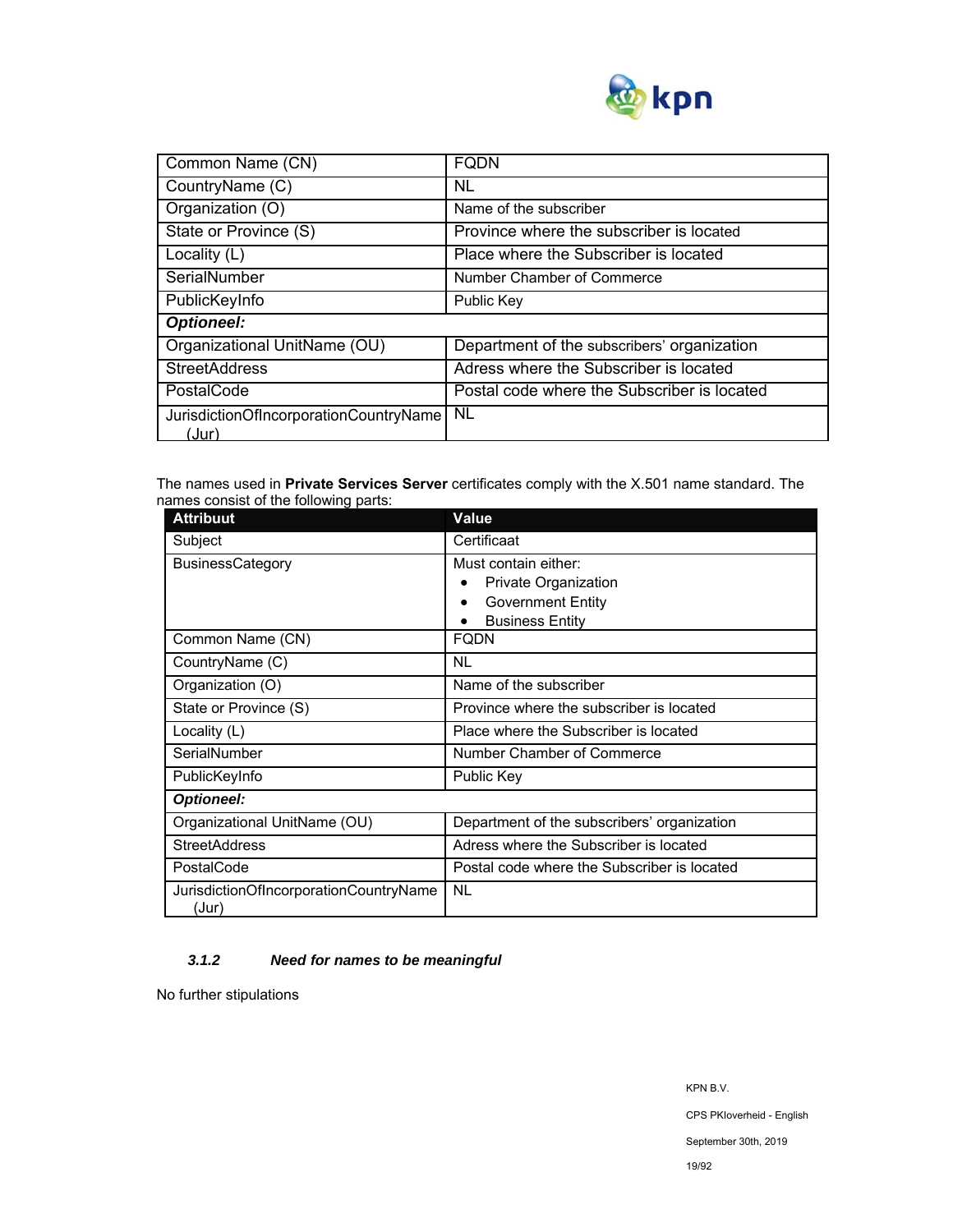

## *3.1.3 Anonymity or pseudonymity of subscribers*

The use of pseudonyms is not allowed within the PKI government.

## *3.1.4 Rules for interpreting various name forms*

Names of persons included in the Certificate meet the requirements as stated in the Program of Requirements, Part 3a Certificate Policy - Domain Government / Business and Organization, ANNEX A Profiles and Certificate Status Information.

All names are, in principle, exactly copied from the presented identification documents. The However, the name data may contain special characters that are not part of the standard character set conforming to ISO8859-1 (Latin-1). If the name contains special characters which are no part of this character set, KPN will perform a transition. KPN reserves the right to change the requested name upon registration if this is legally or technically necessary.

## *3.1.5 Uniqueness of names*

The names used identify the Certificate Holder in a unique way. Uniqueness of names within the X.501 name space is the starting point.

KPN ensures the uniqueness of the 'subjectaltname' field. This means that the distinguishing name used in an issued certificate can never be assigned to another subject. This is done by including a unique subject serial number in that field.

For personal certificates and group certificates, KPN generates a number for this purpose. In case of a (Extended Validation) Server Certificate, the CSR number is used for this purpose.

In specific cases, if explicit agreements have been made, a specific number may be added to this subject number.

## *3.1.6 Dispute resolution on name claims*

In cases where parties disagree with the use of names, KPN decides after considering the interests concerned, insofar as this is not provided by mandatory Dutch law or other applicable regulations.

#### *3.1.7 Recognition, authentication, and role of trademarks*

Subscribers bear full responsibility for any legal consequences of using the name provided by them.

The name of an organizational entity as mentioned in the extract of a recognized registry, or in the law or decision by which the organizational entity is established, is used in the Certificate.

KPN is not required to investigate possible infringements of trademarks arising from the use of a name that is part of the data contained in the Certificate.

KPN has the right to make changes to name attributes when it appears to be in violation of a trademark or other intellectual property rights.

> KPN B.V. CPS PKIoverheid - English September 30th, 2019 20/92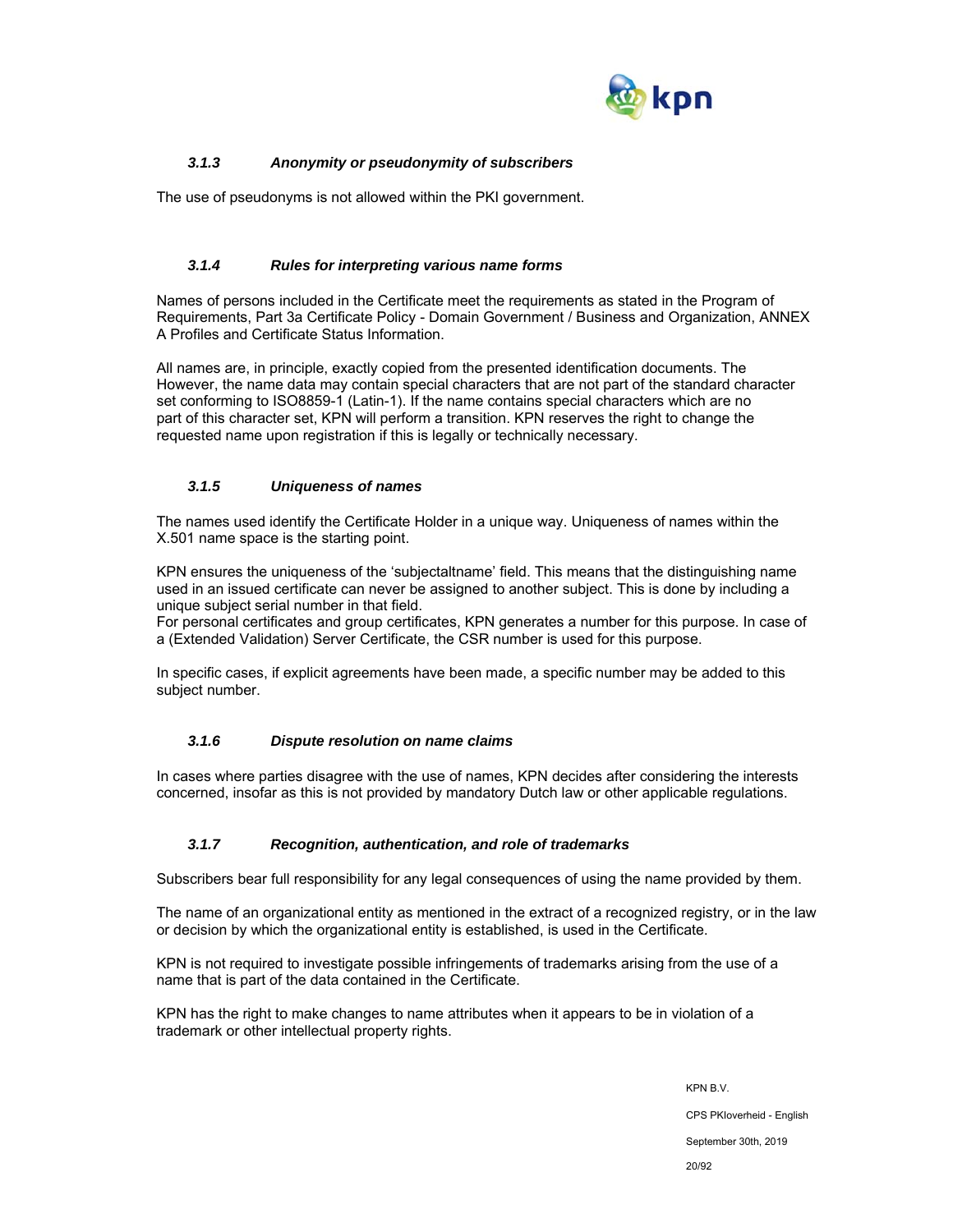

## **3.2 Initial identity validation**

## *3.2.1 Method to prove possession of private key*

The key pair, whose Public Key is Certified, is created by KPN.

However, this does not apply to the (Extended Validation) Server Certificate. The server certificate key pair is created by or on behalf of the Subscriber in the Subscriber's Secure Environment and entered on the (HTTPS) website of KPN. To ensure that that has indeed happened, the Subscriber must sign for this on the Certificate Request form for the Server Certificate.

See Further 3.2.3.3 (Extended Validation) Server Certificates Authentication and 6.2.11 Requirements for Secure Resources for Storage and Use of Certificates.

#### *3.2.2 Authentication of organization identity (Subscriber authentication)*

If an organization wishes to become a subscriber of KPN, it is necessary to complete the web form PKI Overheid Subscriber Registration. This form contains an extensive explanation. With this form the Subscriber must send along several supporting documents.

The information requested is:

- The Chamber of Commerce number
- Name of the subscriber. The Subscriber may, if desired, use a trade name, provided that it is registered:
- Subscriber contact information;
- Name and function of his authorized representative;
- Billing data;
- Data of the contact to be authorized, such as name and contact details.

The PKIoverheid Subscriber Registration form must be signed by the Subscriber's Authorized Representative. With this signature the Authorized Representative declares :

- to have filled in the Subscriber Registration application completely and truthfully,
- agreeing to the Special Conditions and
- that the contact person (s) listed on the form are authorized, trusted and knowledgeable in the area, may apply on behalf of the Subscriber for certificates in order to install, administer and, if necessary, revoke.

The signature must be a valid signature, so it must be a handwritten or qualified electronic signature. The electronic signature must comply with REGULATION (EU) No. 910/2014 OF THE EUROPEAN PARLIAMENT (eiDAS). If the electronic signing is on behalf of an organization (Subscriber), the Qualified Certificate with which the electronic signature is created must also be issued to the Certificate Holder on behalf of the same Subscriber within the Government / Business and Organization PKI Government domain.

The term "Subscriber" is used below. If a Subscriber is to perform an activity, the contact person generally acts on behalf of the Subscriber. However, this is not explicitly indicated. The proofs that must be submitted at the same time as the form are:

> KPN B.V. CPS PKIoverheid - English September 30th, 2019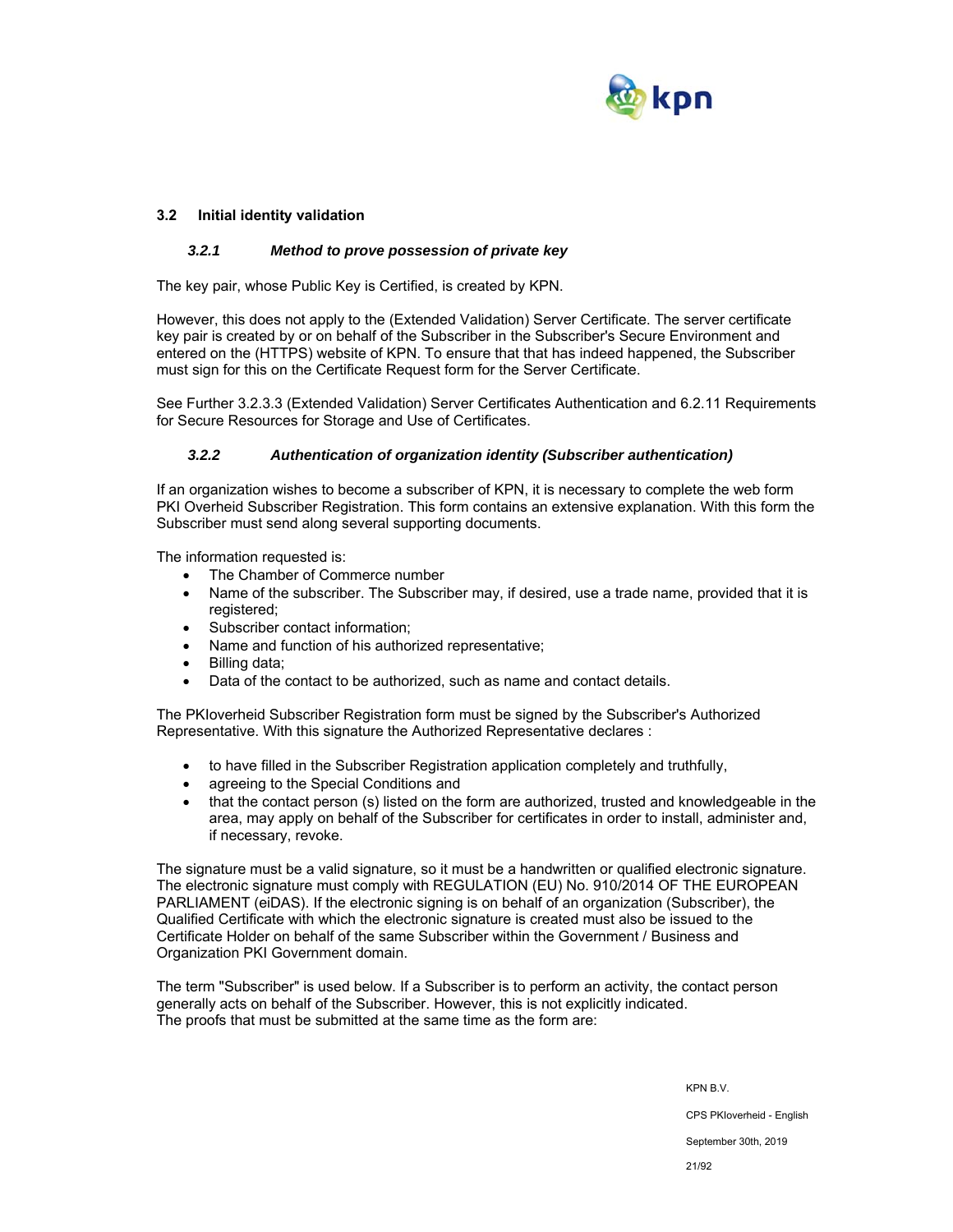

- copy of the identity of the Authorized Representative that meets the requirements of the Law on Identification Act (hereafter Wid) the Authorized Representative foresees the application of a handwritten signature;
- copy of the identity of each contact that is authorized on the form. This ID must also meet the requirements of the Wid.

If KPN is unable to find evidence of the Competent Representative's competence, it will be requested during the processing of the application to provide that evidence.

For municipalities that arise in the context of a municipal reorganization, but at the time of the application for becoming subscriber not yet formally exist, it is now also possible to apply for a subscription. These (new) municipalities must demonstrate that they will exist on a particular date. For example, by sending a copy of the law in which the relevant municipal reorganization has been arranged. These municipalities may request (Extended Validation) Server Certificates after approval of the subscriber application. Upon approval of the license application, the requested certificates will be issued under the restrictive condition that the (Extended Validation) Server Certificates will only be used on or after the date of the (new) municipality formally starts to exist.

If a practitioner of a recognized Profession wishes to become a subscriber of KPN, he / she has to fill in the appropriate web form Request PKI government recognized profession Certificates (dutch: webformulier Aanvraag PKIoverheid Beroepsgebonden Certificates). In this form, the application of a Subscription and Certificates has been merged into one form. This is because Subscriber and Certificate holder are one and the same person. This web form is available when you start the application via https://certificaat.kpn.com/pkioverheidcertificaten/beroepscertificaten. This form contains an extensive explanation.

The above does not apply to those recognized professions as mentioned in the Act of 11 November 1993, governing occupations in the field of individual healthcare.

The information requested for the subscriber registration is:

- the name of the subscriber;
- contact details.

The application for a PKI government Recognized Profession Certificate must be signed by the Subscriber. By signing, the Subscriber confirms that the certificate request was completed correctly, fully and truthfully, and that the subscriber agrees to the KPN Special Terms.

The signature must be a valid signature, so it must be a handwritten or electronic signature. The electronic signature must comply with Regulation (EU) No. 910/2014 OF THE EUROPEAN PARLIAMENT (eiDAS)

The application for a PKI government Recognized Profession Certificate shall provide proof that the certificate holder is authorized to exercise the Recognized Profession. This evidence must be authentic. As authentic evidence to exert an Recognized Profession is only Considered:

- either a valid certificate of registration in an approved (profession) register where disciplinary actions are legally regulated;
- or a valid nomination by the Minister;
- or a valid (eg, a license) compliance with the legal requirements for exercising the profession.

A validate a certificate means that certificate has not expired or (provisionally) revoked. For a limited number of professional groups (notaries and bailiffs) KPN itself will check the registers maintained by the professional groups in question.

KPN B.V.

CPS PKIoverheid - English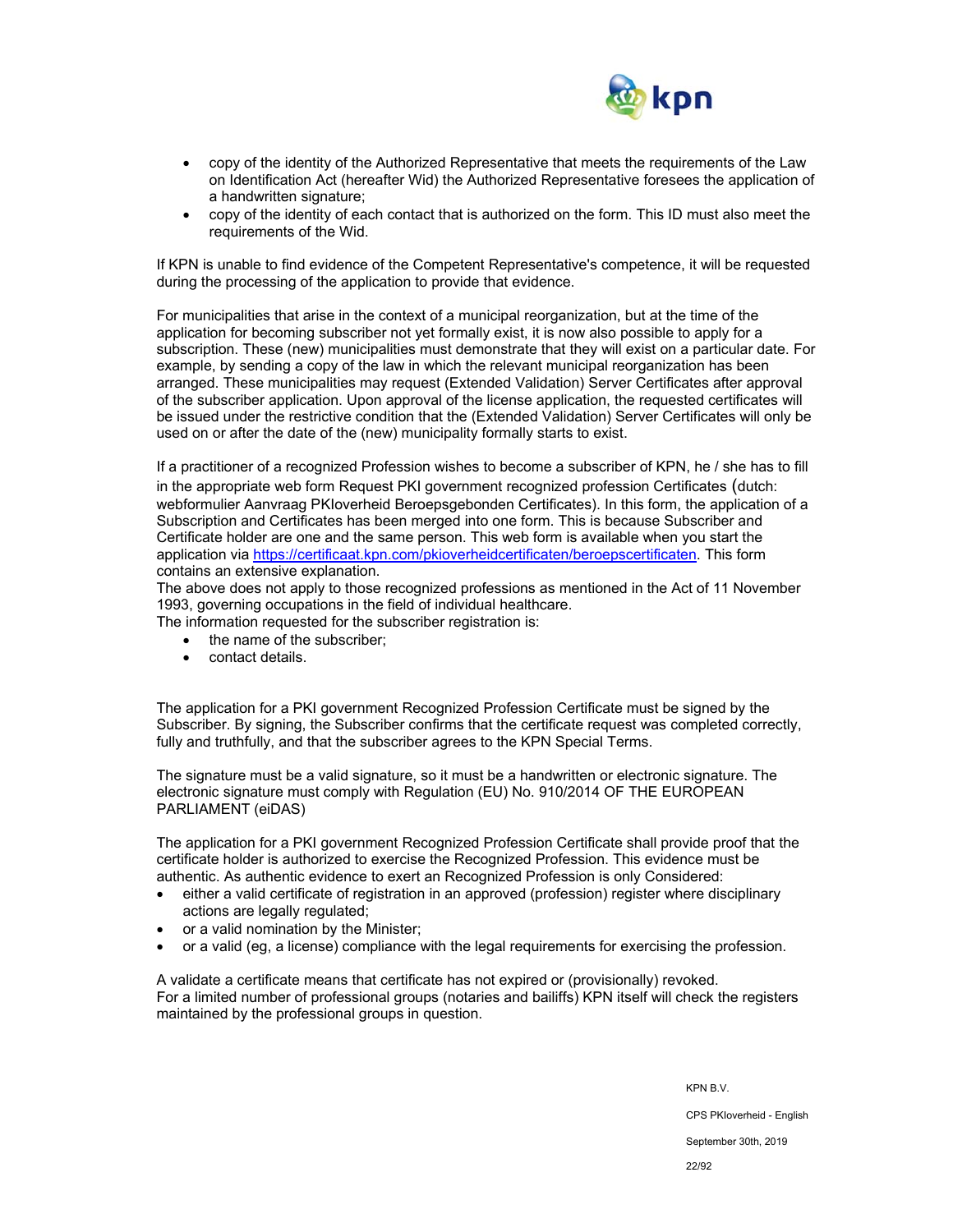

In Addition, the application for PKI government Recognized Profession Certificates shall be accompanied by a copy of the ID of the Certificate holder. This identification must meet the requirements of the Wid (Dutch law concerning Identification). The identification is used to compare the data of the certificate with the details of the evidence for exercising the Recognized Profession. It also will be used to compare the signature on the application with the signature on the ID. The ID must still be valid at least six weeks after submission of the application.

KPN will receive the application form and supporting documents and will assess the completeness and correctness by, among other things, consulting other external sources. Segregation of duties is applied between he / she that assesses (Check) and he / she that approves (Decision). Only if the form is complete and correct, KPN will approve the form, proceed to registration, assign a subscriber number and inform the Subscriber. The subscriber number should always be used in the communication between subscriber and KPN. Only if an organization is registered as a subscriber with KPN it may apply for certificates from KPN.

If changes Occur in the data provided by the Subscriber to KPN, the Subscriber is obliged to inform KPN in an early stage. Early means at least 10 working days before the change becomes effective. Changes can not be made retrospectively.

Changes which must be communicated are for example the departure of the Authorized Representative or contact or change in the contact of the Subscriber. For the communication of these changes forms available on the site (https://certificaat.kpn.com/formulieren . These forms are also provided with a detailed explanation. Here too, KPN will review the changes for completeness and accuracy and that the Subscriber will be informed on making changes in the subscriber registration. .

## *3.2.3 Authentication of individual identity*

If a subscriber wants to apply for a certificate, it must complete a specially developed electronic application form and send it to KPN. These forms:

- Request PKIoverheid Personal Certificates;
- Request PKIoverheid Professional Certificates;
- Request PKIoverheid Group Certificates;
- Request PKIoverheid Application Server Certificates.
- Request PKIoverheid Extended Validation Server Certificates

The application form (electronic) is shall be signed by the Subscriber. By signing the form the Certificate holder or Certificate Administrator are authorized to receive the requested certificate on behalf of the Subscriber and to use and / or manage it.

KPN offers customers the ability to use a self-service portal. After registration Authorized Representatives and Contactpersons of the subscriber can use the portal. The login is based on a PKIoverheid personal certificate. The portal gives users access to the main subscriber data and an overview of the certificates already issued. It also offers the opportunity to apply for certificates with reuse of already recorded data.

When applying for a certificate the Subscriber has (if requested) to enclose a photocopy of the identity of each Certificate holder for which a certificate is requested.

The identification must meet the requirements of the Wid (Dutch law on Identification). At the time of establishing the identity, the relevant ID must not be expired.

> KPN B.V. CPS PKIoverheid - English September 30th, 2019 23/92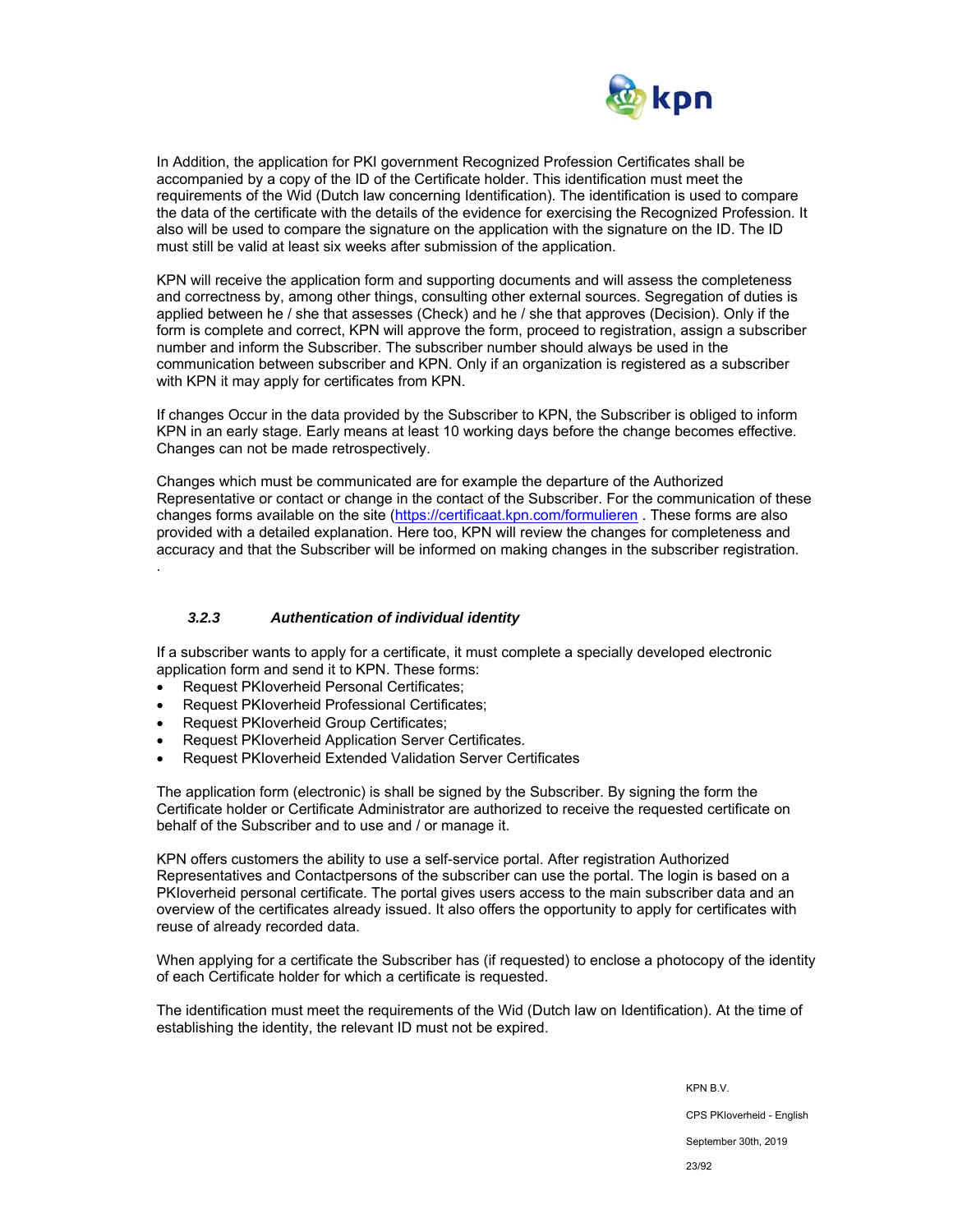

The identification is carried out on an agreed time and place by a member of AMP.

#### **3.2.3.1 Authentication for certificates for natural persons (Individuals)**

Certificates for natural persons are requests for either Ocupational Certificates or Personal Certificates. On the application form for such a certificate the following data must be filled in.

Of the Subscriber:

- subscriber number
- name Contact person (only for Personal Certificates).

Of the Certificate at least:

- full names;
- other data required for identification like Nationality, gender, date of birth and place;

the delivery address (business or private postal address), for sending the smartcard /usb token and PIN-mail respectively. If the choice has been made for the issuance of a mobile smart card for the delivery of the installation instruction and PUK code.

Other data, such as:

- if once before a certificate is issued to the certificate holder (in that case the earlier obtained subject serial number has to be included in the application);
- Universal principal name (UPN, general Windows login name);
- the Desired product.

#### **3.2.3.2 Authentication for the purpose of a Services Certificate**

#### *3.2.3.2.1 Authentication of the Certificate Manager*

Services Certificates must be managed by a Certificate Manager specially designated and authorized by the Subscriber. In principle Certificate Managers can manage multiple Services Certificates.

Intended Certificate Managers, who are not yet registered, can be included in the application for a services certificate by the Subscriber as a new Certificate Manager.

The application form must then contain the following information of the Certificate Manager:

- full names:
- data needed for identification like date of birth and place;
- the name of the organization where the Certificate Manager is employed
- e-mail address and telephone number;
- delivery address ( postal address).

KPN will review this data for completeness and accuracy while handling the Services Certificate application. Segregation of duties is applied between he / she that assesses (Check) and he / she that approves (Decision). Only if the data are complete and accurate, KPN will register the Certificate Manager and as a result can act as a Certificate manager of a Services Certificate.

KPN will inform the subscriber about the registration in writing or by e-mail.

### **3.2.3.3 Authentication for the purpose of a Group Certificate**

The Certificate Request for a Server Certificate must be completed with the following information.

KPN B.V. CPS PKIoverheid - English September 30th, 2019 24/92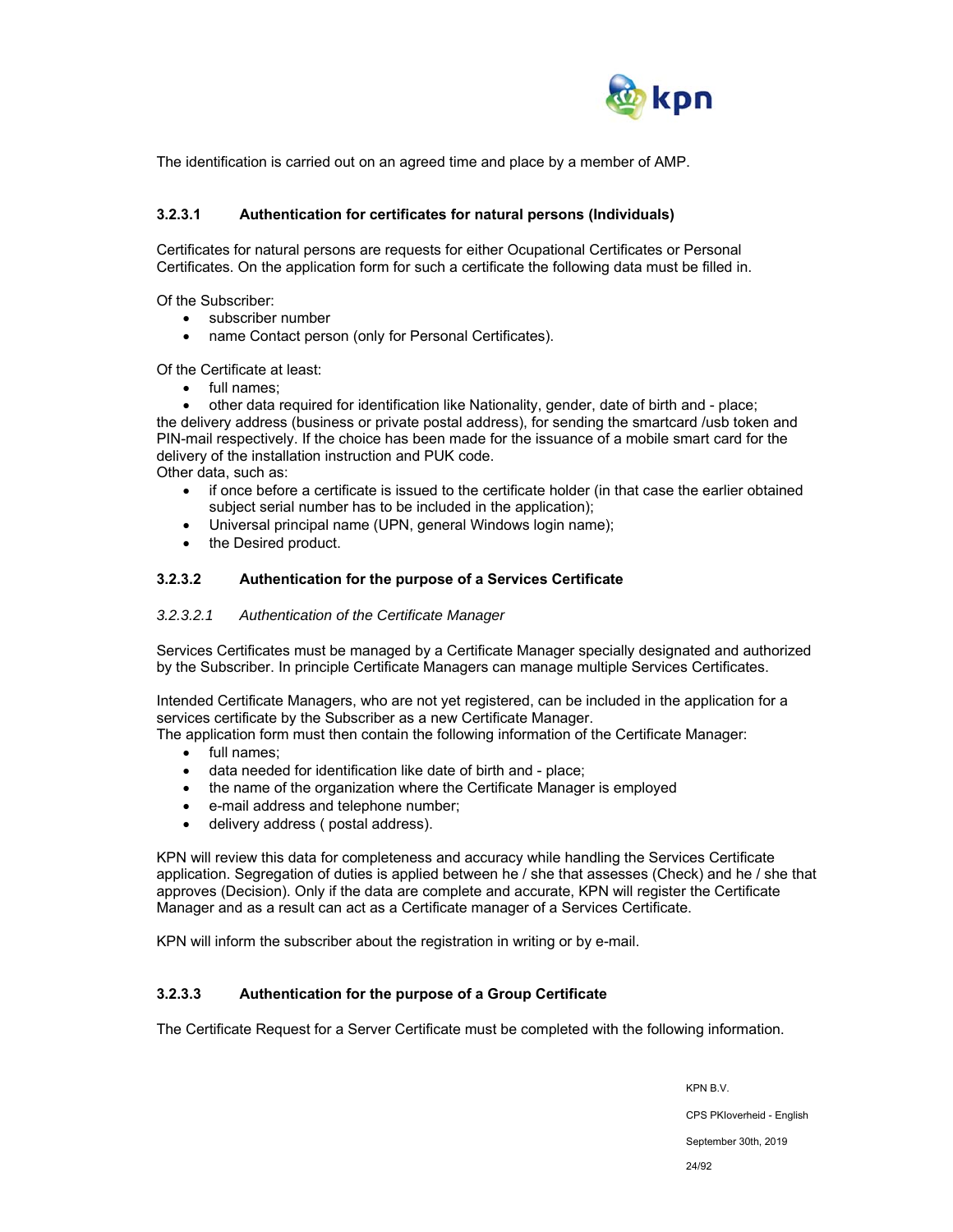

Of the subscriber's organization:

• the subscriber number.

Of the Contact Person:

- last name:
- date of birth

Of a new Certificate Manager:

- full names:
- data needed for identification such as date of birth and place;
- the name of the organization where the Certficate Manager is employed;
- e-mail address and telephone number;
- delivery address ( postal address).

Of an existing Certificate Manager:

- last name:
- e-mail address;
- Registration number.

Other data, such as:

- If an organization wants to participate in the digital government services, such as Digikoppeling and Digipoort: the Government Identification number (for government organisaties) or Chamber of Commerce number (for private sector organizations);
- Universal principal name (UPN, general Windows login name);
- if once before a certificate is issued to the certificate holder;
- the desired product.

KPN will review the Certificate Application for completeness and accuracy, including the signature and submitted evidence. Segregation of duties is applied between he / she that assesses (Check) and he / she that approves (Decision). Only if the Certificate Application is complete and correct, KPN will approve the Certificate Application.

KPN will inform the Subscriber in writing or by e-mail on approval of the Certificate Application.

## **3.2.3.4 Authentication for the purpose of Server Certificate**

The Certificate Request for a Server Certificate must be completed with the following information. Of the subscriber's organization:

the subscriber number.

Of the Contact Person:

- the subscriber number and last name:
- date of birth.

Of a new Certificate Manager:

- full names;
- data needed for identification like date of birth and place;
- the name of the organization where the Certficate Manager is employed;
- e-mail address and telephone number;
- delivery address ( postal address).

KPN B.V.

CPS PKIoverheid - English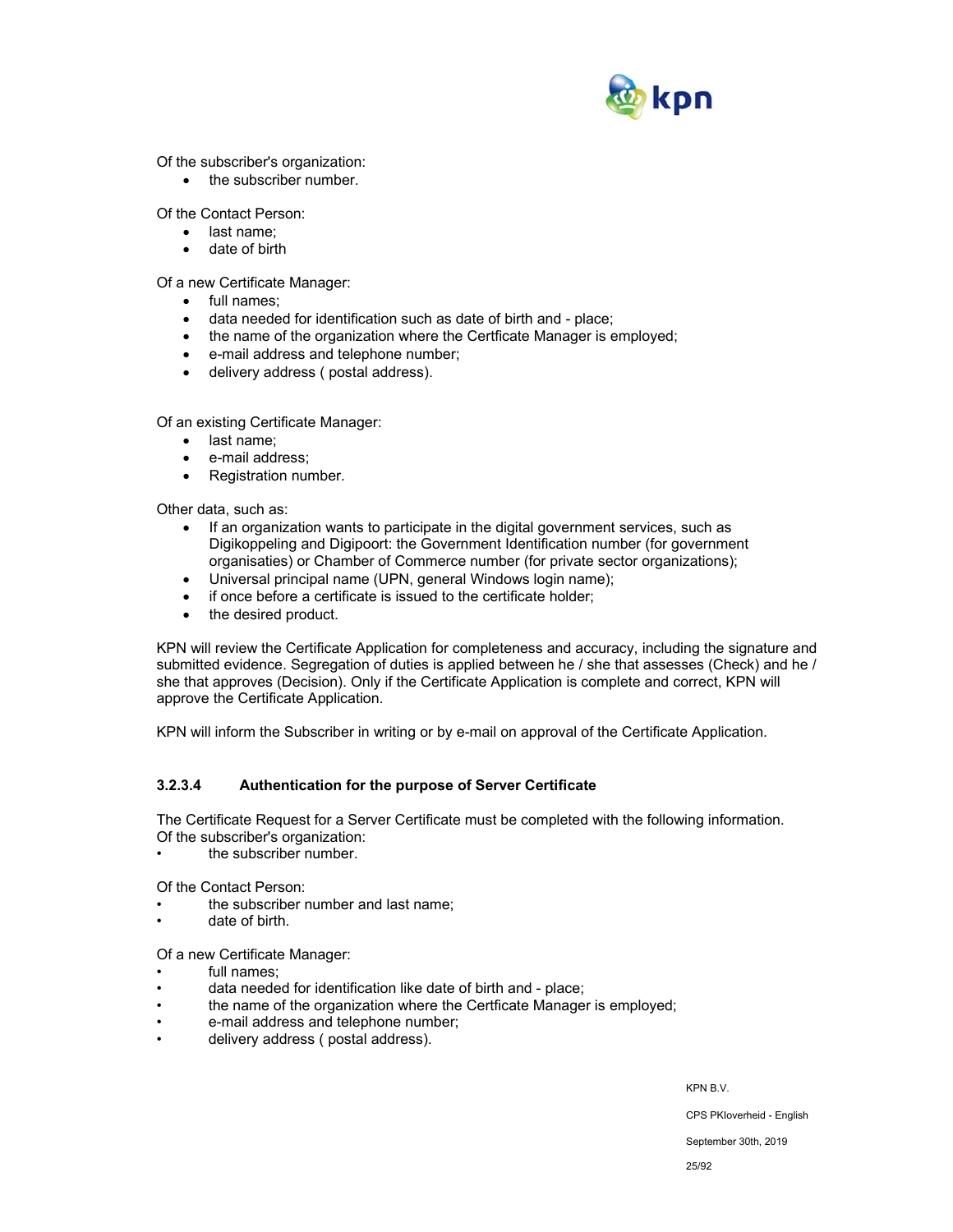

Of an existing Certificate Manager:

- last name:
- e-mail address;
- Registration No.

Of the Certificate Holder at least:

- Certificate Signing Request data from the server;
- (primary) identifier or name of the server,

the primary name of the server will be included in the Subject.commonName and in the SubjectAltName.dNSName of the certificate;

• Optional additional identifier 's or names of the server can be specified, additional names are in addition to the primary name included in the SubjectAltName.dNSName of the certificate , in the order as provided in the application.

Other data such as:

- province name;
- country name and country code in accordance with ISO 3166;

• If an organization wants to participate in the digital government services, such as Digikoppeling and Digipoort: the Government Identification number (for government organisaties) or Chamber of Commerce number (for private sector organizations);

The subscriber must demonstrate entitlement to use the organization's primary and additional names that identify the server or service. The primary and additional names of the server MUST be reffered to as "fully qualified domain name" (FQDN, see definitions). In this field, a Plurality or FQDN "s MAY be used.

KPN will review the Certificate Application for completeness and accuracy, including the signature and submitted evidence. Segregation of duties is applied between he / she that assesses (Check) and he / she that approves (Decision). Only if the Certificate Application is complete and correct, KPN will approve the Certificate Application.

KPN will inform the Subscriber in writing or by e-mail on approval of the Certificate Application.

## **3.2.3.5 Authentication for the purpose of an EXTENDED VALIDATION-certificate**

#### *3.2.3.5.1 Authenticatie of the certificate manager*

EXTENDED VALIDATION Certificates must be managed by a Certificate Manager, explicitly designated and authorised by the Subscriber. In principle, Certificate Managers can manage multiple EXTENDED VALIDATION certificates. Because this is a frequently occurring practice, the identification and authentication of the Certificate Administrator is disconnected from the certificate request of the Extended Validation certificate itself. KPN has implemented the following working method

Certificate Managers must be registered separately by the Subscriber, by each Subscriber for whom he/she is or will be working. A registration form is available for this purpose. The following information must be entered on the registration form for Certificate Managers.

From the Contact person:

- subscriber number and name;
- Name and contact details.

KPN B.V. CPS PKIoverheid - English September 30th, 2019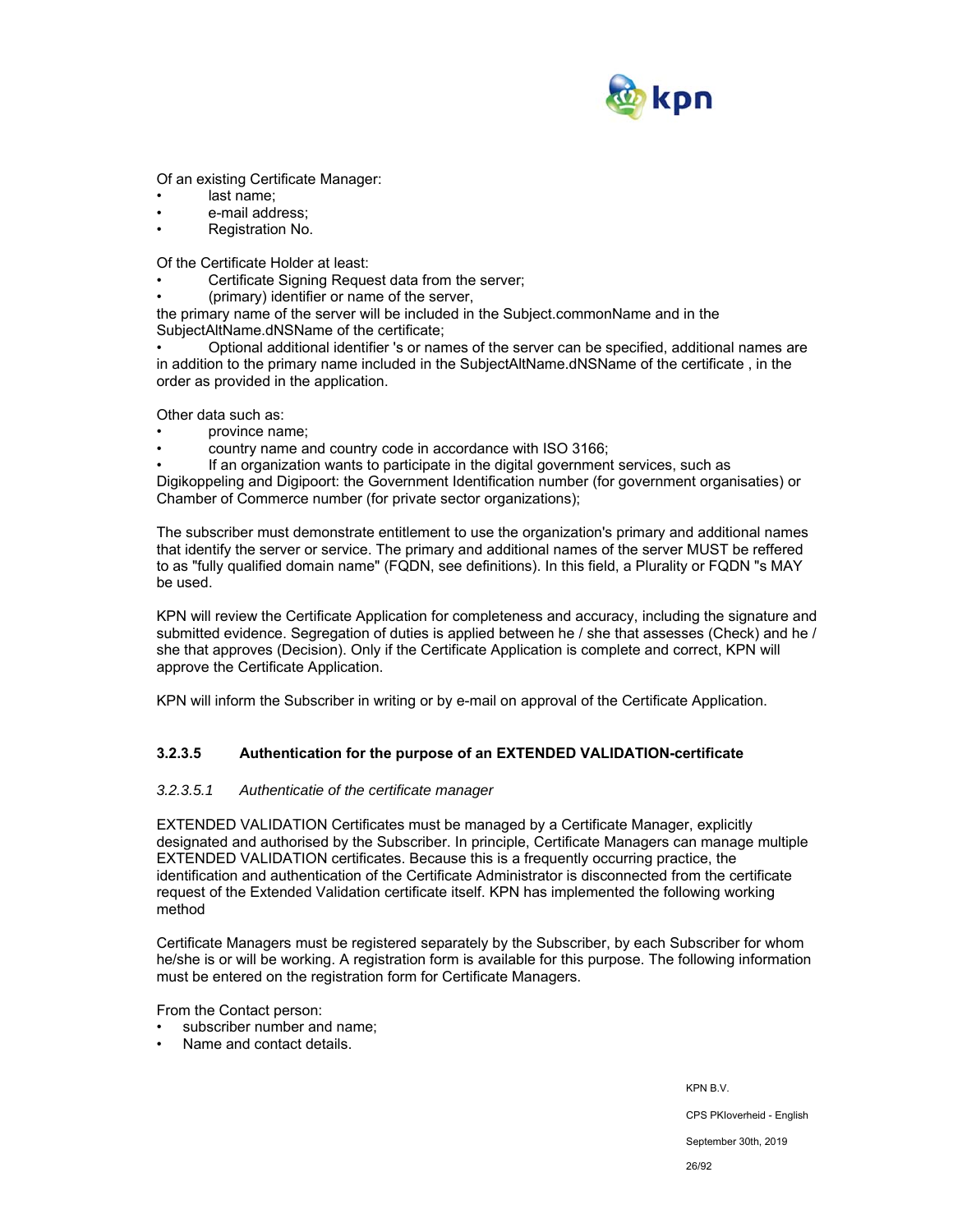

From the Certificate Manager:

- Full names;
- data required for identification as nationality, sex, date and place of birth;
- the name of the organisation for which the Certificate Manager is working (only if the Certificate Manager is not working for the Subscriber);
- e-mail address and telephone number;
- delivery address ( postal address).
- .

Other data, such as:

- whether, if applicable, identification of the Certificate Manager should be done by AMP;
- or can be relied on a previously performed identification.

This evidence must not be older than 13 months otherwise the data must be retrieved and verified again unless the agreement with the subscriber explicitly provides that the certificate manager retains his or her authorisation until it is revised by the subscriber or until the agreement expires or is terminated. KPN will receive the registration form and assess it for completeness and accuracy, including the signature and evidence provided. In doing so, a separation of functions is applied between the person who assesses (checks) and the person who decides (has). Only if the registration form is complete and correct will KPN register the Certificate Manager and an Extended Validation certificate can be requested.

KPN will inform the Subscriber of the registration in writing or by e-mail.

#### *3.2.3.5.2 Authentication of Certificate Application*

The following information must be entered on the Certificate Application for an Extended Validation Certificate.

From the subscriber organization:

• if an organisation wants to participate in the digital services of the government, such as Digikoppeling and Digipoort: Government Identification Number (for government organisations) or Chamber of Commerce number (for private organisations);

From the Contact Person:

- subscriber number and name:
- name and contact details.

From the Certificate Manager:

- Full names;
- telephone number;
- Registration number.

Other information such as:

- whether it is an initial application or a replacement;
- provincial name;
- Country name and country code according to ISO 3166.

The subscriber must demonstrate that the organization may use the primary and additional names identifying the server or service. The primary and additional server names MUST be listed as fullyqualified domain names (FQDN, see definitions). Multiple FQDNs may be used in this field. These

KPN B.V.

CPS PKIoverheid - English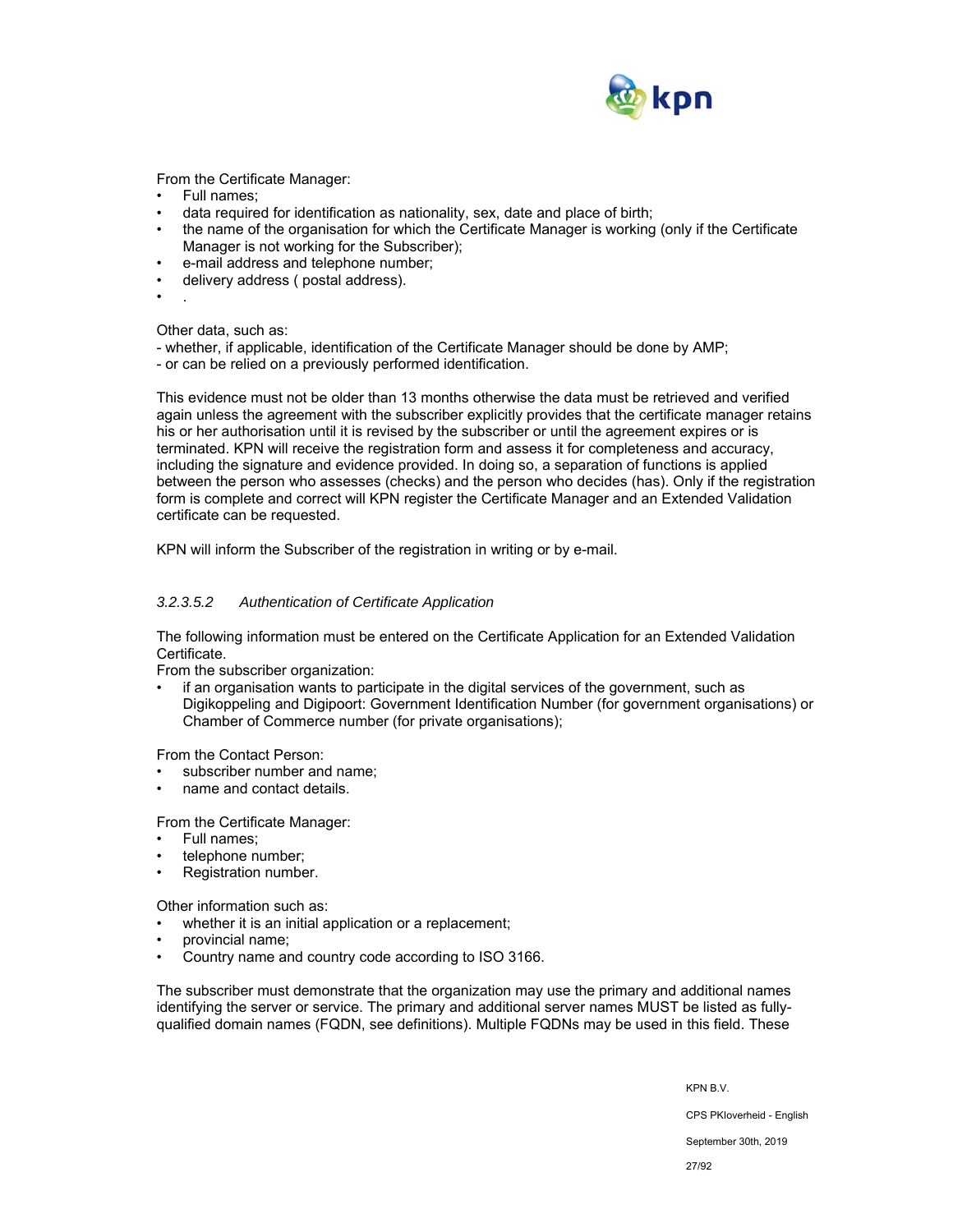

FQDNs MUST come from the same domain name range. (e.g. www.logius.nl, application.logius.nl, secure.logius.nl etc.).

If a government organization wishes to participate in Digikoppeling, an extract from the Digikoppeling Service Register must be provided, if this has not already happened at the time of the subscriber registration.

KPN will receive the Certificate Application and assess it for completeness and accuracy, including the signature and the evidence provided. In this case, a segregation of duties is applied between the person who assesses (checks) and the person who decides (has). KPN will only approve the Certificate Application if the Certificate Application is complete and correct.

KPN will inform the Subscriber of the approval of the Certificate Application in writing or by e-mail.

#### **3.2.3.6 Authentication for the purpose of a Private Services server certificate**

#### *3.2.3.6.1 Authentication of a Certificate Manager*

Private Services Server certificates must be managed by a Certificate Manager explicitly designated and authorised by the Subscriber. In principle, Certificate Managers can manage several certificates. Because this is a very common practice, the identification and authentication of the Certificate Manager is disconnected from the certificate request of the Private Services Server certificate itself. KPN has implemented the following working method.

Certificate managers must be registered separately by the Subscriber, for each Subscriber for whom he/she is or will be working. A registration form is available for this purpose. The following information must be entered on the registration form for Certificate Managers.

From the Contact Person:

- Subscriber number and name;
- name and contact details.

From the Certificate Manager:

- Full names:
- data required for identification as nationality, sex, date and place of birth;
- the name of the organisation for which the Certificate Manager is working (only if the Certificate Manager is not working for the Subscriber);
- e-mail address and telephone number;
- delivery address ( postal address).

This evidence must not be older than 13 months otherwise the data must be resubmitted and verified unless the agreement with the subscriber explicitly provides that the certificate manager retains his or her authorisation until such time as it is reviewed by the subscriber or until the agreement expires or is terminated. KPN will receive the registration form and assess it for completeness and accuracy, including the signature and evidence provided. In doing so, a separation of functions is applied between the person who assesses (checks) and the person who decides (has). Only if the registration form is complete and correct will KPN register the Certificate Manager and a Private Services Server certificate can be requested.

KPN will inform the Subscriber about the registration in writing or by e-mail.

KPN B.V. CPS PKIoverheid - English September 30th, 2019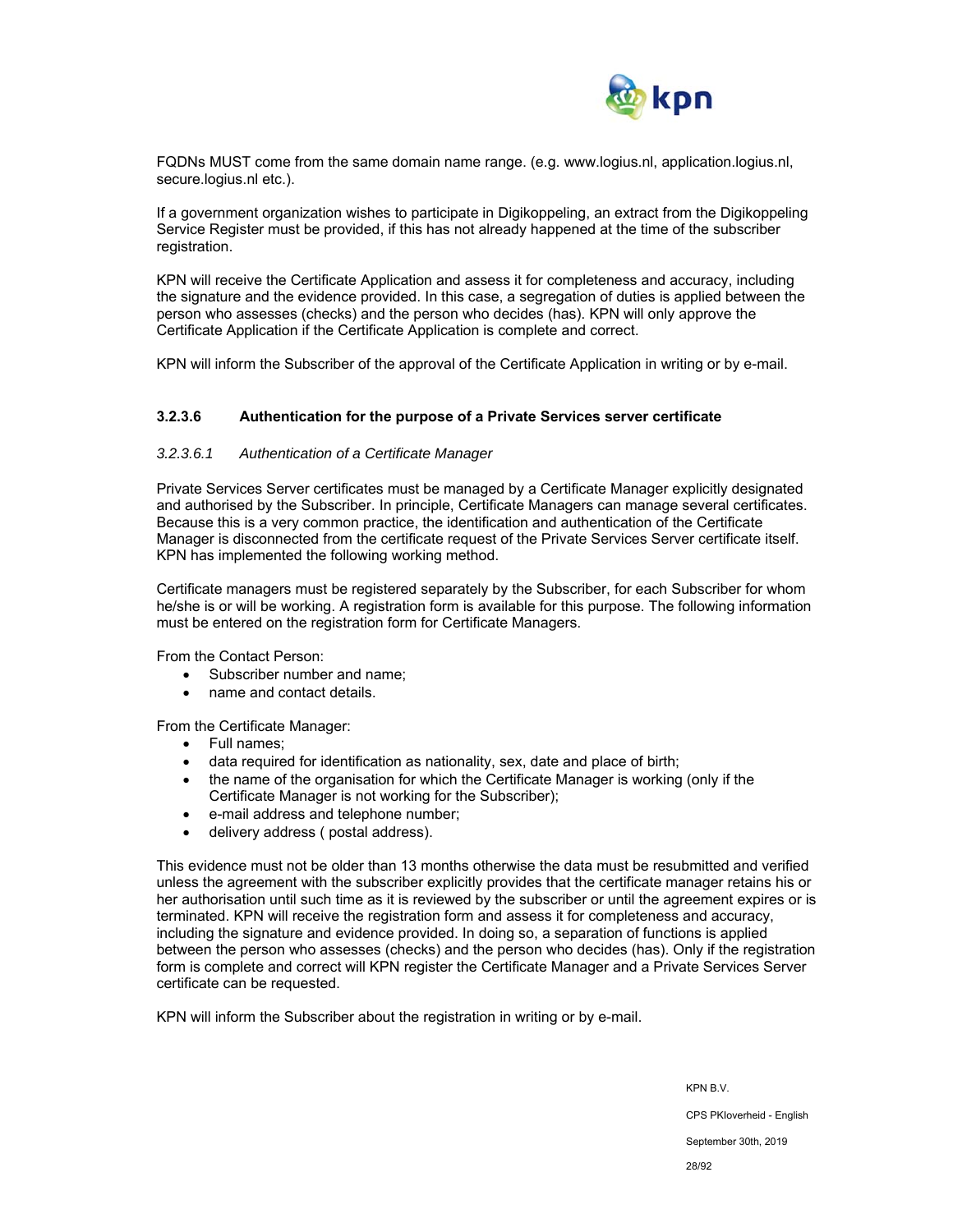

#### *3.2.3.6.2 Authentication for the purpose of a Private Services server certificate*

On the Certificate request for a Private Services Server certificate, the following information must be provided:

From the subscriber organization:

• The subscriber number.

From the Contact Person:

- Subscriber number and name;
- name and contact details.

From the Certificate Administrator:

- Full names:
- telephone number;
- Registration number.

Other information such as:

- whether it is an initial application or a replacement;
- provincial name;
- Country name and country code according to ISO 3166.

The subscriber must demonstrate that the organization may use the primary and additional names identifying the server or service. The primary and additional server names MUST be listed as fullyqualified domain names (FQDN, see definitions). Multiple FQDNs are used in this field MUST be used. These FQDNs MUST come from the same domain name range. (e.g. www.logius.nl, application.logius.nl, secure.logius.nl etc.).

KPN will receive the Certificate Application and assess it for completeness and correctness, including the signature and evidence provided. In this case, a segregation of duties is applied between the person who assesses and the person who decides. KPN will only approve the Certificate Application if the Certificate Application is complete and correct.

KPN will inform the Subscriber of the approval of the Certificate Application in writing or by e-mail.

## *3.2.4 Authorization of the Certificate Holder*

The authorization of the Certificate Holder to receive and use a certificate from the organization is demonstrated by signing the certificate application by or on behalf of the subscriber. In case of a Server Certificate, the Subscriber has to supply proof of the identifier of the device or system, so that reference can be made to it.

The KPN special conditions stipulates that the Subscriber has the obligation, if relevant changes occur in the relationship between the subscriber and Certificate Holder, to revoke the certificate immediately. Significant changes in this regard may include suspension or termination of employment or professional practice.

> KPN B.V. CPS PKIoverheid - English September 30th, 2019 29/92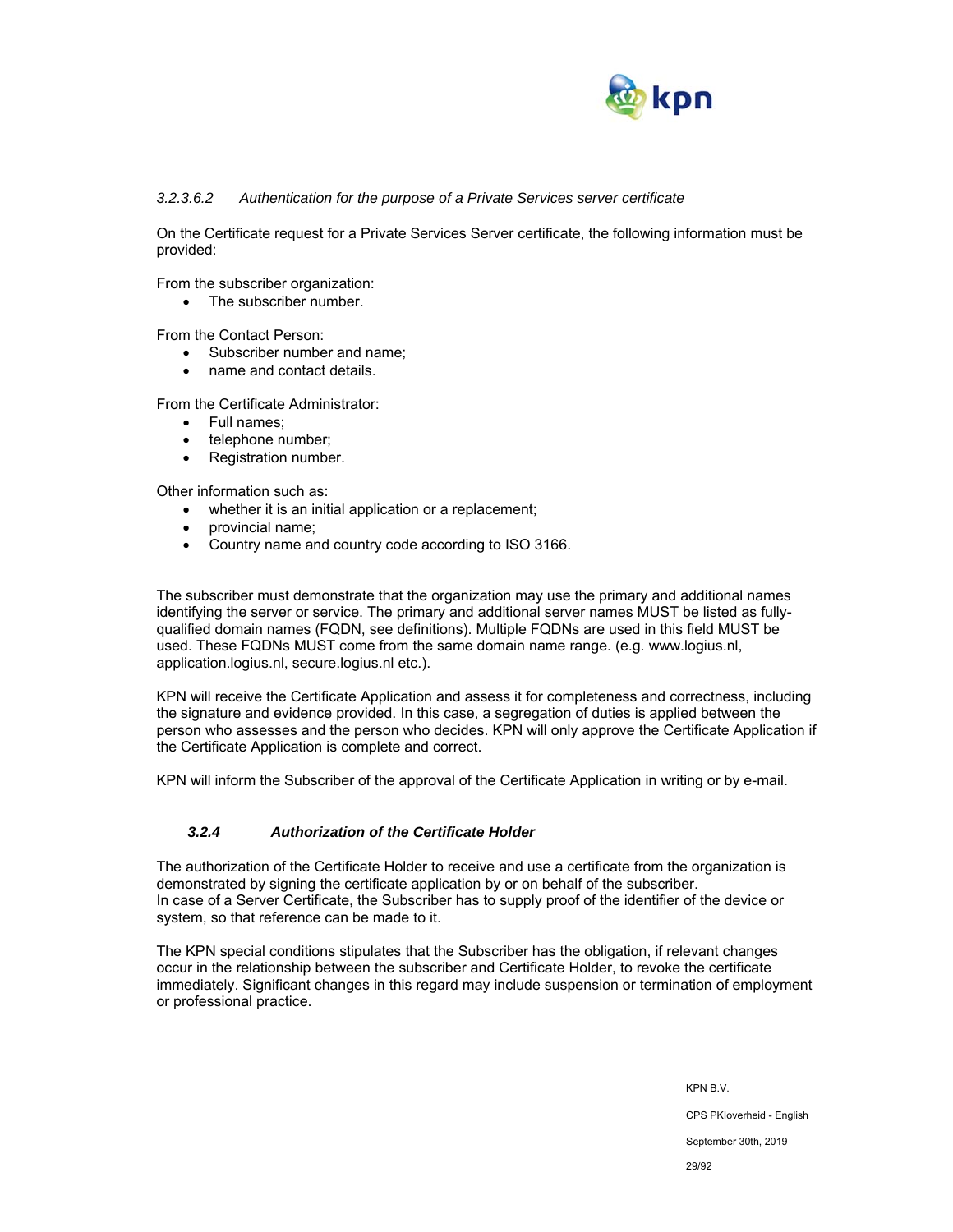

## **3.3 Identification and authentication for re-key requests**

#### *3.3.1 Identification and authentication for routine re-key*

Currently KPN does not allow for renewal of certified keys.

#### *3.3.2 Identification en Authentication for routine re-key of the CA certificate*

The CA Certificate is not routinely renewed. The CA Certificate (If Desired) renewed around three or five years before the end of his life. Renewal of the CA certificate will be subject to a strict procedure in consultation and in cooperation with the Policy Authority of PKIoverheid.

KPN offers no possibility for routine renewal of PKIoverheid Certificates. A request for renewal will be treated as an application for a new certificate

#### *3.3.3 Identification and authentication for re-key after revocation*

Currently KPN does not allow for renewal of certified keys

#### **3.4 Identification and authentication for revocation request**

In Section 4.9 Revocation and suspension of certificates is described who may submit a request for revocation.

Only the Subscriber or the Certificate holder, or in the case of the Services Certificate, the Certificate Manager, may submit a request to revoke a certificate. This can be done Electronically / online through the KPN website (https://certificaat.kpn.com/pkioverheidcertificaten/intrekken/). In order to revoke the Certificate. The Certificate Holder/ Certificate Manager is required to make use of a revocation pass code.

The revocation code for Professional Certificates, and Personal certificates is sent to the Certificate Holder or the Certificate Manager (PIN-mail). The revocation code for Services Certificates and (Extended validation) Server and Private services server certificates is sent to the Certificate Manager.In case of a server certificate the revocation code can also be sent by encrypted e-mail.

In some cases, the Subscriber is obliged to revoke its certificate (see the KPN Special Conditions). In the event that the Certificate Holder / Certificate Manager fails to do this, the subscriber needs to be able to do this. For this purpose, the Certificate / Certificate Administrator must provide the revocation code to the Subscriber or The Subscriber must obtain the revocation code from the Certificate Holder / Certificate Manager immediately after issuing and record carefully this carefully.

For non-urgent revocations the Subscriber and / or the CertificateHolder / Certificate Manager can submit a revocation request using the form "Request Revocation Certificates.

On the form " Certificates Revocation Request ", the following information must be completed. Of the Contactperson:

- Subscriber number and  $-$ name:
- name en contact data.

KPN B.V. CPS PKIoverheid - English September 30th, 2019 30/92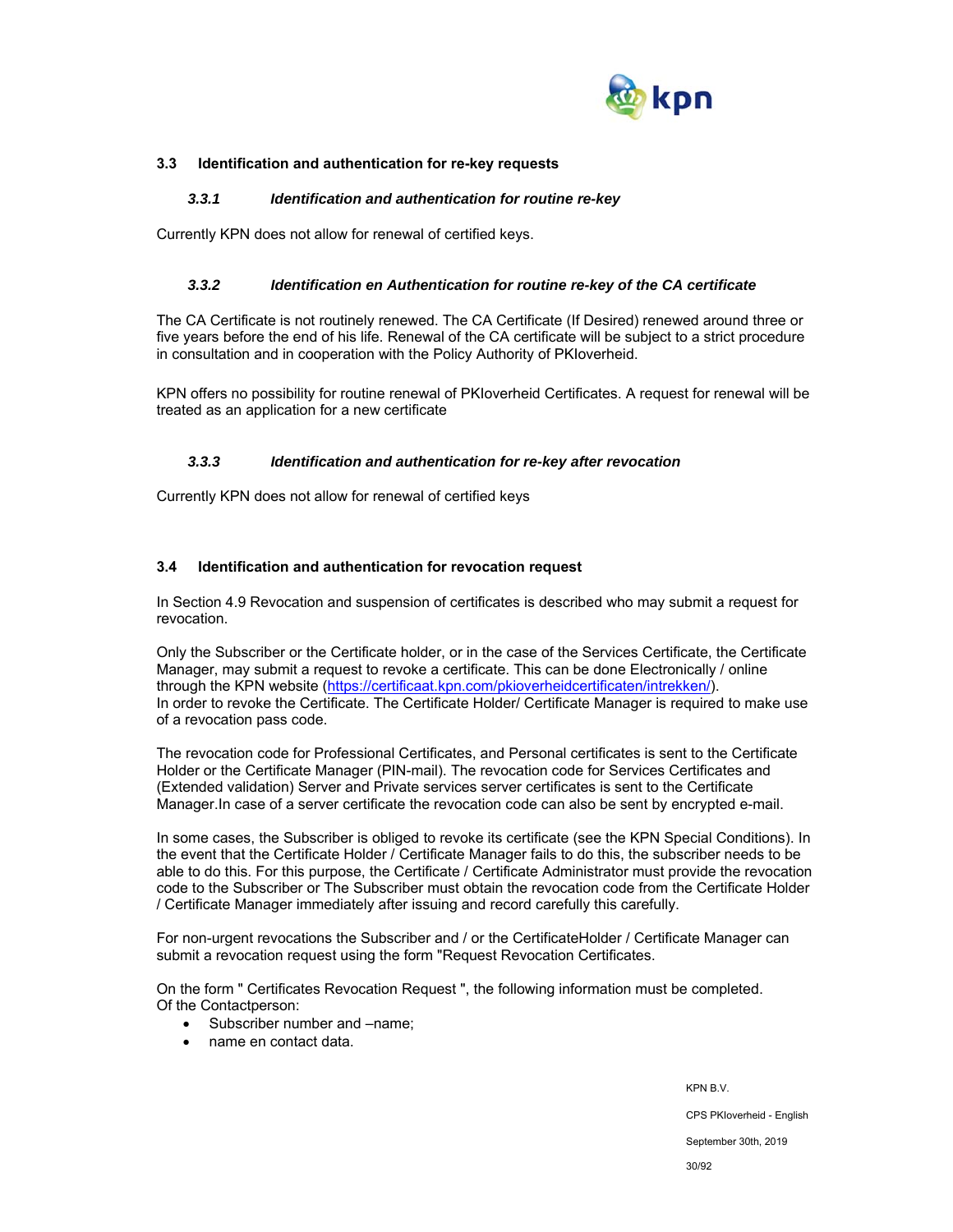

Of the Certificate

- name in the Certificate;
- subject serial nummer in the Certificate;
- certificate type;
- serial nummer(s) the Certificate (s)
- revocation code;
- reason for revocation.

The form "Certificate Revocation Request" will be accepted by KPN and reviewed for completeness and accuracy. If the application is complete and accurate KPN will execute the revocation. With this segregation of duties is applied between he / she that assesses (Check) and he / she that approves (Decision). This revocation will be executed within four hours after the receipt of the revocation request.

The Subscriber and the Certificate Holder / Certificate Manager will be informed in writing or by e-mail concerning the outcome of the revocation request.

If KPN has good cause to doubt the authenticity of a revocation request, KPN can require that he /she who submitted the request will produce proof of Identity to KPN before the revocation is executed.

KPN is also entitled to revoke certificates independently if : (see Section 4.9.2):

- Subscriber acts Contrary to the conditions Imposed on him for use, as defined in this CPS and in the Special Conditions or;
- the Private Key of the KPN CA or from the State of the Netherlands, is stolen or otherwise compromised or;
- The algorithm used is compromised, or is liable to be compromised or, in general, becomes too weak for the purpose for which it is used.

KPN is able to revoke a certificate without the revocation code.

A relying party may report a subscriber who does not or does not fully comply with the conditions imposed. This can be done using the contact form https://certificaat.kpn.com/support/mijnregistratie/intrekken

In the field 'Betreft' (subject) option '10. Melding omstandigheid intrekking Certificates' should be chosen. (eng:"10. Notification conditions that can lead to revocation").

This form can contain the following: details of the reporter such as his name, organization name and contact information;

- data of the condition, such as a description and date and time of the notification;
- details of the relevant certificate such as the name and subject serial number of the Certificate holder, the Certificate type and serial number.

KPN will receive the notification, review the form for completeness and accuracy, and possibly try to collect additional information and decide whether or not to proceed with revocation. With this segregation of duties is applied between he / she that assesses (Check) and he / she that approves (Decision). Revocation will be executed within four hours after the decision to do so. The detector, the Subscriber, Certificate holder/ Certificate Manager in question will be informed in writing or by e-mail about the notification and its handling.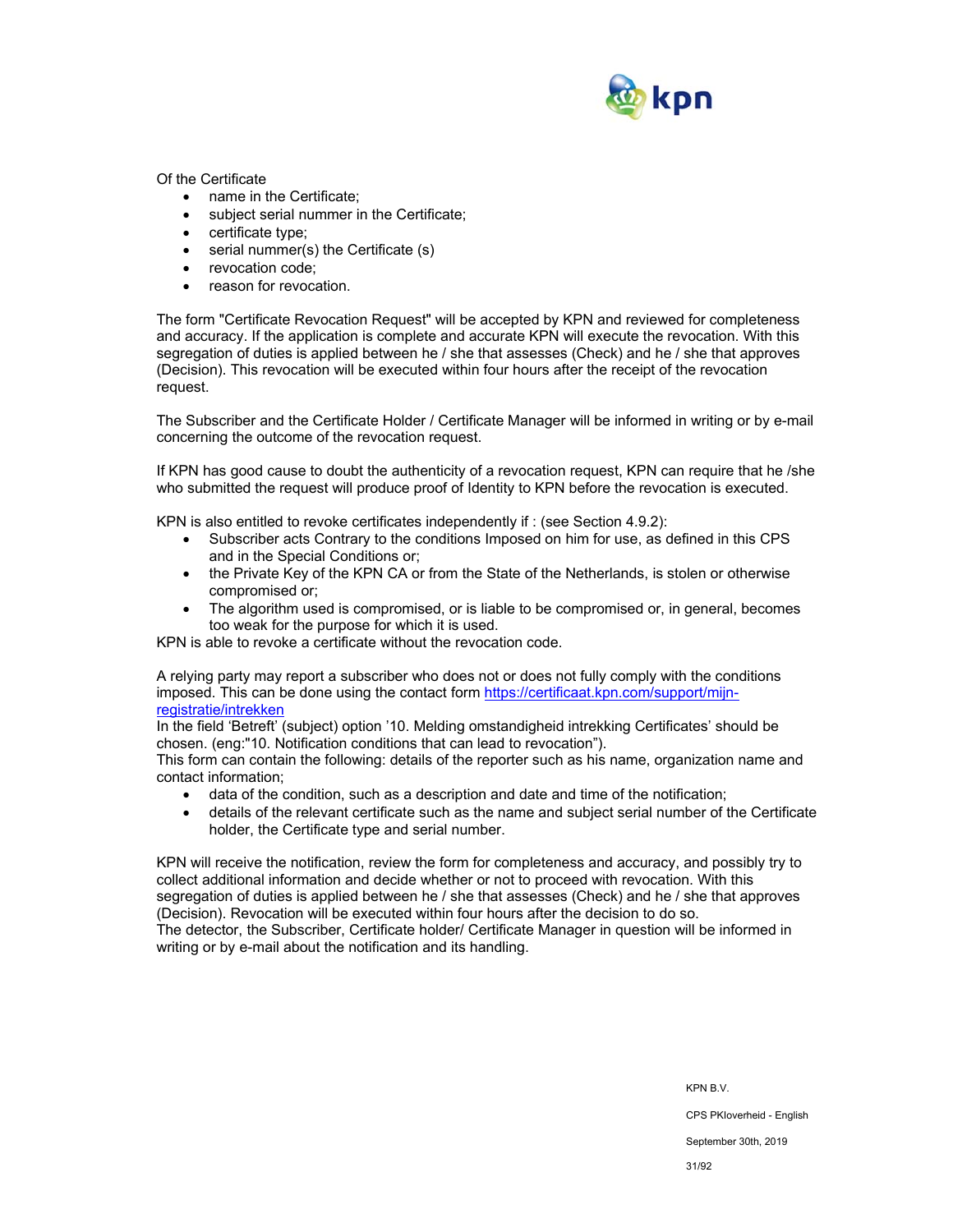

## **4 Certificate Life-Cycle Operational Requirements**

## **4.1 Certificate application**

## *4.1.1 Who can apply for a certificate*

In principle, only the Authorized Representative of the Subscriber can apply for a subscriber registration. By signing the subscriber registration the Authorized Representative authorizes one or more contacts mentioned in the form to apply for, install, manage and revoke certificates and to Authorize other contacts and Certificate Managers, on behalf of the Subscriber.

## *4.1.2 Responsibilities and obligations*

The duties and responsibilities of those involved, KPN, Subscriber,Certificate Holder / Certificate Manager and Relying Party are described in the KPN Special Conditions.

## **4.1.2.1 Responsibilities and obligations of the TSP**

KPN is responsible for all certification services and guarantees Subscribers, Certificate Holders and Relying Parties that it will abide by the Special Conditions, the CPS and the applicable CPs. KPN is obviously responsible for outsourcing (parts of) services to other parties. An example of this is the outsourcing to AMP of the identification of Certificate Holders and Certificate Managers. But KPN has outsourced multiple services. As final responsible Trust Service Provider, as an outsourcer of services, KPN ensures the quality of the outsourced services by applying (forms of) management, coordination, supervision and mutual assurance. The implementation will depend on the specific situation.

If a subcontracting reaches a certain extent, the outsourcing will be described in an appendix to this CPS.

## **4.1.2.2 Responsibilities and obligations of the Subscriber**

The Subscriber is responsible for the correctness of all data required for the creation and delivery of certificates and for the proper use of those certificates. Subscriber warrants to KPN and Relying Parties that it will abide by the Special Conditions, the CPS and the applicable CPs.

## **4.1.2.3 Responsibilities and obligations of the Certificate Holder**

The Certificate Holder (including, in the case of a server certificate or Group Certificate, the Certificate Manager), as holder of the certificate that is requested on behalf of the Subscriber of the Certificate Holder is also responsible for the correct delivery of all data needed for creating and delivering certificates and the proper use of those certificates. The Certificate Holder warrants to KPN, the Subscriber and Relying Parties that he / she will abide by the Special Conditions, the CPS and the applicable CPs.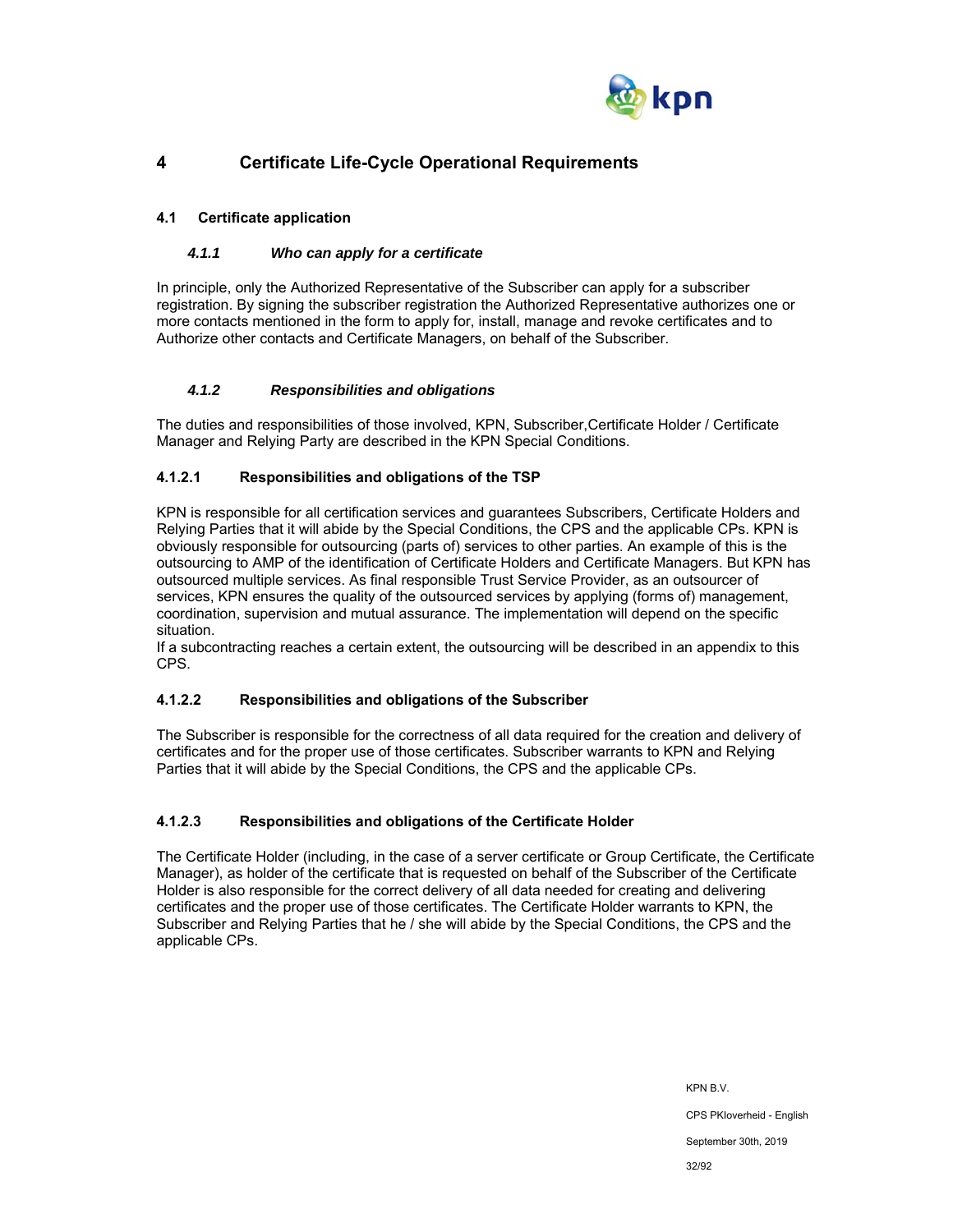

## **4.1.2.4 Responsibilities and obligations of the Relying Party**

Relying Party is responsible for correctly Relying on a certificate and Warrants to KPN, the Subscriber and the Certificate Holder that it will abide by the Special Conditions, the CPS and the applicable CPs.

## *4.1.3 The proces*

The processes defined by KPN for the realization of its certification service are in general divided two parts, based on the principle of seggregation of duties. The first part is the assessment and the second part is the execution. In the assessment the receipt of the application is recorded, the completeness of the application and the presence of supporting documents are determined(acceptance) and evaluated on accuracy. Last part of this section is to take a decision on the application. The second part, the execution, is to implement the decision and informing stakeholders about it. In the following sections, the processes will be described in more detail.

#### **4.2 Certificate application processing**

#### *4.2.1 Registration of Subscriber and Certficate Manager*

Organizations must, before being able to apply for certificates, register as a subscriber of the certification services from KPN. This can be done by completing a web form "PKIoverheid Subscriber Registration", attach the required evidence (see Section 3.2.2) and send all by mail to KPN. Detailed instructions for using the form are attached to this form. Other forms are available for maintaining the data supplied to KPN. See the website https://certificaat.kpn.com/support/wijzigen-abonneeregistratie/

Part of the registration of a subscriber, is the authorization of one or more contact persons. These contact persons need to be authorized to apply for certificates, to authorize other contact persons and to be allowed to revoke certificates. The authorization is done by signing the form "Abonnee Registratie (subscriber registration)" by the Authorized Representative of the subscriber (see Section 3.2.2).

KPN will receive the forms and assess the completeness and accuracy of the forms. A registration form must be complete in order to be accepted and to proceed to assess the accuracy. In case of deficiencies the subscriber that submitted the PKIoverheid Subscriber Registration web form will be contacted.

If the subscriber registration has been approved, the subscriber is registered and can request for certificates. The Subscriber will be informed in writing of approval or disapproval.

In addition to registering the organization as a Subscriber, also Certificate Managers of Services Certificates can be registered. Certificate Managers can manage multiple certificates in principle but must first be registered to do so. This can be done during the application for a Services Certificate by adding a not yet registered Certificate Manager. This can also be accomplished by filling out the form Registration Certificate Managers, attach the requested evidence (see section 3.2.3.2) and send all by mail or Electronically to KPN. Detailed instructions for using the form are attached to the form. There are also forms available for maintaining the data supplied to KPN.

> KPN B.V. CPS PKIoverheid - English September 30th, 2019 33/92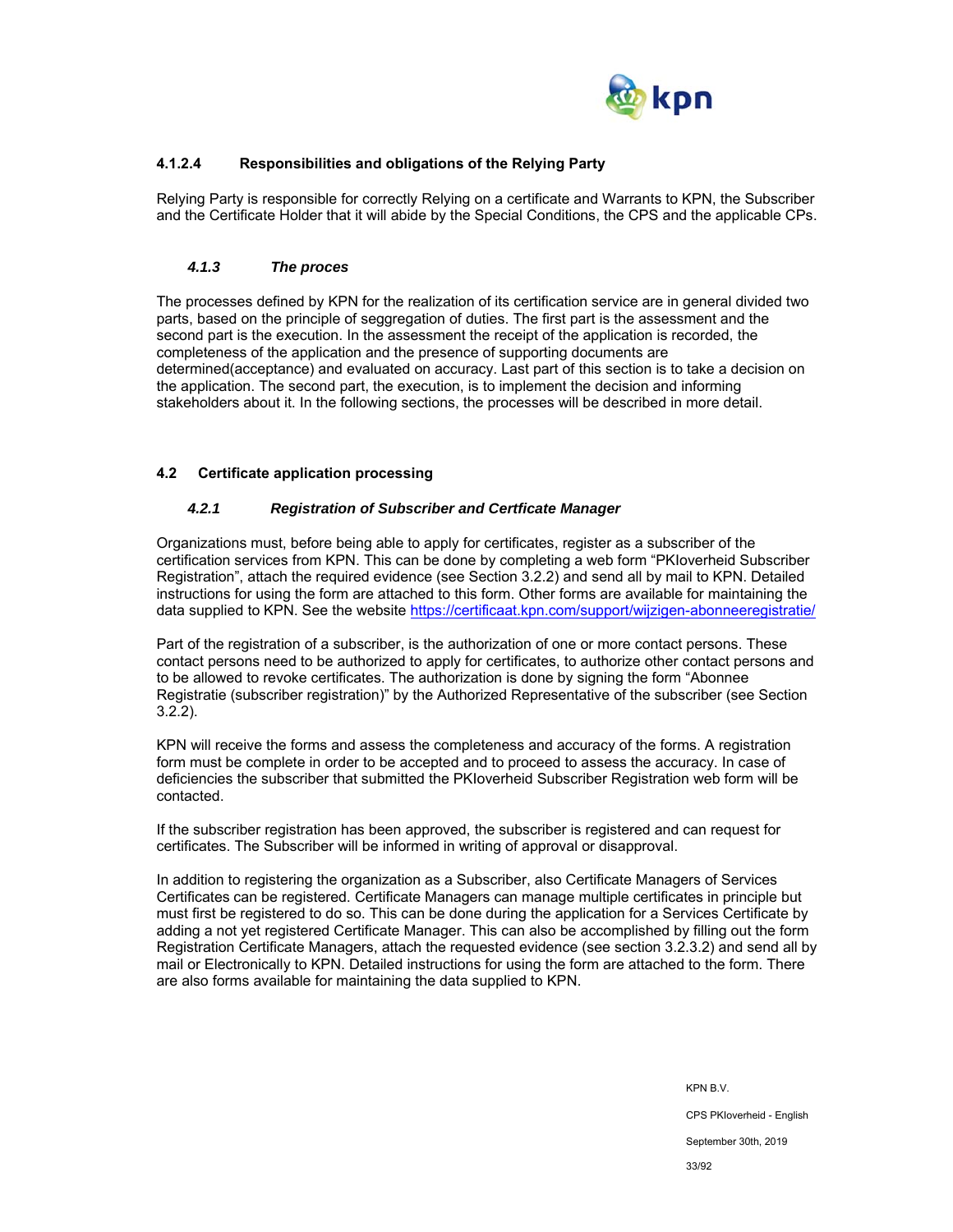

Also for registering Certificate Managers it applies that KPN will accept the application for registration of a Certificate Manager, assess the completeness and accuracy and will come to an approval or disapproval. The Subscriber will be informed in writing of the decision.

Part of the registration of the Certificate Manager is his personal identification. This is handled in the same way as for Certificate Holders, by AMP (see also section 4.2.2).

Once a Certificate Manager is identified and registered, applications for Server and Group Certificates can be handled as described in section 4.2.

If the Certificate Manager's personal details changes, the Contact Person must pass this modified data to KPN using the form: "Wijziging gegevens Certificaatbeheerder ( Change information Certificate Manager)" (see Electronic storage), and if a Certificate Manager is no longer able to manage the assigned certificates, the Subscriber has to report this by means of the form "Verwijdering Certificaatbeheerders(Removal of Certificate Manager)". KPN will review this form for completeness and accuracy. After a positive decision KPN will remove the Certificate Manager from the corresponding registration. Prerequisite for that removal is that the management of the certificates is transferred to another registered Certificate Manager.

#### *4.2.2 Certficate application*

There are different procedures for different types of applications:

- Applications for Personal Certificates, Professional Certificates and Group Certificates on a Smartcard or USB token, whereby the key pair is created by KPN;
- Applications for Professional Certificates and professional Certificates in the form of a Mobile smartcard (HSM) where the key pair is created in the HSM by the App of Ubiqu by means of a smart phone.
- Requesting (Extended Validation) Server Certificates, where the key pair is created by the Subscriber in the Subscriber's Safe Environment.
- Requesting Private Services Server Certificates, where the key pair is created by the Subscriber in the Subscriber's Safe Environment.

## **4.2.2.1 Application for Personal-, Professional-, and Group- Certificates on a Smartcard or USB token**

The following steps must be taken by default for applying for a Personal Certificate or Group Certificate.

- 1. The Subscriber fills out a certificate application form for a (prospective) Certificate Holder (or a Certificate Manager for the latter) and hereby declares that he agrees with the Special Terms and Conditions. Further instructions on how to use the form are enclosed with the form.
- 2. The Subscriber signs the application form and sends it to KPN.
- 3. KPN receives the Certificate Application, evaluates the completeness and correctness of the Certificate Application and makes a decision on it. Among other things, it is checked at recognised registries such as Stichting Internet Domeinregistratie Nederland (SIDN) or Internet Assigned Numbers Authority (IANA) whether Subscriber is the owner of the domain name, as it forms part of the e-mail address.
- 4. In the case of professional certificates, the authenticity of the proof of exercise of the Recognised Profession is verified.

KPN B.V.

CPS PKIoverheid - English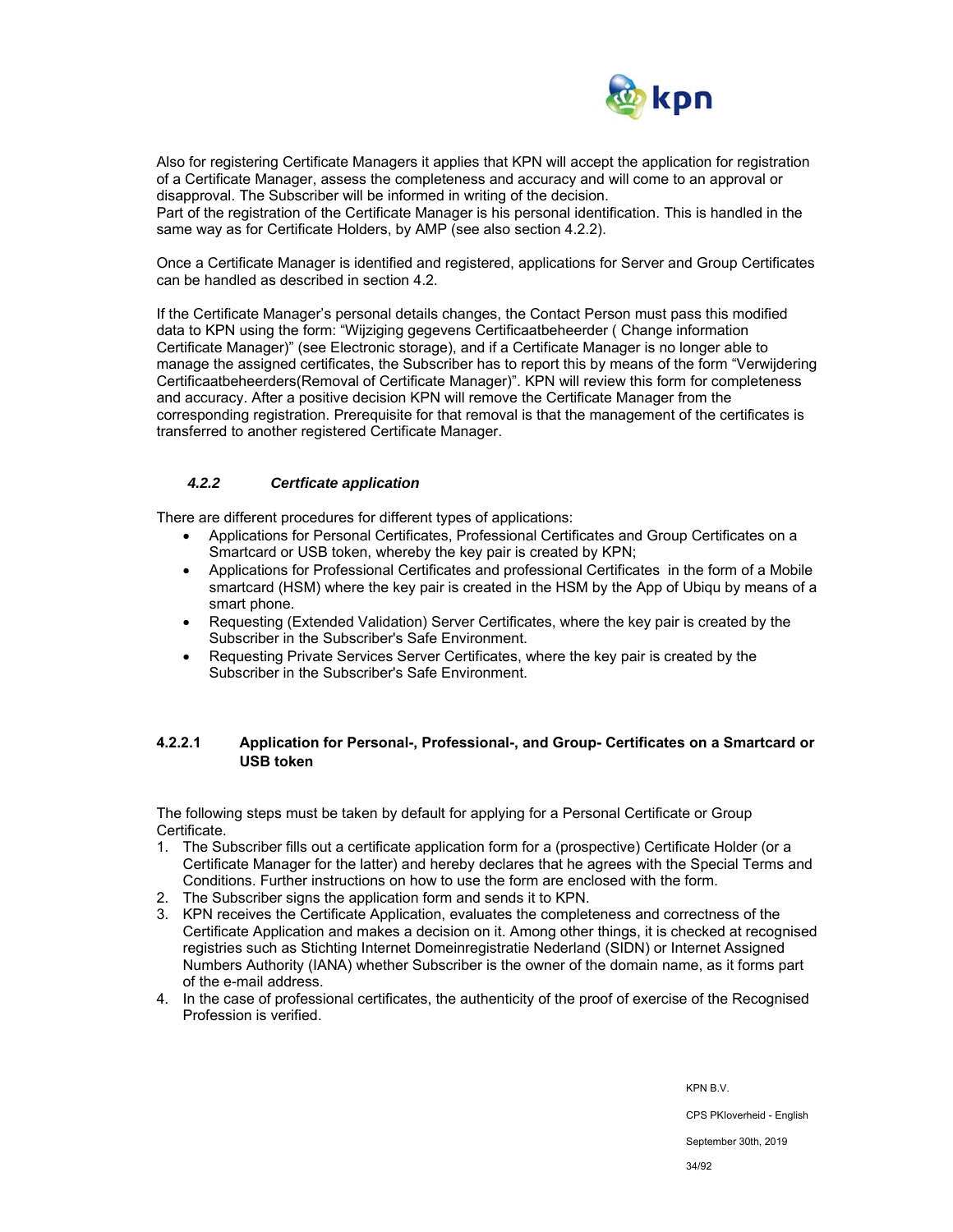

- 5. AMP AMP identifies the Certificate Holder, makes a copy of his identity document ( with shielding the passport photo and BSN) and sends this copy together with the signed identification electronically to KPN. If KPN can rely on an identification previously carried out by KPN, this identification does not need to be repeated. KPN can rely for Certificate Managers on an identification previously carried out by or on behalf of KPN if the identity document used is used again in the new application, it is not registered as stolen or missing and it is still valid until six weeks after submission of the application. The date of receipt of the application by KPN is the decisive factor.
- 6. If KPN approves the Certificate Application, the key material in the QSCD/SSCD will be generated and the Certificate generated. KPN also generates the secret PIN and PUK code for the QSCD/SSCD and the revocation code for the Certificates.
- 7. The smartcard/token containing the certificates is sent by post to the delivery address of the Certificate Holder/Certificate Manager. The smartcard/token is accompanied by an acknowledgement of receipt notification with a code. The Certificate Holder/Certificate Manager must confirm receipt of the smartcard/token via a link in the email using this code.AMP identifies the Certificate Holder, makes a copy of his identity document, sends this copy to KPN electronically together with the signed identification.
- 8. Upon receipt of the electronic AMP confirmation, KPN will send the document containing the secret PIN and PUK codes for the QSCD/SUD and the certificate revocation code for the Certificates by post to the specified delivery address of the Certificate Holder.

KPN will continue to offer the possibility of allowing identification and issuance at a time/location to be agreed upon.

## **4.2.2.2 Application for Personal and Professional Certificates as Mobile Certificates**

For the application of a Mobile Smart Card, in principle the same steps (1 to 6) are followed as for the physical Smart Card or USB token. See 4.2.2.1.

The validation of the data and identification take place in exactly the same way. However, no physical product is received in the form of a smart card or token.

7. A Pinmailer is sent in which the PUK code of the certificate is included.

8. KPN sends an order to Ubiqu to generate the key pairs.

9. KPN sends a registration and activation code by email and the corresponding CSR to the customer by letter.

10. The customer installs the app with the obtained registration and activation code and chooses a pin code.

11. With the chosen PIN code, the certificate holder confirms the creation of the certificate.

## **4.2.2.3 Application for Server Certificates**

## **CAA DNS records.**

The CAA record is a DNS record that gives domain owners extra control over SSL certificates issued for their domains - you use it to indicate which CA may issue certificates for your domains. The CAA record already became a recognised standard in 2013. Although it is often used, it was not compulsory. As of September 2017, it is mandatory for Certificate Authorities to check the CAA record of a domain name as part of the issuance of a certificate. Domain owners are not obliged to fill the record.

KPN B.V.

CPS PKIoverheid - English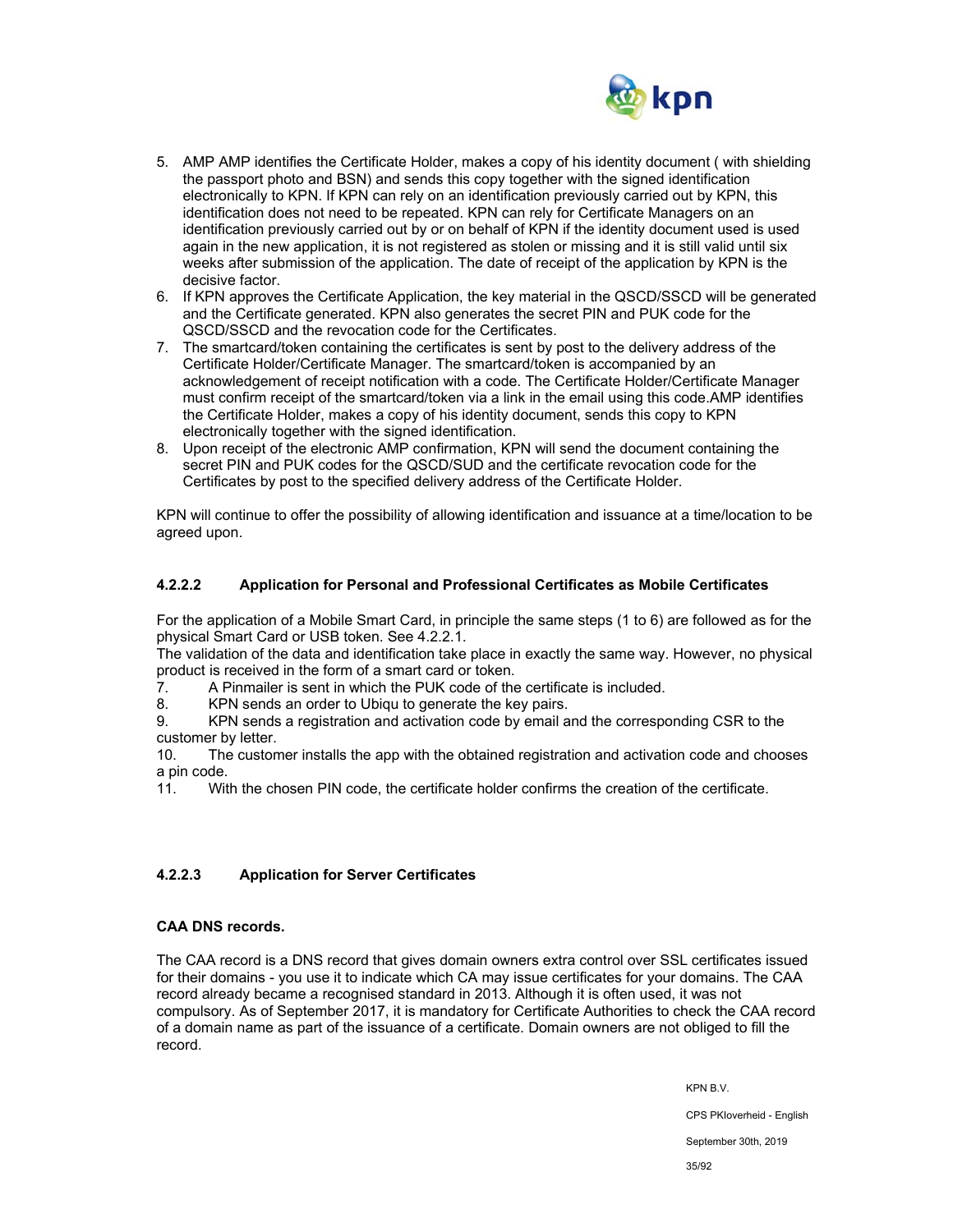

#### **What is a CAA DNS Record?**

A Certificate Authority Authorization record, or a CAA DNS record, is designed to allow domain owners to indicate which CA root certificate can be used to sign certificates for the domain in question. Because this certificate belongs to a certain certificate authority, it can effectively indicate which certificates may be issued for a domain. This prevents the issuing of a certificate by another CA that the selected CA.

KPN identifies itself as KPN.COM. If a domain owner wants KPN to be able to issue certificates for its domain, this identification must be included in the CAA record.

Example: IN CAA 0 issue "kpn.com".

KPN is therefore entitled to issue certificates for a certain domain if:

- The DNS of the domain in question does not contain a CAA record.
- The applicant has entered the identification "kpn. com" in the CAA record for the domain concerned.

In all other cases, KPN cannot issue the certificate and will contact the certificate applicant.

The Certificate Application for a Server Certificate largely follows the same procedure as mentioned under 4.2.2.1, taking into account the following difference.

- 1. The Certificate Administrator creates the key pair (length is 2048 bits) in the Subscriber's Safe Environment and sends a Certificate Signing Request (CSR) containing the Public Key. Subscriber completes the electronic application form PKIoverheid Server Certificates for a (future) Certificate Holder. This form can be found on the KPN website (https://certificaat.kpn.com ). This site also contains further instructions on how to use the form.
- 2. KPN receives the Certificate Application and assesses the completeness and correctness of the Application. Among other things, it is checked at recognised registries such as Stichting Internet Domeinregistratie Nederland (SIDN) or Internet Assigned Numbers Authority (IANA) whether Subscriber is the owner of the domain name.

KPN has 3 permitted methods for domain validation according to the Baseline Requirements of the CA/BROWSER forum. (https://cabforum.org/) It concerns the methods:

NB. The numbers below are the corresponding section numbers from the Baseline Requirements of the CABforum, where these requirements are described.

- a) 3.2.2.4.2 Email, Fax, SMS, or Postal Mail to Domain Contact
- In the Whois application the administrative contact is determined and the administrative contact is asked by email for approval to use the domain in question If the whois data is not available (or if no answer is received from the administrative contact) an email is sent (method b) to the contact person who submitted the application for the certificate containing a code, with the request to put this code in a certain directory on the site (/.well-known/pki-validation) or in a TXT field of the DNS registration of the domain in question (method c);
- b) 3.2.2.4.6 Agreed-Upon Change to Website
- c) 3.2.2.4.7 DNS Change
- 3. KPN will determine whether there is a CAA DNS record for the domain (s) involved and if this occurs whether KPN has been included through its identification kpn.com as a permitted

KPN B.V.

CPS PKIoverheid - English

September 30th, 2019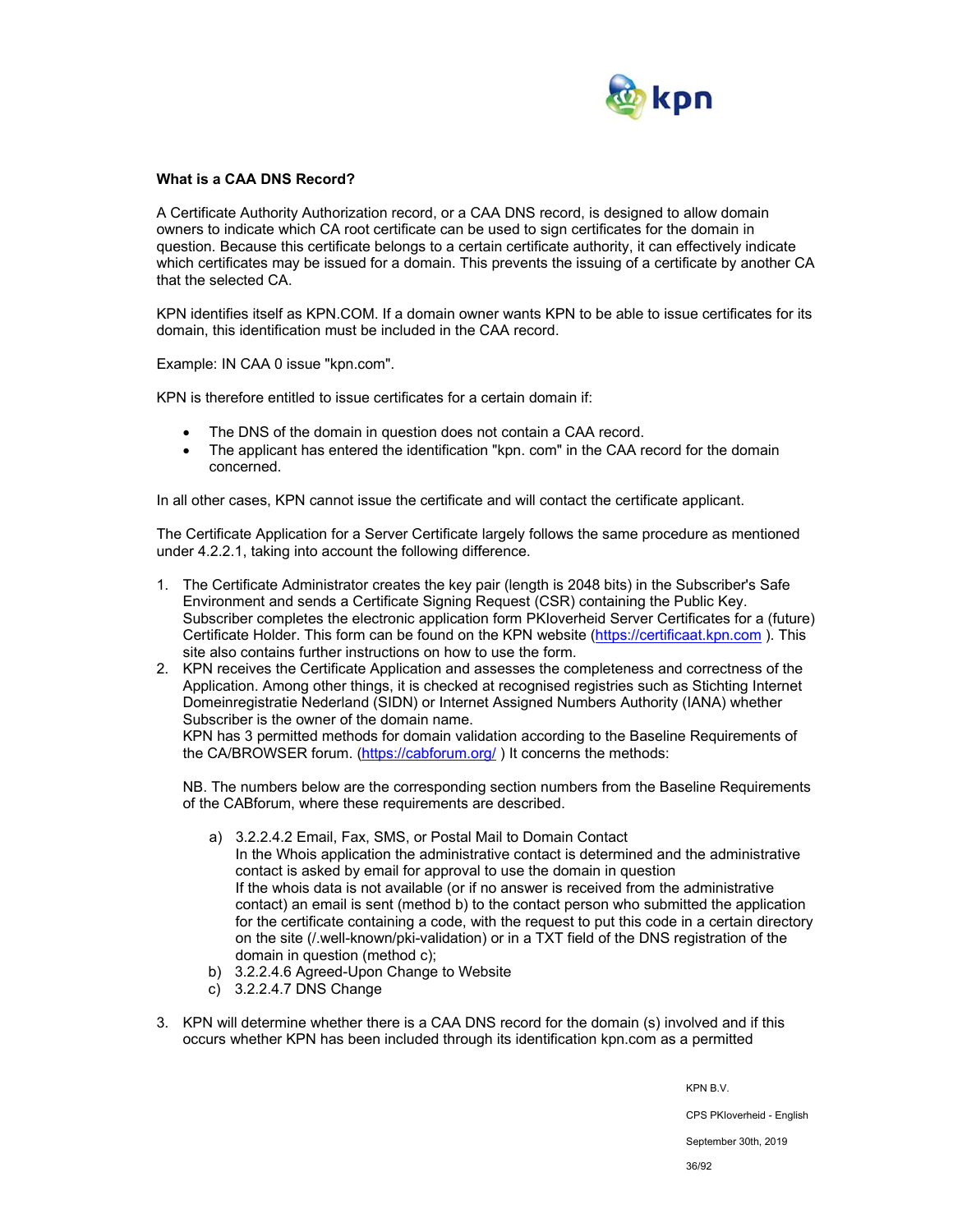

certificate issuer for these domain (s). If this is not the case, KPN will contact the applicant and reject the relevant certificate application.

- 4. In addition, it is also assess whether there is url-spoofing or phishing, therefore https://www.phishtank.com or similar will be consulted to see if the domain name does not appear on a spam and/or phishing blacklist. If KPN suspects phishing or other possible abuse, KPN will report this suspicion to https://www.phishtank.com.
- 5. Subscriber's KvK data are read in real time from the Chamber of Commerce systems. An OIN is generated automatically from the data of the Chamber of Commerce.
- 6. If KPN approves the Certificate Application, the Certificate is created and sent to the Certificate Manager by e-mail.

#### **4.2.2.4 Application for Extended Validation certificates**

The Certificate request for an Extended Validation certificate is basically the same as the request for a server certificate. (see 4.2.2.3)

There is a difference in the validation process with respect to the subscriber process.

If, based on the requested data, it appears that the subscriber's organization exists for less than three years (calculated from the date of registration in the Trade Register or the date of publication of the law or general order in council until the date of signature of the Extended Validation certificate application), KPN will verify that the subscriber is able to participate in business traffic.

As proof of the accuracy and existence of the specified payment account, KPN will request and verify at least one of the following supporting documents from the Subscriber:

- a statement from a financial institution licensed by DNB in the Netherlands and covered by the Dutch deposit guarantee scheme showing that the subscriber has an active payment account;
- a statement by an external auditor that the subscriber has an active payment account with a financial institution licensed by DNB in the Netherlands and covered by the Dutch deposit guarantee scheme.

#### **4.2.2.5 Distinction in Public and Private Services Server certificates**

A PKIoverheid services server certificate comes in two types, a Public Root and a Private Root server certificate. Server certificates are suitable for securing traffic between systems and traffic to/from websites. Both types of certificates meet the requirements of PKIoverheid, are securely managed and audited by a third, independent party. However, the certificates differ in two respects, the validity period and the applicability of the certificate.

A Public Root certificate is valid for approximately 1 year and 1 month (397 days max). This applies to new certificates to be issued with effect of November 1<sup>st</sup> 2019. Certificates already issued retain their validity period. This type of certificate is registered with software suppliers and is automatically trusted by web browsers.

A Private Root certificate is valid for 3 years. This type of certificate is not registered with software suppliers and is not automatically trusted by browsers. However, this is not an obstacle if the certificate is used for messaging between systems.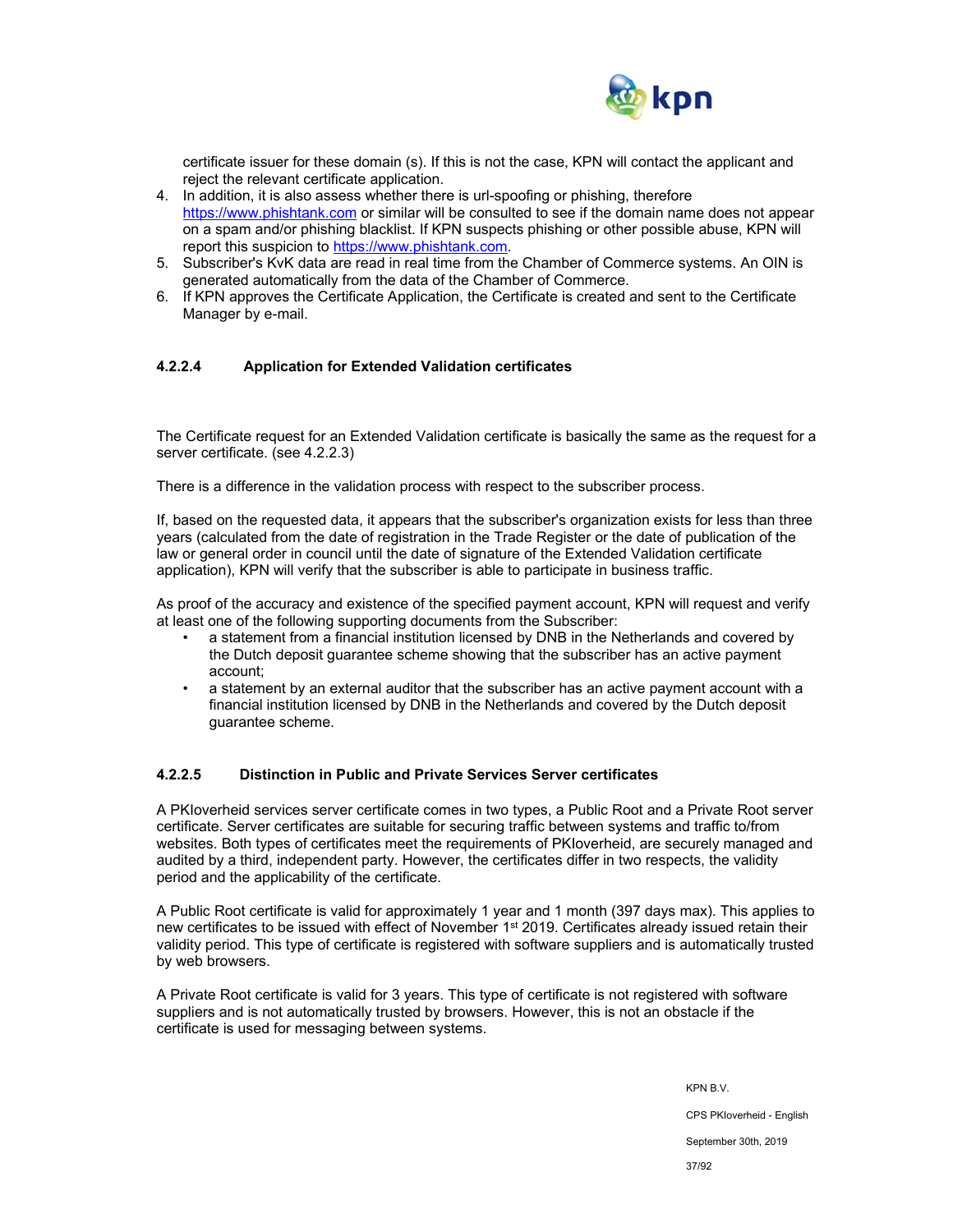

The Certificate request for a Private Services Server certificate is essentially similar to the request for a server certificate. See 4.2.2.3.

#### *4.2.3 Application processing time for the certificate*

In principle, KPN uses a period of 10 working days to process a Certificate Application. In principle, because this deadline also depends on the quality of the application submitted.

#### **4.3 Certificate Issuance**

#### *4.3.1 Issuance of Personal Certificates, Professional Certificates and Group Certificates*

AMP informs KPN about the result of the identification. After a positive message, KPN sends out the document containing the access codes for the smart card and the revocation codes of the certificates.

In the event that the certificate holder fails to identify himself, he will be reminded of this after 3 weeks. If after 6 weeks the identification has not taken place, the certificate applications will be revoked without further notice.

If the Certificate Holder / Certificate Manager has not confirmed receipt within 3 weeks, KPN will send a reminder. If the Certificate Holder / Certificate Manager has not confirmed receipt within 6 weeks, KPN will revoke the Certificates concerned without further notice.

KPN shall confirm the issuance of the Certificate in writing or by e-mail to the Subscriber.

#### *4.3.2 Issuance of Server Certificates, Extended Validation Server Certificates and Private Services Server Certificates*

For applications from registered Certificate Managers, KPN sends the created Certificates by e-mail to the specified e-mail address of the Certificate Manager and to the requesting Contact Person.

#### *4.3.3 Notification of certificate issuance to the Certificate Holder or Manager*

Immediately after the generation of the Certificate, completion can be seen via Directory Service. However, because the physical transfer to Subscriber takes place at a later time, this has limited value.

The Certificate Holder shall be explicitly informed of the production by physical transmission of the smartcard, including the certificate produced. The Certificate Manager is explicitly informed of the production by sending the Server Certificate by e-mail to the specified e-mail address.

In the case of a Mobile Smart Card no physical Smartcard is sent. Only a Pinmailer is sent containing the PUKcode of the certificate.

The Subscriber (not applicable to Professional Certificates) will be informed by e-mail or post of the creation and transmission of the certificate.

> KPN B.V. CPS PKIoverheid - English September 30th, 2019 38/92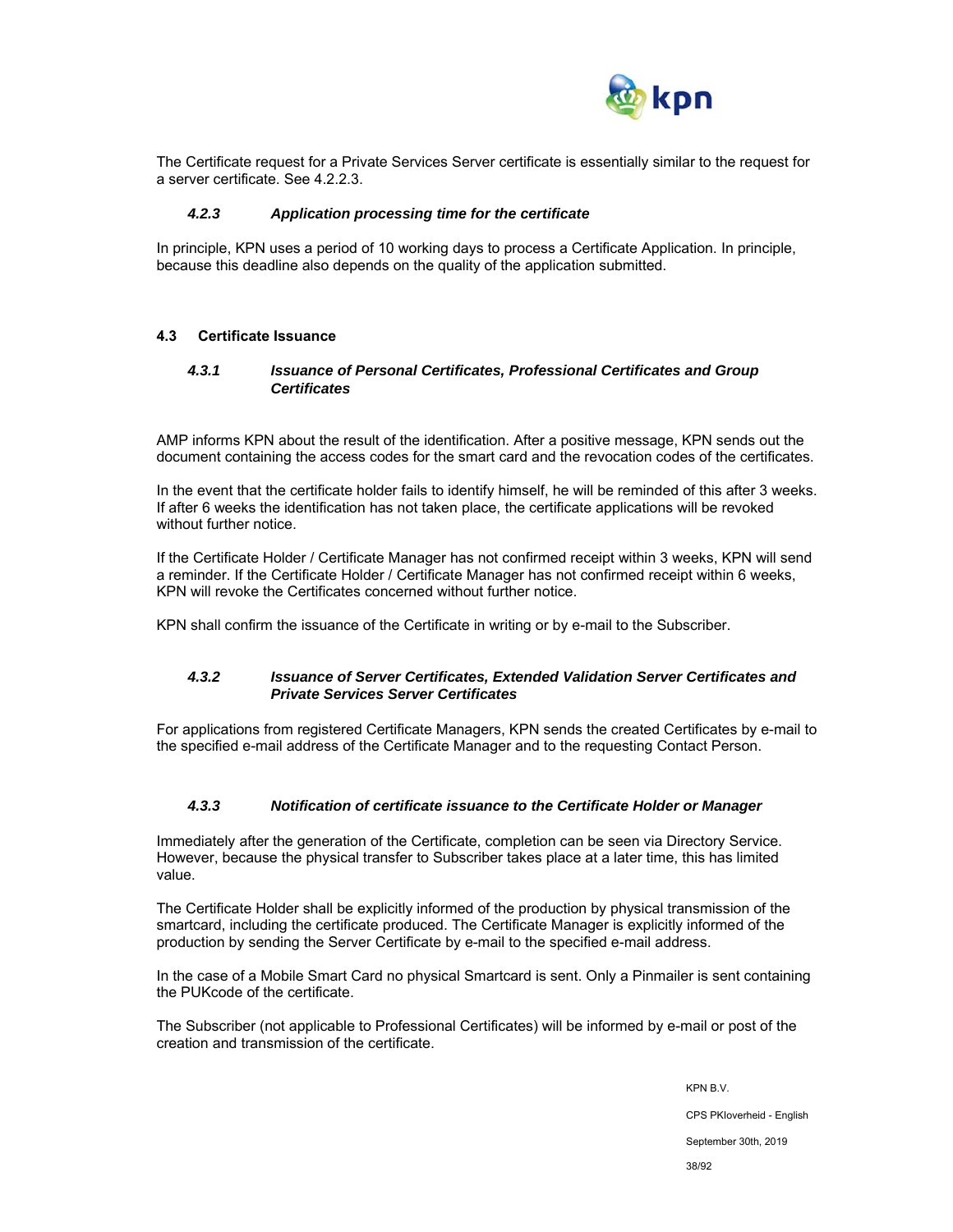

## **4.4 Certificate Acceptance**

#### *4.4.1 Acceptance of Professional, Personal and Group Certificates*

The Professional, Personal or Group Certificate is deemed to have been issued and accepted as soon as it is received by the (Subscriber/)Certificate holder or Certificate Manager. He/She shall acknowledge receipt via the link provided by e-mail with the code supplied with the smart Card.

The following applies to the Mobile certificate: The customer installs an app with the obtained registration and activation code and chooses a PIN code. With the chosen PIN code, the creation of the certificate is confirmed by the certificate holder.

## *4.4.2 Acceptance of Server Certificates, Extended Validation Server Certificates and Private Services Server Certficates*

The Server Certificate is deemed to have been issued and accepted as soon as the Certificate Manager uses the Server Certificate obtained. The Certificate Manager must check the content of the certificate for completeness and correctness before installing and using it.

In the specific case of municipalities that are likely to arise (see section 3.2.2), the Certificate Manager must explicitly and as soon as possible confirm receipt of the Server Certificate to KPN. The Certificate Manager ultimately has 6 weeks to do so. KPN will remind the Certificate Manager of its obligation after 3 weeks if KPN has not received the acknowledgement of receipt within this period. If the confirmation of receipt has not been received by KPN within 6 weeks, the relevant Server Certificate will be revoked without further notice. KPN will inform the Subscriber about the revocation of the Server Certificate. However, the payment obligation shall remain in full force and effect.

## *4.4.3 Publication of the Certificate by the CA*

After the Certificate has been issued, it will be included directly in the Directory service.

## **4.5 Key Pair and Certificate Usage**

The responsibilities and in particular the associated obligations of the Subscriber and the Certificate Holder/Certificate Manager are described in the Special Terms and Conditions. By signing the various forms or by relying on them, the parties concerned agree to these Special Terms and Conditions. In addition, it is important for them to take note of the Programme of Requirements of PKIoverheid in general and the applicable CP in particular. The CP sets out all the requirements to which all parties involved in the certification service delivery must comply.

Before relying on a Certificate, it is particularly important for relying parties to first check the validity of the entire chain from the Certificate to the Root Certificate.

> KPN B.V. CPS PKIoverheid - English September 30th, 2019 39/92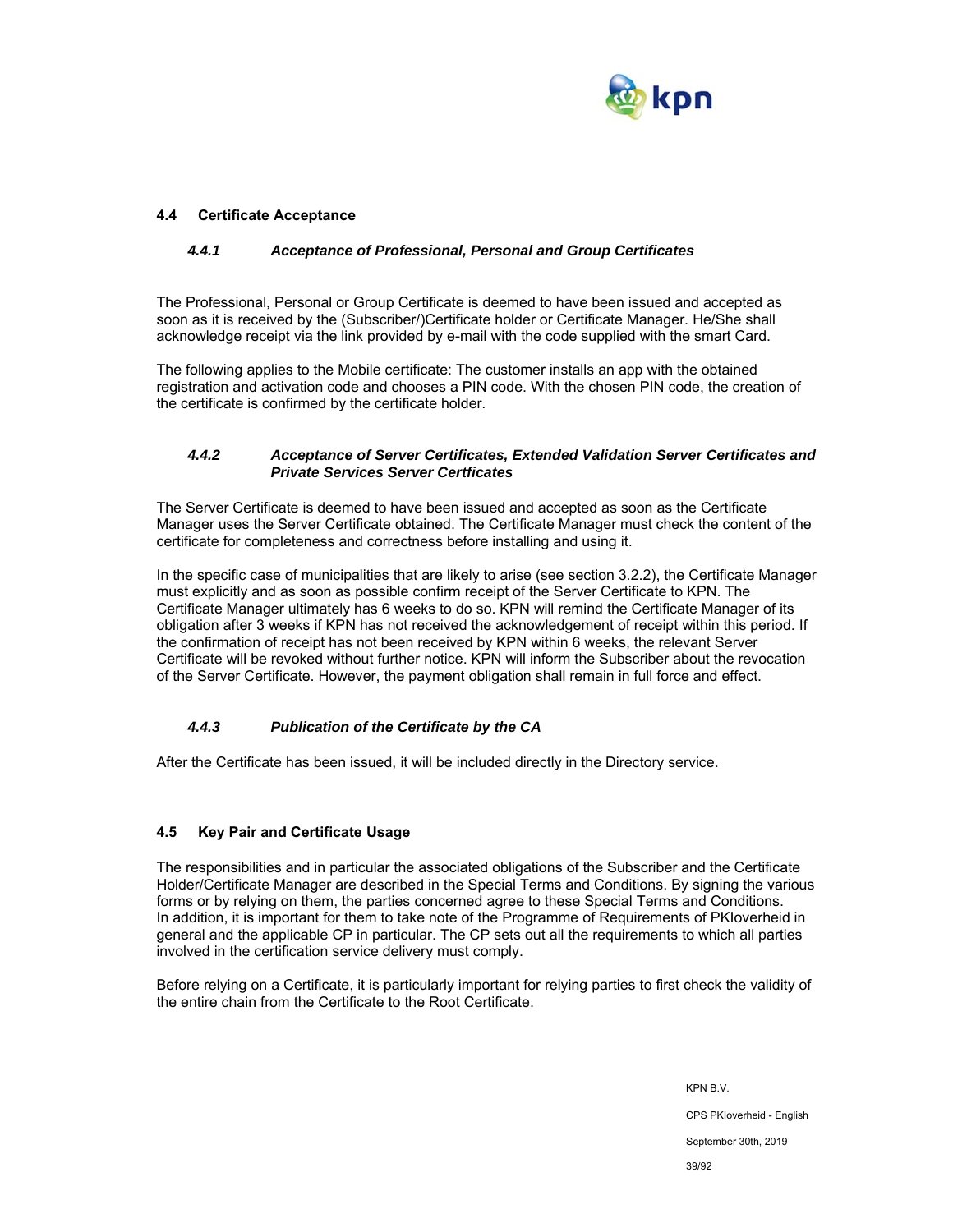

Furthermore, the validity of a Certificate should not be confused with the authority of the Certificate Holder to perform a certain action on behalf of an organization or on the grounds of his/her profession. The PKI government does not regulate authorisation. The trustee must convince himself/herself of the authorisation of the Certificate Holder in another way.

#### **4.6 Certificate renewal**

KPN does not offer any possibility to renew PKIoverheid Certificates. A request for renewal shall be treated as a request for a new certificate.

#### **4.7 Certificate rekey**

Keys of Certificate Holders shall not be reused after expiry of the validity period or after the corresponding Certificates have been revoked.

#### **4.8 Certificate modification**

KPN does not offer any possibility to modify the content of PKIoverheid Certificates. If the information in the Certificate no longer corresponds to the actual situation, the Subscriber is obliged to revoke the Certificate in question immediately. If desired, the Subscriber can then apply for a new Certificate.

#### **4.9 Certificate Revocation and Suspension**

#### *4.9.1 Circumstances leading to revocation*

In the following cases, the Subscriber and/or the Certificate Holder is obliged to submit a request to KPN to revoke the Certificate immediately and without delay:

- loss, theft or compromise of the Certificate, the private key, the QSCD/SUD , the PIN code and/or PUK code;
- errors in the content of the Certificate;
- changes in the information contained in the Certificate (name, e-mail, etc.);
- changes in the particulars necessary for the reliability of the Certificate, such as termination of employment or professional activity;
- death of the Certificate Holder (in the case of Personal or Professional Certificates);
- Termination or bankruptcy of the organization of the Subscriber (in the case of Organizationrelated Certificates);

In addition, certificates will be revoked in the following cases if:

- the subscriber indicates that the original request for a certificate was not allowed and the subscriber does not give his consent with retroactive effect.
- KPN possesses sufficient evidence:
	- $\circ$  that the subscriber's private key (corresponding to the public key in the certificate) is affected and/or
	- o a suspicion of compromise and/or
	- o an inherent security weakness and/or

KPN B.V.

CPS PKIoverheid - English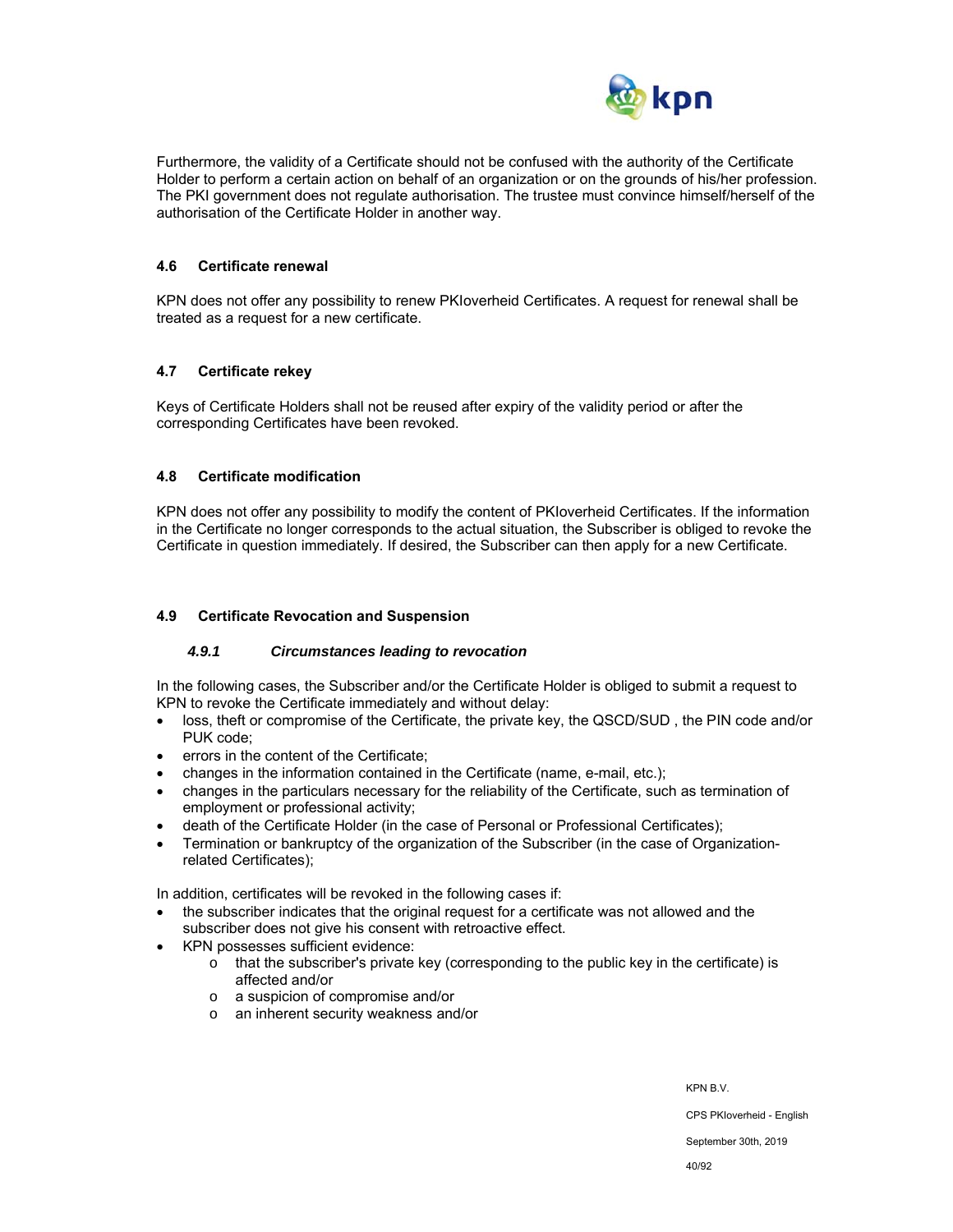

o that the certificate has been misused in some other way.

A key shall be considered impaired in the event of unauthorized access or suspected unauthorized access to the private key, lost or suspectedly lost private key or QSCD/SUD, stolen or suspected stolen key or QSCD/SUD or destroyed key or QSCD/SUD.

- A subscriber does not fulfil his obligations as set out in
	- o this CP and/or
	- o KPN's corresponding CPS and/or
	- o the agreement that KPN has concluded with the subscriber.
- KPN is informed or otherwise becomes aware of a material change in the information contained in the certificate. An example of this is: a change in the name of the certificate holder.
- KPN determines that the certificate has not been issued in accordance with this CP or KPN's CPS or the agreement entered into by KPN with the subscriber.
- KPN determines that information in the certificate is not correct or misleading.
- KPN ceases to operate and the CRL and OCSP services are not taken over by another Trust Service Provider.

Note: In addition, certificates may be revoked as a measure to prevent or combat an disaster. The compromise or alleged compromise of KPN's private key, with which certificates are signed, is certainly considered to be a disaster.

Also if the algorithm used has been compromised, threatens to be compromised or in general becomes too weak for the purpose for which it is used, revocation can be applied where appropriate.

For (EXTENDED VALIDATION) server certificates also the following reasons apply

- KPN is informed or becomes aware that the use of the domain name in the certificate is no longer legally permitted (e. g. by a court order).
- The Subscriber uses a "code signing" certificate to digitally sign "hostile code" (including spyware, malware, trojans etc.).
- The PKIoverheid Policy Authority concludes that the technical content of the certificate poses an irresponsible risk to subscribers, relying parties and third parties (such as browser parties) and requests KPN to revoke the certificate.

If a Server certificate has been revoked or if the validity of the Server certificate has expired, it is no longer permitted to use the private key, which is part of the public key of the relevant services server certificate.

Server Certificates issued to a municipality involved in a municipal reclassification need not be revoked immediately as long as the names of the certificate holders concerned do not change. The same applies to ministries involved in redeployment/merger of ministries. If the name of the certificate holder changes in connection with the municipal redivision or merger, the certificate concerned shall be revoked.

Certificates can be revoked by KPN without further intervention if the Subscriber, the Certificate Holder and/or the Certificate Administrator do not comply with the obligations in the Special Terms and Conditions. The reason for each revocation independently carried out by KPN is registered by the company.

In the Mobile certificate application, if the "profile" on the smartphone is deleted, this will be detected by Ubiqu and reported to KPN. This is the signal for KPN to revoke the certificate. The certificate holder will be informed of this revocation..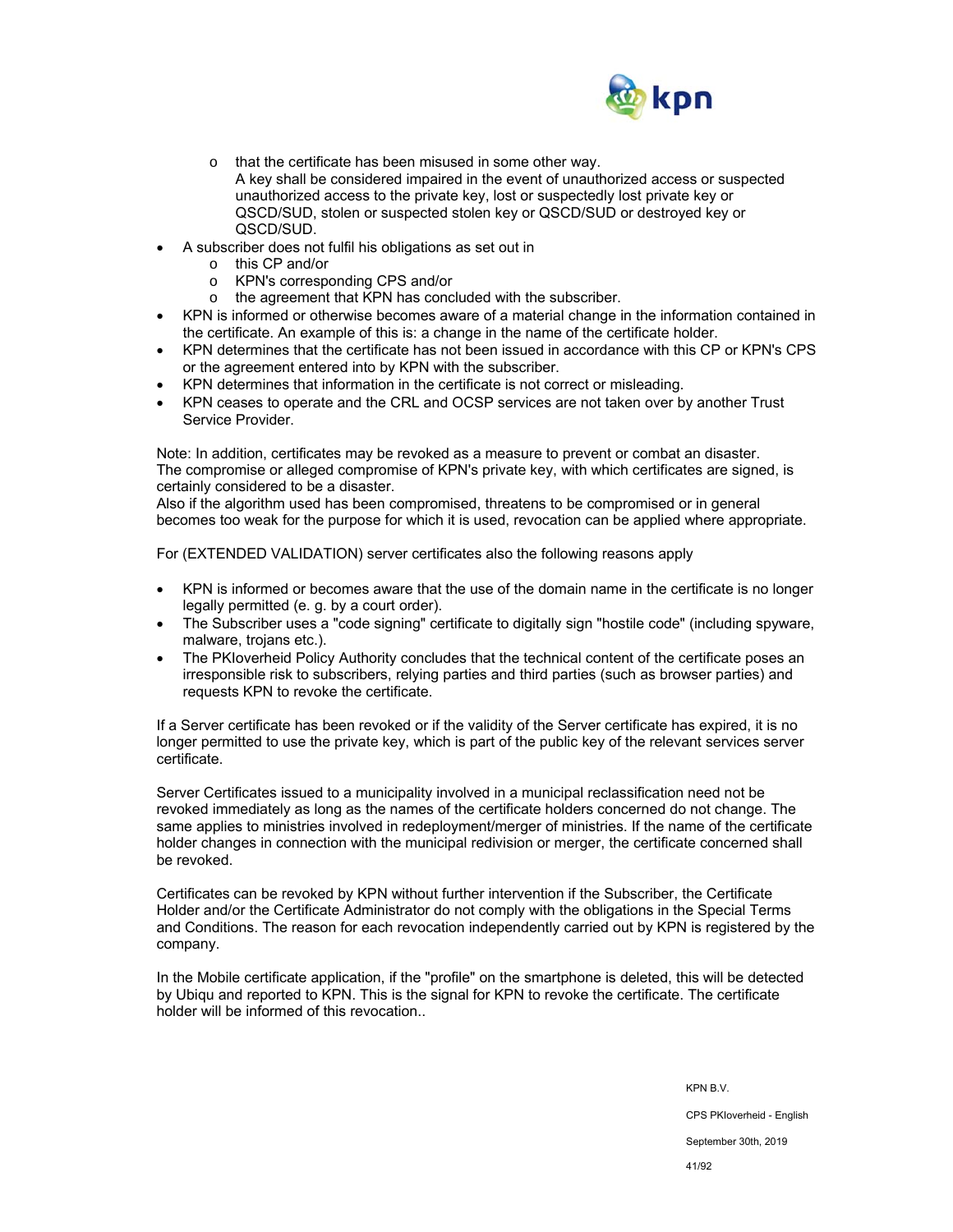

KPN ensures that the date and time of revocation of (Services) Certificates can be determined precisely. In case of doubt, the time set by KPN will be considered as the moment of revocation.

If a (Services) Certificate has been revoked, it cannot be made valid again.

#### *4.9.2 Who may make a request for revocation?*

KPN will revoke a Certificate following a request to do so from the Subscriber, the Certificate Holder, the Certification Manager or the Policy Authority of PKIoverheid. KPN itself may also initiate a revocation request.

A Relying Party may not request a revocation, but may indicate the suspicion of a circumstance that may give grounds for revocation of a Certificate. KPN will investigate such a report and, if there is reason to do so, will revoke the Certificate.

#### *4.9.3 Procedure for a request for revocation*

A request for revocation or notification of a circumstance that may lead to the revocation of a Certificate may be made by the following means:

In writing: KPN B.V. t.a.v. Afdeling Validatie, PKIoverheid Certificates Postbus 9105 7300 HN Apeldoorn

Online: https://certificaat.kpn.com/support/mijn-registratie/intrekken.

It should be stressed that if the revocation serves an urgent interest, this should be done via the online / real time revocation pages. This form of revocation is available 24 hours a day, seven days a week.

For submitting requests for revocation in writing the contact form can be used which can be found on the website https://certificaat.kpn.com/support/mijn-registratie/intrekken. In the field 'Betreft' (subject) option '10. Melding omstandigheid intrekking Certificates' should be chosen. (eng:"10. Notification conditions that can lead to revocation").

KPN ensures that the date and time of revocation of Certificates can be determined precisely. In case of doubt, the time set by KPN will be considered as the moment of revocation.

If a Certificate has been revoked, it cannot be made valid again.

If the "profile" on the smartphone is deleted with the Mobile certificate, this will be detected by Ubiqu and automatically notified to KPN, which will treat it as an automatic revocation request. See 4.9.1

#### *4.9.4 Duration for processing revocation request*

As indicated, if the revocation has an urgent interest, this should be done electronically via the online / real time revocation pages.

Requests for revocation by letter shall be considered only on the following working day at the earliest and processed within four hours after receipt.

> KPN B.V. CPS PKIoverheid - English September 30th, 2019 42/92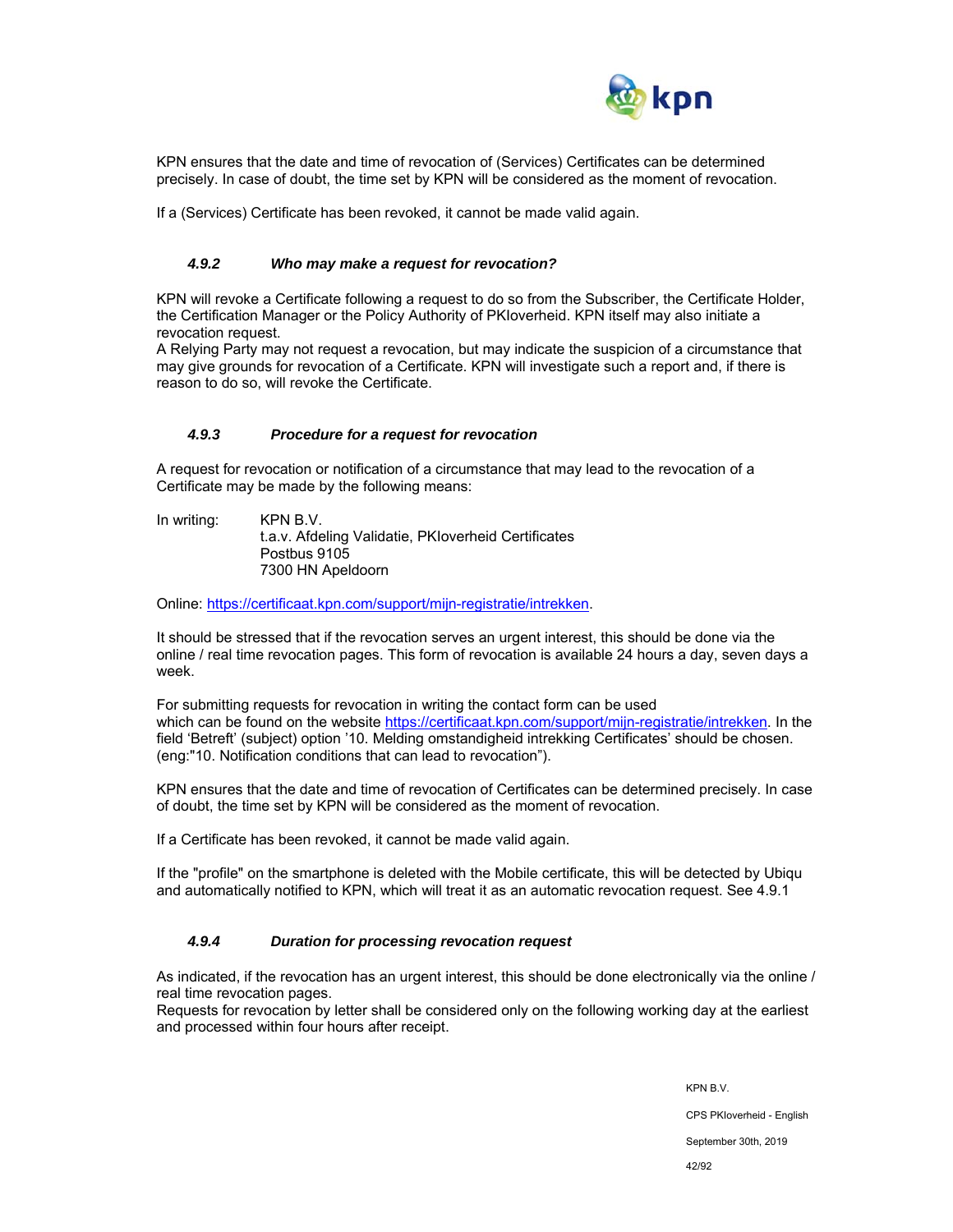

## *4.9.5 Verification conditions when consulting certificate status information*

Relying Parties shall be obliged to verify the current status of a Certificate (revoked/not revoked) against the date stated in the Certificate by the end of validity date and by reference to the Certificate Status Information, linked to the time when the Certificate is/will be used. Certification status information can be obtained by consulting the CRL, OCSP or Directory Service. Relying Parties are also obliged to check the Electronic Signature with which the CRL has been signed, including the associated certification path.

Revoked Certificates shall remain on the CRL until their original validity date has expired. Thereafter, Relying Parties can only verify the status of that Certificate through via KPN's online Directory Service or through OCSP.

If a Relying Party wishes to rely on a certificate that he/she has received from a Court Bailiff (a member of the Royal Netherlands Bailiffs Association), he/she must, in addition to the above mentioned inspections, also check whether the Bailiffs Bailiffs mentioned in the certificate mentioned on the date of use of the certificate by the Court Bailiffs, are listed in the register to which the URL mentioned in the certificate (www.registergerechtsdeurwaarders.nl) refers.

If the Court Bailiff has been suspended on the date of use of the certificate by the Court Bailiff, the relevant certificate cannot and may not be relied on.

If the register is not available, the Relying Party should independently obtain information from the Royal Netherlands Bailiffs Association (nl: Koninklijke Beroepsorganisatie van Gerechtsdeurwaarders) in order to determine whether the Bailiffs are listed in the register kept by the Royal Bailiffs Association.

#### *4.9.6 CRL issuance frequency*

The update of the CRL is initiated every 60 minutes, after the CRL has been generated, the CRL is published. A CRL is valid for 24 hours.

## *4.9.7 Maximum delay for CRL issuance*

KPN will revoke the (Services) Certificate no more than four hours after an authorised online revocation request has been received.

#### *4.9.8 Online revocation status check*

In addition to the publication of CRLs, KPN also provides certificate status information via the socalled OCSP. The OCSP configuration is in accordance with IETF RFC 6960.

OCSP validation is an online validation method whereby KPN sends an electronically signed message (OCSP response) to the trustee after the trustee has sent a specific request for status information (OCSP request) to the OCSP service (OCSP responder) of KPN. The requested OCSP response shows the status of the relevant certificate.

The status can contain the following values: good, revoked or unknown. If an OCSP response is not received for any reason, no conclusion can be drawn with regard to the status of the certificate. The URL of the OCSP responder with which the revocation status of a Certificate can be validated is shown in the AuthorityInfoAccess.uniformResourceIndicator attribute of the certificate.

> KPN B.V. CPS PKIoverheid - English September 30th, 2019

43/92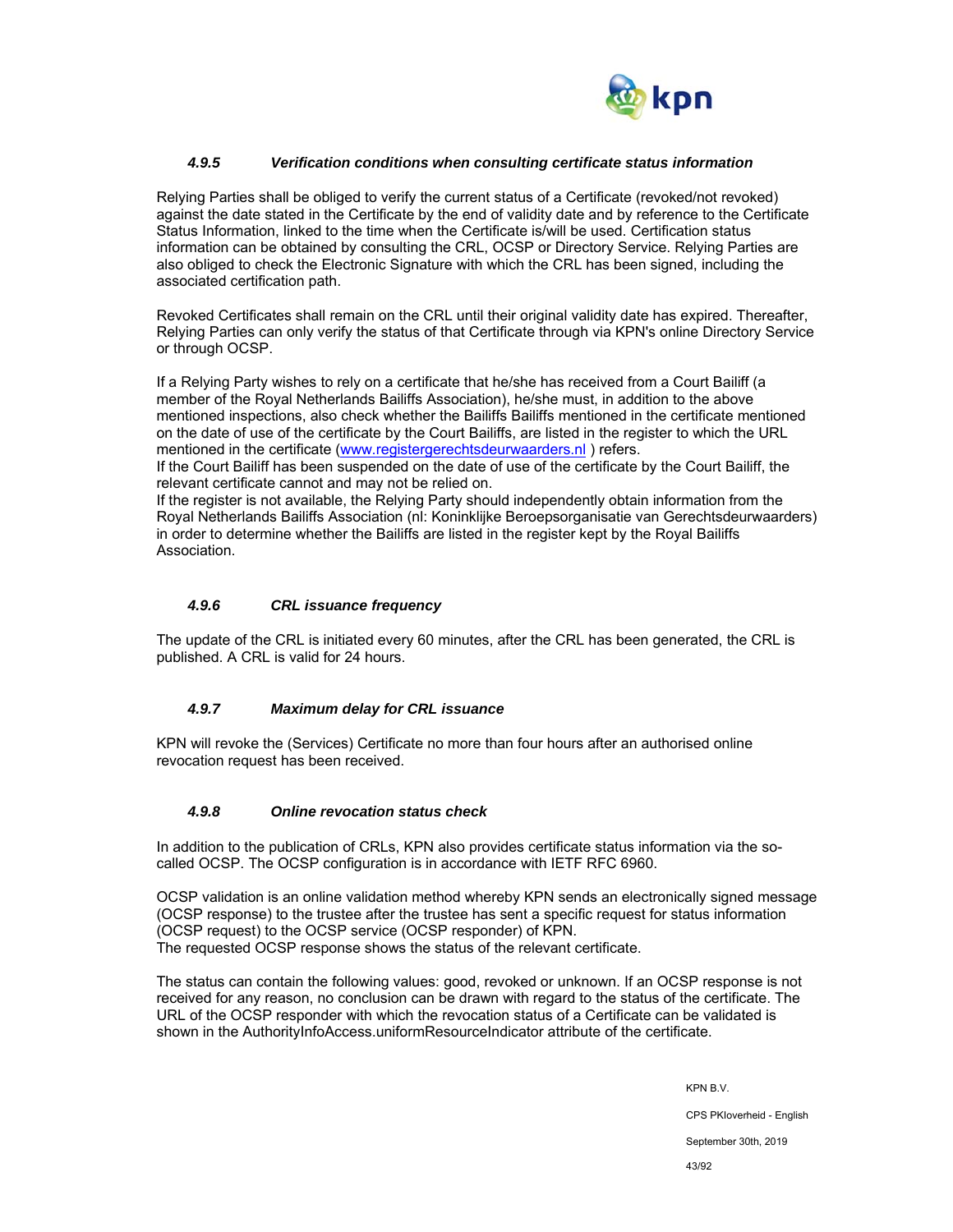

An OCSP response is always sent and signed by the OCSP responder. A Relying Party shall verify the signature in the OCSP response with the system certificate included in the OCSP response. This system certificate has been issued by the same Certification Authority (CA) as the CA that issued the Certificate whose status is being requested.

#### *4.9.9 Certificate Status Service*

The CRL is part of a CA system. This system is available 24 /7 hours a week,

Also in the event of system failures, service activities or other factors beyond KPN's reach, KPN will ensure that for revocation requests submitted online a new CRL is issued within four hours after this submission. For this purpose, a fall-back location and scenario has been designed, among other things, which is regularly tested in combination with redundant data processing and storage.

#### *4.9.10 Termination of the subscription*

If a Subscriber wishes to terminate the subscription with KPN, a form entitled' Opzeggen abonnement (Eng Subscription cancellation)' can be used. Before KPN can terminate the subscription, all Subscriber's Certificates must be revoked.

Those municipalities that cease to exist because of a municipal reclassification or those ministries that cease to exist because of a ministerial reclassification should not terminate their subscription to KPN immediately but ultimately should terminate their subscription. Not directly because in those cases the rights and obligations of the old organization are taken over by the new organization. But in the end, it is because the old organization formally ceases to exist.

KPN will take receipt of the form, assess its completeness and accuracy and decide on it. Part of this assessment is whether the Subscriber has revoked all Certificates issued to Subscriber. KPN informs the Subscriber about the decision.

## *4.9.11 Other notices of revocation*

In addition to consulting the certificate status via CRL and OCSP, it is also possible to request this via the Directory Service.

#### *4.9.12 Certificate Suspension.*

Suspension of Certificates is not supported by KPN

#### **4.10 Key Escrow and Recovery**

By default, there is no Escrow of Private Keys. There is no possibility to include Private keys related to Signature Certificates and Authenticity Certificates in Escrow.

> KPN B.V. CPS PKIoverheid - English September 30th, 2019 44/92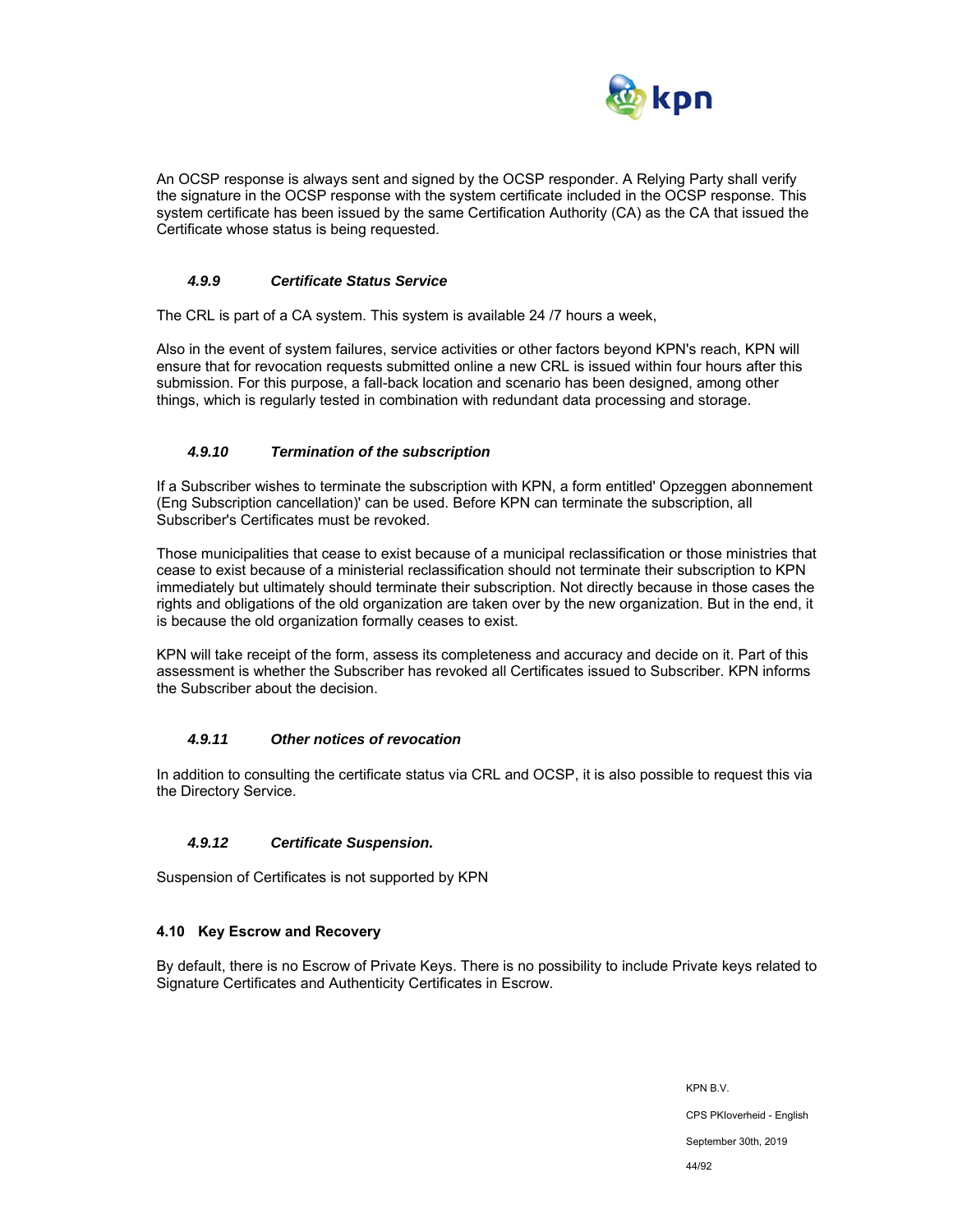

# **5 Management, operational and physical security measures**

KPN's certification service provider business unit is certified against ISO9001:2015, ISO27001:2013, ETSI EN 319 411-1 and ETSI EN 319 411-2. Both the Quality Management System and the Information Security Management System are continuously focused on improving these systems through the PDCA cycle.

#### **5.1 Physical controls**

#### *5.1.1 Location, construction and physical protection*

The certification services are managed in and delivered from a highly secure environment within KPN's computing centre in Apeldoorn. This environment complies with the laws and regulations in force for the government, including the Wet Bescherming Staatsgeheimen 1951 ( Eng: Act on the Protection of State Secrets).

Physical access to the secure environment is achieved through a combination of procedural and technical and constructional measures. Access to the building and the secure environment is monitored by electronic (biometric) and visual means. The entrance system of the building records the entry and exit of staff and visitors. The building is monitored by a security company for 7\*24 hours.

The security systems automatically detect attempts at (un)authorized access. The technical measures are supported by various procedures, including movement sensors that monitor persons and materials (for cryptographic key management). The technical infrastructure, including the security systems, is located in protected areas with a designated manager. Access to these areas is registered for audit purposes.

Domestic regulations are in force for the registration and supervision of visitors and service personnel of third parties. Arrangements have been made with service companies for access to certain rooms. In addition, the building management department checks the incoming and outgoing goods (based on accompanying documents).

KPN's secure environment offers standard up to at least five physical barriers to the production environment. For non-production (offline) storage of cryptographic hardware and material, for example, six levels apply.

Improper access to the secure environment requires compromising multiple systems. Depending on the space, this can be a combination of knowledge, QSCD/SUD, biometric data, access guidance and visual inspection. Additional measures include intrusion detection and video recordings. The different access control systems are separated from each other and monitor access to the secure environment. The segregation of duties in combination with five or six physical barriers prevents one individual from gaining access to KPN's critical equipment.

KPN has taken numerous measures to prevent emergencies in the secure environment and/or limit damage. Examples are

- Lightning rod;
- Air conditioning facilities
- Backup of electricity supply by means of an own electrical device;
- Constructional measures (fire resistance, drainage, etc.);

KPN B.V.

CPS PKIoverheid - English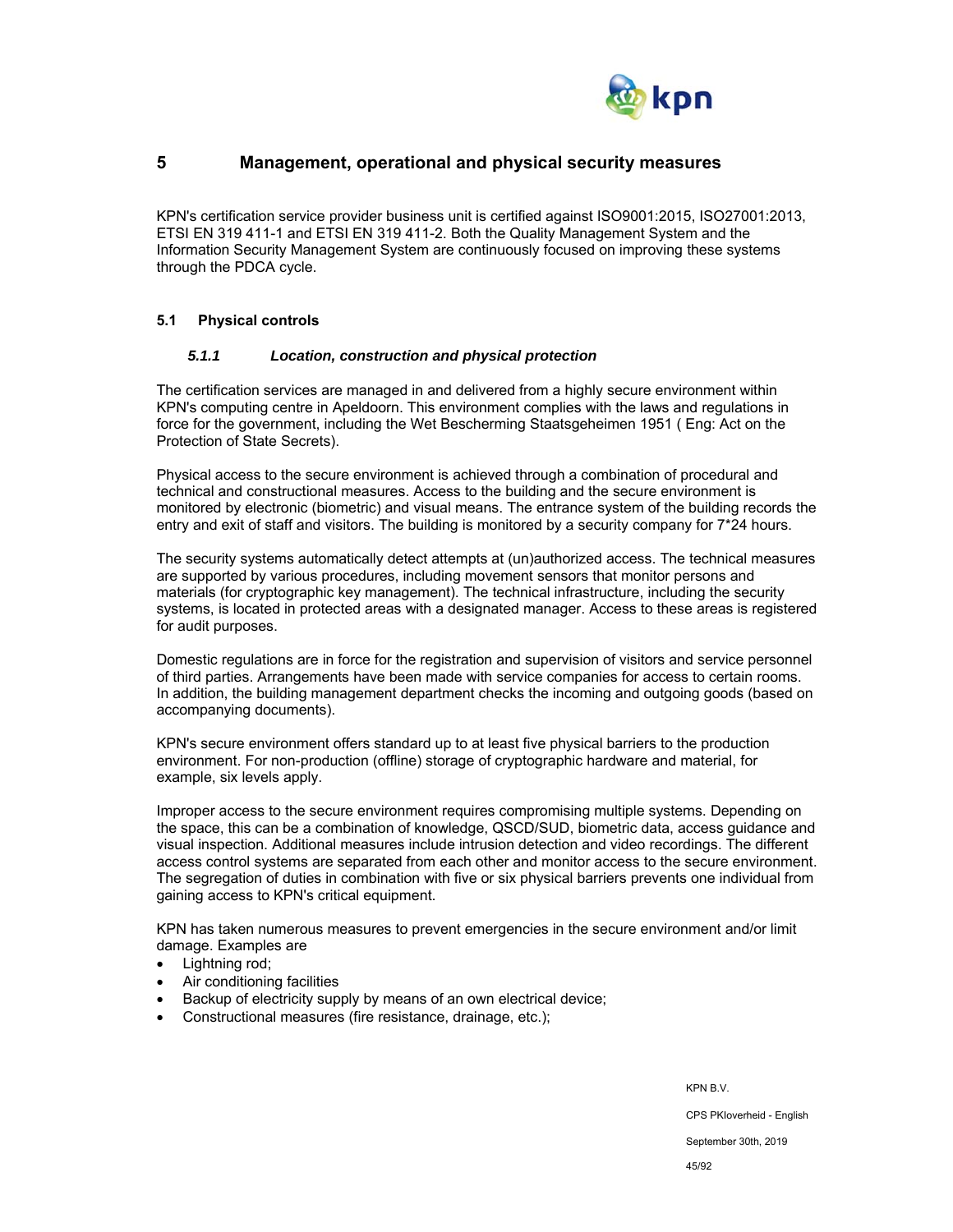

 Fire prevention by means of automatic and manual fire alarm devices. This in combination with targeted, automated fire extinguishing.

The measures are tested on a regular basis. In exceptional cases, an escalation plan shall take effect. The police and fire brigade are familiar with the specific situation regarding KPN's secure environment.

## *5.1.2 Physical Security Certificate Holders/Managers*

No further provisions in the case of Professional Certificates, Personal Certificates or Group Certificates.

If a (EXTENDED VALIDATION) Server certificate is involved, then the key material must have been generated in a Safe Environment and the Private Key must be permanently accommodated therein. For further explanation, see the definition of Safe Environment (Section 1.6).

In the case of the mobile certificate, all status changes - upon application and as a result of use - are centrally logged on the KPN Servers in the secure environment of the KPN data center. The key material is located on an HSM in the same environment.

## *5.1.3 Storage of media*

Storage media from systems used for PKIoverheid Certificates are handled safely within the building to protect them from unauthorized access, damage and theft. Storage media are meticulously removed when no longer needed.

#### *5.1.4 Waste disposal*

KPN has signed an agreement with a professional waste disposal company for the safe disposal of waste, used paper and the like. KPN's staff are obliged to dispose of all waste paper in the closed paper containers throughout the building.

## *5.1.5 Off-site backup*

Media containing data and software are also stored in another KPN building, with as a minimum an equivalent level of security.

## **5.2 Melding van Sleutel compromittering, misbruik of fraude.**

Kpn has the provision that a report of a circumstance that may lead to the revocation of a Certificate will be followed up within 24 hours and leads to a preliminary status report regarding this report to the submitter of the report and the subscriber.

See also 4.9.3 Procedure for a request for revocation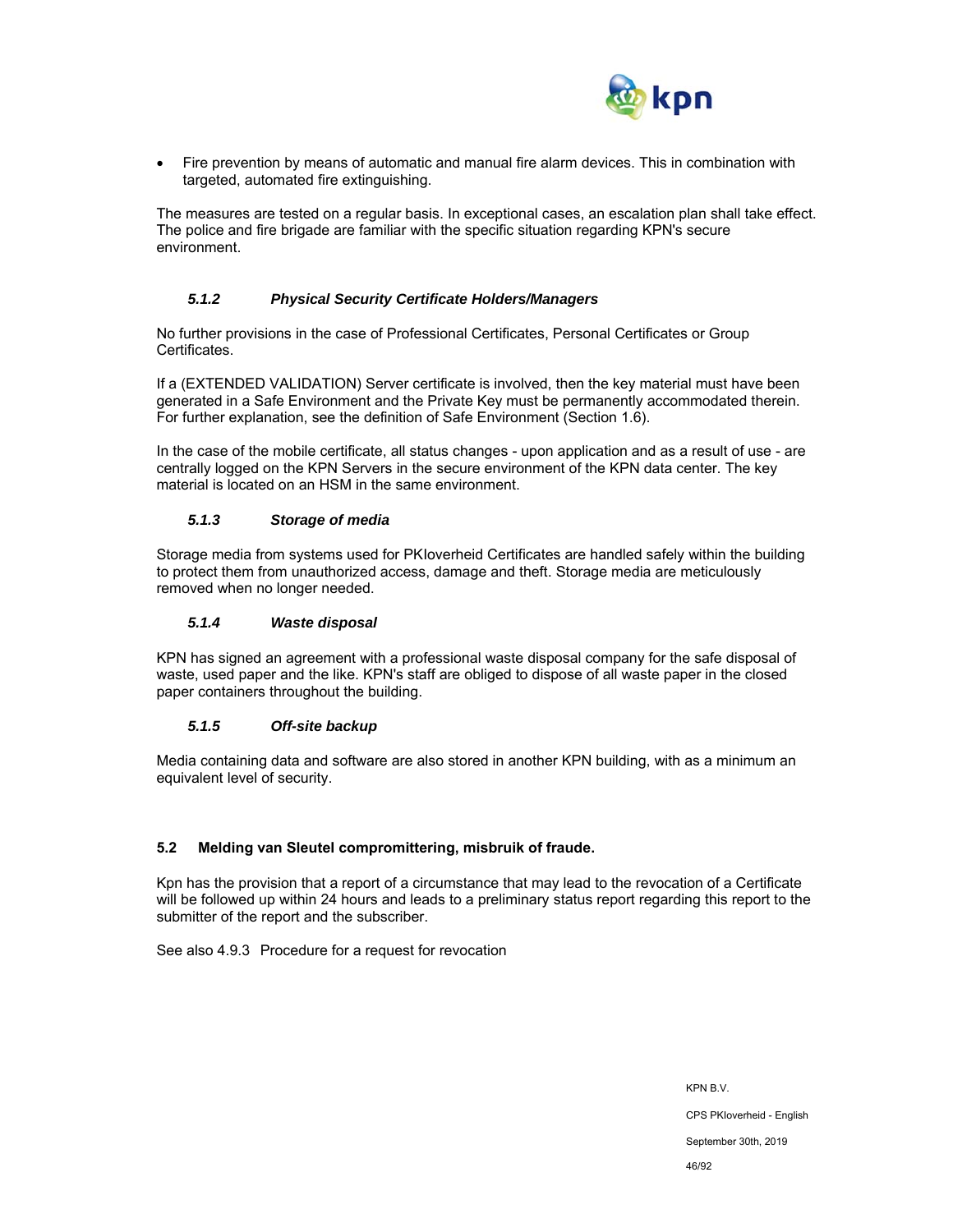

## **5.3 Procedural Controls**

Security duties and responsibilities, including confidential functions, are documented in job descriptions. These have been drawn up on the basis of the segregation of duties and powers and in which the sensitivity of the function has been established. Where applicable, a distinction has been made in the job descriptions between general functions and specific TSP functions.

Procedures have been drawn up and implemented for all confidential and administrative tasks that affect the provision of Certification Services.

Authorisation of the TSP staff takes place on the basis of the need-to-know principle.

#### *5.3.1 Trusted Roles*

KPN has implemented a Trusted Employee Policy. Among other things, this policy describes the job categories and roles for which the status "trusted" is described. This mainly concerns positions involved in the management of certificates and key material, positions involved in system development, management and maintenance and positions in security management, quality management and auditing. See also 5.3.2. Trusted Employee Policy.

## *5.3.2 Number of persons required per task*

Multiple employees are required to carry out certain pre-defined activities in the areas of key, certificate management, system development, maintenance and management. The need to have a certain activity with several people is enforced by means of technical facilities, authorisations in combination with identification/authentication and additional procedures.

## *5.3.3 System Administration Controls*

KPN ensures procedural security through the application of ITIL management processes. ITIL is a methodology for standardizing IT management processes with the aim of bringing, maintaining and where possible improving the quality of these processes to a defined level.

KPN has separate systems for development, testing, acceptance and production. These systems are managed using the ITIL procedures referred to above.

The transfer of software from one environment to another is controlled using the change management procedure. This procedure includes,among other things, maintaining and recording of versions, making changes and emergency repairs to all operational software.

The integrity of all systems and information used for PKIoverheid Certificates is protected against viruses, malicious software and other possible disruptions to service provision through an appropriate combination of physical, logical and organizational measures. These measures are preventive, repressive and corrective in nature. Examples of measures taken include: logging, firewalls, intrusion detection and system redundancy.

KPN has provided for timely and coordinated action to respond quickly to incidents and to limit the impact of security breaches. All incidents shall be reported as soon as possible after they occur.

If an incident or other event in any way could threaten or affect the reliability of the certification service and/or the image of the PKI for the government, this will be reported immediately to the PKIOverheid Policy Authority.

> KPN B.V. CPS PKIoverheid - English September 30th, 2019 47/92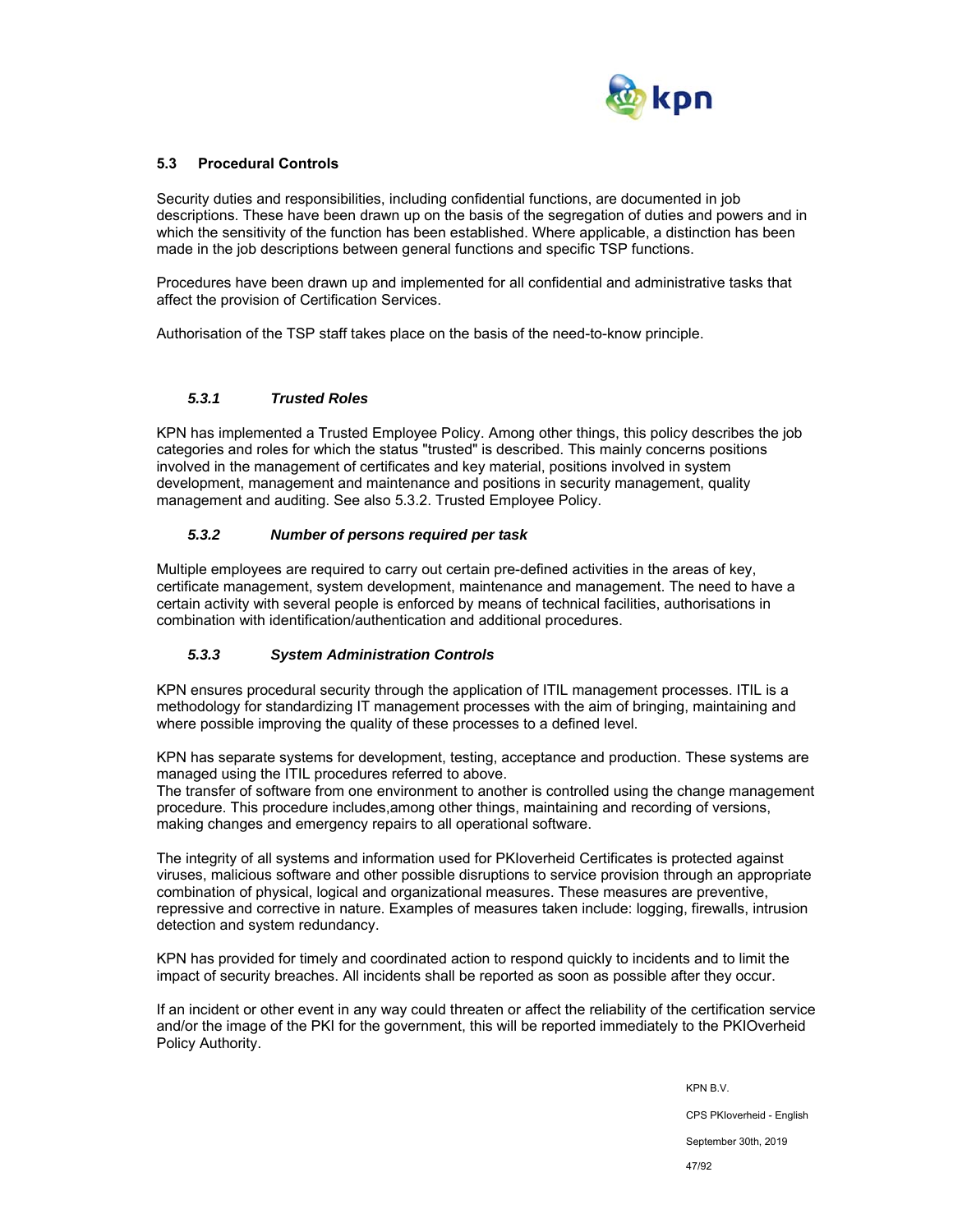

## *5.3.4 Seggregation of Duties*

KPN uses a segregation of duties between executive, decisive and controlling tasks. In addition, there is also a segregation of functions between system management and operation of the systems used for PKIoverheid Certificates, as well as between Security Officer (s), System auditor (s), System administrator (s) and operator (s).

## **5.4 Personnel Security Controls**

#### *5.4.1 Expertise, experience and qualifications*

KPN deploys personnel with sufficient expertise, experience and qualifications to deliver PKIoverheid Certificates.

KPN has determined which knowledge and experience is required for each function to be fulfilled properly. This is maintained, because developments in the field of expertise follow one another quickly. In addition, each employee's knowledge and experience is registered. A training plan is drawn up each year as part of the Planning & Control cycle and, once approved, the budget required to implement the plan is made available. The implementation of the plan is monitored and recorded. Where necessary, the training courses are made compulsory and, where possible, stimulated. Employees are also trained on the job. Employees are trained and trained as widely as possible, on the one hand to be able to use them as widely as possible and, on the other hand, to offer them as much variation in the range of tasks as possible.

The employees are followed by a Performance Management (PPM) cycle consisting of objectives interview, a functioning interview and an assessment interview.

## *5.4.2 Trusted Employee Policy*

KPN has drawn up and implemented a Trusted Employee Policy for its certification services. In formulating and maintaining this policy, the possibilities and impossibilities of generally applicable legislation and regulations such as the Dutch Civil Code, the Wbp and the European eIDAS Regulation and (customer) specific legislation and regulations from, for example, De Nederlandse Bank, the Pension and Insurance Chamber and the PKIoverheid have been carefully considered. This Policy describes in detail how, for example, a pre-employment screening (mandatory for those employees involved in the certification service provision), the issuing of a Statement of Conduct (VOG) pursuant to the Wji (also mandatory) and the conduct of security screening by services such as the General Intelligence and Security Service or the Military Intelligence and Security Service in order to obtain a Statement of No Objections (VGB). The policy also includes the options available to management if an employee or future employee does not wish to cooperate or if the outcome of the investigation is not positive.

Other provisions from the TEP are:

- Personnel who are not employed by KPN can under no circumstances perform any function or role with the status of "familiar" without direct supervision;
- A Trusted function/role may only be performed if the corresponding investigation has been completed, no objections have arisen and the employee has been formally appointed by management.
- Assessing the safety risks during employment is a responsibility of the direct supervisor as part of the PPM cycle.

KPN B.V. CPS PKIoverheid - English September 30th, 2019 48/92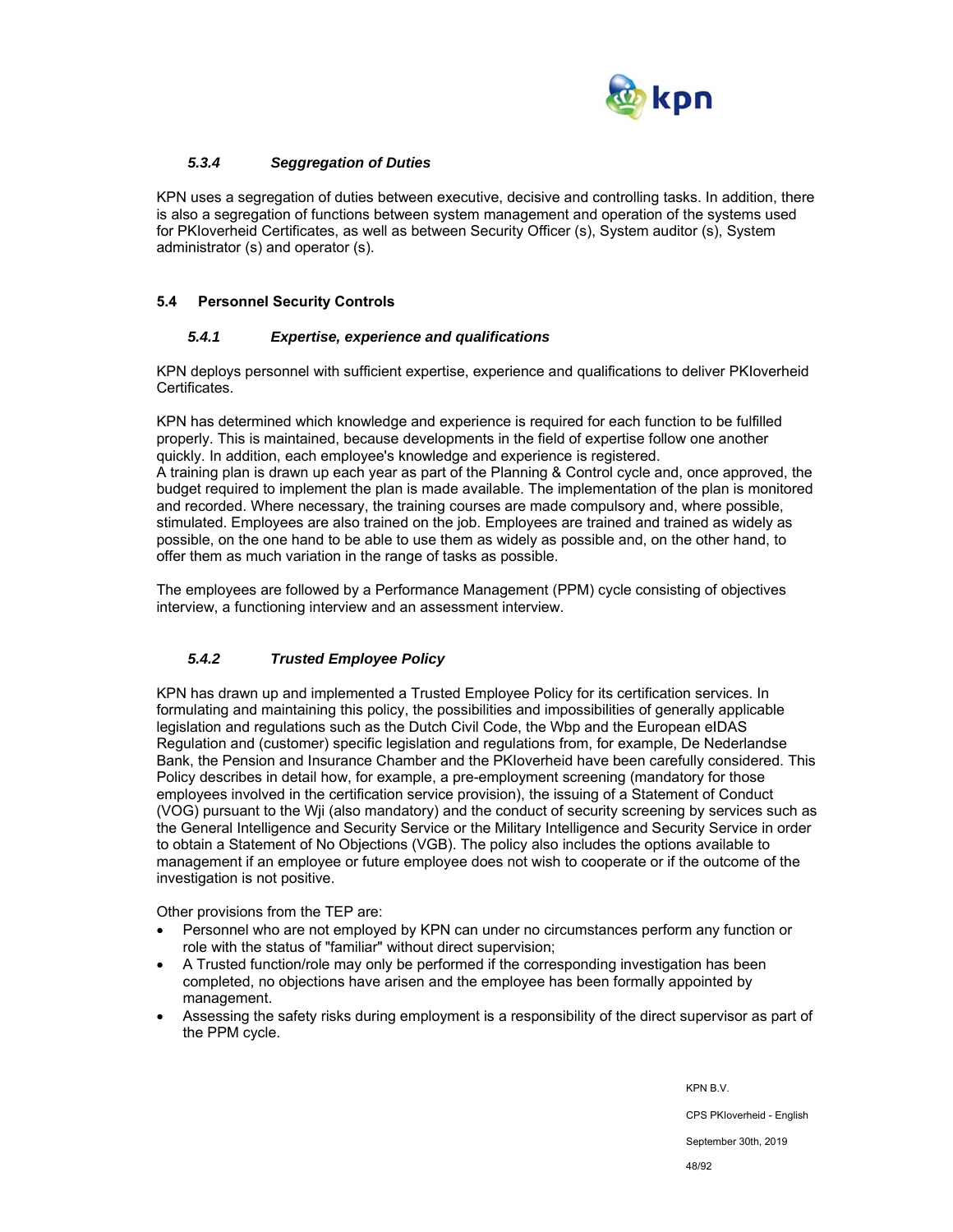

## **5.5 Audit Logging Procedures**

## *5.5.1 Event logging*

KPN maintains records for audit purposes of the following:

- Creation of accounts;
- Installation of new software or software updates;
- date and time and other descriptive information concerning backups;
- date and time of all hardware changes;
- Date and time of audit log dumps;
- Closing and (re)start of systems.

Logging takes place at a minimum:

- Routers, firewalls and network system components;
- Database activities and events;
- Transactions;
- Operating systems;
- Access control systems;
- Mail servers.

KPN keeps track of the following events manually or automatically

- Life cycle events with respect to the CA key, including:
	- $\circ$  generation of keys, backup, storage, recovery, archiving and destruction;
	- o Cryptographic device life cycle events.
- Life cycle events with regard to the management of certificates, including:
	- o applications for certificates, issue and revocation;
	- o successful or unsuccessful processing of applications;
	- o generating and issuing Certificates and CRLs.
- Threats, including:
	- o successful and unsuccessful attempts to gain access to the system
	- o PKI and security activities undertaken by personnel;
	- o reading, writing or deleting security-sensitive files or records;
	- o Changes to the security profile;
	- o system crashes, hardware failure, and other irregularities;
	- o firewall and router activities;
	- o Entering and leaving the space of the CA.

The log files contain at least the following data:

- source addresses (IP addresses if available);
- Target addresses (if available);
- Time and date;
- User IDs (if available);
- Name of the event;
- Description of the event.

Audit logs are regularly reviewed to see if there have been significant security or operational events that may require further action.

KPN B.V.

CPS PKIoverheid - English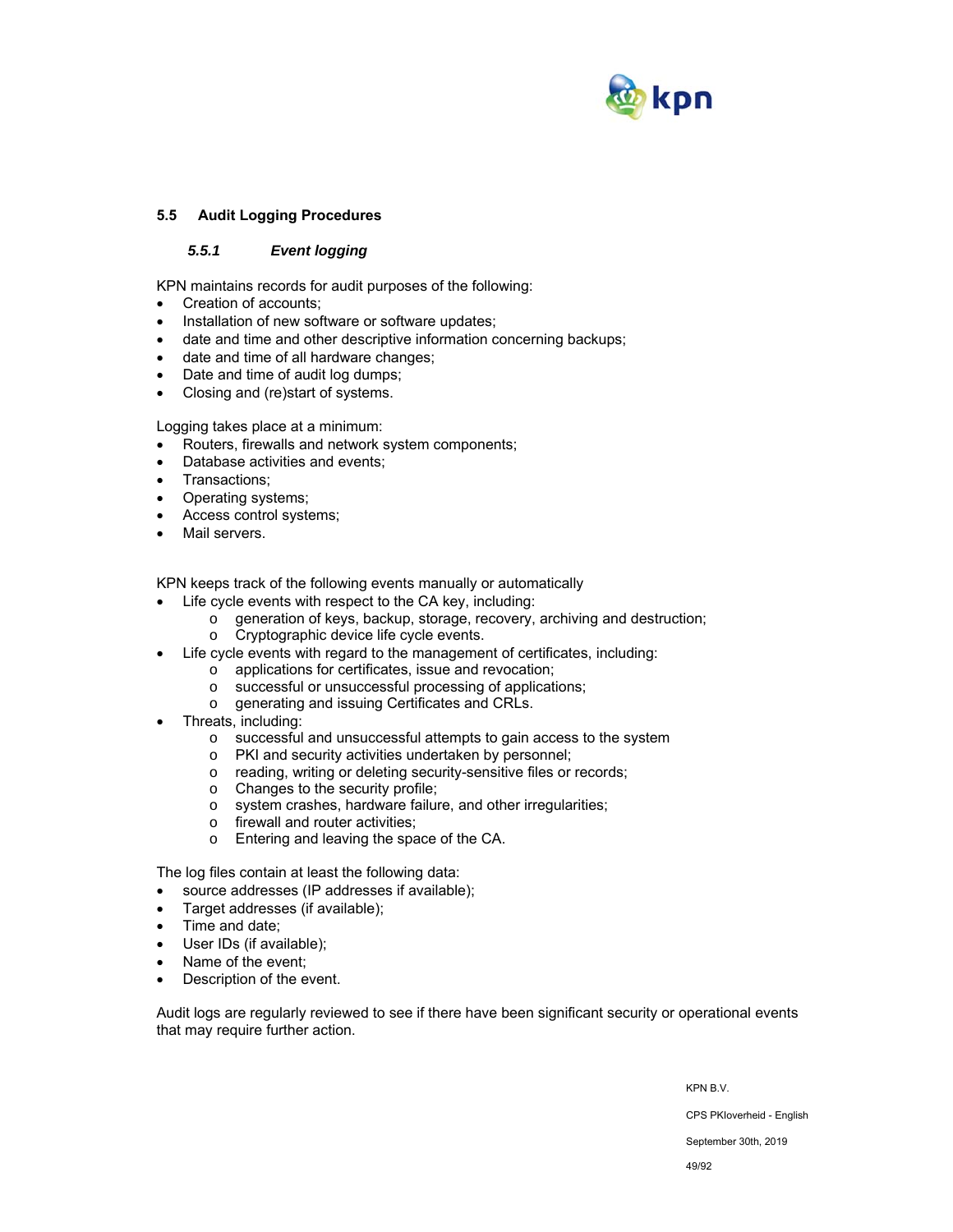

## *5.5.2 Audit log Retention period*

The log files are stored for at least 18 months and then deleted. The consolidated (electronic) audit logs, as well as the manual registrations during the period of validity of the Certificate, are retained for a period of at least seven years from the date of expiry of the Certificate.

## *5.5.3 Protection of the Audit Log*

Events recorded electronically are recorded in audit logs. This is achieved through an appropriate combination of different types of security measures, including, inter alia, encryption and seggregation of duties, protected against unauthorized inspection, alteration, deletion or other undesirable modifications.

Events recorded manually are recorded in files. These files are stored in fire-safe cabinets in a physically safe environment with appropriate access measures.

#### *5.5.4 Audit log back up procedures*

Incremental backups of audit logs are created on a daily basis, in an automated way, complete backups are created on a weekly basis and are also archived at a remote location.

#### **5.6 Records Archival**

#### *5.6.1 Archival of events and documents*

KPN records all relevant registration information, including at least

- the certificate application form;
- the details of/over the identity document presented by the Certificate Holder or Certificate Administrator;
- the findings and decision on the application;
- the identity of the validation officer who processed or approved the Certificate Application;
- the method of validating identity documents and establishing identities;
- proof of identification and receipt.

#### *5.6.2 Archive retention period*

KPN retains all relevant documentation and information relating to a Certificate during its term of validity and for a period of at least seven years from the date of expiry of the Certificate.

## *5.6.3 Archive protection*

KPN takes care of the archiving itself. It ensures the integrity and accessibility of the archived data during the retention period.

All equipment and software necessary for accessing the information shall be kept for the same period. KPN ensures a careful and secure way of storage and archiving.

KPN B.V.

CPS PKIoverheid - English

September 30th, 2019

50/92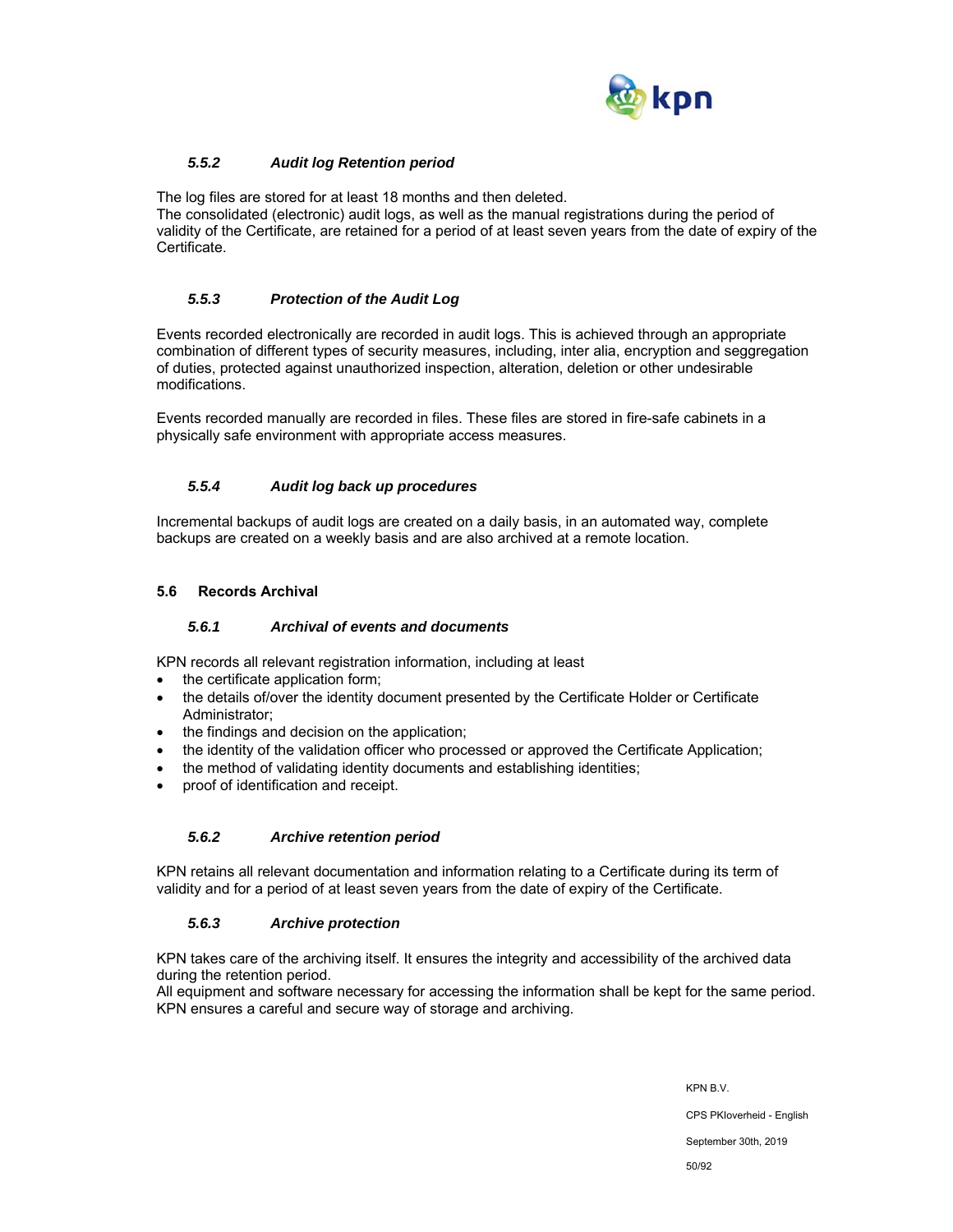

## *5.6.4 Archive back-up procedure*

No further stipulations

## *5.6.5 Requirements for time-stamping of records*

The precise date and time of relevant events in the life cycle of certificates and keys are recorded. This also applies to important events in the life cycle of the systems used for or supporting certification service delivery.

## *5.6.6 Key Changeover*

The keys of a CA Certificate are renewed at the same time as renewing that CA Certificate. Old keys remain on the token if the new ones are placed on it. Old tokens are destroyed after the end of their lifetime and the associated archiving period (zeroising).

Keys of Certificate Holders shall not be reused after the expiry of the validity period or after revocation of the associated Certificates.

## **5.7 Compromise and Disaster Recovery**

#### *5.7.1 Disaster management*

KPN has implemented procedures to minimise the consequences of any disasters as much as possible. These measures include a contingency plan and an disaster recovery scenario. Compromise of KPN's Private Key is considered to be a disaster. KPN will inform Relying Parties, Subscribers, Certificate Holders and Certificate Managers as soon as possible of the compromise of KPN's Private Key by publishing information about this on its website (see Electronic Storage Site). KPN will also send an e-mail to Subscribers, Certificate Holders and Certificate Managers and inform the Government Policy Authority immediately.

## *5.7.2 Business Continuity*

KPN has set up a complete fallback for its CRL and the online revocation facility. The back-up device is always fully identical to the production environment in terms of software and data and, for example, in the event of a disaster, it can be switched to the back-up device. This switchover is regularly tested. The alternate location is another KPN location (Almere) and has an equivalent level of security.

A contingency scenario was realised for the remaining parts of the CA system. This scenario provides for the realization of a contingency within 24 hours. This scenario is maintained and tested annually.

## **5.8 TSP Termination (CA termination)**

If KPN terminates the certification service delivery, this will be done in accordance with a controlled process as further described in the KPN CA Termination Plan. This termination may be voluntary or involuntary, and the activities to be carried out will depend on it.

> KPN B.V. CPS PKIoverheid - English September 30th, 2019 51/92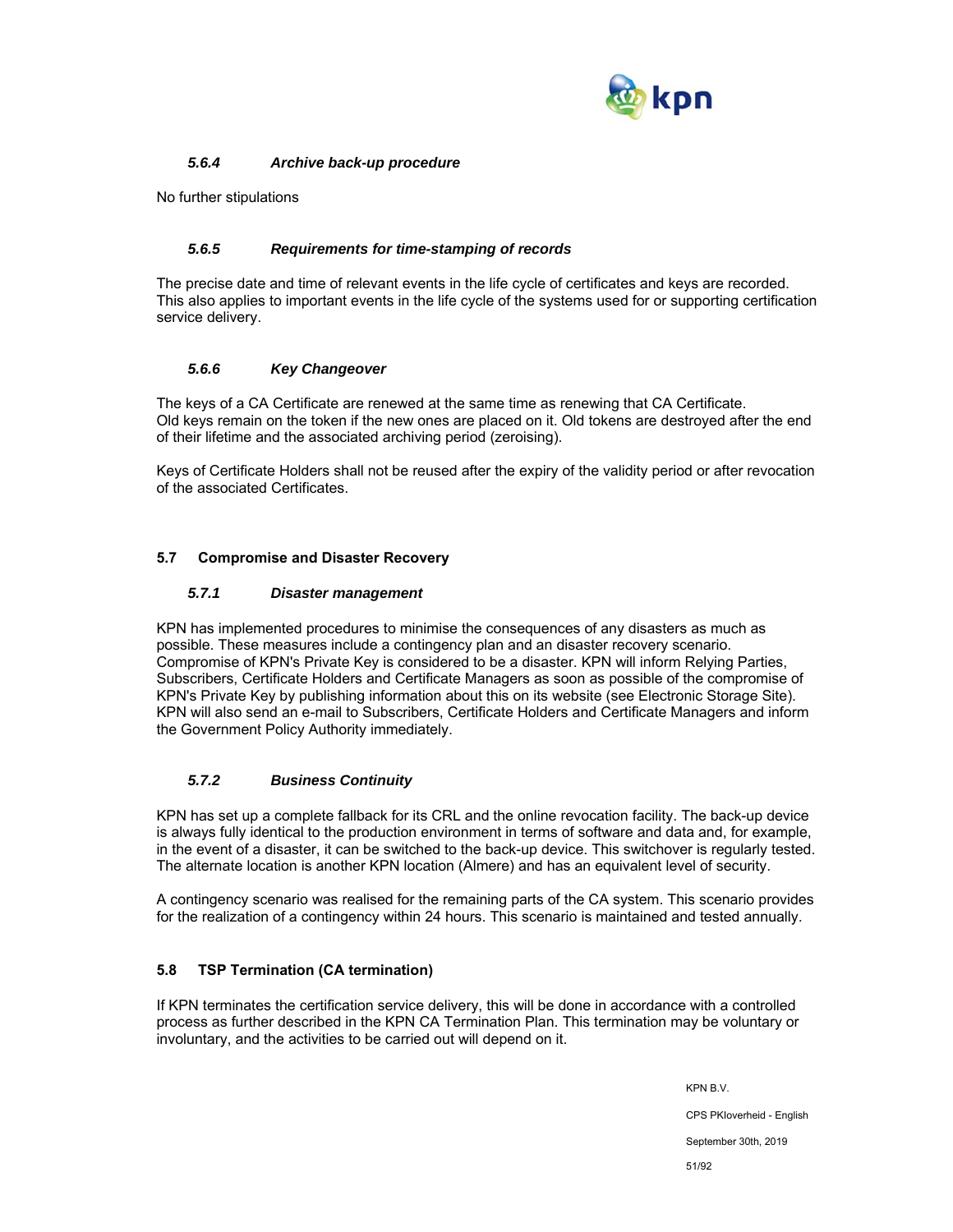

Parts of the plan upon termination include the plan:

- Stop issuing new Certificates immediately;
- rewriting, supplementing and publishing the CPS;
- Maintain the revocation status service (CRL/OCSP) for up to 6 months after the expiry date of the last certificate issued has expired or has been terminated by revocation;
- Destroy or permanently deactivate all private keys used for the service provision in question and permanently destroy all private keys used for that purpose;
- termination and destruction of systems, procedures and non-relevant data;
- an inventory of the data to be retained, necessary in order to provide legal proof of certification;
- Realisation of provisions relating to the transfer of the obligations to other Trust Service Providers, insofar as this is reasonably possible.

KPN has taken out adequate insurance cover for all common business risks to cover the costs of operations under the CA Termination Plan. KPN has established a guarantee institution to cover these costs in the event of bankruptcy.

#### *5.8.1 Involuntary termination*

Involuntary termination may be due to the following:

- Bankruptcy;
- Wide loss of confidence in the service, for example due to a major security incident;
- Termination of Agentschap Telecom (AT) registration due to sanction following enforcement or change of legal entity.

Currently, there is limited willingness for TSPs registered with AT to take over (parts of) the certification service from TSPs who involuntarily terminate their TSP service. For this reason, the transfer will consist of the legally required limited service (6 months of CRL/OCSP publication and 7 years of archiving validation files) to another TSP registered with AT. This limited transfer will result in the revocation of all relevant end-user and CA certificates.

## *5.8.2 Voluntary Termination*

In case of voluntary termination, the following activities will also be carried out:

- At least three months in advance, Subscribers, Certificate Holders and Certificate Managers shall be informed of the termination and the manner in which the termination will take place;
- Where reasonably possible, take measures to limit damage that may be caused to Subscribers and Certificate Holders as a result of the termination of the service.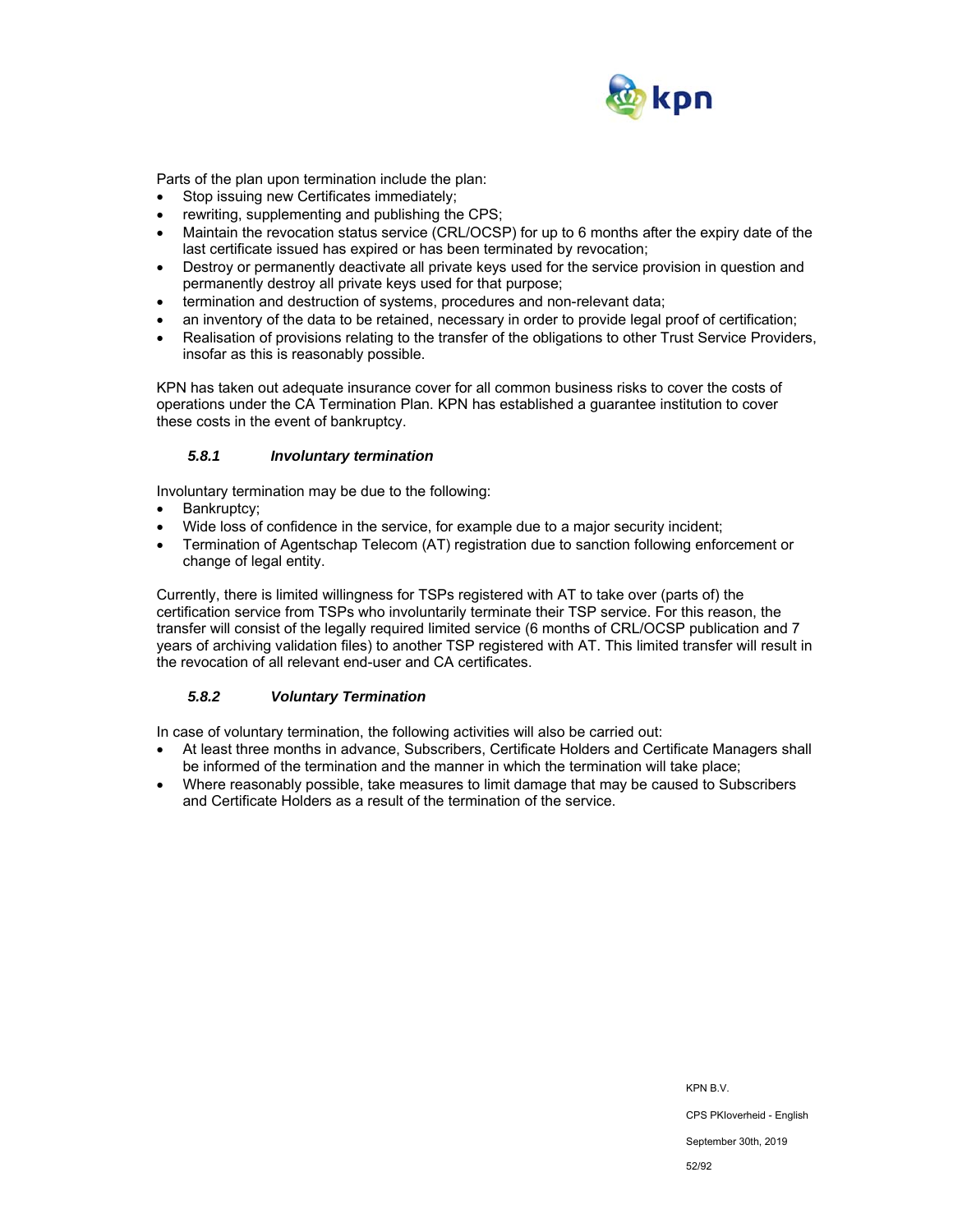

# **6 Technical Security Controls**

## **6.1 Generation and installation of key pairs**

## *6.1.1 Generation of key pairs*

When generating CA key pairs, KPN uses reliable procedures that are performed within a secure environment that meets objective and internationally recognised standards.

The key generation of KPN CAs used for PKI government Certificates has taken place in an EAL4+ certified HSM, in accordance with ISO 15408 (' Cryptographic module for CSP Signing Operations'). The SHA-1 root (domain Government/Businesses) is based on the signature algorithm' SHA1RSA'. Key pairs keys are 2048 bits asymmetric RSA and the used hashing algorithm is' SHA-1'. and the SHA-2 root (domain organization) is based on the signature algorithm' SHA2RSA'. The keys of the key pairs are 4096 bits of asymmetric RSA and the used hashing algorithm is' SHA-2'.

The key generation for Personal Certificates takes place in QSCD's/SUD's. The key generation for Group Certificates takes place in SUDs. The SHA-2 root (domain organization) uses the signature algorithm' SHA256RSA'. The keys of the key pairs are 2048 bits or higher asymmetric RSA and the used hashing algorithm is' SHA-2'.'

For mobile Smartcard certificates, the key pair is not located on the Smartcard (QSCD), but on an HSM in a specially secured environment of a KPN Datacenter. The app on the certificate holder's phone guarantees that the certificate holder has sole control over the use of the electronic signature.

The Server Certificates must be generated by and under the responsibility of the Subscriber in a Secure Environment.

KPN monitors the QSCD certification status until the end of the certificate's validity period and will take appropriate action in the event of a change in this status, for example by the expiry of the certification validity period or the premature revocation of this certification.

As a first step, the KPN Policy Management Authority (PMA) will be informed of this status change and the PMA will implement any further measures on the basis of the situation found at that time.

When handling and processing applications for a certificate KPN uses secure resources and trustworthy systems generating key pairs and certificates for End Users. These trustworthy systems are provided with a positive CWA 14167-1 audit report.

All Certificates, with the exception of Server Certificates, are generated by a trustworthy system in an QSCD (for personal and professional certificates) or SUD (for Group Certificates). Multiple Certificates can be stored on the QSCD and SUD.

## *6.1.2 Transfer of Private Key and QSCD to Subscriber*

Personal, Professional Certificates or Group Certificates are transferred to the Certificate Holder in the following manner: sending the QSCD or SUD, including the Private Keys created by KPN via a commercial mail company, where the necessary PIN for the QSCD or SUD is issued separately to the Certificate Holder (' out of band'). The Certificate Holder signs for receipt of the QSCD or SUD before he/she is sent the PIN.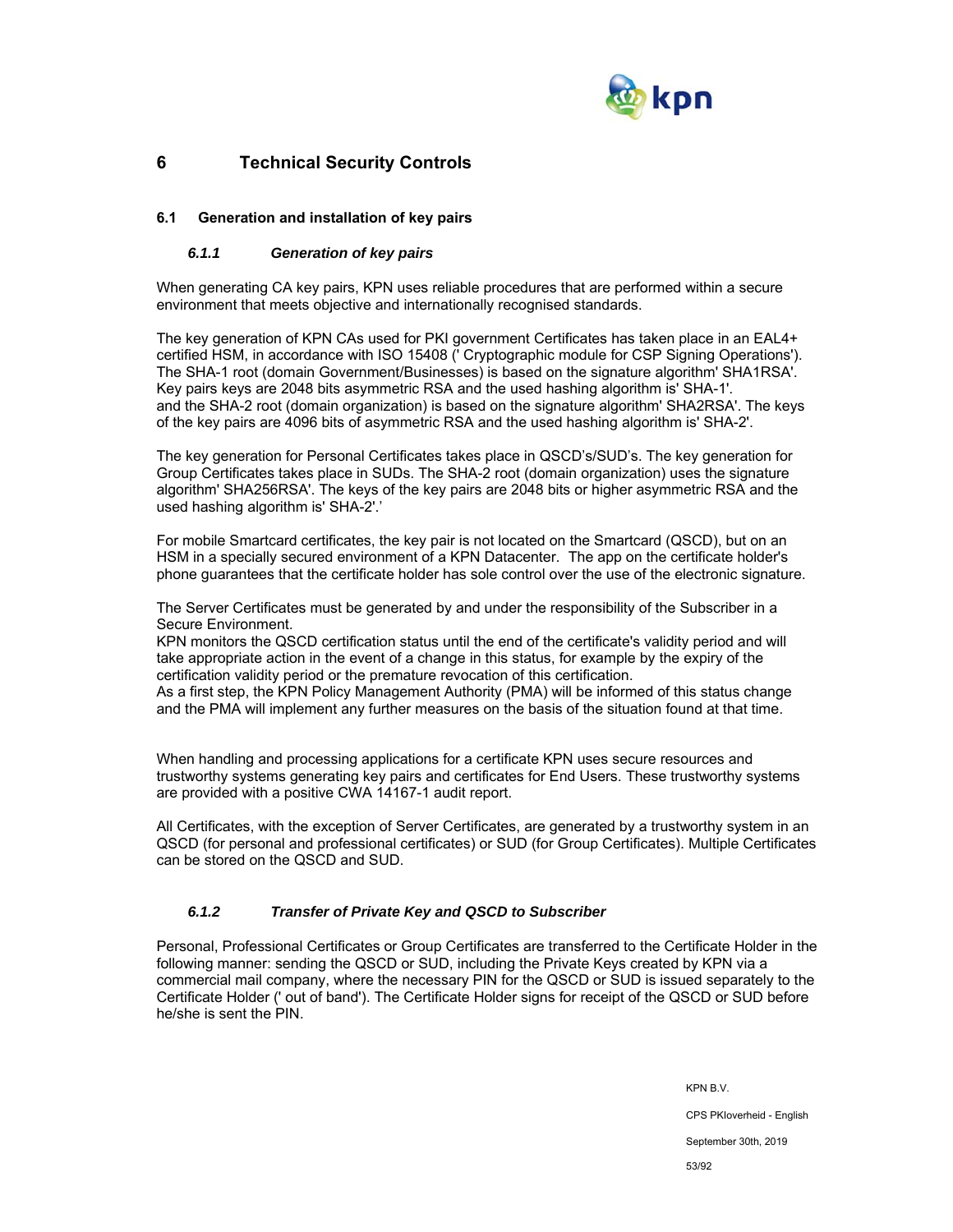

The key pair for which the Public Key is provided with a Server Certificate by KPN is generated by the Subscriber in the Subscriber's Safe Environment. The Private Key remains in that Safe Environment, so it is not transferred.

## *6.1.3 Transfer of Subscriber Public Key*

The key pairs of Personal, Professional and Group Certificates are generated by KPN and are therefore not transferred by the Subscriber to KPN.

The Subscriber does send the Public Key to KPN to have it provided with a Server Certificate. This Public Key is attached to an electronic application form and is linked to a unique Certificate Signing Request number (CSR number). The Public Key link to CSR number is used, after the Public Key has been provided with a Server Certificate, to return the Public Key provided with a Server Certificate by e-mail to the e-mail address mentioned in the Subscriber's Certificate Application request.

## *6.1.4 Transfer of the Public Key from TSP to Confidential Parties*

KPN's Public Keys used for PKIoverheid Certificates are made available to Relying Parties via KPN's Directory Service (see Electronic Storage Site).

#### *6.1.5 Key Size*

The key size of a Certificate is at least 1024 bits RSA. However, from 01-01-01-2011, only Certificates with 2048 bits are issued. The key size of an SHA-1 CA Certificate is 2048 bits RSA and of an SHA-2 CA Certificate is 4096 bits.

## *6.1.6 Generation of Public Key parameters*

No Stipulations.

## *6.1.7 Key pair usage*

For the use of key usage extensions, see section 7.1.4. Certificate Profiles overview.

## *6.1.8 The purpose of key usage (as defined in X. 509 v3)*

The Certificates, including the associated key pairs, are only intended for the purposes described in this CPS and which are included in (the extensions of) the Certificate (field: Key Usage).

## **6.2 Private Key Protection and Cryptographic Module Engineering Controls**

In the development and use of cryptographic components, KPN ensures that these components meet all the requirements that can be set in terms of security, reliability, application range and mitigation of the susceptibility to interference. The applicable procedures may be assessed on the basis of internationally recognised standards.

> KPN B.V. CPS PKIoverheid - English September 30th, 2019 54/92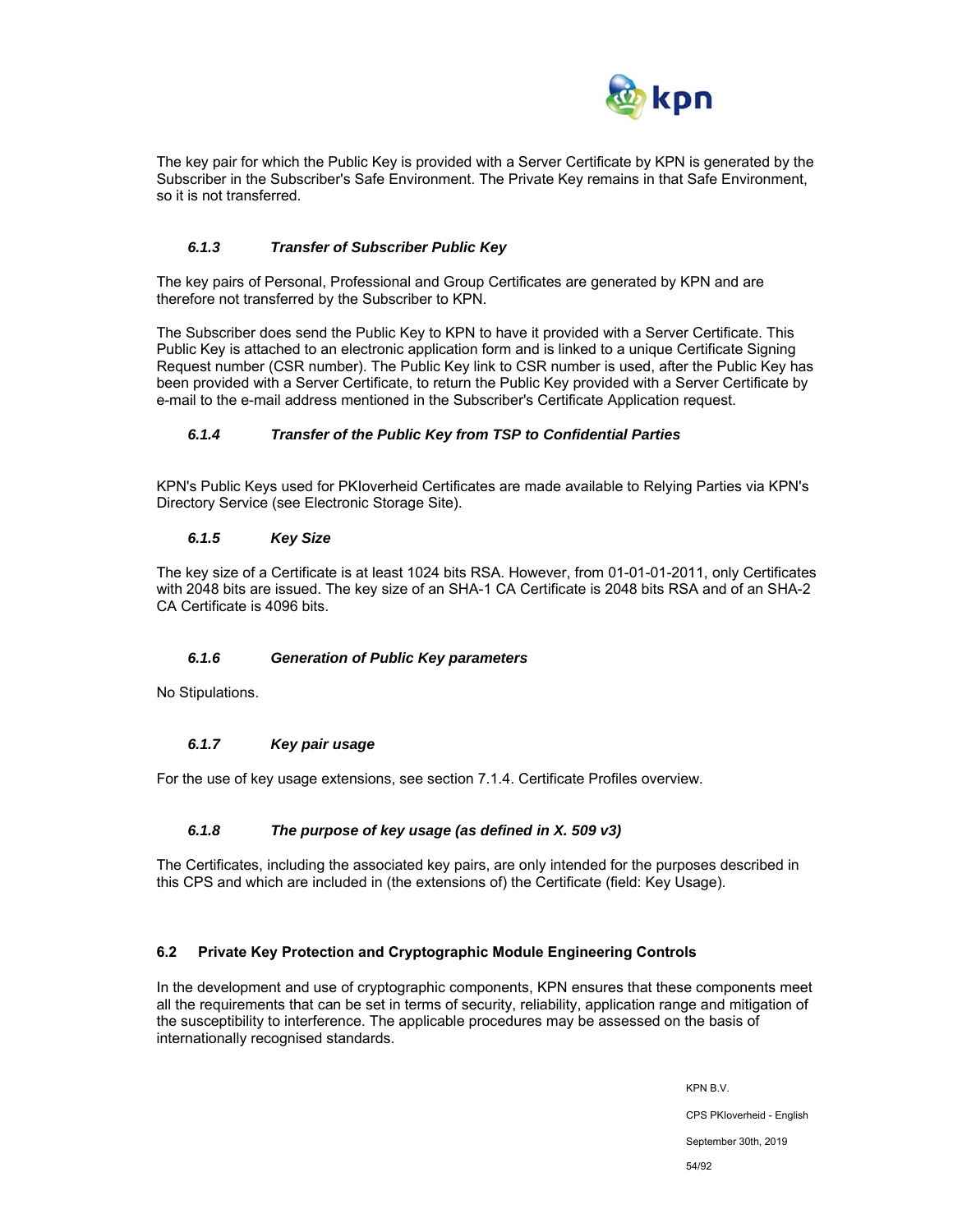

## *6.2.1 Standards required for the cryptografische module*

For operational use, the cryptographic data is stored in an HSM. The HSM is EAL4+ certified. The HSM that is used with the Mobile certificate has an FIPS 140-2 level 3 certification.

The HSMs are supplied by the supplier in tamper-evident bags, which are packaging that make any form of corruption visible. Each consignment shall be checked immediately after its arrival on the basis of the corresponding list sent out-of-band.

KPN applies Key Management procedures to install, activate, backup and restore the Private Keys of KPN CAs, which sign(Services) Certificates and CRLs. These actions are performed simultaneously by at least two employees.

KPN CA Private Keys will be destroyed when this product is decommissioned.

## *6.2.2 Private Key multi-person control*

The Private Keys associated with KPN's CA Certificates are in principle not readable in one piece. In addition, the cryptographic hardware modules on which they are stored are protected in such a way that multiple persons are required to access them, and they are stored in a secure environment. This Safe Environment is equipped with several layers of security measures of different type (technical, physical and organizational) and nature (preventive, detective, etc.). In order to be able to pass through the security layers, several employees of several departments are required.

## *6.2.3 Escrow of Private keys of Certificate Holders*

By default, there is no Escrow of Private Keys. If desired, a Subscriber can submit a request to Escrow for Private Keys of Confidentiality (encryption) Certificates and can make agreements about this.

If the Private Key of a Confidentiality Certificate is not taken in escrow, the loss, destruction or other unusability of the Private Key will result in the fact that the data previously encrypted with this certificate can no longer be decoded.

There is no possibility of Escrow of Private Keys related to Signature Certificates and Authentication Certificates.

## *6.2.4 Back-up of private keys*

A backup is made of the Private Keys associated with KPN's CA Certificates. The backup is stored in encrypted form in cryptographic modules and associated storage devices.

No backup will be made of the Private Keys associated with Certificates.

KPN B.V. CPS PKIoverheid - English September 30th, 2019 55/92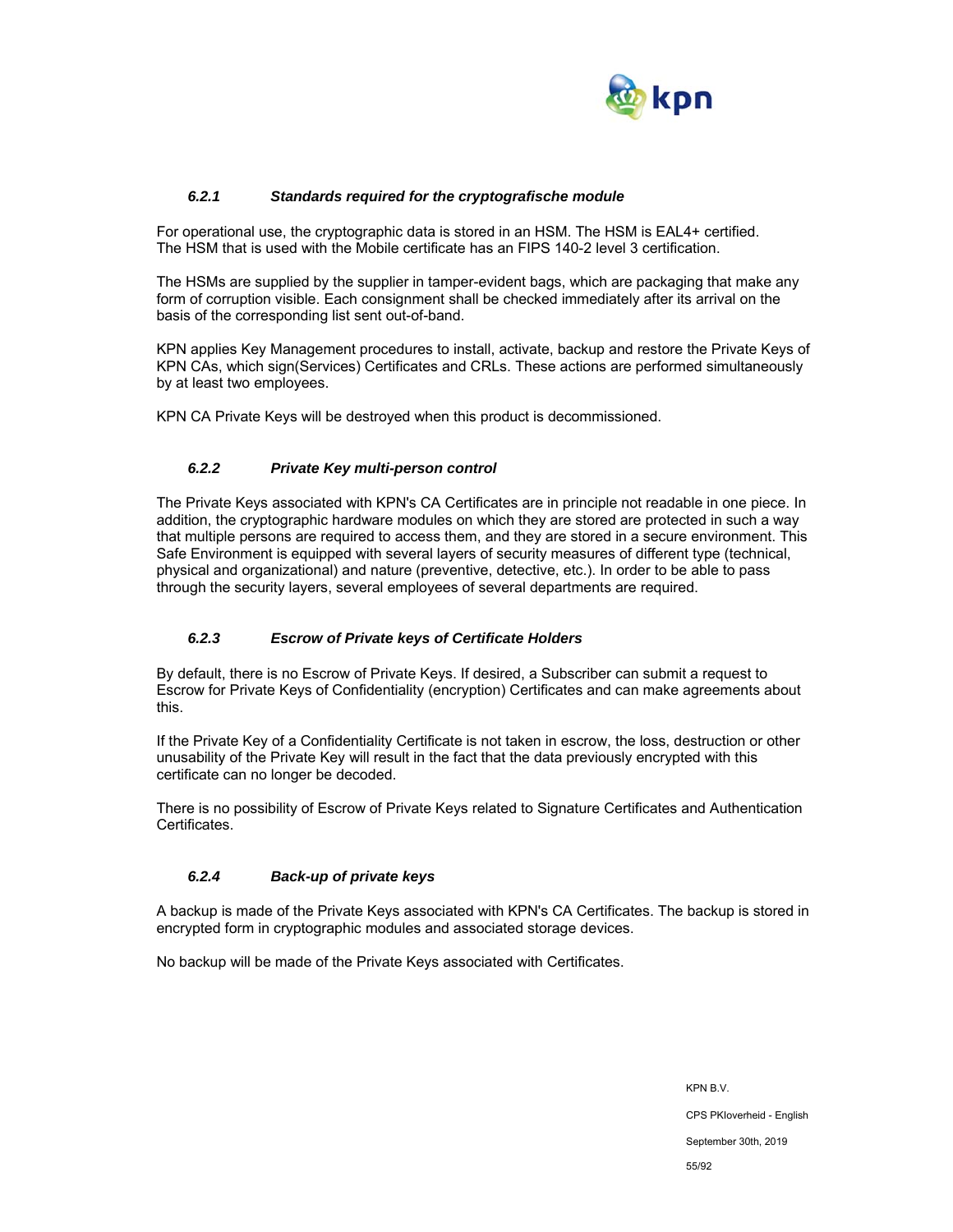

## *6.2.5 Archiving of Private Keys*

Private keys of Certificates are not archived.

## *6.2.6 Acces to Private Keys in the cryptografic module*

For the Private Keys belonging to KPN CA Certificates, which are stored in a cryptographic hardware module, access protection is used to ensure that the keys cannot be used outside the module. See 6.2.2.

## *6.2.7 Storage of Private Keys in the cryptografic module*

CA-Private Keys are stored encrypted in hardware cryptographic modules.

## *6.2.8 Activation of Private Keys*

The Private Keys associated with KPN CA Certificates are activated by means of a key ceremony in the presence of the therefore necessary officers.

## *6.2.9 Deactivation of Private Keys*

Under specific circumstances, KPN may determine that the Private Keys are deactivated, subject to the safeguards applicable to them for the sake of due care.

If an QSCD or SUD is lost by the Certificate Holder and returned to KPN by a finder, this QSCD or SUD will be destroyed by KPN, including the Private Key included therein. KPN will then also check whether the relevant Certificates have been revoked and if not, it will do so immediately.

In the case of the mobile certificate, the certificate holder will have to report the loss of his telephone to KPN on basis of which KPN will revoke the certificates.

## *6.2.10 Methods for destruction of Private Keys*

The Private Keys with which Certificates are signed can no longer be used after the end of their life cycle. KPN ensures adequate destruction, avoiding the possibility of tracing the destroyed keys from the remains. If such keys are destroyed, those activities will be logged.

## *6.2.11 Requirements for safe means of storage and use of certificates*

For those certificates issued on smart cards, i. e. personal certificates, professional certificates and group certificates, the smart cards are certified by CWA 14169 at the EAL4+ level.

In the case of Server Certificates, use is made of the possibility offered by PKIoverheid to protect the keys of a Server Certificate by means of software. This means that the environment in which the keys are generated and stored must be as secure as if they were generated and stored in a SUD. That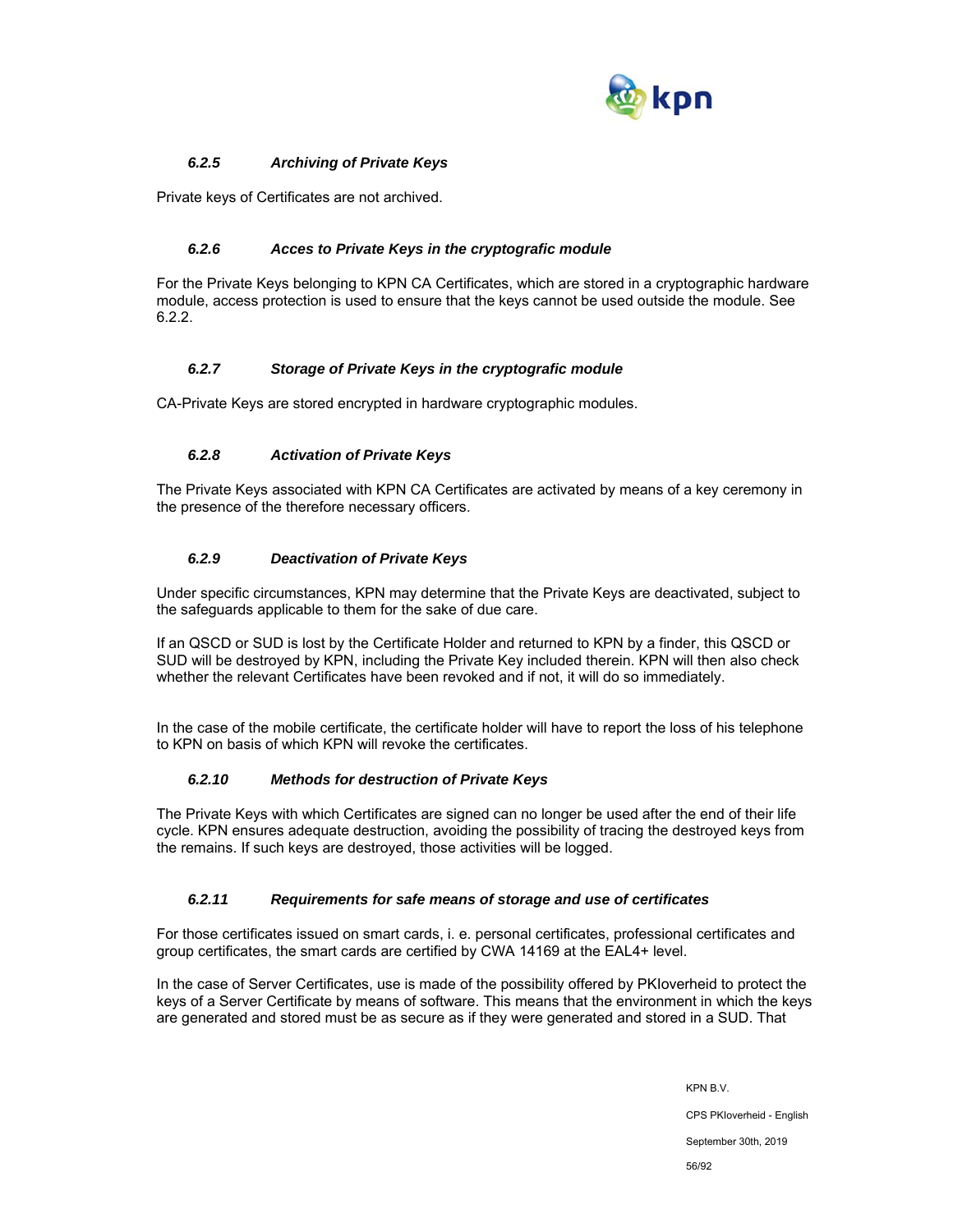

same level of security can be achieved by a combination of appropriate compensatory measures in and for that environment.

Compensatory measures must be of such a quality that it is practically impossible to steal or copy the keys unnoticed. Compensatory measures include a combination of physical access security, logical access security, logging and audit and separation of functions.

When applying for a Server Certificate, the Subscriber declares that the environment in which the keys are generated and stored is sufficiently secure, as described above.

The Special Terms and Conditions stipulate that KPN has the right to carry out an audit of the measures taken.

For mobile certificates, secure storage takes place by means of a secure device in the form of an HSM in the secure environment of a KPN data center, whereby the HSM is certified against FIPS 140.

#### **6.3 Other Aspects of Key Pair Management**

All aspects of key pair management performed by KPN are subject to careful procedures that are consistent with the intended purpose.

#### *6.3.1 Archiving of van Public Keys*

Public Keys are archived by KPN for at least seven years after the original validity period of a Certificate has expired. Archiving will take place in a physically secure environment.

## *6.3.2 Period of use for Certificates, Public Key and Private Keys*

Professional and Group Certificates can be selected for a period of 3 or 5 years.

For Standard and Extended Validation Server Certificates, the maximum validity period is 397 days.

For the mobile certificate, the maximum validity period is 1 year.

For the private services server certificate, the maximum validity period is 3 years.

KPN will inform the Subscriber of the expiry of the Certificates issued at his request at least 4 weeks before the expiry of the validity period.

#### **6.4 Activation Data**

#### *6.4.1 Generation and Installation of activation data*

The SSCD or SUD, in which the Key pair and its Certificate are stored, is provided with activation data. This PIN and PUK code is generated by a trustworthy system, consists of five characters and is printed on a PIN-mail. After acceptance of the PIN-mail, the system will destroy the PIN and PUK

> KPN B.V. CPS PKIoverheid - English September 30th, 2019 57/92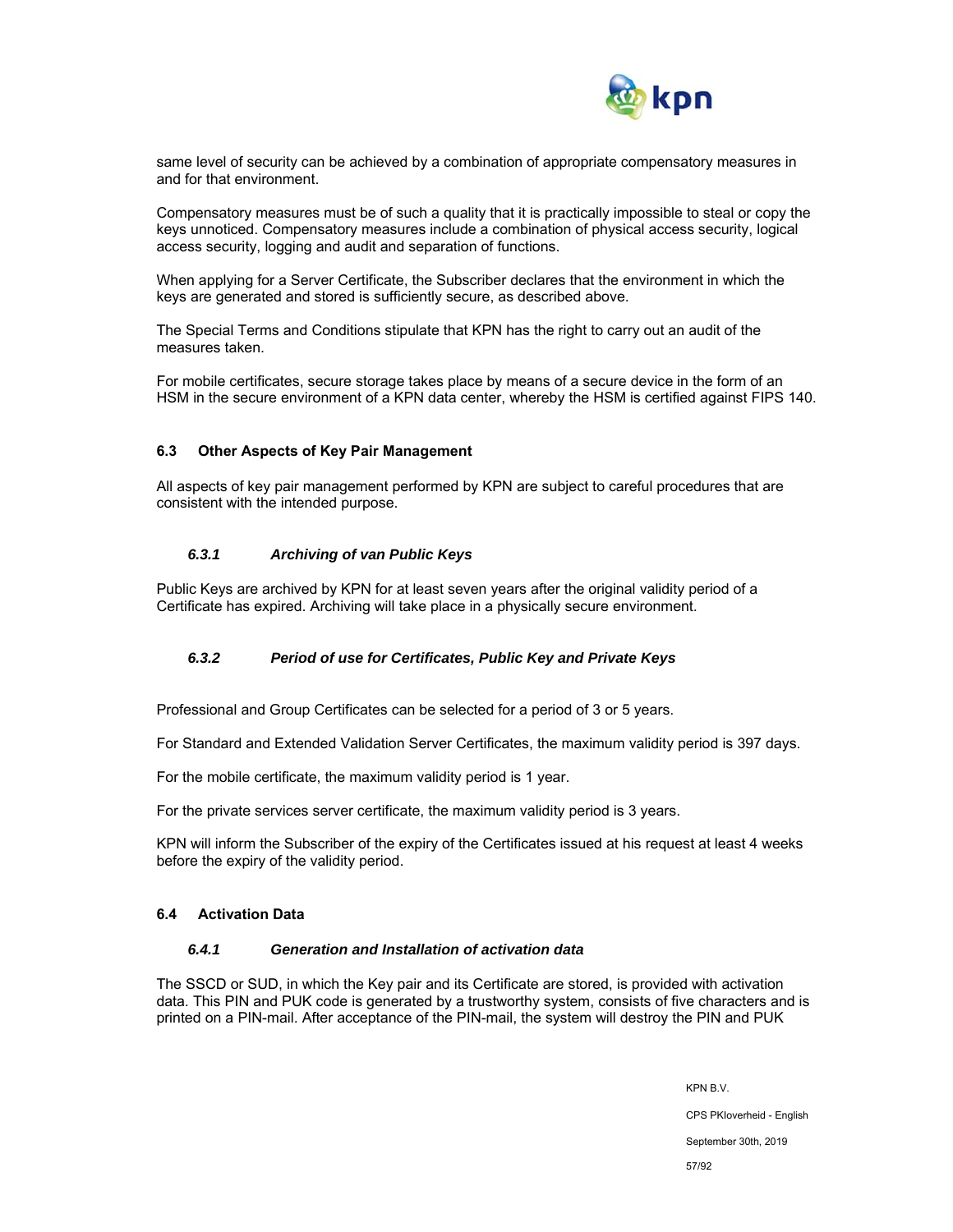

codes. In the time between generation and acceptance, the codes are encrypted by the trustworthy system.

#### *6.4.2 Protection of activation data*

The PIN-mail, with the PIN and PUK code printed on it, is sent to the Certificate Holder/Certificate Manager only after the Certificate Holder/Certificate Manager has acknowledged receipt of the QSCD via a Link to KPN. Upon receipt of the PIN and PUK codes, the Certificate Holder/Certificate Manager shall be solely responsible for their protection and confidentiality.

#### *6.4.3 Functioning of the activation data*

In order to gain access to the Key Material and Certificate, the Certificate Holder must use the PIN code obtained, belonging to the QSCD or SUD. If the PIN code has been entered incorrectly three times (5 attempts for the mobile certificate), the QSCD or SUD is automatically blocked. In that case, the QSCD or SUD can only be unlocked with the PUK code.

If the PUK code is entered incorrectly three times, the QSCD or SUD will be permanently blocked and will therefore become unusable. For the mobile certificate this is 10 attempts. After that, the mobile certificate is definitively blocked.

#### **6.5 Logical access control of TSP systems**

#### *6.5.1 Specific technical requirements for computer security*

KPN appropriately safeguards the computer systems used for PKIoverheid Certificates against unauthorized access and other threats, including through multi factor authentication.

The integrity of CSP systems and information is protected against viruses, malicious and unauthorized software and other possible sources that could lead to service disruption, by means of an appropriate set of physical, logical and organizational measures. These measures are preventive, detective, repressive and corrective in nature. Examples of measures include: logging, firewalls, intrusion detection and redundancy of systems, system components and network components.

The Directory Service is adequately protected against manipulation and is accessible online. Information about the revocation status can be consulted 24 hours a day and seven days a week.

## *6.5.2 Security Rating*

KPN classifies the resources used on the basis of a risk assessment.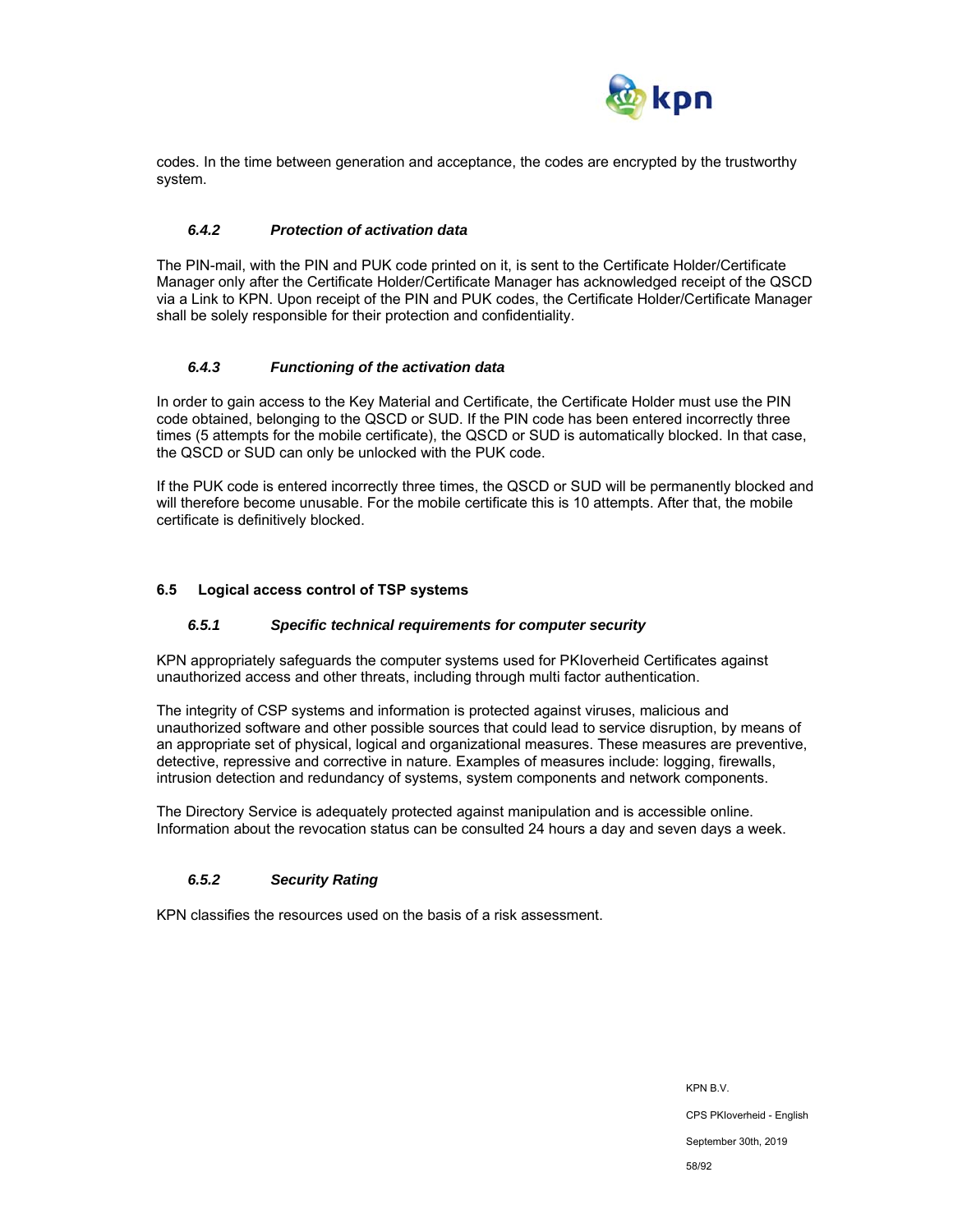

## **6.6 Life Cycle Security Controls**

#### *6.6.1 Controls for system development*

KPN also develops, in part, its own CardManagementSystem (CMS). Although the CMS is obtained from a specialist supplier, it consists of many different, small modules, which can be combined in different order and composition into a working CMS using a system supplied by the supplier. Several developers have been trained in this system, where necessary supported by the supplier.

In the management of the CMS, a separation of functions has been made between the development, user and management organization. This separation of functions has continued in the separate production, testing and development environments. The transition from development, to testing and production environment is managed using the existing change management procedure. This change management procedure includes maintaining and recording versions, changes and emergency repairs of all operational software.

The other CA systems are obtained from reliable suppliers and, like the CMS, are equipped with a CWA 14167-1 audit report or equivalent.

KPN's systems use a trusted source of time.

The capacity utilization is tracked and forecasts are made of the capacity required in the future to provide sufficient processing power and storage capacity in the future.

#### *6.6.2 Security Management Controls*

Suppliers' software delivery is surrounded by control measures that can be used to determine the integrity and authenticity of the software. A measure used in addition to the measures mentioned in 6.6.1 is the use of hashes.

#### **6.7 Network Security Controls**

KPN takes appropriate measures to ensure the stability, reliability and security of the network. This includes, for example, measures to regulate data traffic and to identify and prevent unwanted data traffic, as well as the installation of firewalls to ensure the integrity and exclusivity of the network. These measures are preventive, detective, repressive and corrective in nature. They also include the regular (at least monthly) security scan and (at least annually) a penetration test.

#### **6.8 Time-stamping**

KPN does not provide time-stamping services.

KPN B.V. CPS PKIoverheid - English September 30th, 2019 59/92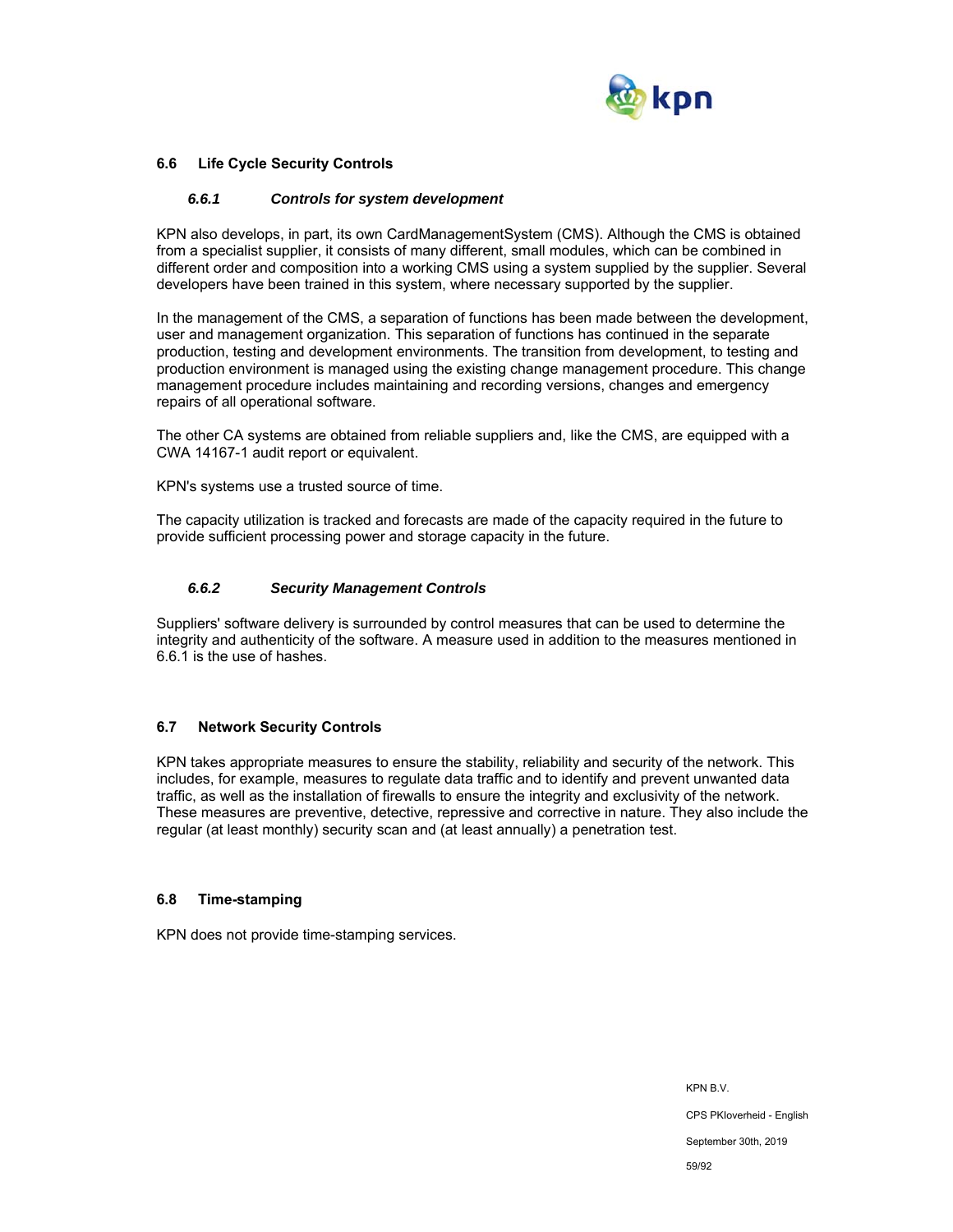

# **7 Certificaat-, CRL- en OCSP-profiles**

## **7.1 Certificate profiles**

## *7.1.1 CP OID*

The applicable Certificate Policies can be identified through the following OIDs:

| Personal and Professional Certificates:                 |                             |  |
|---------------------------------------------------------|-----------------------------|--|
| Domein Overheid/Bedrijven (Domain Government/Companies) |                             |  |
| 2.16.528.1.1003.1.2.2.1                                 | Authentication certificate  |  |
| 2.16.528.1.1003.1.2.2.2                                 | Signing certificate         |  |
| 2.16.528.1.1003.1.2.2.3                                 | Confidentiality certificate |  |
| Domein Organisatie (Domain Organization)                |                             |  |
| 2.16.528.1.1003.1.2.5.1                                 | Authentication certificate  |  |
| 2.16.528.1.1003.1.2.5.2                                 | Signing certificate         |  |
| 2.16.528.1.1003.1.2.5.3                                 | Confidentiality certificate |  |
|                                                         |                             |  |

## Server certificates:

| Domein Overheid/Bedrijven (Domain Government/Companies) |
|---------------------------------------------------------|
| 2.16.528.1.1003.1.2.2.6<br>Server certificate.          |
| Domein Organisatie (Domain Organization)                |
| 2.16.528.1.1003.1.2.5.6<br>Server certificate.          |
|                                                         |

#### Groupcertificates:

| Domein Overheid/Bedrijven(Domain Government/Companies)  |  |  |  |  |
|---------------------------------------------------------|--|--|--|--|
| Authentication certificate.<br>2.16.528.1.1003.1.2.2.4  |  |  |  |  |
| Confidentiality certificate.<br>2.16.528.1.1003.1.2.2.5 |  |  |  |  |
| Domein Organisatie(Domain Organization)                 |  |  |  |  |
| 2.16.528.1.1003.1.2.5.4<br>Authentication certificate.  |  |  |  |  |
| Confidentiality certificate.<br>2.16.528.1.1003.1.2.5.5 |  |  |  |  |

# *7.1.2 Overview Certificate Profiles*

The PKIoverheid Certificates are structured according to the PKIX X. 509 v3 standard, whereby extensions can be used. Signature certificates are structured according to the EESSI/ETSI Qualified Certificate Profile. Any extensions within this framework shall also be included in the other Certificates.

> KPN B.V. CPS PKIoverheid - English September 30th, 2019 60/92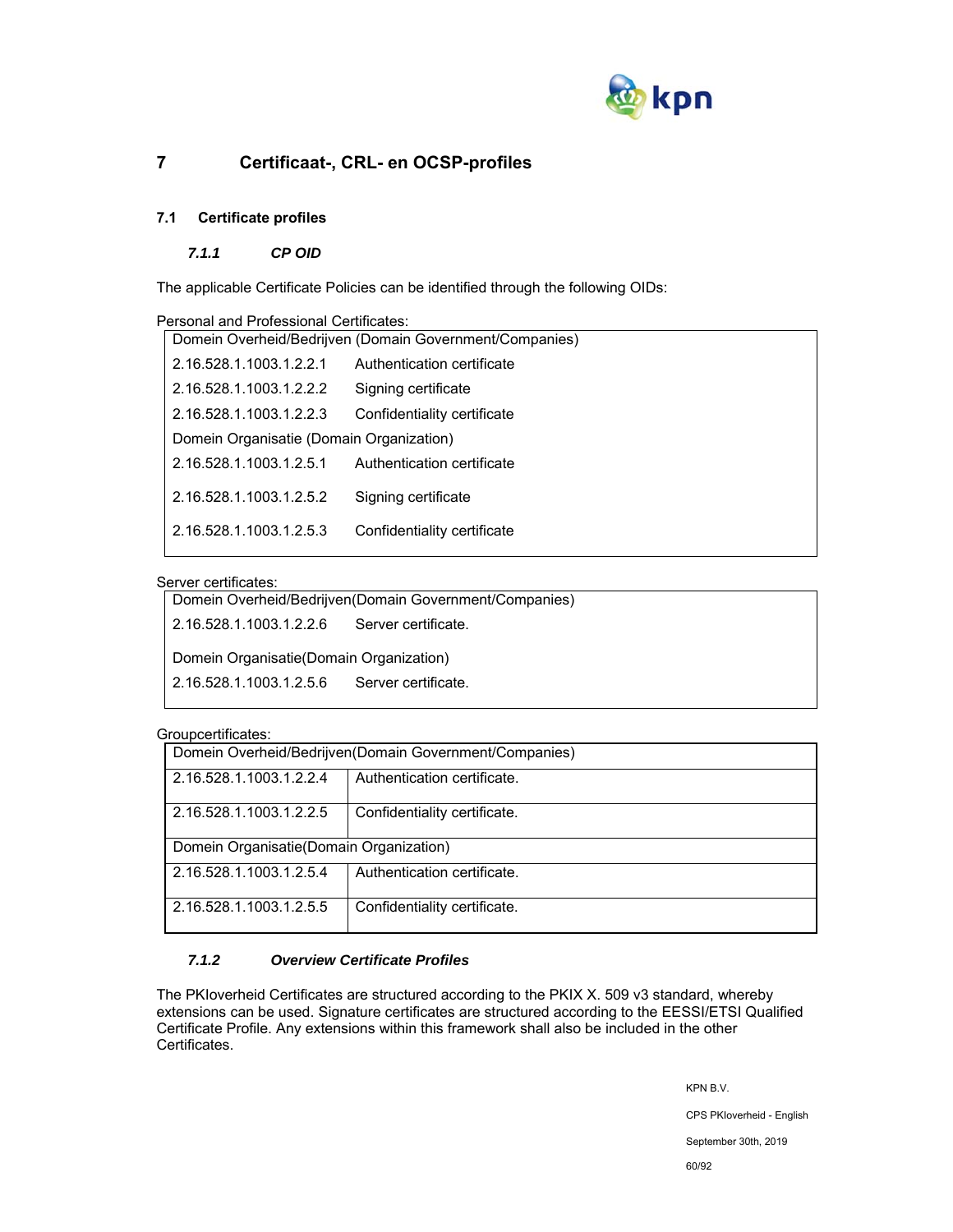

Certificate profiles are drawn up in accordance with Part 3 of the PKI government's Programme of Requirements, in accordance with the Certificate Profile of the Certificate for the Domain Government/Companies and Organization.

The length of the SerialNumber is for the following products:

|  | Personal, Professional and Group Certificates  |          |         |  |
|--|------------------------------------------------|----------|---------|--|
|  | o until 31-03-2016                             | 128 bits |         |  |
|  | o from 1-04-2016                               |          | 64 bits |  |
|  | o from 5-03-2019                               |          | 96 bits |  |
|  | o from 23-05-2019                              | 160 bits |         |  |
|  | <b>Server Certificates</b>                     |          |         |  |
|  | o until 31-03-2016                             | 128 bits |         |  |
|  | o from 1-04-2016                               |          | 64 bits |  |
|  | o from 5-03-2019                               |          | 96 bits |  |
|  | o from 23-05-2019                              | 160 bits |         |  |
|  | <b>Extended validation Server Certificates</b> |          |         |  |
|  | $o from 10-11-2015$                            |          | 64 bits |  |
|  | o from 5-03-2019                               |          | 96 bits |  |
|  | o from 23-05-2019                              | 160 bits |         |  |

## *7.1.3 Personal certificates and Professional Certificates*

## **Basic attributes**

| <b>Field</b>  | value                                                                                                                                                                                                                                                                                                                                                                                                                                                                                                                                                                                                                                                                                                                                                                                                                                                                                                                                                                                                                                                                                                                                                                                                                                                                                                                                            |  |  |
|---------------|--------------------------------------------------------------------------------------------------------------------------------------------------------------------------------------------------------------------------------------------------------------------------------------------------------------------------------------------------------------------------------------------------------------------------------------------------------------------------------------------------------------------------------------------------------------------------------------------------------------------------------------------------------------------------------------------------------------------------------------------------------------------------------------------------------------------------------------------------------------------------------------------------------------------------------------------------------------------------------------------------------------------------------------------------------------------------------------------------------------------------------------------------------------------------------------------------------------------------------------------------------------------------------------------------------------------------------------------------|--|--|
| Version       | 2(X.509v3)                                                                                                                                                                                                                                                                                                                                                                                                                                                                                                                                                                                                                                                                                                                                                                                                                                                                                                                                                                                                                                                                                                                                                                                                                                                                                                                                       |  |  |
| SerialNumber  | Unique serial number within the CA                                                                                                                                                                                                                                                                                                                                                                                                                                                                                                                                                                                                                                                                                                                                                                                                                                                                                                                                                                                                                                                                                                                                                                                                                                                                                                               |  |  |
| Signature     | The used algorithm under the SHA-1 root (domain Government /Companies)<br>is sha1WithRSAEncryption.<br>The used algorithm under the SHA-2 root (domain Organization)                                                                                                                                                                                                                                                                                                                                                                                                                                                                                                                                                                                                                                                                                                                                                                                                                                                                                                                                                                                                                                                                                                                                                                             |  |  |
| <b>Issuer</b> | sha256WithRSAEncryption.<br>Contains the name of the CA concerned and is represented by the following<br>attributes: CommonName, OrganizationName en CountryName.<br>There have been / are several CA certificates in use.<br>CA-Certificate with OrganizationName 'PinkRoccade Infrastructure<br>Services BV'. The CommonName contains 'PinkRoccade CSP -<br>Overheid - 'and the designation 'Onweerlegbaarheid CA' of<br>'Vertrouwelijkheid CA' of 'Authenticiteit CA', depending on the type of<br>certificaat. The CountryName is 'NL'.<br>CA-Certificate with OrganizationName 'Getronics PinkRoccade<br>$\bullet$<br>Nederland B.V.'. The CommonName contains 'Getronics PinkRoccade<br>PKloverheid CA - Overheid/Bedrijven en Organisatie'. The<br>CountryName is 'NL'.<br>CA-Certificate with OrganizationName 'Getronics Nederland BV'. De<br>$\bullet$<br>CommonName contains 'Getronics CSP Organisatie CA - G2. the<br>CountryName is 'NL'.<br>CA-certificate with OrganizationName 'KPN Corporate Market B.V.', the<br>٠<br>Common name contains 'KPN Corporate Market CSP Organisatie CA -<br>G2'. The CountryName is 'NL';<br>CA-certificate with OrganizationName 'KPN Corporate Market B.V.', the<br>$\bullet$<br>Common name contains 'KPN Corporate Market PKIoverheid CA-<br>Overheid en Bedrijven' The CountryName is 'NL'. |  |  |

KPN B.V.

CPS PKIoverheid - English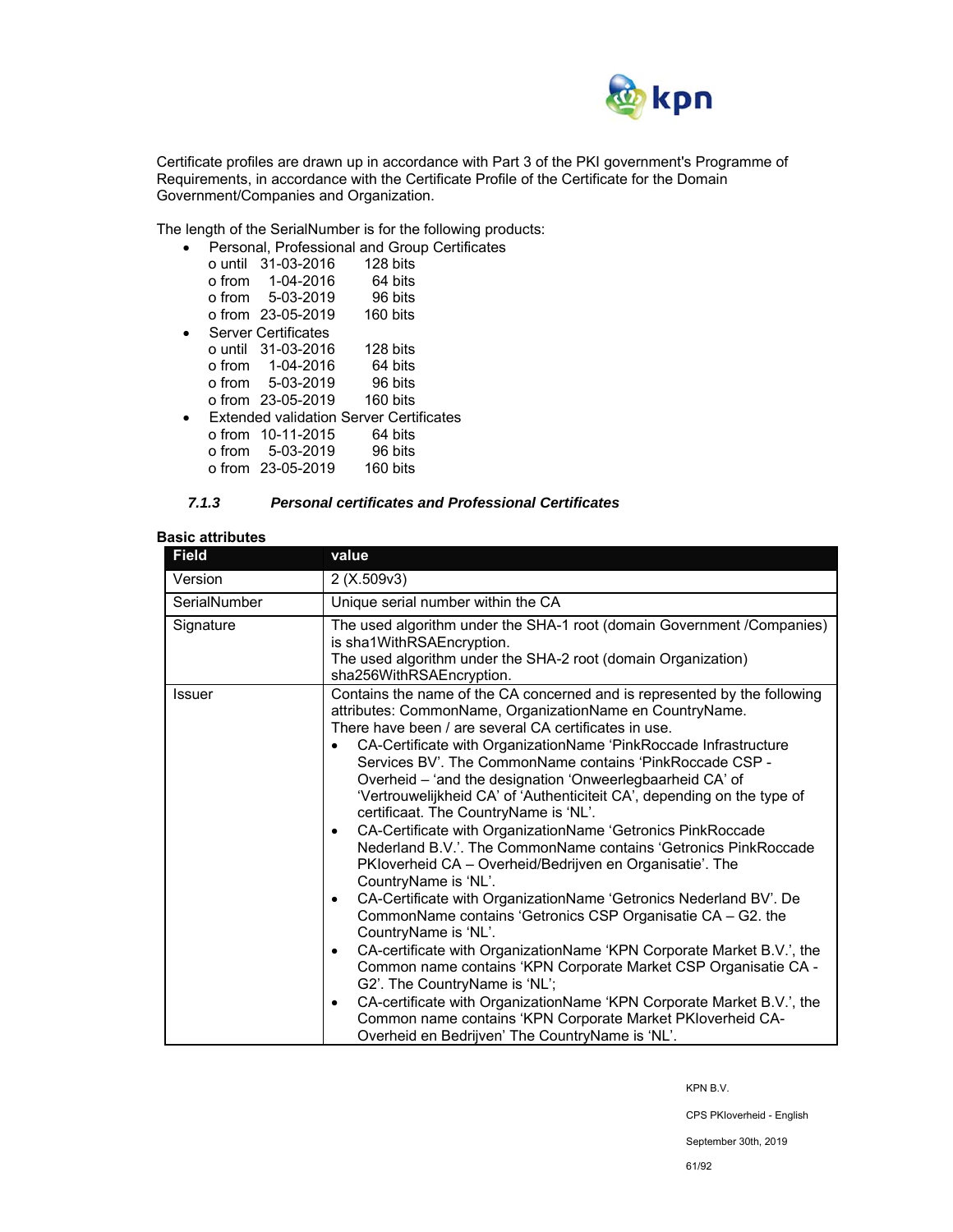

|                      | CA-certificate with OrganizationName 'KPN B.V.', the Common name<br>٠<br>contains 'KPN PKIoverheid CA-Overheid en Bedrijven' The<br>CountryName is 'NL'.<br>CA-certificate with OrganizationName 'KPN B.V.', the Common name<br>٠<br>contains 'KPN BV PKIOverheid Organisatie Persoon CA - G3' with<br>organizationIdentifier = NTRNL-27124701' and CountryName 'NL'                                                                                                                                                                                                    |  |
|----------------------|-------------------------------------------------------------------------------------------------------------------------------------------------------------------------------------------------------------------------------------------------------------------------------------------------------------------------------------------------------------------------------------------------------------------------------------------------------------------------------------------------------------------------------------------------------------------------|--|
| Validity             | see 6.3.2.                                                                                                                                                                                                                                                                                                                                                                                                                                                                                                                                                              |  |
| Subject              | The subject's name is displayed as a Distinguished Name (DN), and is<br>represented by at least the following attributes:<br>CountryName;<br>٠<br>CommonName;<br>OrganizationName;<br>Title<br>SerialNumber (subjectSerialnumber).<br>The attributes used to describe the subject name it in a unique way.<br>The CountryName attribute is set to a two-letter country code according to<br>ISO 3166.<br>The Title attribute shall only be filled with the Recognised Profession title of<br>the Certificate Holder if a Professional Certificate has been applied for. |  |
| subjectPublicKeyInfo | Contains the PublicKey of the Subject                                                                                                                                                                                                                                                                                                                                                                                                                                                                                                                                   |  |

## **Standard extensions**

| <b>Field</b>               | <b>Critical</b> | value                                                                                                                                                                                                                                                                                                                                                      |
|----------------------------|-----------------|------------------------------------------------------------------------------------------------------------------------------------------------------------------------------------------------------------------------------------------------------------------------------------------------------------------------------------------------------------|
| AuthorityKeyIdentifier     | No.             | Keyldentifier is set to 160 bit SHA-1 hash                                                                                                                                                                                                                                                                                                                 |
| SubjectKeyIdentifier       | No.             | Keyldentifier is set to 160 bit SHA-1 hash                                                                                                                                                                                                                                                                                                                 |
| KeyUsage                   | <b>Yes</b>      | The digital signature bit is included in Authenticity<br>Certificates.<br>The keyEncipherment, dataEncipherment and keyAgreement<br>bits are included in Confidentiality Certificates.<br>In Signing Certificates, the non-Repudiation bit is included.                                                                                                    |
| <b>BasicConstraints</b>    | Yes             | The CA bit is set to 'False' en pathLenConstraint to 'none'                                                                                                                                                                                                                                                                                                |
| <b>CertificatePolicies</b> | No.             | Domain Government/Companies<br>Authhentication certificates contain the OID<br>2.16.528.1.1003.1.2.2.1.<br>Signing certificates contain the<br>OID 2.16.528.1.1003.1.2.2.2.<br>Confidentiality Certificates contain the OID<br>2.16.528.1.1003.1.2.2.3.<br>Domain Organization<br>Authhentication certificates contain the OID<br>2.16.528.1.1003.1.2.5.1. |

KPN B.V.

CPS PKIoverheid - English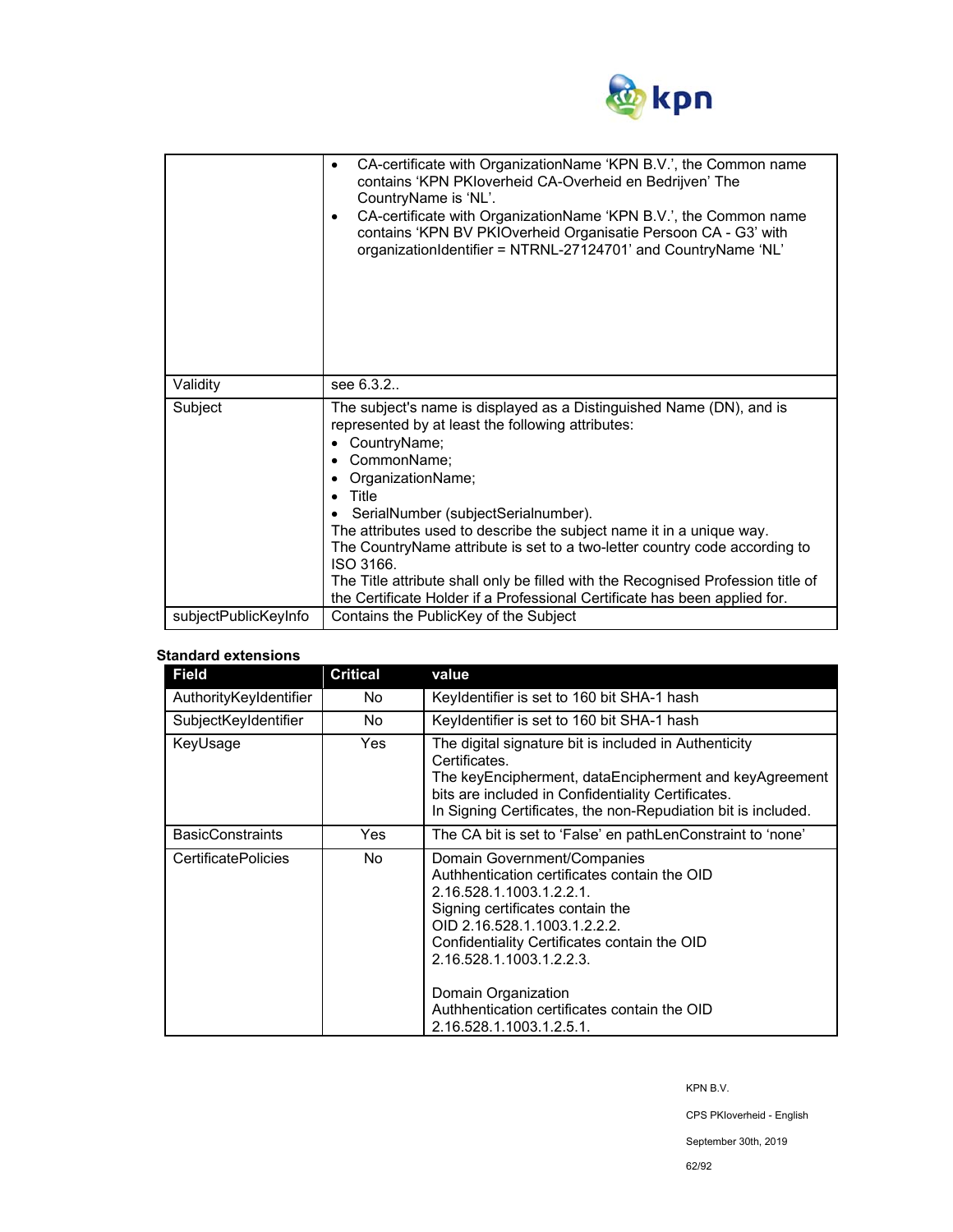

|                                                  |           | Signing certificates contain the OID<br>2.16.528.1.1003.1.2.5.2.<br>Confidentiality Certificates contain the OID<br>2.16.528.1.1003.1.2.5.3.<br>All types of Certificates contain a link to the CPS and a user<br>text.<br>The user memo contains a message that in case the<br><job_title> field is filled with a Recognised Profession is a<br/>Professional Certificate. When using his certificates, the<br/>Certificate Holder shall act on account of his profession. This<br/>with reference to this CPS.<br/>In the case of a professional certificate issued to a member<br/>of the Royal Netherlands Bailiffs Association, the following<br/>URL is mentioned here:<br/>www.registergerechtsdeurwaarders.nl. This URL refers to the<br/>bailiff's register. This register must be consulted before<br/>relying on the certificate received.</job_title>                                                                                             |
|--------------------------------------------------|-----------|---------------------------------------------------------------------------------------------------------------------------------------------------------------------------------------------------------------------------------------------------------------------------------------------------------------------------------------------------------------------------------------------------------------------------------------------------------------------------------------------------------------------------------------------------------------------------------------------------------------------------------------------------------------------------------------------------------------------------------------------------------------------------------------------------------------------------------------------------------------------------------------------------------------------------------------------------------------|
| SubjectAltName                                   | <b>No</b> | This includes<br>the subject's e-mail address;<br>$\bullet$<br>the OID of the CA concerned;<br>$\bullet$<br>The subject serial number of the Certificate Holder.<br>$\bullet$<br>The OID of the concerning CA is one of the following:<br>PinkRoccade CSP CA belonging to the Certificate type;<br>- Authentication 2.16.528.1.1003.1.3.2.2.1,<br>- Signing 2.16.528.1.1003.1.3.2.2.2,<br>- confidentiality 2.16.528.1.1003.1.3.2.2.3<br>or the Getronics PinkRoccade PKIoverheid CA -<br>$\bullet$<br>Overheid/Bedrijven en Organisatie CA;<br>2.16.528.1.1003.1.3.2.2.5<br>or the Getronics CSP Organisatie CA - G2;<br>$\bullet$<br>2.16.528.1.1003.1.3.5.4.1.<br>or the KPN CSP Overheid/Bedrijven CA:<br>$\bullet$<br>2.16.528.1.1003.1.3.2.7.1<br>or the KPN CSP Organisatie CA - G2;<br>$\bullet$<br>2.16.528.1.1003.1.3.5.9.1<br>In addition, in the authentication certificate, an 'othername'<br>MAY be included for use with Single Sign On (SSO). |
| <b>CrIDistributionPoints</b><br>ExtendedKeyUsage | No<br>No  | Contains the URI value from which the CRL belonging to the<br>Certificate type can be retrieved.<br>Authentication certificates can contain this extension. This                                                                                                                                                                                                                                                                                                                                                                                                                                                                                                                                                                                                                                                                                                                                                                                              |
|                                                  |           | extension makes it possible to use the Certificate for<br>Windows Smartcard Logon, among other things.                                                                                                                                                                                                                                                                                                                                                                                                                                                                                                                                                                                                                                                                                                                                                                                                                                                        |
| AuthorityInfoAccess                              | <b>No</b> | Contains the URI value of the OCSP responder, which<br>belongs to the certificate type. The OCSP response allows<br>real-time status information about the relevant Certificate to<br>be requested.                                                                                                                                                                                                                                                                                                                                                                                                                                                                                                                                                                                                                                                                                                                                                           |

**Private extensions** 

KPN B.V.

CPS PKIoverheid - English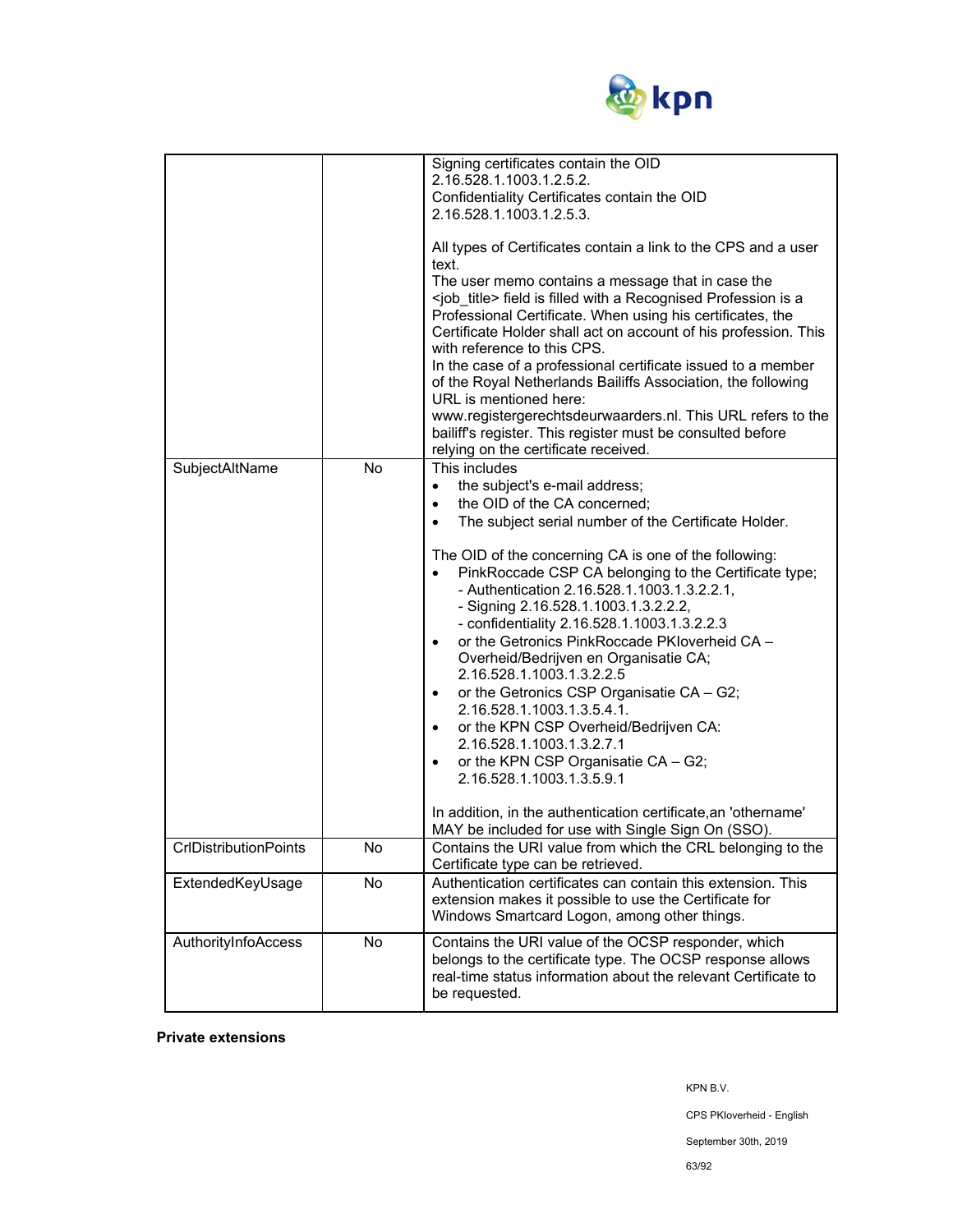

| Field               | <b>Critical</b> | Value                                                                                       |
|---------------------|-----------------|---------------------------------------------------------------------------------------------|
| <b>QCStatements</b> | No.             | Certificates for the electronic signature<br>MUST indicate that they are issued as          |
|                     |                 | qualified certificates complying with annex I<br>of EU regulation 920/2014. This compliance |
|                     |                 | is indicated by including the id-etsi-qcsQcCompliance<br>statement in this extension.       |

## *7.1.4 Groupcertificates*

# **Basic Attributes**

| field<br>value |                                                                                                                                                                                                                                                                                                                                                                                                                                                                                                                                                                                                                                                                                                                                                                                                                                                                                                                                                                                                                                                                                                                                                                                                                                                                                                                                                                                                                                                                                                                                                                                                                                                                                                                       |  |  |  |
|----------------|-----------------------------------------------------------------------------------------------------------------------------------------------------------------------------------------------------------------------------------------------------------------------------------------------------------------------------------------------------------------------------------------------------------------------------------------------------------------------------------------------------------------------------------------------------------------------------------------------------------------------------------------------------------------------------------------------------------------------------------------------------------------------------------------------------------------------------------------------------------------------------------------------------------------------------------------------------------------------------------------------------------------------------------------------------------------------------------------------------------------------------------------------------------------------------------------------------------------------------------------------------------------------------------------------------------------------------------------------------------------------------------------------------------------------------------------------------------------------------------------------------------------------------------------------------------------------------------------------------------------------------------------------------------------------------------------------------------------------|--|--|--|
| Version        | 2(X.509v3)                                                                                                                                                                                                                                                                                                                                                                                                                                                                                                                                                                                                                                                                                                                                                                                                                                                                                                                                                                                                                                                                                                                                                                                                                                                                                                                                                                                                                                                                                                                                                                                                                                                                                                            |  |  |  |
| SerialNumber   | Unique serial number within the CA                                                                                                                                                                                                                                                                                                                                                                                                                                                                                                                                                                                                                                                                                                                                                                                                                                                                                                                                                                                                                                                                                                                                                                                                                                                                                                                                                                                                                                                                                                                                                                                                                                                                                    |  |  |  |
| Signature      | The used algorithm under the SHA-1 root (domain Government<br>/Companies) is sha1WithRSAEncryption.<br>The used algorithm under the SHA-2 root (domain Organization)<br>sha256WithRSAEncryption.                                                                                                                                                                                                                                                                                                                                                                                                                                                                                                                                                                                                                                                                                                                                                                                                                                                                                                                                                                                                                                                                                                                                                                                                                                                                                                                                                                                                                                                                                                                      |  |  |  |
| <b>Issuer</b>  | Contains the name of the CA concerned and is represented by the<br>following attributes: CommonName, OrganizationName en CountryName.<br>There have been / are several CA certificates in use.<br>CA-Certificate with OrganizationName 'PinkRoccade Infrastructure<br>Services BV'. The CommonName contains 'PinkRoccade CSP -<br>Overheid - 'and the designation 'Onweerlegbaarheid CA' of<br>'Vertrouwelijkheid CA' of 'Authenticiteit CA', depending on the type of<br>certificaat. The CountryName is 'NL'.<br>CA-Certificate with OrganizationName 'Getronics PinkRoccade<br>$\bullet$<br>Nederland B.V.'. The CommonName contains 'Getronics<br>PinkRoccade PKIoverheid CA - Overheid/Bedrijven en Organisatie'.<br>The CountryName is 'NL'.<br>CA-Certificate with OrganizationName 'Getronics Nederland BV'. De<br>$\bullet$<br>CommonName contains 'Getronics CSP Organisatie CA - G2. the<br>CountryName is 'NL'.<br>CA-certificate with OrganizationName 'KPN Corporate Market B.V.',<br>$\bullet$<br>the Common name contains 'KPN Corporate Market CSP Organisatie<br>CA - G2'. The CountryName is 'NL';<br>CA-certificate with OrganizationName 'KPN Corporate Market B.V.',<br>$\bullet$<br>the Common name contains 'KPN Corporate Market PKIoverheid CA-<br>Overheid en Bedrijven' The CountryName is 'NL'.<br>CA-certificate with OrganizationName 'KPN B.V.', the Common name<br>$\bullet$<br>contains 'KPN PKloverheid CA-Overheid en Bedrijven' The<br>CountryName is 'NL'.<br>CA-certificate with OrganizationName 'KPN B.V.', the Common name<br>$\bullet$<br>contains 'KPN BV PKIOverheid Organisatie Services CA - G3' with<br>organizationIdentifier = NTRNL-27124701' and CountryName 'NL' |  |  |  |
| Validity       | see 6.3.2.                                                                                                                                                                                                                                                                                                                                                                                                                                                                                                                                                                                                                                                                                                                                                                                                                                                                                                                                                                                                                                                                                                                                                                                                                                                                                                                                                                                                                                                                                                                                                                                                                                                                                                            |  |  |  |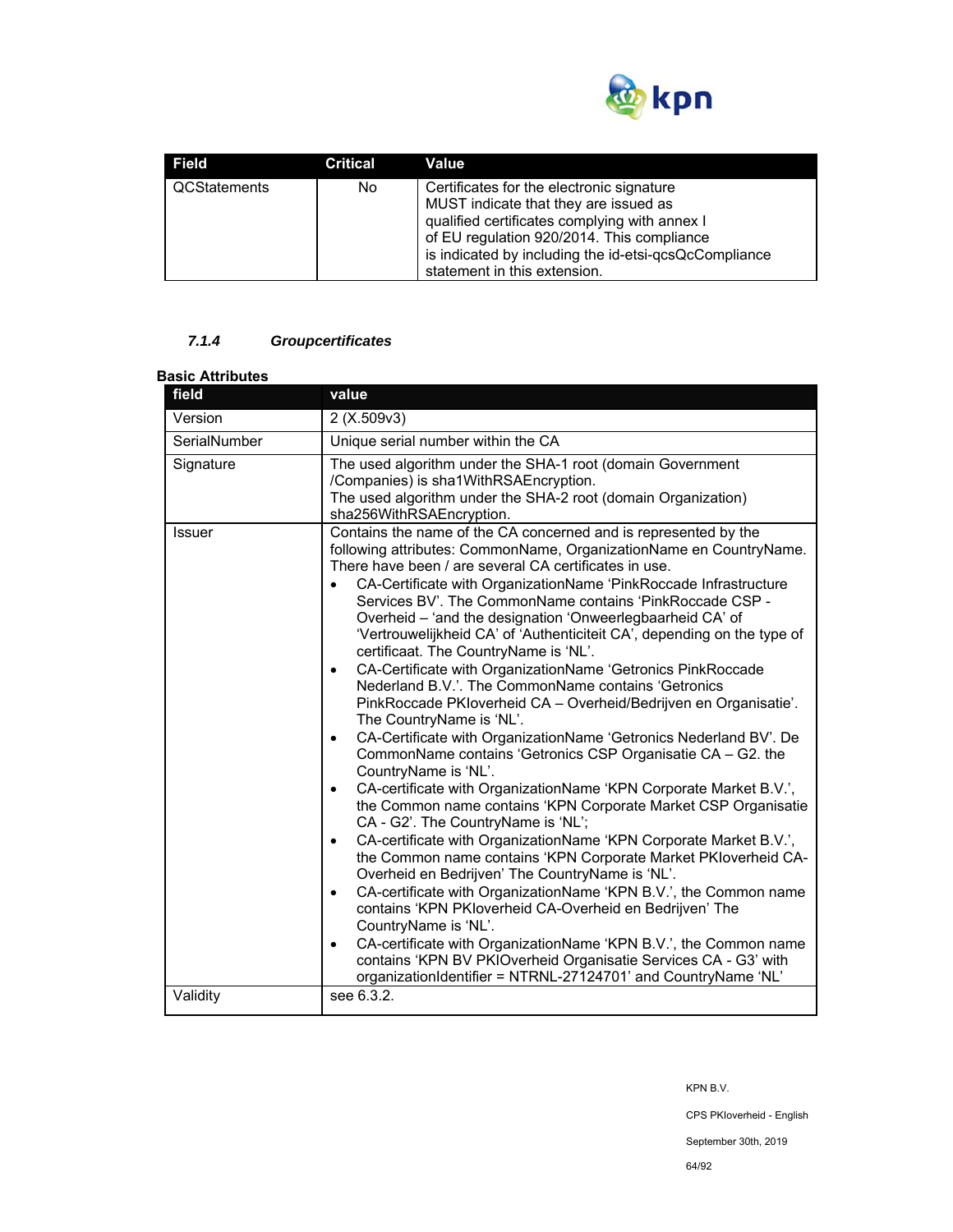

| Subject              | The subject's name is displayed as a Distinguished Name (DN), and is<br>represented by at least the following attributes:<br>CountryName;<br>CommonName;<br>٠<br>OrganizationName;<br>٠<br>SerialNumber (subject serial number);<br>$\bullet$<br>State:<br>٠<br>Locality.<br>٠<br>The attribute OrganizationUnit can also be included as an option.<br>The CommonName contains the name of the Service, for example a DNS<br>or group name. The attributes describe the subject name in a unique way.<br>The CountryName attribute is set to a two-letter country code according<br>to ISO 3166. |  |
|----------------------|--------------------------------------------------------------------------------------------------------------------------------------------------------------------------------------------------------------------------------------------------------------------------------------------------------------------------------------------------------------------------------------------------------------------------------------------------------------------------------------------------------------------------------------------------------------------------------------------------|--|
| subjectPublicKeyInfo | Bevat de PublicKey van de Subject                                                                                                                                                                                                                                                                                                                                                                                                                                                                                                                                                                |  |

## **Standard Extensions**

| <b>Field</b>               | <b>Critical</b> | value                                                                                                                                                                                                                                                                                                                                                                                                                                                |  |
|----------------------------|-----------------|------------------------------------------------------------------------------------------------------------------------------------------------------------------------------------------------------------------------------------------------------------------------------------------------------------------------------------------------------------------------------------------------------------------------------------------------------|--|
| AuthorityKeyIdentifier     | No.             | Keyldentifier is set to 160 bit SHA-1 hash                                                                                                                                                                                                                                                                                                                                                                                                           |  |
| SubjectKeyIdentifier       | <b>No</b>       | Keyldentifier is set to 160 bit SHA-1 hash                                                                                                                                                                                                                                                                                                                                                                                                           |  |
| KeyUsage                   | <b>Yes</b>      | The digital signature bit is included in Authenticity<br>Certificates<br>The keyEncipherment, dataEncipherment and<br>keyAgreement bits are included in Confidentiality<br>Certificates                                                                                                                                                                                                                                                              |  |
| <b>BasicConstraints</b>    | Yes             | The CA bit is set to 'False' and pathLenConstraint to<br>'none'                                                                                                                                                                                                                                                                                                                                                                                      |  |
| <b>CertificatePolicies</b> | No.             | Domain Government/Companies<br>Authhentication certificates contain the OID<br>2.16.528.1.1003.1.2.2.4.<br>Confidentiality Certificates contain the OID<br>2.16.528.1.1003.1.2.2.5).<br>Domain Organization<br>Authhentication certificates contain the OID<br>2.16.528.1.1003.1.2.4.4.<br>Confidentiality Certificates contain the OID<br>٠<br>2.16.528.1.1003.1.2.4.5).<br>All types of certificates contain a link to the CPS and a<br>user text. |  |
| SubjectAltName             | <b>No</b>       | Herein the OID of the CA:<br>PinkRoccade CSP Services CA;<br>2.16.528.1.1003.1.3.2.2.4;<br>of de Getronics PinkRoccade PKIoverheid CA -<br>Overheid/Bedrijven en Organisatie CA;<br>2.16.528.1.1003.1.3.2.2.5:<br>of de Getronics CSP Organisatie CA - G2;<br>$\bullet$<br>2.16.528.1.1003.1.3.5.4.1                                                                                                                                                 |  |

KPN B.V.

CPS PKIoverheid - English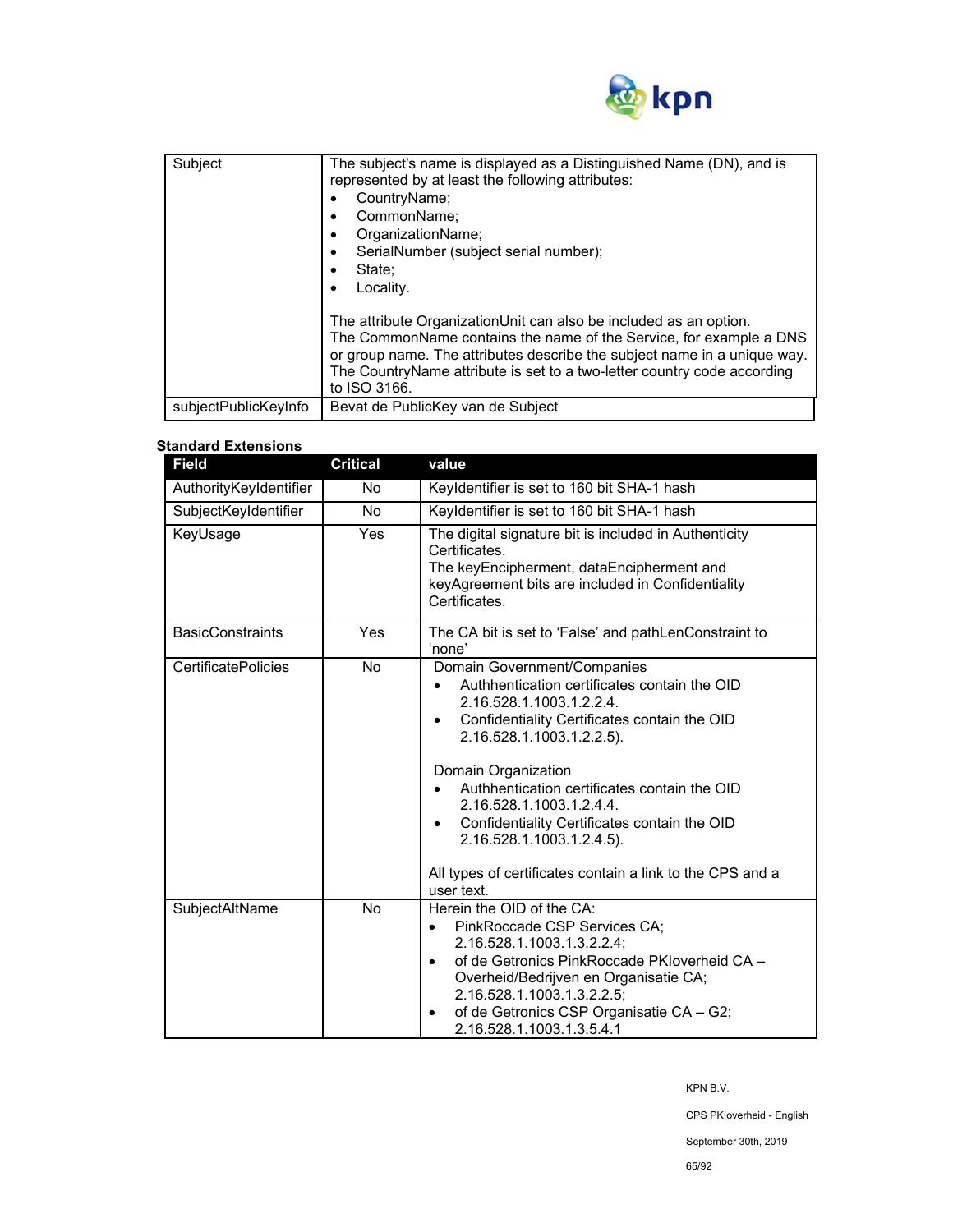

|                              |     | and the Subject number of the Certificaat Holder are<br>stated.<br>Confidentiality Certificates and Authentication Certificates<br>also include the Subject's e-mail address.                       |
|------------------------------|-----|-----------------------------------------------------------------------------------------------------------------------------------------------------------------------------------------------------|
| <b>CrIDistributionPoints</b> | No. | Contains the URI value of the relevant CRL, which<br>belongs to the certificate type, can be retrieved.                                                                                             |
| ExtendedKeyUsage             | No. | Group Certificates can contain this extension, which<br>makes it possible to use the Certificate for Windows<br>Smartcard Logon and Codesigning among others.                                       |
| AuthorityInfoAccess          | No. | Contains the URI value of the OCSP responder, which<br>belongs to the certificate type. The OCSP response allows<br>real-time status information about the relevant Certificate<br>to be requested. |

# *7.1.5 (Standard) Server certificates*

| <b>Field</b> | Value                                                                                                                                                                                                                                                                                                                                                                                                                                                                                                                                                                                                                                                                                                                                                                                                                                                                                                                                                                                                                                                                                                                                                   |
|--------------|---------------------------------------------------------------------------------------------------------------------------------------------------------------------------------------------------------------------------------------------------------------------------------------------------------------------------------------------------------------------------------------------------------------------------------------------------------------------------------------------------------------------------------------------------------------------------------------------------------------------------------------------------------------------------------------------------------------------------------------------------------------------------------------------------------------------------------------------------------------------------------------------------------------------------------------------------------------------------------------------------------------------------------------------------------------------------------------------------------------------------------------------------------|
| Version      | <u>2 (X.509v3)</u>                                                                                                                                                                                                                                                                                                                                                                                                                                                                                                                                                                                                                                                                                                                                                                                                                                                                                                                                                                                                                                                                                                                                      |
| SerialNumber | Unique serial number within the CA                                                                                                                                                                                                                                                                                                                                                                                                                                                                                                                                                                                                                                                                                                                                                                                                                                                                                                                                                                                                                                                                                                                      |
| Signature    | The used algorithm under the SHA-1 root (domain Government<br>/Companies) is sha1WithRSAEncryption.<br>The used algorithm under the SHA-2 root (domain Organization)<br>sha256WithRSAEncryption.                                                                                                                                                                                                                                                                                                                                                                                                                                                                                                                                                                                                                                                                                                                                                                                                                                                                                                                                                        |
| Issuer       | Contains the name of the CA concerned and is represented by the<br>following attributes: CommonName, OrganizationName and<br>CountryName.<br>There are/(have been) several CA certificates in use.<br>CA-Certificate with OrganizationName 'PinkRoccade Infrastructure<br>Services BV'. The CommonName contains 'PinkRoccade CSP -<br>Overheid - ' and the designation 'Onweerlegbaarheid CA' of<br>'Vertrouwelijkheid CA' of 'Authenticiteit CA', depending on the type of<br>certificate. The CountryName is set to 'NL'.<br>CA-Certificate with OrganizationName 'Getronics PinkRoccade<br>$\bullet$<br>Nederland B.V.'. The CommonName contains 'Getronics<br>PinkRoccade PKIoverheid CA - Overheid/Bedrijven en Organisatie'.<br>The CountryName is set to 'NL'.<br>CA-Certificate with OrganizationName 'Getronics Nederland BV'. The<br>$\bullet$<br>CommonName contains 'Getronics CSP Organisatie CA - G2. The<br>CountryName is ingesteld op 'NL'<br>CA-certificate with OrganizationName 'KPN Corporate Market B.V.',<br>٠<br>The Common name contains 'KPN Corporate Market CSP<br>Organisatie CA - G2' and the CountryName is set to 'NL'; |

KPN B.V.

CPS PKIoverheid - English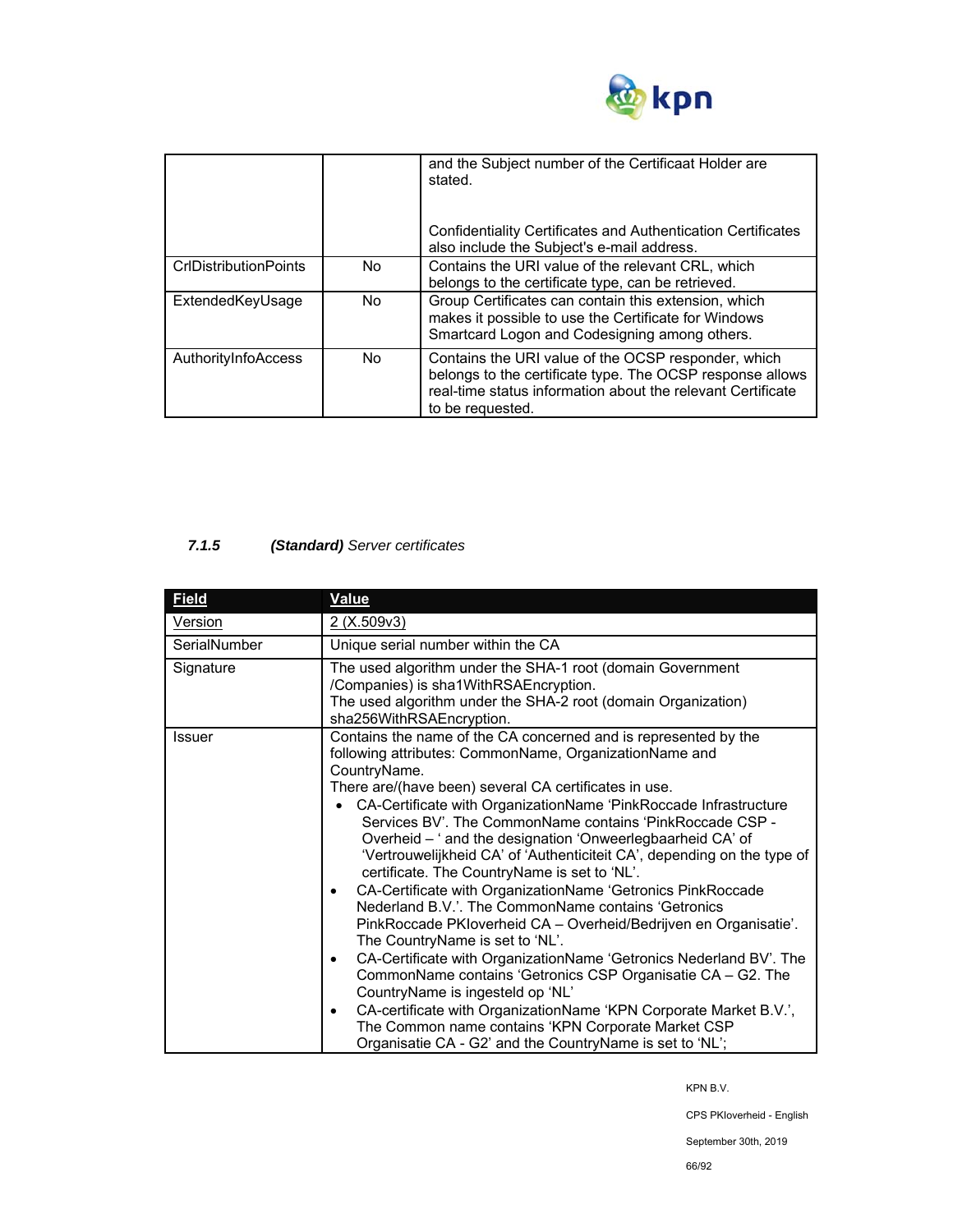

| Validity             | CA-certificate with OrganizationName 'KPN Corporate Market B.V.',<br>the Common name contains 'KPN Corporate Market PKIoverheid CA-<br>Overheid en Bedrijven' and the CountryName is set to 'NL'.<br>CA-certificate with OrganizationName 'KPN B.V.', the Common name<br>٠<br>contains 'KPN PKIoverheid CA-Overheid en Bedrijven' and the<br>CountryName is set to 'NL'.<br>CA-certificate with OrganizationName 'KPN B.V.', the Common name<br>٠<br>contains 'KPN BV PKloverheid Organisatie Server CA - G3' met<br>organizationIdentifier ' NTRNL-27124701' and the CountryName 'NL'<br>see 6.3.2. |  |
|----------------------|------------------------------------------------------------------------------------------------------------------------------------------------------------------------------------------------------------------------------------------------------------------------------------------------------------------------------------------------------------------------------------------------------------------------------------------------------------------------------------------------------------------------------------------------------------------------------------------------------|--|
| Subject              | $CN = $<br>SERIALNUMBER = < subjectserialnumber > (optional)<br>$OU =$ < part of subscriber's organization > (optional)<br>$L = <$ city ><br>$ST = <$ province ><br>$O =$ < subscriber's organiztion ><br>$C = <$ conytry code ><br>The CountryName attribute is set to a two letter country code according to<br>ISO 3166.                                                                                                                                                                                                                                                                          |  |
| subjectPublicKeyInfo | Contains the PublicKey of the Subject                                                                                                                                                                                                                                                                                                                                                                                                                                                                                                                                                                |  |

#### **Standard extensions**

| <b>Field</b>                 | <b>Critical</b> | Value                                                                                                                                                                                                                                                                                                                                                                                                                                                                                                                          |
|------------------------------|-----------------|--------------------------------------------------------------------------------------------------------------------------------------------------------------------------------------------------------------------------------------------------------------------------------------------------------------------------------------------------------------------------------------------------------------------------------------------------------------------------------------------------------------------------------|
| AuthorityKeyIdentifier       | No              | Keyldentifier is set to 160 bit SHA-1 hash                                                                                                                                                                                                                                                                                                                                                                                                                                                                                     |
| SubjectKeyIdentifier         | <b>No</b>       | Keyldentifier is set to 160 bit SHA-1 hash                                                                                                                                                                                                                                                                                                                                                                                                                                                                                     |
| KeyUsage                     | Yes             | n/a                                                                                                                                                                                                                                                                                                                                                                                                                                                                                                                            |
| <b>CertificatePolicies</b>   | <b>No</b>       | Domain Organization<br>Server certificates contain the OID<br>2.16.528.1.1003.1.2.5.6.<br>All types of certificates contain a link to the CPS and a<br>user text.                                                                                                                                                                                                                                                                                                                                                              |
| SubjectAltName               | No              | This field contains the OID of the CA of either<br>PinkRoccade CSP Services CA;<br>or the Getronics PinkRoccade PKIoverheid CA -<br>$\bullet$<br>Government/Businesses and Organization CA;<br>or the Getronics CSP Organization CA - G2;<br>or KPN BV PKloverheid Organization Server CA -<br>٠<br>G3'<br>and the subject number of the certificate holder.<br>In server certificates, the primary name of the service and,<br>if applicable, the additional names of the service are<br>included in SubjectAltname. dNSName. |
| <b>CrIDistributionPoints</b> | No              | Contains the URI value where the CRL, belonging to this<br>type of Certificate, can be retrieved                                                                                                                                                                                                                                                                                                                                                                                                                               |

KPN B.V.

CPS PKIoverheid - English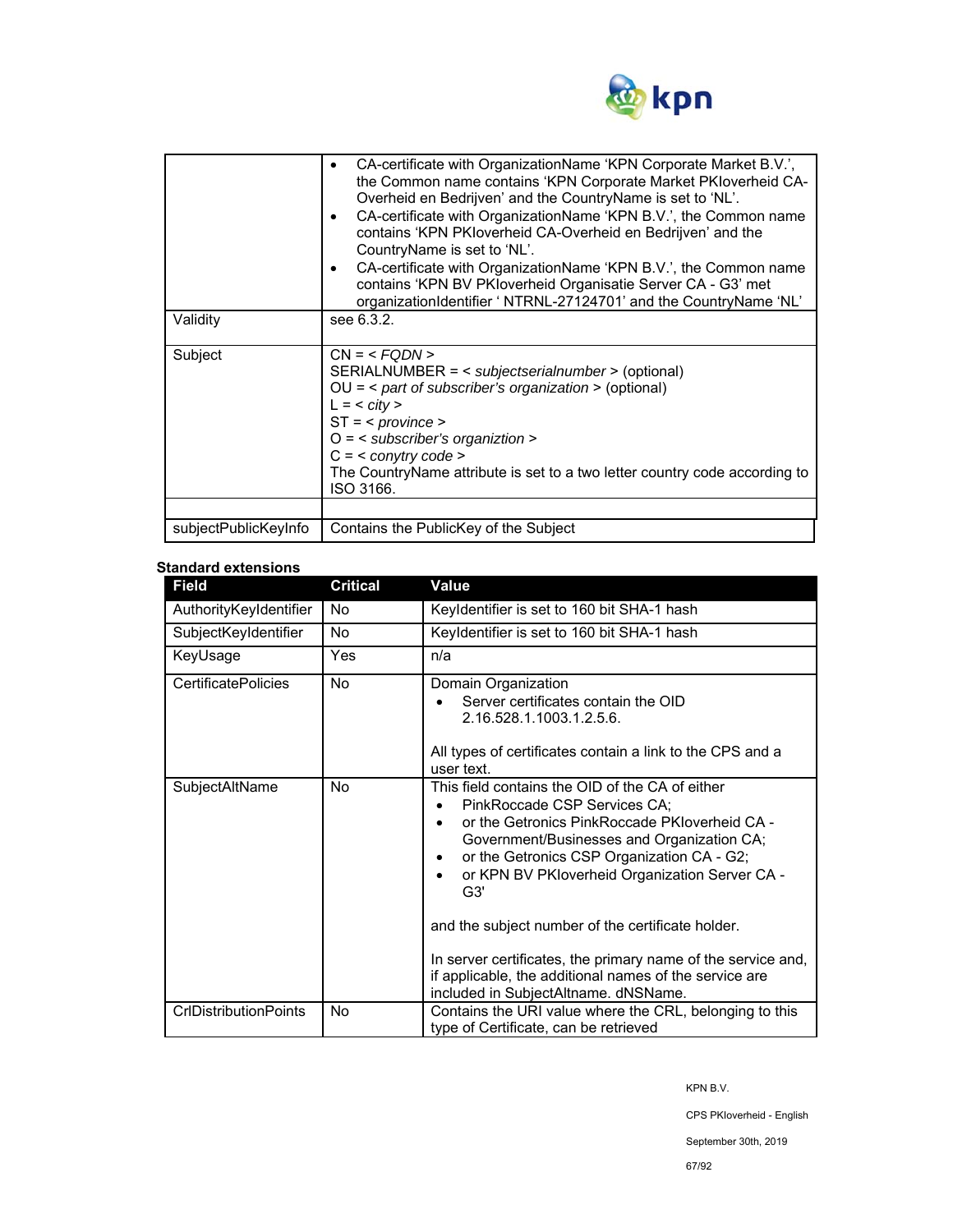

| ExtendedKeyUsage    | No. | Server certificates may contain this extension, which<br>makes it possible to use the Certificate for server and<br>client authentication as well as email security.                               |
|---------------------|-----|----------------------------------------------------------------------------------------------------------------------------------------------------------------------------------------------------|
| AuthorityInfoAccess | No. | Contains the URI value of the OCSP responder, which<br>belongs to the certificate type. The OCSP response<br>allows you to request real-time status information about<br>the relevant Certificate. |

# *7.1.6 Extended Validation Servercertificates*

| <b>Field</b>  | <b>Value</b>                                                                                                                                                                                    |
|---------------|-------------------------------------------------------------------------------------------------------------------------------------------------------------------------------------------------|
| Version       | 2(X.509v3)                                                                                                                                                                                      |
| SerialNumber  | Unique serial number within the CA                                                                                                                                                              |
| <b>Issuer</b> | CN = KPN Corporate Market Staat der Nederlanden<br>EV CA O = KPN Corporate Market B.V.<br>$C = NL$<br>As of April 1 2016:<br>CN = KPN Staat der Nederlanden EV CA<br>$O =$ KPN B.V.<br>$C = NL$ |
| Validity      | see 6.3.2.                                                                                                                                                                                      |
| Subject       | $CN = SERIALNUMBER = O = \langleorganisatienaam>OU =L = S = C = 1.3.6.1.4.1.311.60.2.1.3 = NL22.5.4.15 = businessCategory>$                                                                     |

| <b>Field</b>            | <b>Essentieel</b> | Value                                                         |
|-------------------------|-------------------|---------------------------------------------------------------|
| AuthorityKeyIdentifier  | No.               | Keyldentifier is set to 160 bit SHA-1 hash of KPN CSP EV CA   |
| SubjectKeyIdentifier    | No.               | Keyldentifier is set to 160 bit SHA-1 hash of the certificate |
| KeyUsage                | Yes               | n/a                                                           |
| <b>BasicConstraints</b> | Yes               | The CA bit is set to 'False' and pathLenConstraint to 'none'  |

| <b>CertificatePolicies</b> | No | 2.16.528.1.1003.1.2.7 (Extended Validation CP)         |
|----------------------------|----|--------------------------------------------------------|
|                            |    | https://certificaat.kpn.com/elektronische-opslagplaats |
|                            |    |                                                        |
|                            |    |                                                        |

KPN B.V. CPS PKIoverheid - English September 30th, 2019 68/92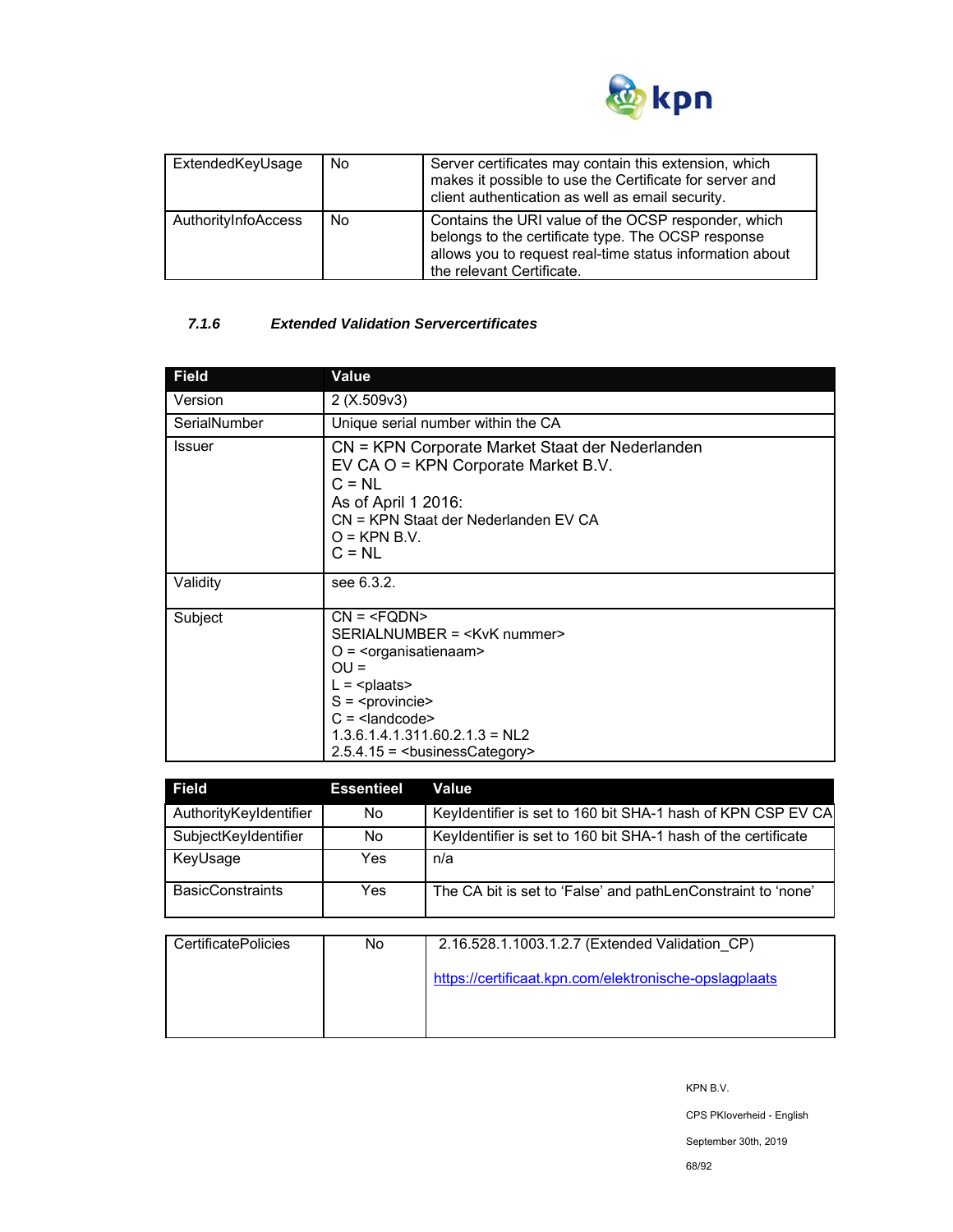

| SubjectAltName               | No. | $d$ NSName $CN = Multiple FQDNs may be used in this field. These FQDNsMUST all come from the same domain name range.$                                                                              |
|------------------------------|-----|----------------------------------------------------------------------------------------------------------------------------------------------------------------------------------------------------|
| <b>CrIDistributionPoints</b> | No. | Contains the URI value where the CRL, belonging to this<br>type of Certificate, can be retrieved                                                                                                   |
| ExtendedKeyUsage             | No. | serverAuth OID id-kp 1<br>Set (1.3.6.1.5.5.7.3.1)<br>clientAuth OID id-kp 2 Set (1.3.6.1.5.5.7.3.2)                                                                                                |
| AuthorityInfoAccess          | No. | Contains the URI value of the OCSP responder, which<br>belongs to the certificate type. The OCSP response allows<br>you to request real-time status information about the<br>relevant Certificate. |

## *7.1.7 Private Services Server certificates*

## **Basis attributen**

| Field        | Value                                                                                                                       |
|--------------|-----------------------------------------------------------------------------------------------------------------------------|
| Version      | 2(X.509v3)                                                                                                                  |
| SerialNumber | Unique serial number within the CA                                                                                          |
| Issuer       | CN = KPN PKIoverheid Private Services CA - G1<br>$O =$ KPN B.V.<br>$C = NL$                                                 |
| Validity     | see 6.3.2.                                                                                                                  |
| Subject      | $CN = SERIALNUMBER = O = \langleorganisatienaam>OU =L = S = C = 1.3.6.1.4.1.311.60.2.1.3 = NL22.5.4.15 = businessCategory>$ |

#### **Standaard extensions**

| <b>Field</b>               | <b>Essentieel</b> | Value                                                            |
|----------------------------|-------------------|------------------------------------------------------------------|
| AuthorityKeyIdentifier     | <b>No</b>         | 160-bit SHA-1 Hashvalue of the KPN Private Services<br>Server CA |
| SubjectKeyIdentifier       | No.               | 160-bit SHA-1 Hashvalue of the certificate                       |
| KeyUsage                   | Yes               | n/a                                                              |
| <b>BasicConstraints</b>    | Yes               | The CA bit is set to 'False' and pathLenConstraint to<br>'none'  |
| <b>CertificatePolicies</b> | <b>No</b>         | 2.16.528.1.1003.1.2.8.6 (Private Services CP)                    |
|                            |                   | https://certificaat.kpn.com/elektronische-opslagplaats           |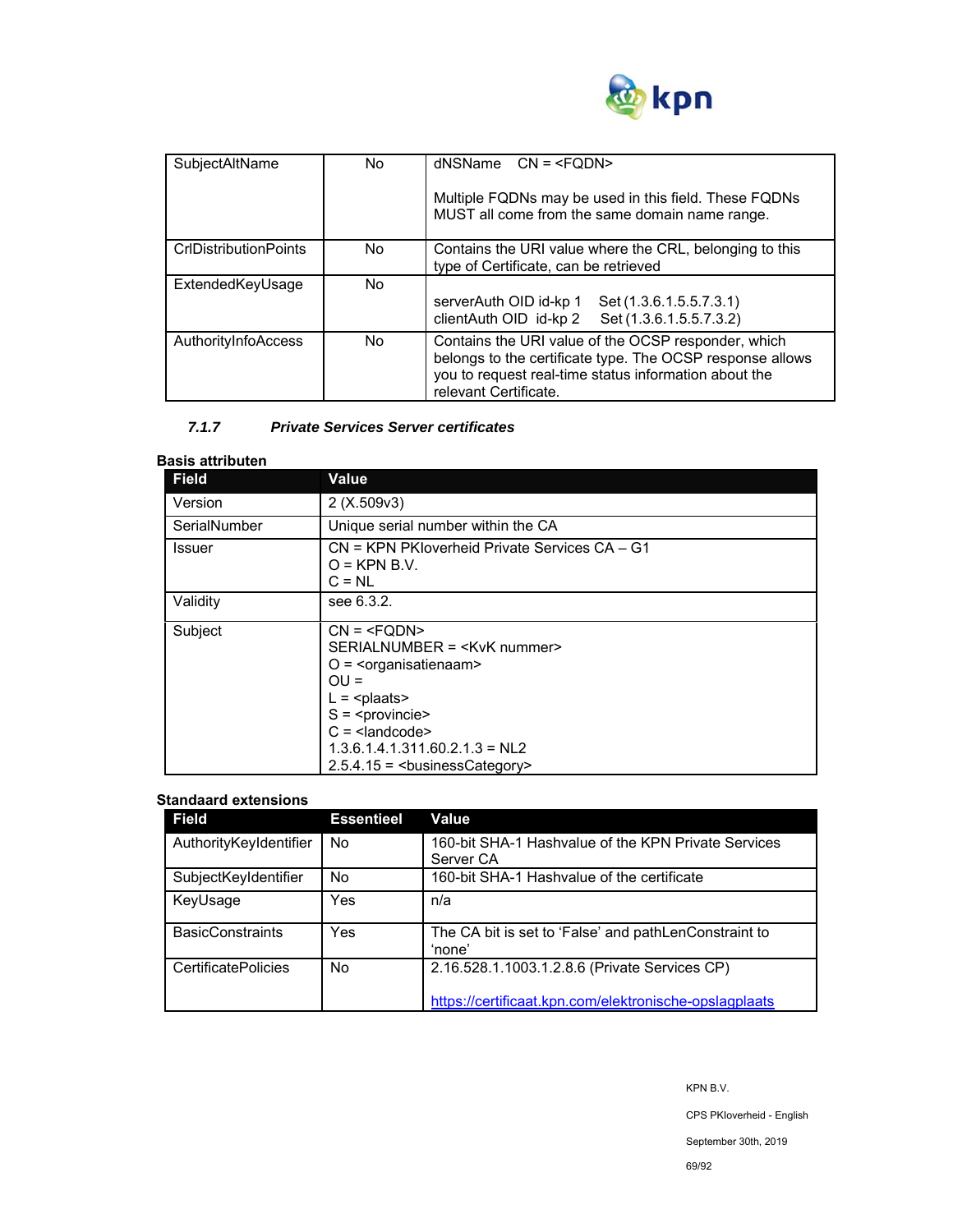

| SubjectAltName               | No        | $d$ NSName $CN = $                                                                                                                                                                                 |
|------------------------------|-----------|----------------------------------------------------------------------------------------------------------------------------------------------------------------------------------------------------|
|                              |           | Multiple FQDNs may be used in this field. These FQDNs<br>MUST all come from the same domain name range.                                                                                            |
| <b>CrIDistributionPoints</b> | No.       | Contains the URI value where the CRL, belonging to this<br>type of Certificate, can be retrieved                                                                                                   |
| ExtendedKeyUsage             | <b>No</b> | serverAuth OID id-kp 1 Set (1.3.6.1.5.5.7.3.1)<br>clientAuth OID id-kp 2 Set (1.3.6.1.5.5.7.3.2)                                                                                                   |
| AuthorityInfoAccess          | No.       | Contains the URI value of the OCSP responder, which<br>belongs to the certificate type. The OCSP response<br>allows you to request real-time status information about<br>the relevant Certificate. |

## **7.2 CRL-profiles**

The CRL (or more recent status information) used for the PKIoverheid Certificates is structured in such a way that it can easily be the subject of validation processes.

KPN may adjust the CRL's layout and format, as well as the principle underlying the CRL, in accordance with the interests of the parties involved.

## *7.2.1 Personal certificates and Recognized Profession Certificates*

| <b>Field</b>       | Value                                                                                                                                                                                                                                                                                                                                                                                                                                                                                                                                                                                                                                                                                                                                                                                                                                                                                                                                         |
|--------------------|-----------------------------------------------------------------------------------------------------------------------------------------------------------------------------------------------------------------------------------------------------------------------------------------------------------------------------------------------------------------------------------------------------------------------------------------------------------------------------------------------------------------------------------------------------------------------------------------------------------------------------------------------------------------------------------------------------------------------------------------------------------------------------------------------------------------------------------------------------------------------------------------------------------------------------------------------|
| Version            | 1 (X.509 versie 2)                                                                                                                                                                                                                                                                                                                                                                                                                                                                                                                                                                                                                                                                                                                                                                                                                                                                                                                            |
| signatureAlgorithm | The algorithm used is under the SHA-1 root (Domain Government /<br>Businesses) sha-1 WithRSAEncryption.<br>The algorithm used is under the SHA-2 root (domain Organization) sha-2<br>WithRSAEncryption.                                                                                                                                                                                                                                                                                                                                                                                                                                                                                                                                                                                                                                                                                                                                       |
| Issuer             | Contains the name of the CA concerned and is represented by the<br>following attributes: CommonName, OrganizationName and<br>CountryName.<br>There are/(have been) several CA certificates in use.<br>• CA-Certificate with OrganizationName 'PinkRoccade Infrastructure<br>Services BV'. The CommonName contains 'PinkRoccade CSP -<br>Overheid – ' and the designation 'Onweerlegbaarheid CA' of<br>'Vertrouwelijkheid CA' of 'Authenticiteit CA', depending on the type of<br>certificate. The CountryName is set to 'NL'.<br>• CA-Certificate with OrganizationName 'Getronics PinkRoccade<br>Nederland B.V.'. The CommonName contains 'Getronics PinkRoccade<br>PKloverheid CA - Overheid/Bedrijven en Organisatie'. The<br>CountryName is set to 'NL'.<br>CA-Certificate with OrganizationName 'Getronics Nederland BV'. The<br>$\bullet$<br>CommonName contains 'Getronics CSP Organisatie CA - G2. The<br>CountryName is set to 'NL'. |

CPS PKIoverheid - English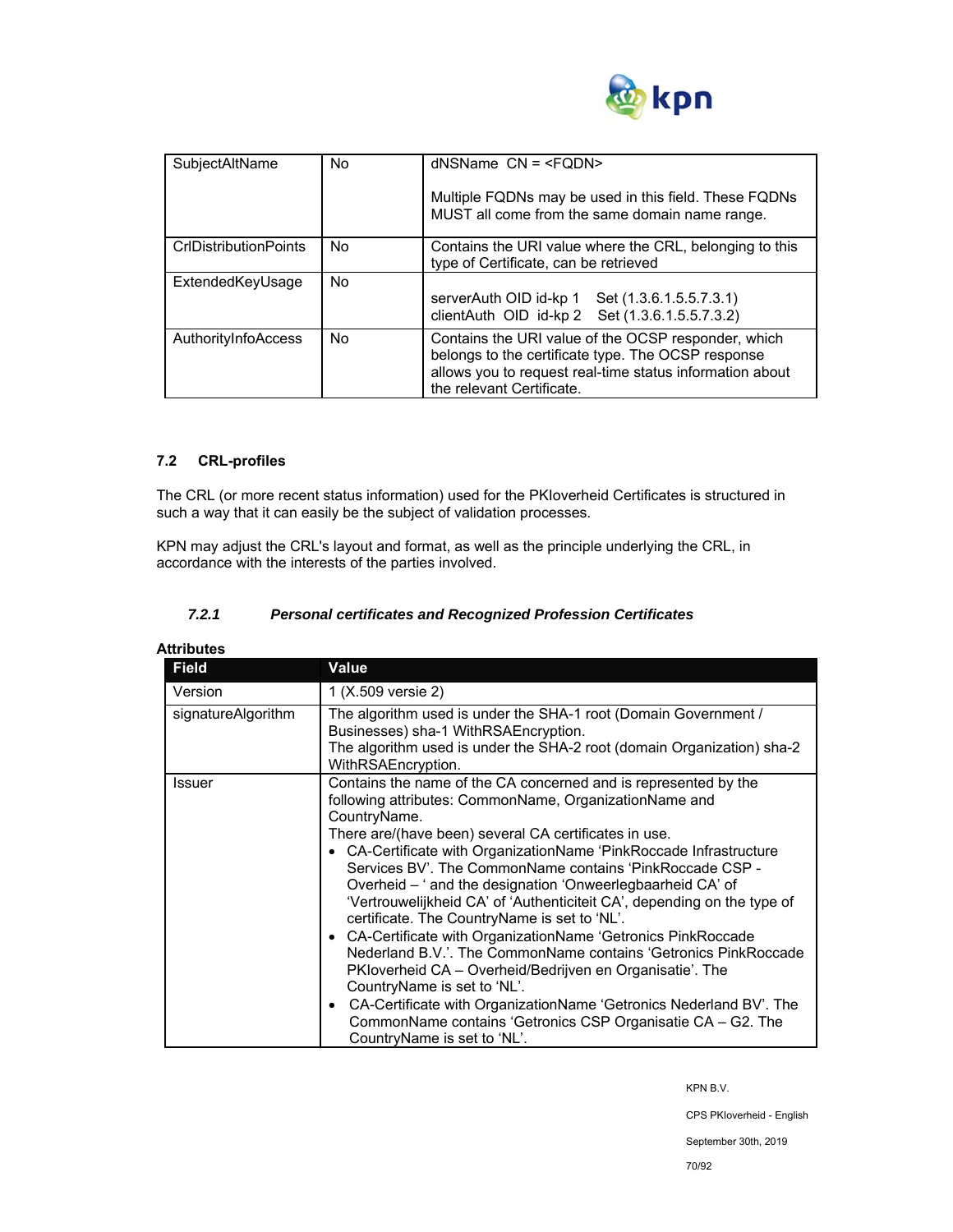

|                      | • CA-certificate with OrganizationName 'KPN Corporate Market B.V.',<br>the Common name contains 'KPN Corporate Market CSP Organisatie<br>CA - G2' and the CountryName is set to 'NL';<br>CA-certificate with OrganizationName 'KPN Corporate Market B.V.',<br>The Common name contains 'KPN Corporate Market PKIoverheid CA-<br>Overheid en Bedrijven' and the CountryName is set to 'NL'.<br>• CA-certificate with OrganizationName 'KPN B.V.', The Common name<br>contains 'KPN PKIoverheid CA-Overheid en Bedrijven' and the<br>CountryName is set to 'NL'.<br>CA-certificate with OrganizationName 'KPN B.V.', The Common name<br>contains 'KPN BV PKIOverheid Organisatie Persoon CA - G3' met<br>organizationIdentifier = NTRNL-27124701' and the CountryName is<br>set to 'NL' |
|----------------------|---------------------------------------------------------------------------------------------------------------------------------------------------------------------------------------------------------------------------------------------------------------------------------------------------------------------------------------------------------------------------------------------------------------------------------------------------------------------------------------------------------------------------------------------------------------------------------------------------------------------------------------------------------------------------------------------------------------------------------------------------------------------------------------|
| effective date       | date of issuance                                                                                                                                                                                                                                                                                                                                                                                                                                                                                                                                                                                                                                                                                                                                                                      |
| next update          | This is the date of issue plus 24 hours, the CRL update is initiated every<br>60 minutes and published after generation.                                                                                                                                                                                                                                                                                                                                                                                                                                                                                                                                                                                                                                                              |
| revoked certificates | The revoked certificates with certificate serial number and date of<br>revocation and possible reason for revocation.                                                                                                                                                                                                                                                                                                                                                                                                                                                                                                                                                                                                                                                                 |

## **Extensions**

| -----------            |          |                             |
|------------------------|----------|-----------------------------|
| Field                  | Critical | Value                       |
| AuthorityKevIdentifier | No       | contains 160 bit SHA-1 hash |

# *7.2.2 Group certificates*

# **Attributes**

| <b>Field</b>  | <b>Value</b>                                                                                                                                                                                                                                                                                                                                                                                                                                                                                                                                                                                                                                                                                                                                                                                                                                                                                                                                                                                                                                                                                                                     |
|---------------|----------------------------------------------------------------------------------------------------------------------------------------------------------------------------------------------------------------------------------------------------------------------------------------------------------------------------------------------------------------------------------------------------------------------------------------------------------------------------------------------------------------------------------------------------------------------------------------------------------------------------------------------------------------------------------------------------------------------------------------------------------------------------------------------------------------------------------------------------------------------------------------------------------------------------------------------------------------------------------------------------------------------------------------------------------------------------------------------------------------------------------|
| Version       | V <sub>2</sub>                                                                                                                                                                                                                                                                                                                                                                                                                                                                                                                                                                                                                                                                                                                                                                                                                                                                                                                                                                                                                                                                                                                   |
| <b>Issuer</b> | Contains the name of the CA concerned and is represented by the following<br>attributes: CommonName, OrganizationName and CountryName.<br>There are/(have been) several CA certificates in use.<br>• CA-Certificate with OrganizationName 'PinkRoccade Infrastructure<br>Services BV'. The CommonName contains 'PinkRoccade CSP -<br>Overheid – ' and the designation 'Onweerlegbaarheid CA' of<br>'Vertrouwelijkheid CA' or 'Authenticiteit CA', depending on the type of<br>certificate. The CountryName is set to 'NL'.<br>• CA-Certificate with OrganizationName 'Getronics PinkRoccade<br>Nederland B.V.'. The CommonName contains 'Getronics PinkRoccade<br>PKIoverheid CA – Overheid/Bedrijven en Organisatie'. The<br>CountryName is set to 'NL'.<br>• CA-Certificate with OrganizationName 'Getronics Nederland BV'. The<br>CommonName contains 'Getronics CSP Organisatie CA - G2. The<br>CountryName is set to 'NL'.<br>CA-certificate with OrganizationName 'KPN Corporate Market B.V.', the<br>$\bullet$<br>Common name contains 'KPN Corporate Market CSP Organisatie CA -<br>G2'. The CountryName is set to 'NL'; |

KPN B.V.

CPS PKIoverheid - English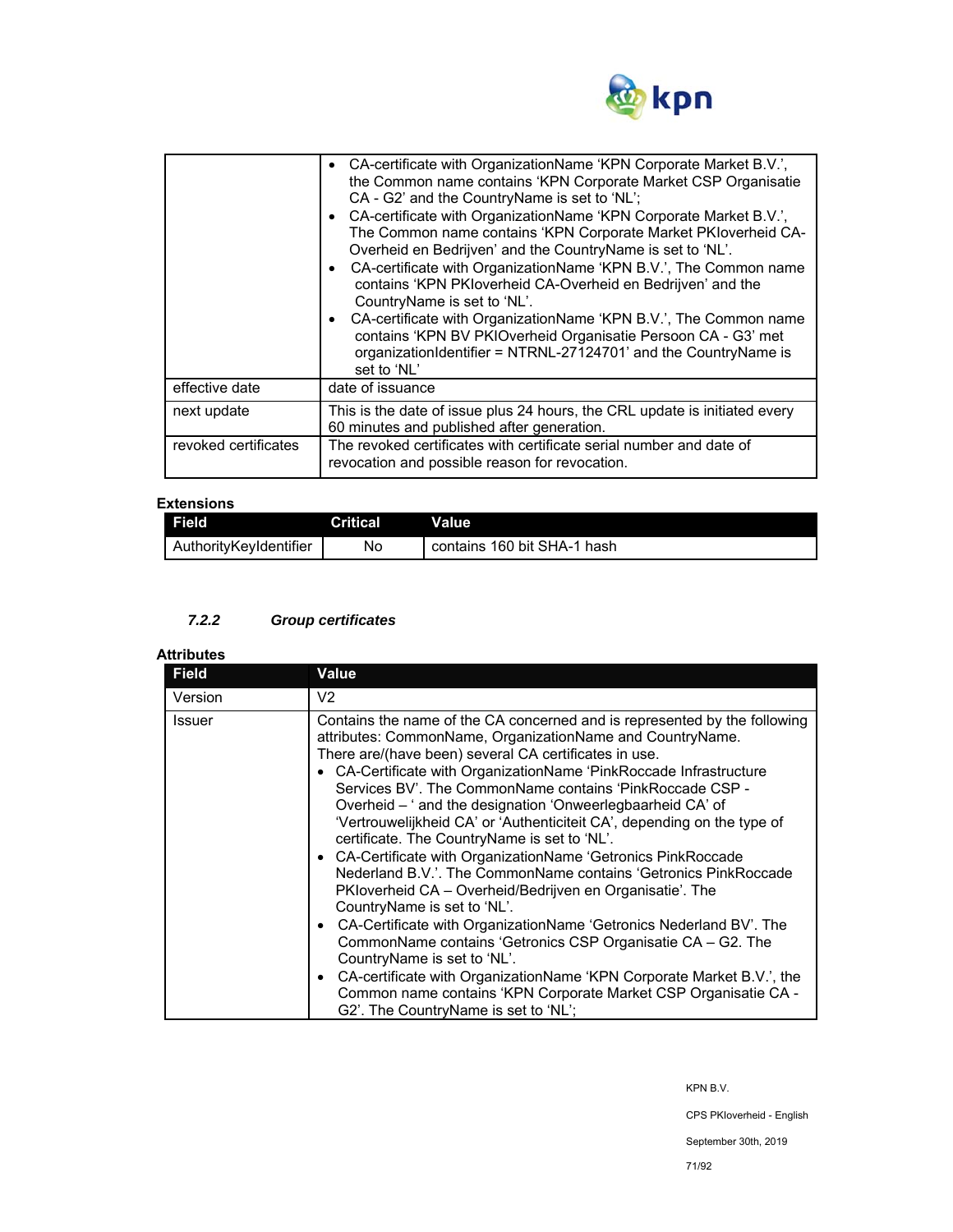

|                    | CA-certificate with OrganizationName 'KPN Corporate Market B.V.', The<br>Common name contains 'KPN Corporate Market PKIoverheid CA-<br>Overheid en Bedrijven'. The CountryName is set to 'NL'.<br>CA-certificate with OrganizationName 'KPN B.V.', The Common name<br>$\bullet$<br>contains 'KPN PKIoverheid CA-Overheid en Bedrijven'. The<br>CountryName is set to 'NL'.<br>CA-certificate with OrganizationName 'KPN B.V.', The Common name<br>$\bullet$<br>contains 'KPN BV PKIOverheid Organisatie Services CA - G3' with<br>organizationIdentifier = NTRNL-27124701'. The CountryName is set to<br>'NL' |
|--------------------|---------------------------------------------------------------------------------------------------------------------------------------------------------------------------------------------------------------------------------------------------------------------------------------------------------------------------------------------------------------------------------------------------------------------------------------------------------------------------------------------------------------------------------------------------------------------------------------------------------------|
| effective date     | Date of issuance                                                                                                                                                                                                                                                                                                                                                                                                                                                                                                                                                                                              |
| next update        | This is the date of issue plus 24 hours, the CRL update is initiated every 60<br>minutes and published after generation.                                                                                                                                                                                                                                                                                                                                                                                                                                                                                      |
| signatureAlgorithm | The algorithm used is under the SHA-1 root (Domain Government /<br>Businesses) sha-1 WithRSAEncryption.<br>The algorithm used is under the SHA-2 root (domain Organization) sha-2<br>WithRSAEncryption.                                                                                                                                                                                                                                                                                                                                                                                                       |

## **CRL extensions**

| Field                  | Value                                                                   |
|------------------------|-------------------------------------------------------------------------|
| AuthorityKeyIdentifier | Contains 160 bit sha-1 hash of the Public Key of the CA.                |
| <b>CRL Number</b>      | Contains an integer indicating the sequence number of the relevant CRL. |

# **Revocation List entry fields**

| Field                  | Value                                                          |
|------------------------|----------------------------------------------------------------|
| Serial Number          | Contains certificate serial number of the revoked certificate. |
| <b>Revocation Date</b> | Contains date and time of revocation.                          |

## *7.2.3 Server certificates*

### **Attributes**

| <b>Field</b> | Value                                                                                                                                                                                                                                                                                                                                                                                                                                                                                                                                                                                                                                                                                                                                                     |
|--------------|-----------------------------------------------------------------------------------------------------------------------------------------------------------------------------------------------------------------------------------------------------------------------------------------------------------------------------------------------------------------------------------------------------------------------------------------------------------------------------------------------------------------------------------------------------------------------------------------------------------------------------------------------------------------------------------------------------------------------------------------------------------|
| Version      | V <sub>2</sub>                                                                                                                                                                                                                                                                                                                                                                                                                                                                                                                                                                                                                                                                                                                                            |
| Issuer       | Contains the name of the CA concerned and is represented by the following<br>attributes: CommonName, OrganizationName and CountryName.<br>There are/(have been) several CA certificates in use.<br>• CA-Certificate with OrganizationName 'PinkRoccade Infrastructure<br>Services BV'. The CommonName contains 'PinkRoccade CSP -<br>Overheid - ' and the designation 'Onweerlegbaarheid CA' or<br>'Vertrouwelijkheid CA' or 'Authenticiteit CA', depending on the type of<br>certificate. The CountryName is set to 'NL'.<br>• CA-Certificate with OrganizationName 'Getronics PinkRoccade<br>Nederland B.V.'. The CommonName contains 'Getronics PinkRoccade<br>PKIoverheid CA – Overheid/Bedrijven en Organisatie'. The<br>CountryName is set to 'NL'. |

KPN B.V.

CPS PKIoverheid - English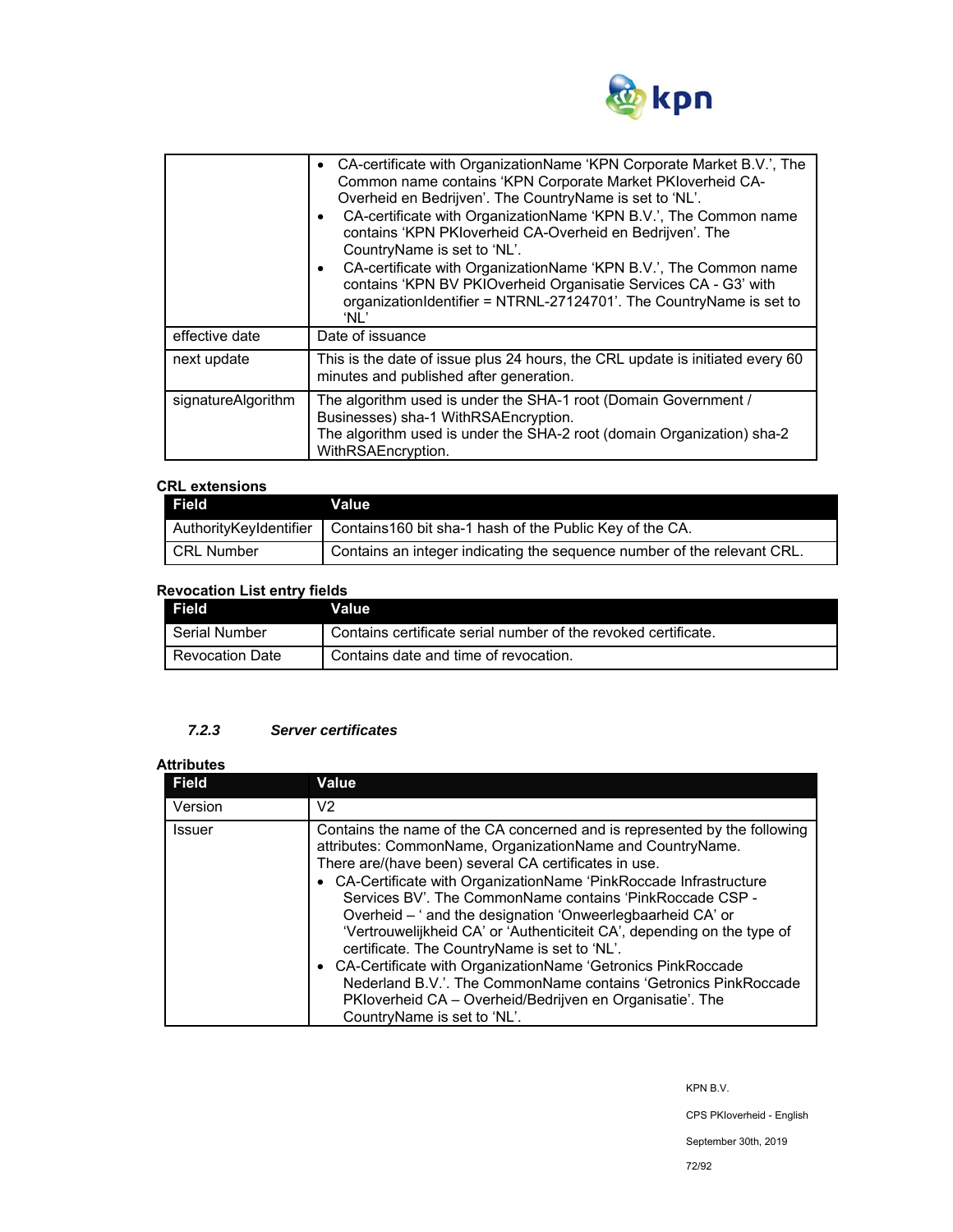

|                    | CA-Certificate with OrganizationName 'Getronics Nederland BV'. The<br>CommonName contains 'Getronics CSP Organisatie CA - G2. The<br>CountryName is set to 'NL'.<br>CA-certificate with OrganizationName 'KPN Corporate Market B.V.',<br>The Common name contains 'KPN Corporate Market CSP Organisatie<br>CA - G2'. The CountryName is set to 'NL';<br>CA-certificate with OrganizationName 'KPN Corporate Market B.V.',<br>The Common name contains 'KPN Corporate Market PKIoverheid CA-<br>Overheid en Bedrijven'. The CountryName is set to 'NL'.<br>CA-certificate with OrganizationName 'KPN B.V.', The Common name<br>contains 'KPN PKIoverheid CA-Overheid en Bedrijven'. The<br>CountryName is set to 'NL'.<br>CA-certificate with OrganizationName 'KPN B.V.', The Common name<br>contains 'KPN BV PKloverheid Organisatie Server CA - G3' with<br>organizationIdentifier = NTRNL-27124701'. The CountryName is set to<br>'NL' |  |  |  |
|--------------------|-------------------------------------------------------------------------------------------------------------------------------------------------------------------------------------------------------------------------------------------------------------------------------------------------------------------------------------------------------------------------------------------------------------------------------------------------------------------------------------------------------------------------------------------------------------------------------------------------------------------------------------------------------------------------------------------------------------------------------------------------------------------------------------------------------------------------------------------------------------------------------------------------------------------------------------------|--|--|--|
| effective date     | Date of issuance                                                                                                                                                                                                                                                                                                                                                                                                                                                                                                                                                                                                                                                                                                                                                                                                                                                                                                                          |  |  |  |
| next update        | This is the date of issue plus 24 hours, the CRL update is initiated every 60<br>minutes and published after generation.                                                                                                                                                                                                                                                                                                                                                                                                                                                                                                                                                                                                                                                                                                                                                                                                                  |  |  |  |
| signatureAlgorithm | The algorithm used is under the SHA-1 root (Domain Government /<br>Business) sha1WithRSAEncryption.<br>The algorithm used is under the SHA-2 root (domain Organization)<br>sha256WithRSAEncryption.                                                                                                                                                                                                                                                                                                                                                                                                                                                                                                                                                                                                                                                                                                                                       |  |  |  |

## **CRL extensions**

| Field <b>I</b>         | Value                                                                   |
|------------------------|-------------------------------------------------------------------------|
| AuthorityKeyIdentifier | Contains 160 bit sha-1 hash of the Public Key of the CA.                |
| CRL Number             | Contains an integer indicating the sequence number of the relevant CRL. |

# **Revocation List entry velden**

| Field                  | Value                                                              |
|------------------------|--------------------------------------------------------------------|
| Serial Number          | Contains the certificate serial number of the revoked certificate. |
| <b>Revocation Date</b> | Contains date and time of revocation.                              |

# *7.2.4 CRL Extended Validation Servercertificates*

# *Attributes*

| <b>Field</b> | <b>Value</b>             |
|--------------|--------------------------|
| /ersion      | $\sqrt{2}$<br>$\epsilon$ |

KPN B.V. CPS PKIoverheid - English September 30th, 2019 73/92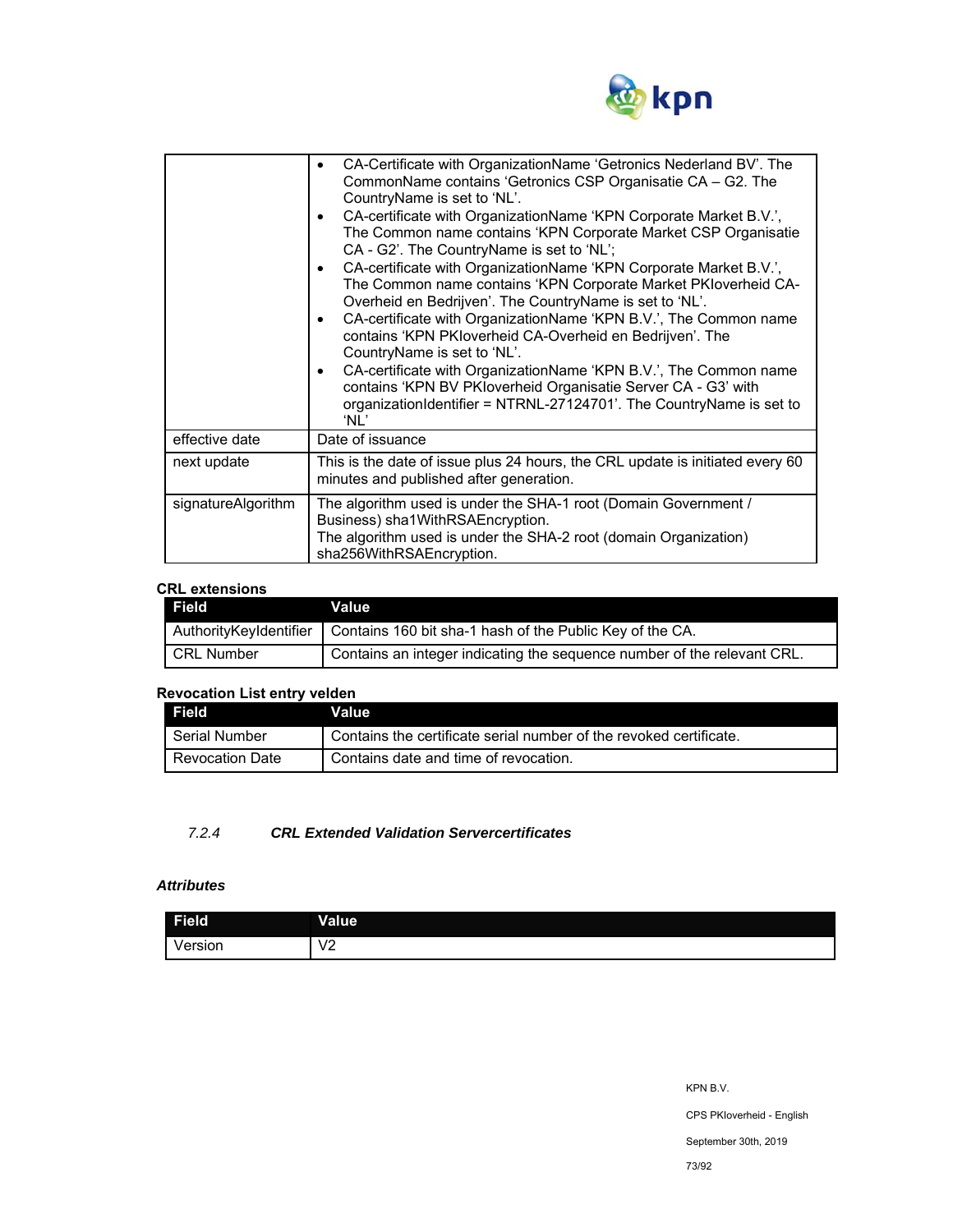

| <b>Issuer</b>      | CN = KPN Corporate Market Staat der Nederlanden EV CA<br>O = KPN Corporate Market B.V.<br>$C = NL$<br>As of 1 April 2016:<br>CN = KPN Staat der Nederlanden EV CA<br>$O =$ KPN B.V.<br>$C = NL$ |
|--------------------|-------------------------------------------------------------------------------------------------------------------------------------------------------------------------------------------------|
| effective date     | Date of issuance                                                                                                                                                                                |
| next update        | This is the date of issue plus 24 hours, the CRL update is initiated every 60<br>minutes and published after generation.                                                                        |
| signatureAlgorithm | The algorithm used is under de SHA-2 root (domein Organisatie)<br>sha256WithRSAEncryption.                                                                                                      |

# **CRL extensions**

| Field             | Value                                                                           |
|-------------------|---------------------------------------------------------------------------------|
|                   | Authority Keyldentifiel Contains 160 bit sha-1 hash of the Public Key of the CA |
| <b>CRL Number</b> | Contains an integer indicating the sequence number of the relevant<br>CRL.      |

# **Revocation List entry fields**

| l Field                  | Value                                                              |
|--------------------------|--------------------------------------------------------------------|
| l Serial Number          | Contains the certificate serial number of the revoked certificate. |
| <b>I Revocation Date</b> | l Contains date and time of revocation.                            |

# *7.2.5 CRL profile Private Services Server certificates*

# **Attributes**

| <b>Field</b>       | Value                                                                                                                   |  |  |  |
|--------------------|-------------------------------------------------------------------------------------------------------------------------|--|--|--|
| Version            | V2                                                                                                                      |  |  |  |
| <b>Issuer</b>      | CN = KPN PKIoverheid Private Services CA - G1<br>$O =$ KPN B.V.<br>$C = NI$                                             |  |  |  |
| effective date     | Date of issuance                                                                                                        |  |  |  |
| next update        | This is the date of issue plus 24 hours, the CRL update is initiated every 60<br>minutes and published after generation |  |  |  |
| signatureAlgorithm | The algorithm used is under de SHA-2 root (domein Organisatie)<br>sha256WithRSAEncryption.                              |  |  |  |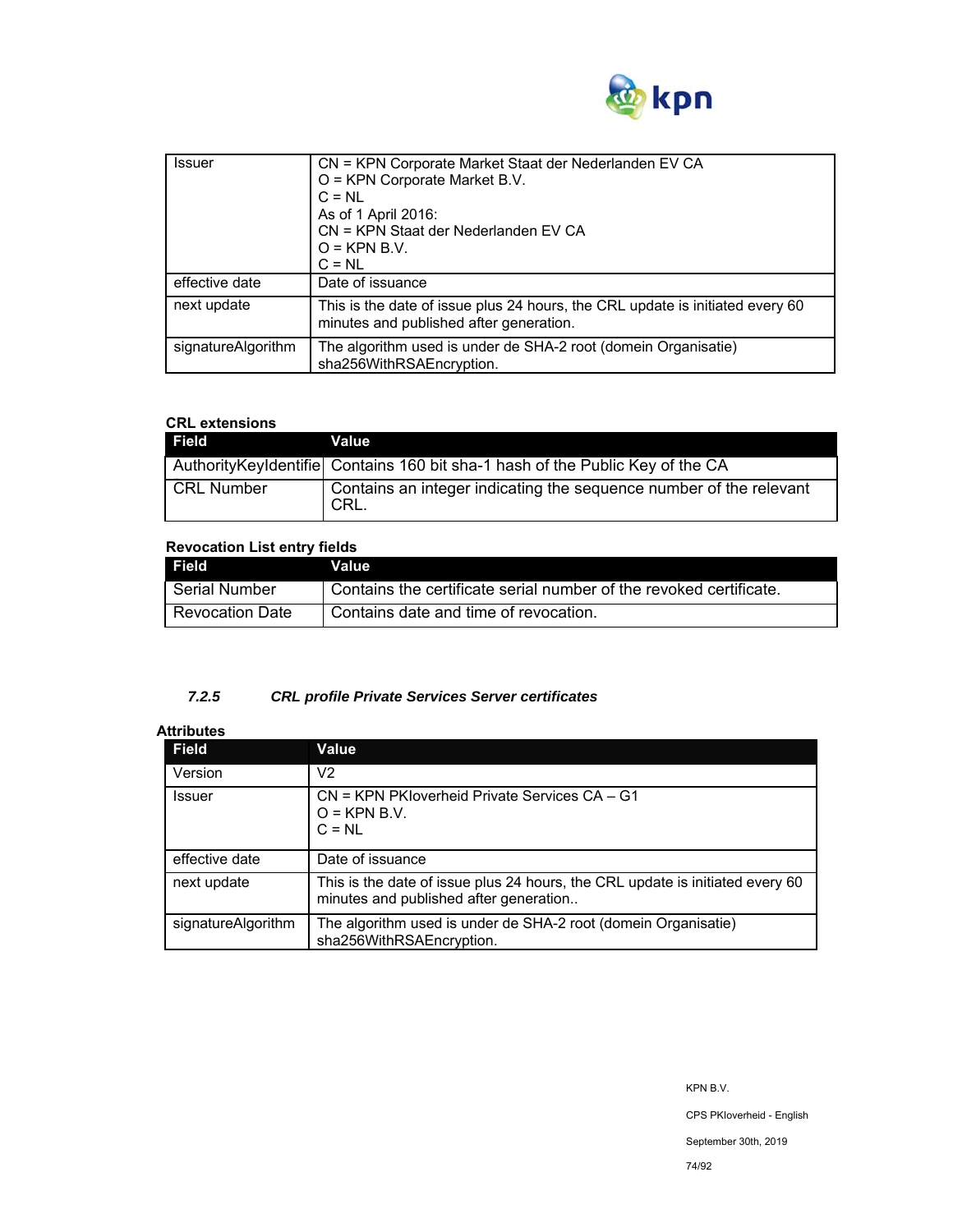

# **CRL extensions**

| Field                  | Value                                                                   |
|------------------------|-------------------------------------------------------------------------|
| AuthorityKeyIdentifier | Contains 160 bit sha-1 hash of the Public Key of the CA                 |
| CRL Number             | Contains an integer indicating the sequence number of the relevant CRL. |

# **Revocation List entry velden**

| Field                  | Value                                                              |
|------------------------|--------------------------------------------------------------------|
| Serial Number          | Contains the certificate serial number of the revoked certificate. |
| <b>Revocation Date</b> | Contains date and time of revocation.                              |

# **7.3 OCSP-profiles**

The OCSP Responder conforms to RFC 6960.

# *7.3.1 OCSP-profiel Servercertificates G3*

| <b>Base Certificate</b> | Value                                                                                                                      |
|-------------------------|----------------------------------------------------------------------------------------------------------------------------|
| Version                 |                                                                                                                            |
| serial number           | SHA1 hash of public key                                                                                                    |
| <b>Issuer DN</b>        | $C = NL$<br>$O=KPN B.V.$<br>OI=NTRNL-27124701<br>CN=KPN BV PKloverheid Organisatie Server CA - G3                          |
| Subject DN              | $C = NL$<br>$O=KPN B.V.$<br>CN= KPN BV PKloverheid Organisatie Server CA - G3 OCSP n-<br>$(n=1, 2, 3)$ , $(1=$ volgnummer) |
| notBefore               | yymmdd0000002 (Date of Key Ceremony)                                                                                       |
| notAfter                | 2001dd235959Z (3 years)<br>(vymmdd)                                                                                        |
| Public Key Algorithm    | Sha256withRSAEncryption (1 2 840 113549 1 1 11)                                                                            |
| Public Key Length       | 2048                                                                                                                       |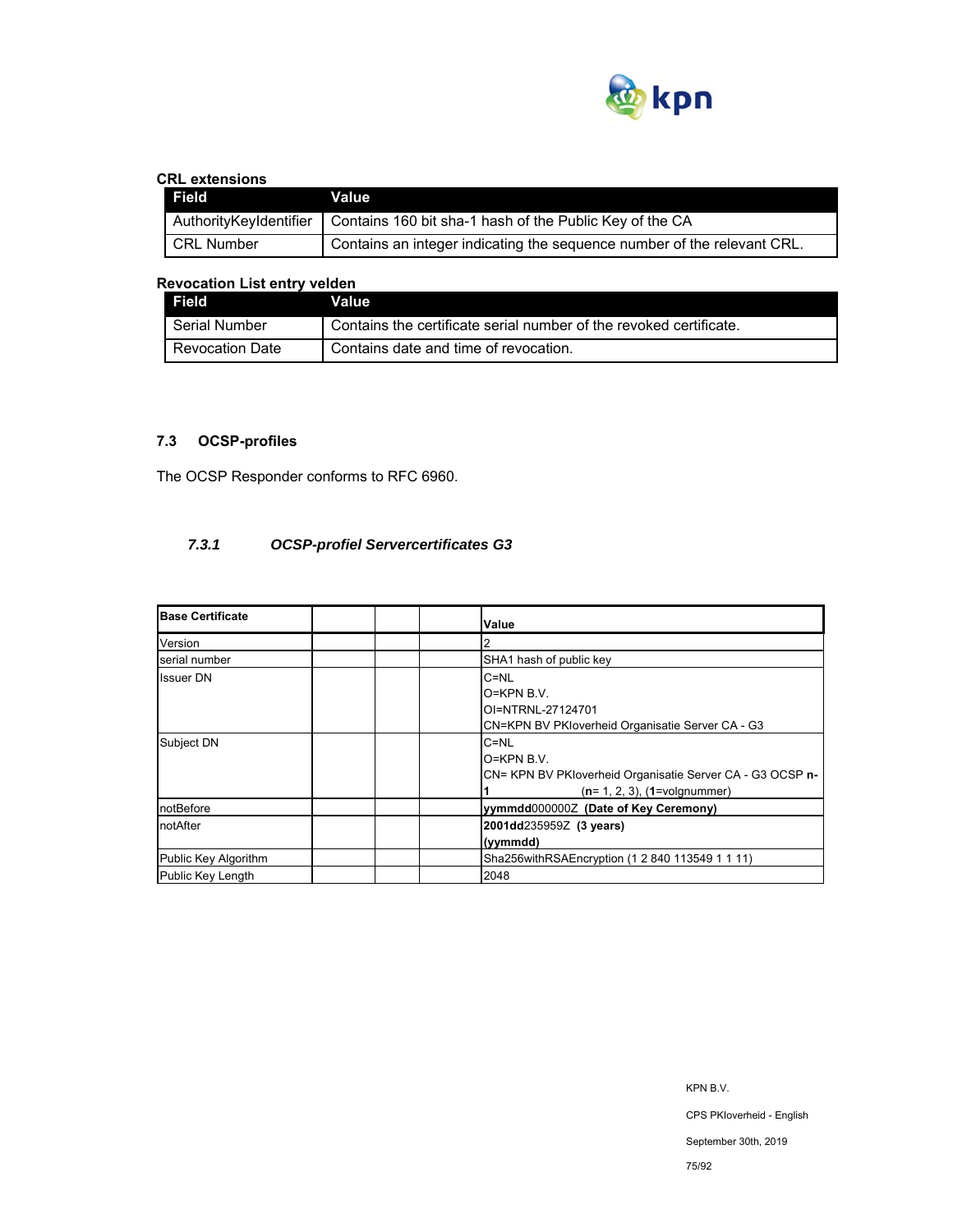

| <b>Standard Extensions</b>   | <b>OID</b>               | Includ<br>e             | <b>Criticality</b> | Value                                                                                                                                       |
|------------------------------|--------------------------|-------------------------|--------------------|---------------------------------------------------------------------------------------------------------------------------------------------|
| basicConstraints             | {id-ce 19}               | $\overline{\mathsf{x}}$ | <b>TRUE</b>        | n/a                                                                                                                                         |
| cA                           |                          |                         |                    | Clear                                                                                                                                       |
| pathLenConstraint            |                          |                         |                    | n/a                                                                                                                                         |
| keyUsage                     | $\{id-ce 15\}$           | Ιx                      | TRUE               | n/a                                                                                                                                         |
| digitalSignature             |                          |                         |                    | Set                                                                                                                                         |
| certificatePolicies          | {id-ce 32}               | $\mathbf{x}$            | <b>FALSE</b>       | n/a                                                                                                                                         |
| policyIdentifiers            |                          |                         |                    | 2.16.528.1.1003.1.2.5.6                                                                                                                     |
| policyQualifiers             |                          |                         |                    | N/A                                                                                                                                         |
| policyQualifierID            |                          |                         |                    | 1.3.6.1.5.5.7.2.1                                                                                                                           |
| Qualifier                    |                          |                         |                    | https://certificaat.kpn.com/pkioverheid/cps                                                                                                 |
| policyQualifiers             |                          |                         |                    | N/A                                                                                                                                         |
| policyQualifierID            |                          |                         |                    | 1.3.6.1.5.5.7.2.2                                                                                                                           |
| Qualifier                    |                          |                         |                    | Op dit certificaat is de PKIoverheid CPS van KPN van<br>toepassing. (eng = This certificate is subject to KPN's<br><b>PKloverheid CPS.)</b> |
| SubjectKeyIdentifier         | $\{id-ce 14\}$           | $\mathbf{x}$            | <b>FALSE</b>       | n/a                                                                                                                                         |
| Keyldentifier                |                          |                         |                    | Method-1                                                                                                                                    |
| AuthorityKeyIdentifier       | $\{id-ce 35\}$           | $\mathbf{x}$            | <b>FALSE</b>       | n/a                                                                                                                                         |
| Keyldentifier                |                          |                         |                    | Hash of public key of Issuing CA                                                                                                            |
| <b>CrIDistributionPoints</b> | $\{id$ -ce 31}           | $\mathbf{x}$            | <b>FALSE</b>       | n/a                                                                                                                                         |
| <b>DistributionPoint</b>     |                          |                         |                    | n/a                                                                                                                                         |
| Full Name (URI)              |                          |                         |                    | http://crl.managedpki.com/KPNBVPKloverheidOrganisatiePersoo                                                                                 |
|                              |                          |                         |                    | nCAG3/LatestCRL.crl                                                                                                                         |
| extendedKeyUsage             | $\{id-ce 37\}$ x         |                         | <b>TRUE</b>        | n/a                                                                                                                                         |
| <b>Key Purpose</b>           |                          |                         |                    | 1.3.6.1.5.5.7.3.9                                                                                                                           |
| <b>Private Extensions</b>    | <b>OID</b>               | Includ<br>е             | <b>Criticality</b> | Value                                                                                                                                       |
| id-pkix-ocsp-nocheck         | 1.3.6.1.5.5<br>.7.48.1.5 | $\mathsf{I}$            | <b>FALSE</b>       | 05 00 (Null)                                                                                                                                |

KPN B.V. CPS PKIoverheid - English September 30th, 2019

76/92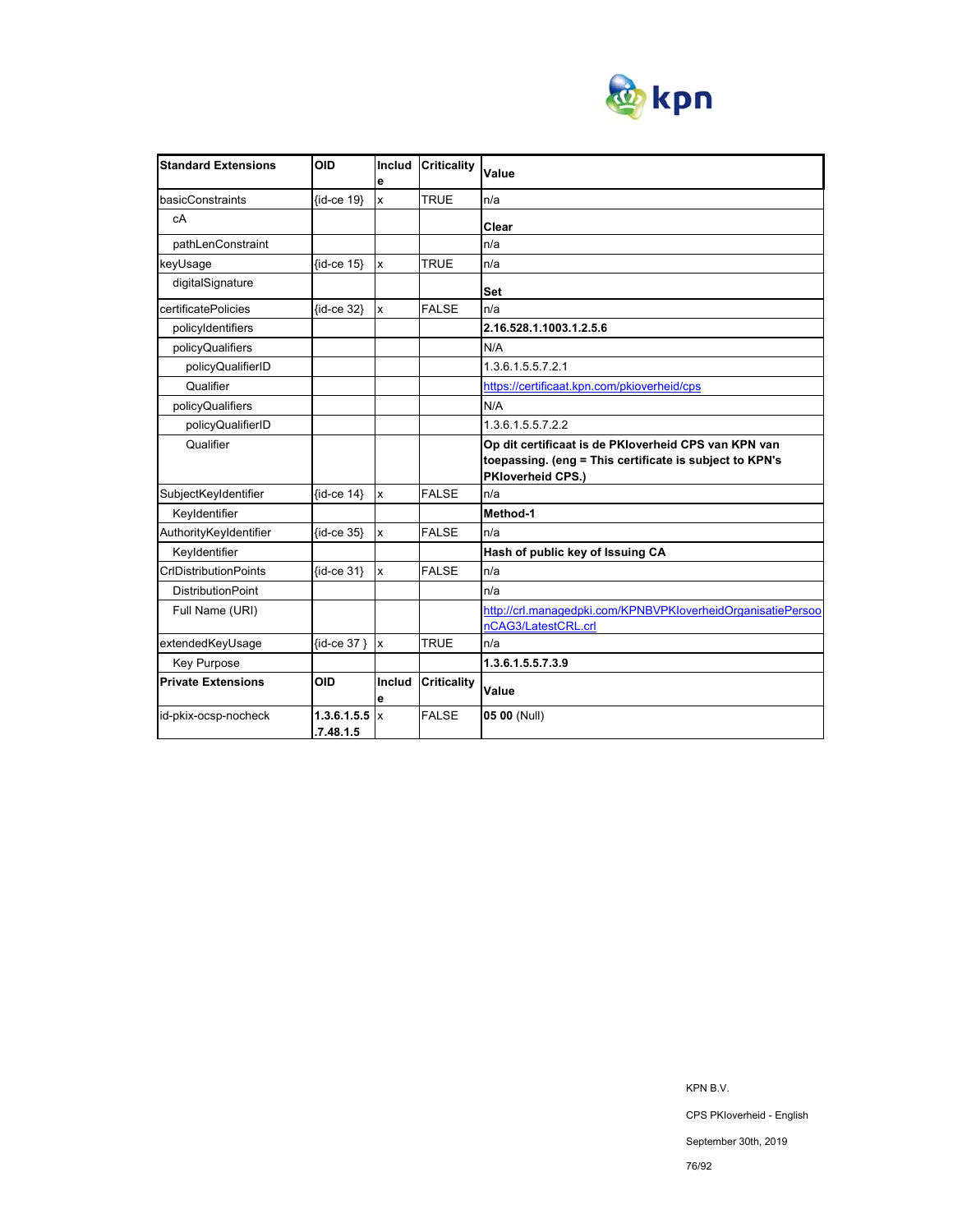

# **8 Compliance Audit and Other Assessment**

Since November 1, 2002, KPN B. V. (one of its predecessors) has been certified by KPMG Certification b. v. against the' TTP. NL Scheme for management system certification of Trust Service Providers issuing Qualified Certificates for Electronic Signatures, Public Key Certificates, Website Certificates and / or Time-stamp tokens' against ETSI TS 101 456 and thus fulfilled the requirements of the dutch law for Electronic Signatures. The ETSI TS 101 456 Certificate was extended on the same date in the years 2005,2008,2011 and 2014 by the certification body BSI Management Systems.

Since 2014, KPN has also been certified against ETSI TS 102 042.

Among other things, the Scheme specifies the frequency with which the audit is carried out, the requirements that the certifying body must meet and how non-conformities are dealt with. A certifying body must be accredited by the Accreditation Board before it can certify.

## **eIDAS**

On July 1, 2016, the European Regulation REGULATION (EU) No 910/2014 OF THE EUROPEAN PARLIAMENT AND OF THE COUNCIL of 23 July 2014 on electronic identification and trust services for electronic transactions in the internal market and repealing Directive 1999/93/EC entered into force.

This decree replaces the Dutch Electronic Signature Act.

Because this regulation sets out the requirements regarding the frequency of the audit and accreditation, the aforementioned TTP. NL Scheme lapses on that date.

In February 2016, the previous ETSI certifications ETSI ETSI TS 101 456 and ETSI TS 102 042 were also replaced by ETSI certifications ETSI EN 319 411-2 and ETSI EN 319 411-1 respectively. KPN also complies with the relevant parts of the PKI government's Programme of Requirements as stated in the Programme of Requirements (see https://www.logius.nl/english/pkioverheid ). This can be demonstrated by means of an audit report issued by BSI Management Systems b. v, A copy of the ETSI EN 319 411-2 and ETSI TS 102 042 certificate can be found on the KPN site (see Electronic Storage Site). The audit reports drawn up by the auditors concerned are secret from a security point of view. They are not made available to third parties and can only be viewed on request and under strict confidentiality.

With effect from 10 March 2017, the Netherlands Radiocommunications Agency (hereinafter AT) has been designated as statutory supervisor of the eIDAS ordinance. KPN is registered as a Trust Service Provider (TSP) with the Netherlands Radiocommunications Agency, as a certified publisher of Qualified Certificates to the public.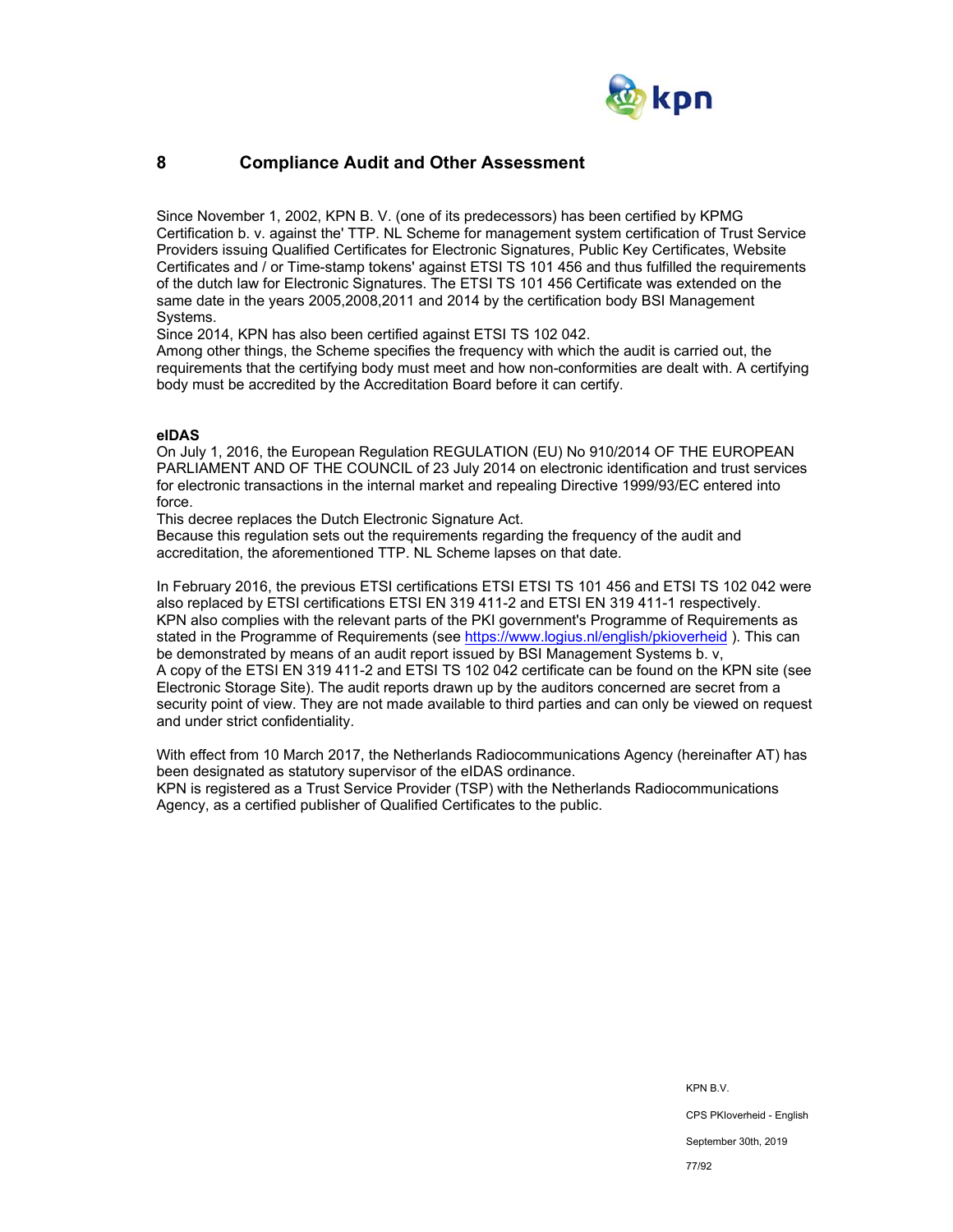

# **9 Other Business and Legal Matters**

KPN is the ultimately responsible Trust Service Provider. KPN is also responsible for those parts that are outsourced to other organizations.

KPN has outsourced the identification of certificate holders and certificate managers to AMP B. V.

#### **9.1 Fees**

No further stipulations.

## **9.2 Financial Responsibility**

KPN has put in place adequate arrangements, including insurance, to cover liabilities related to the provision of the service in question. In addition, KPN has the financial stability and resources necessary for sound business operations.

# **9.3 Confidentiality of Business Information**

The financial statements of KPN B.V. are integrated in the financial statements of Koninklijke KPN N.V. As a publicly listed company, it is the Royal KPN N.V. not allowed to provide financial data outside the regular reports and official channels.

# *9.3.1 Listing of information considered confidential*

The following shall be regarded as confidential, inter alia:

- agreements with, inter alia, Subscriber' s;
- Internal procedures for handling and processing Subscription, Certificate applications and revocation requests;
- data on systems and infrastructures;
- PIN, PUK and revocation codes;
- Internal security procedures and measures;
- audit reports;
- Private keys.

For personal data, see 9.4.2 Confidential personal data.

# *9.3.2 List of information considered as non-confidential*

No further stipulations.

KPN B.V.

CPS PKIoverheid - English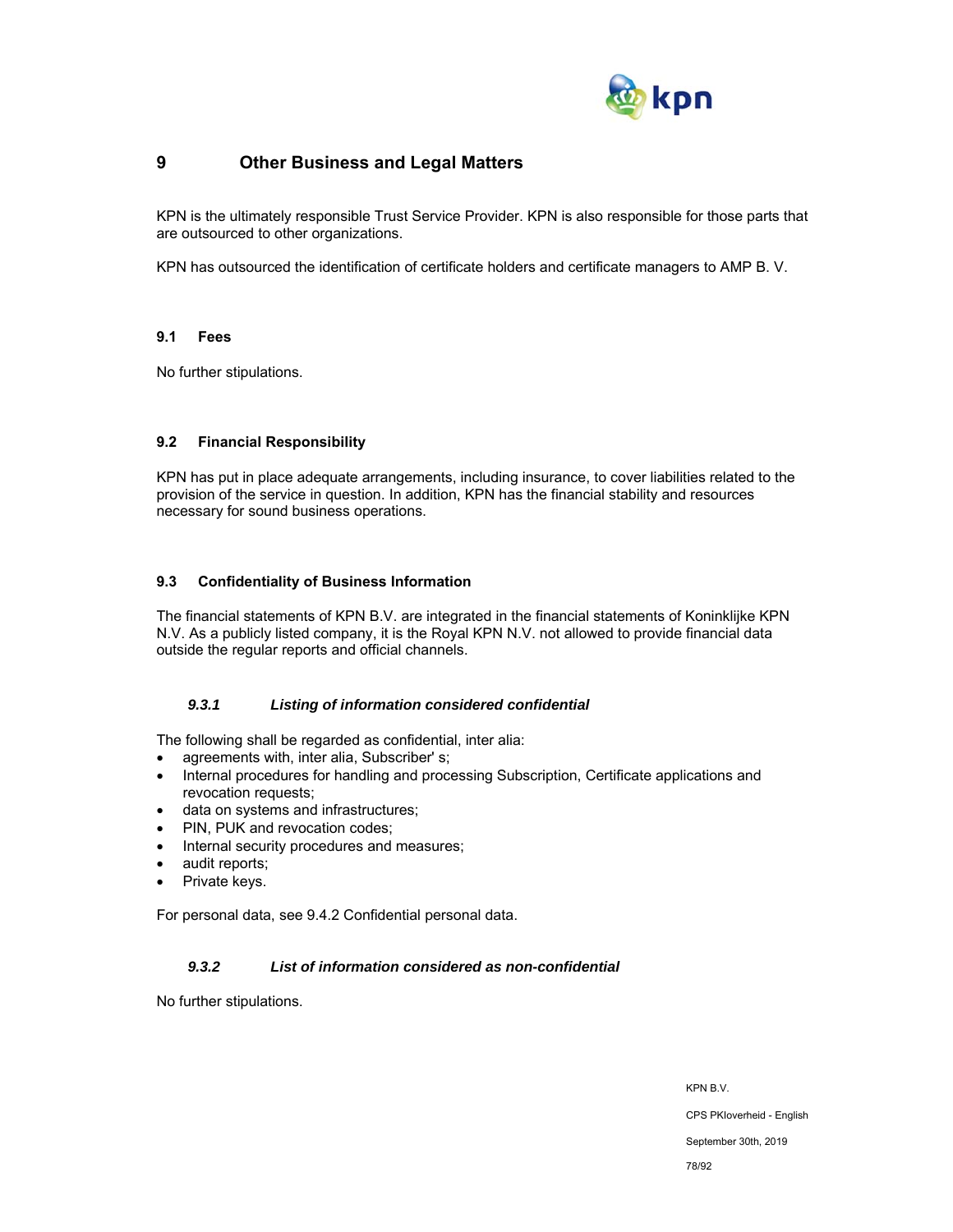

# *9.3.3 Responsibility not to provide data*

KPN has formulated a policy for all information relating to security issues (see, for example, 9.3.1.). This policy states, among other things, that this information is confidential and is only made available on the basis of the need-to-know principle. This also means that, in principle, this information is only made available for inspection to third parties within the KPN building, but only to the extent that there is a clear need for this (for example an audit) and always under strict confidentiality.

## **9.4 Privacy of Personal Information**

KPN complies with the requirements of the Wbp (dutch Act on Privacy). KPN has registered with the Dutch Data Protection Authority (College Bescherming Persoonsgegevens) as being responsible for processing personal data for the purpose of certification services.

## *9.4.1 Privacy Statement*

KPN has formulated a privacy statement for, among other things, its certification services. The statement describes how KPN deals with personal data. The privacy statement is made available via KPN's website (see Repository).

## *9.4.2 Confidential personal data*

The following personal data are considered confidential and will not be provided to third parties:

- Subscriber details;
- certificate application details and certificate application treatment details;
- certificate application processing data;
- certificate revocation details;
- notifications of circumstances which may lead to revocation;

#### *9.4.3 Non-confidential data*

The published data of certificates is publicly available. The information that is made available in respect of published and revoked certificates is limited to the limits set out in Chapter 7 ' Certificate, CRL and OCSP profiles' of this CPS

Information on revocation of certificates is available through the CRL. This information provided only concerns the certificate number, the moment of revocation and status (valid/revoked) of the certificate.

#### *9.4.4 Responsibility to protect Private Keys*

KPN is responsible for protecting private CA keys.

The responsibility for protecting the Private Key of the Certificate Holder and thus for the QSCD/SUD on which it is stored lies up to and including transfer of the QSCD/SUD with KPN and after transfer

KPN B.V.

CPS PKIoverheid - English

September 30th, 2019

79/92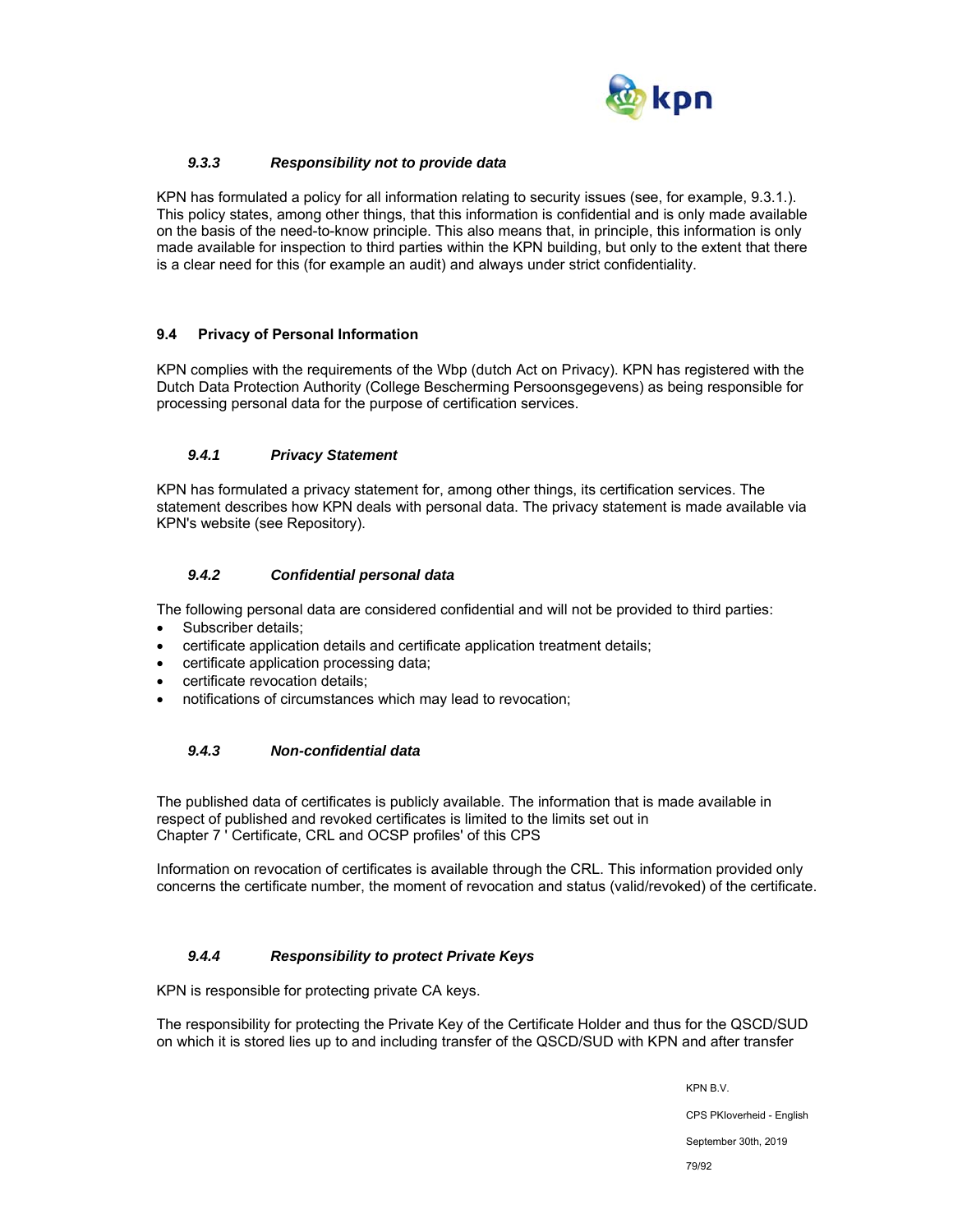

with the Certificate Holder/Certificate Manager. As a result, the responsibility for protecting the PIN and PUK codes that secure the smart card also lies with KPN up to and including the transfer of the PIN mail with KPN and after transfer with the Certificate Holder/Certificate Manager.

The Subscriber creates the key pair for which he requests a server certificate. The Subscriber is responsible for creating and storing the relevant Private Key in his or her Safe Environment, the Subscriber is also responsible for the Safe Environment itself.

In the case of the mobile certificate, no private key transfer will take place. This private key is stored on the HSM in the secure environment of KPN. The responsibility for the protection of the PUK code lies with KPN until the transfer of the PIN mailer. After that, the certificate holder is responsible for setting up a PIN code and securing it.

# *9.4.5 Notification of use and consent to the use of personal data*

The Certificate Holder, the Certificate Manager and Subscriber grant permission for publication of certificate data by consent to the Special Terms and Conditions. The completion of an application procedure by the Certificate Holder is considered by KPN as permission for the publication of the data in the Certificate.

## *9.4.6 Provision of information as a result of a legally valid summons*

KPN does not provide confidential data to investigating officers, except insofar as Dutch legislation and regulations require KPN to do so and only upon presentation of a legally valid summons.

# *9.4.7 Provision of private law evidence*

The Certificate and the information supplied with the Certificate Application shall continue to be stored for a further period specified to the Subscriber and/or Certificate Holder and insofar as necessary to provide proof of certification in the legal process. Confidential data will only be provided to parties other than the Subscriber and the Certificate Holder for the purpose of evidence, with the prior written consent of the Subscriber or the Certificate Holder.

#### *9.4.8 Provision of information at the request of the owner*

KPN will provide the Subscriber and/or Certificate Manager or Certificate Holder with the personal data concerning him/her, upon request. Upon request, KPN provides the Subscriber with personal data of a Certificate Manager or Certificate Holder who has received a Certificate on behalf of the Subscriber.

KPN is entitled to charge an appropriate fee for each provision.

#### *9.4.9 Disclosure of information with respect to revocation of a certificate*

Information on revocation of Certificates is available through the CRL. The information given there only concerns the Certificate number and the moment of revocation.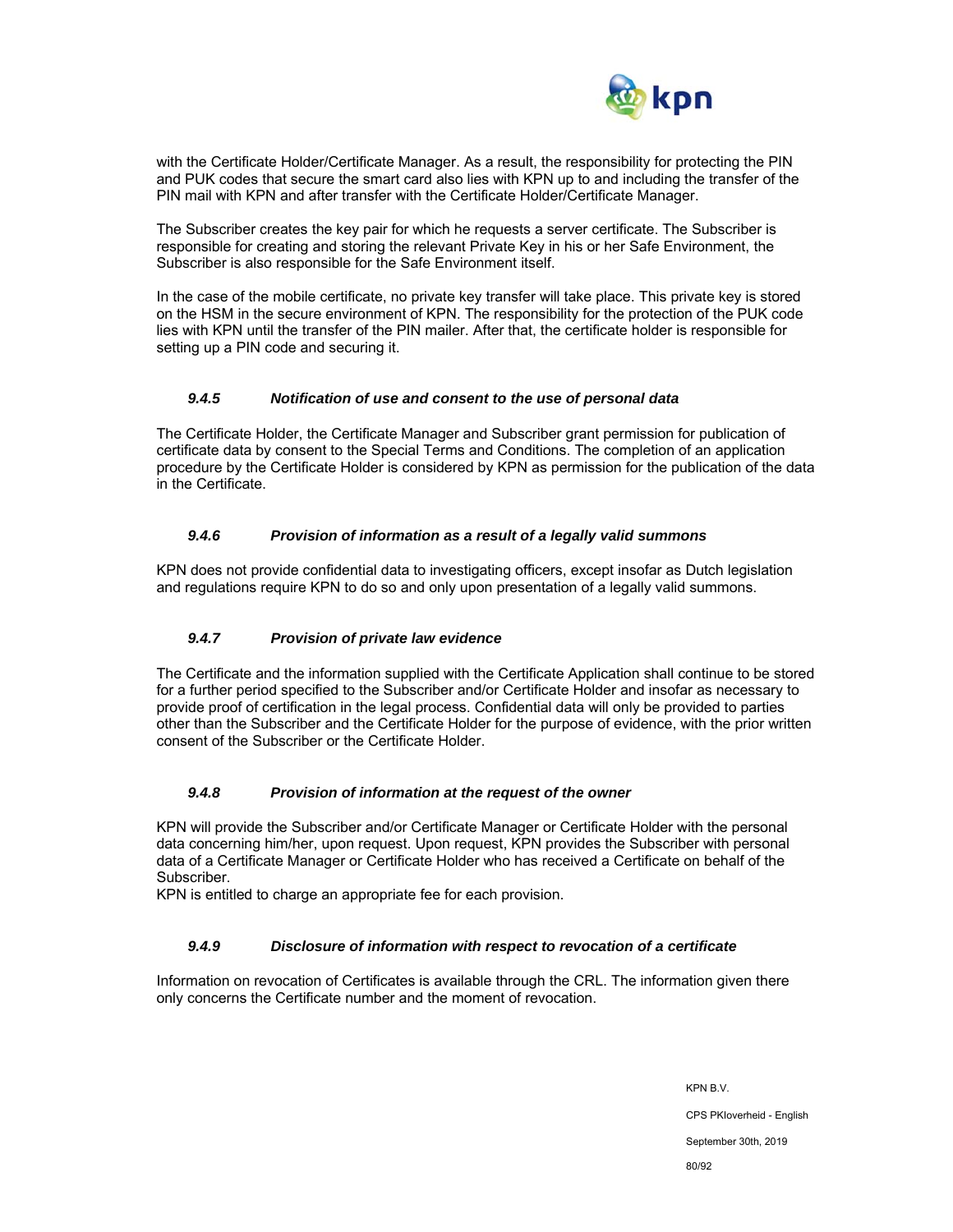

# *9.4.10 Other circumstances which may lead to the provision of information*

No further Stipulations.

### **9.5 Intellectual property rights**

The intellectual property rights of this CPS are vested in KPN.

Property rights relating to the Certificate, QSCD and SUD shall also remain vested in KPN and its licensors after issuance, including intellectual property rights. The same applies to documentation provided by KPN's services, including this CPS.

## **9.6 Obligations and Warranties**

In the Special Terms and Conditions, the manner in which KPN and the parties involved must deal with obligations and guarantees is set out.

## **9.7 Restrictions on warranties**

In the Special Terms and Conditions, the manner in which KPN and the parties involved must deal with the restrictions in guarantees is included.

#### **9.8 Liability**

## *9.8.1 Liability of KPN*

KPN accepts liability for PKIoverheid Certificates as set out in the Special Terms and Conditions.

#### *9.8.2 Limitations of Liability to the relying Party*

KPN's liability to Relying Parties is limited in the manner described in the Special Terms and Conditions.

### **9.9 Indemnities**

No further stipulations.

KPN B.V. CPS PKIoverheid - English September 30th, 2019 81/92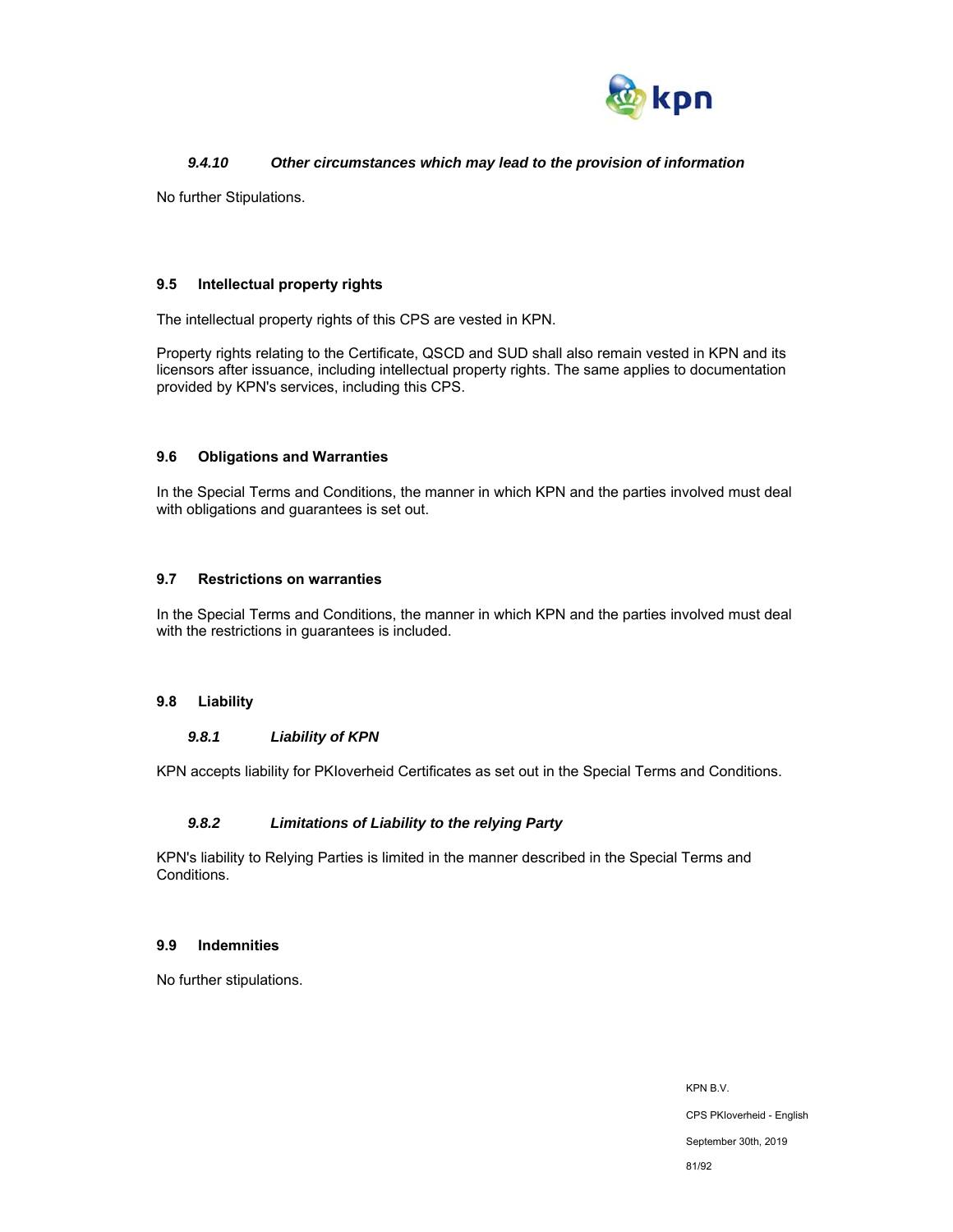

## **9.10 Term and Termination**

The special conditions include the manner in which KPN deals with termination.

#### **9.11 Individual notices and communications with participants**

KPN communicates with stakeholders in various ways. This is done verbally (telephone), mainly through the employees of the Validation department who, among other things, process and handle the Certificate applications. This department can be reached by calling +31 (0)88 661 05 00.

Communication also takes place in writing via this CPS and for example the certificate application forms used, all of which are accompanied by a detailed explanation. There is also the possibility of raising questions or other matters via e-mail address pkivalidation@kpn.com

The listed documents and many other information are available in the Electronic Storage.

#### **9.12 Amendments**

#### *9.12.1 Amendment procedure*

KPN has the right to amend or supplement the CPS. The operation of the current CPS is assessed at least annually by KPN's PMA. Subscribers, Certificate Holders, Certificate Managers and Confidential Parties may comment on the content of the CPS and submit it to KPN's PMA (pkisupport@kpn.com). If, on the basis of this, it is determined that changes to the CPS are necessary, the PMA will implement these changes in accordance with the change management process set up for this purpose.

Amendments to the CPS are approved by KPN's PMA. Changes of an editorial nature or obvious clerical and/or spelling errors can enter into force without prior notice and are recognizable by increasing the version number by 0.1 (1.1 > 1.2). In the event of major changes, a new version will be produced, recognizable by increasing the version number by 1 (1.0 > 2.0).

#### *9.12.2 Notification of amendments*

Amendments to the CPS are announced on KPN's website (see Electronic Storage Recordings). This is done two weeks before the CPS's starting date of validity. This starting date of validity is stated on the cover page of this CPS.

#### **9.13 Dispute Resolution Procedures**

Complaints are dealt with by means of a complaints procedure. These complaints can be reported by telephone and by e-mail to the Service Desk. A web form is available on the website for this purpose, which can be used to submit a complaint, among other things. https://certificaat.kpn.com/support/

> KPN B.V. CPS PKIoverheid - English September 30th, 2019 82/92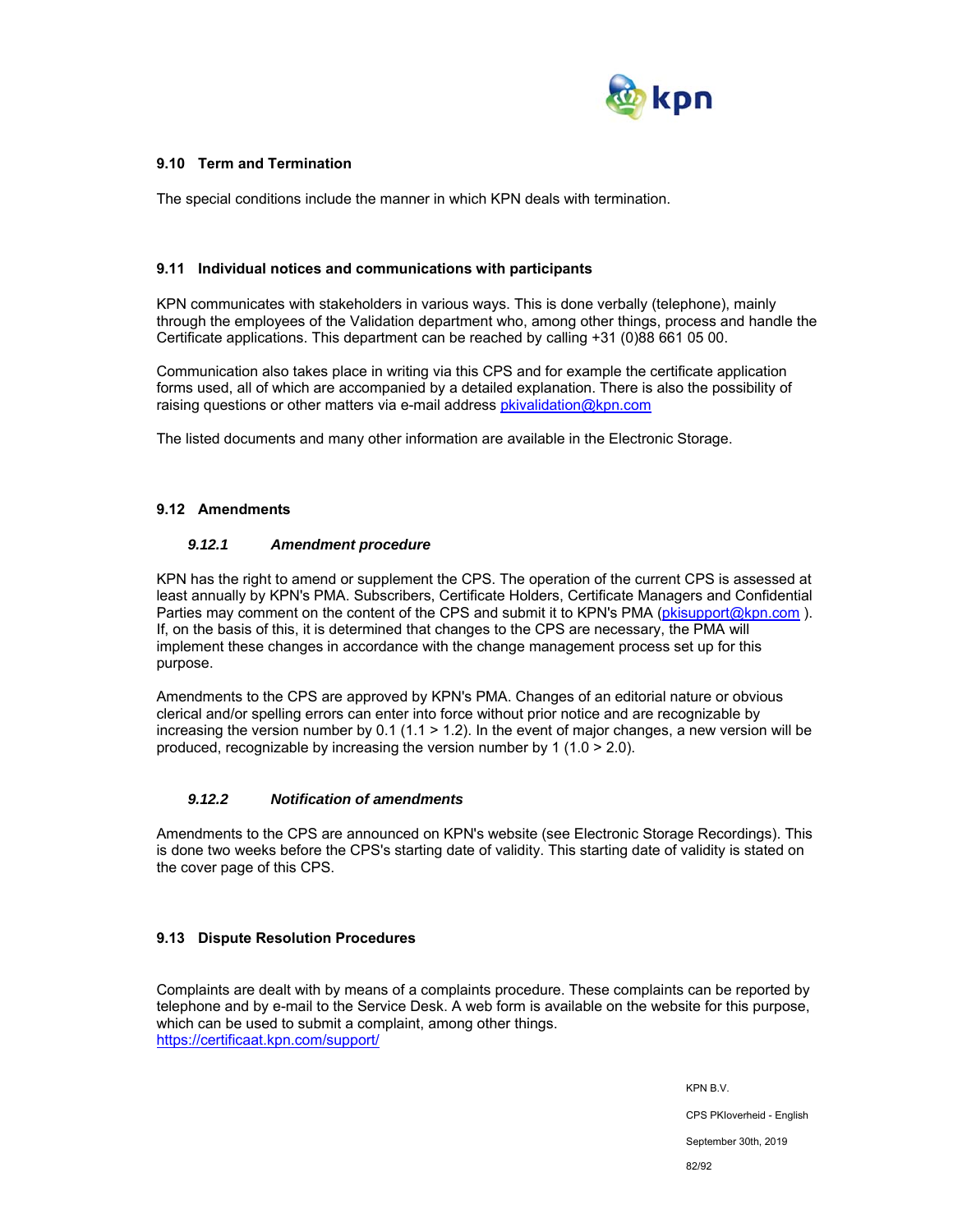

Telephone: 088-6610621 (working days from 9:00 to 17:00 E-mail: Servicedesk.sbr@KPN.com

KPN makes every effort to provide you with the best possible service. However, it is possible that you are not satisfied with our services. In that case, there is a possibility to appeal about the handling of your complaint. You can reach this procedure via : https://www.kpn.com/zakelijk/service/klachtindienen-over-kpn-zakelijk.htm

# **9.14 Governing Law**

The eIDAS regulation governs KPN's certification services within the PKIoverheid, insofar as it concerns the Qualified Certificates (unrepudiation).

KPN's services are also governed exclusively by Dutch law.

# **9.15 Compliance with Applicable Law**

No further stipulations

## **9.16 Miscellaneous Provisions**

No further stipulations

KPN B.V. CPS PKIoverheid - English September 30th, 2019 83/92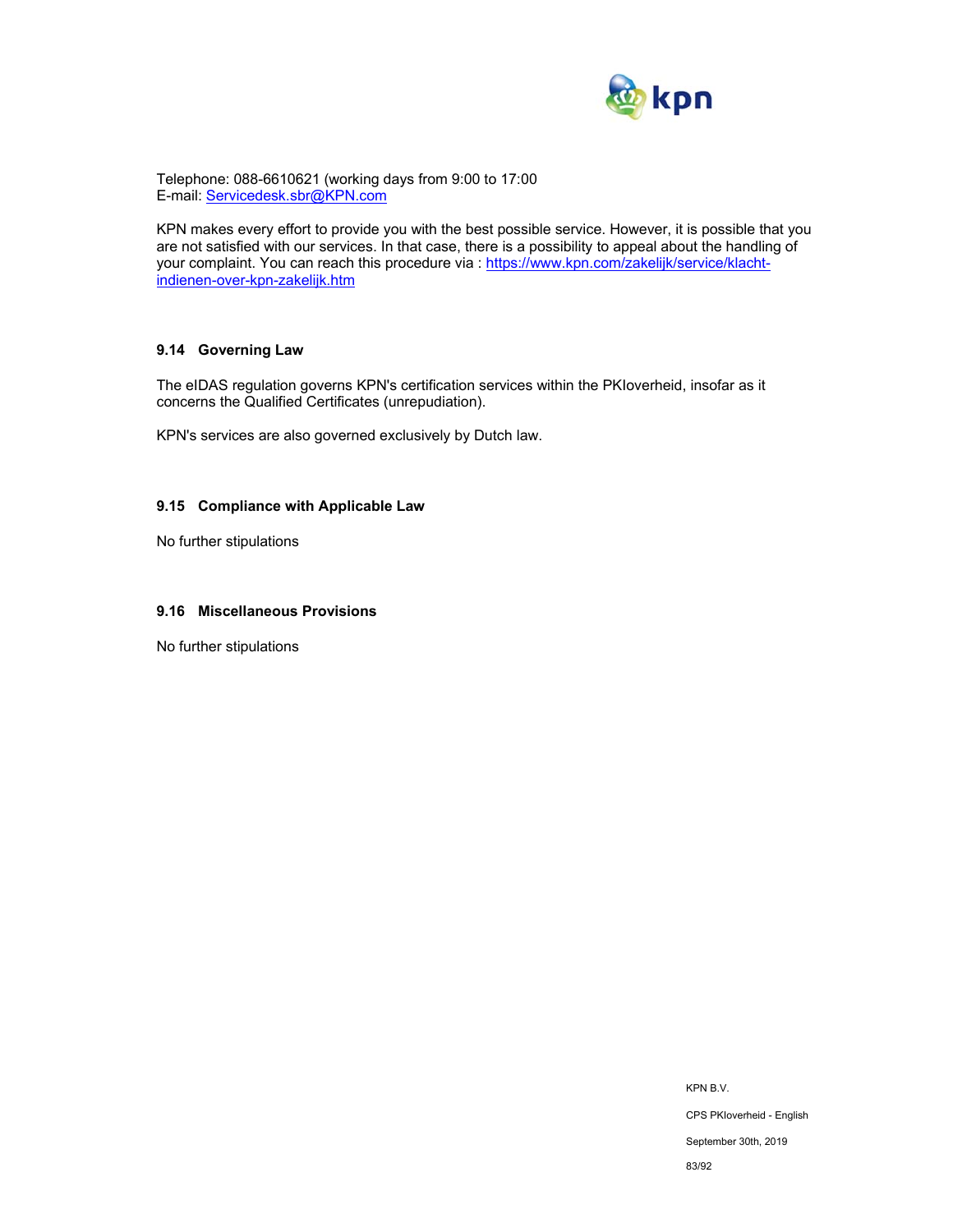

## *Appendix 1 Definitions*

**Advanced Electronic Signature**: an Electronic Signature that meets the following requirements: (a) it is uniquely linked to the signatory;

(b) it makes it possible to identify the signatory;

(c) it is established by means which the signatory can maintain under his sole control;

(d) it shall be linked to the electronic file to which it relates in such a way that any subsequent alteration of the data can be detected.

**Applicant**: a natural person (Recognized Profession Certificates) or legal entity (Organisation-linked Certificates) who submits a Certificate Application for the issuance of a Certificate to KPN. The Applicant does not have to be the same party as the Subscriber or the Certificate Holder, but is one of both.

**Asymmetric Key Pair**: a Public Key and Private Key within the public key cryptography that are mathematically connected in such a way that the Public Key and the Private Key are each other's counterparts. If one key is used to encrypt, the other key must be used to decrypt and vice versa.

**Authentication**: (1) Checking an identity prior to transmission of information; (2) verifying the accuracy of a message or sender.

**Authenticity certificate**: Certificate certifying the Public Key of the key pair used for identification and authentication services.

**Authorised representative:** A natural person authorised to represent an organisation. The power of representation may derive from the law or from a power of attorney. There may also be several natural persons, e. g. a board of an association, who are authorised to represent an organisation.

**CA Certificate:** a Certificate of a Certification Authority.

**CA Key**: the key pair, Private and Public Key of a Certification Authority.

**Certificate**: the Public Key of an End User, together with additional information. A Certificate is enciphered with the Private Key of the Certification Authority that issued the Public Key, making the Certificate unalterable.

Certificates can be grouped in different ways. Firstly, there is the distinction between Organizational Certificates and Professional Certificates. Certificates for Organisation-linked Certificates are requested by an organisational entity, which is a Subscriber at KPN, for a Certificate Holder who is part of or has a relationship with that organisational entity. The Certificate Holder shall use the Certificate on behalf of the organisation.

For Professional Certificates, they are applied for by a practitioner of a Recognised Appeal, who in that capacity is a Subscriber himself or herself, but at the same time also a Certificate Holder. The Certificate Holder shall use the Certificate on account of his profession.

The Organisation-specific Certificates are subdivided into Personal Certificates and Services Certificates. The Services Certificates can in turn be divided into Group and Server Certificates.

**Certificate Application**: the request submitted by an Applicant for the issue of a Certificate by KPN.

**Certificate Administrator**: (Certificate Manager) a natural person who is authorized to apply for, install, manage and/or revoke a Server Certificate or Group Certificate on behalf of the Subscriber and for the benefit of the Certificate Holder. The certificate administrator carries out actions that the certificate holder himself is not capable of doing.

KPN B.V.

CPS PKIoverheid - English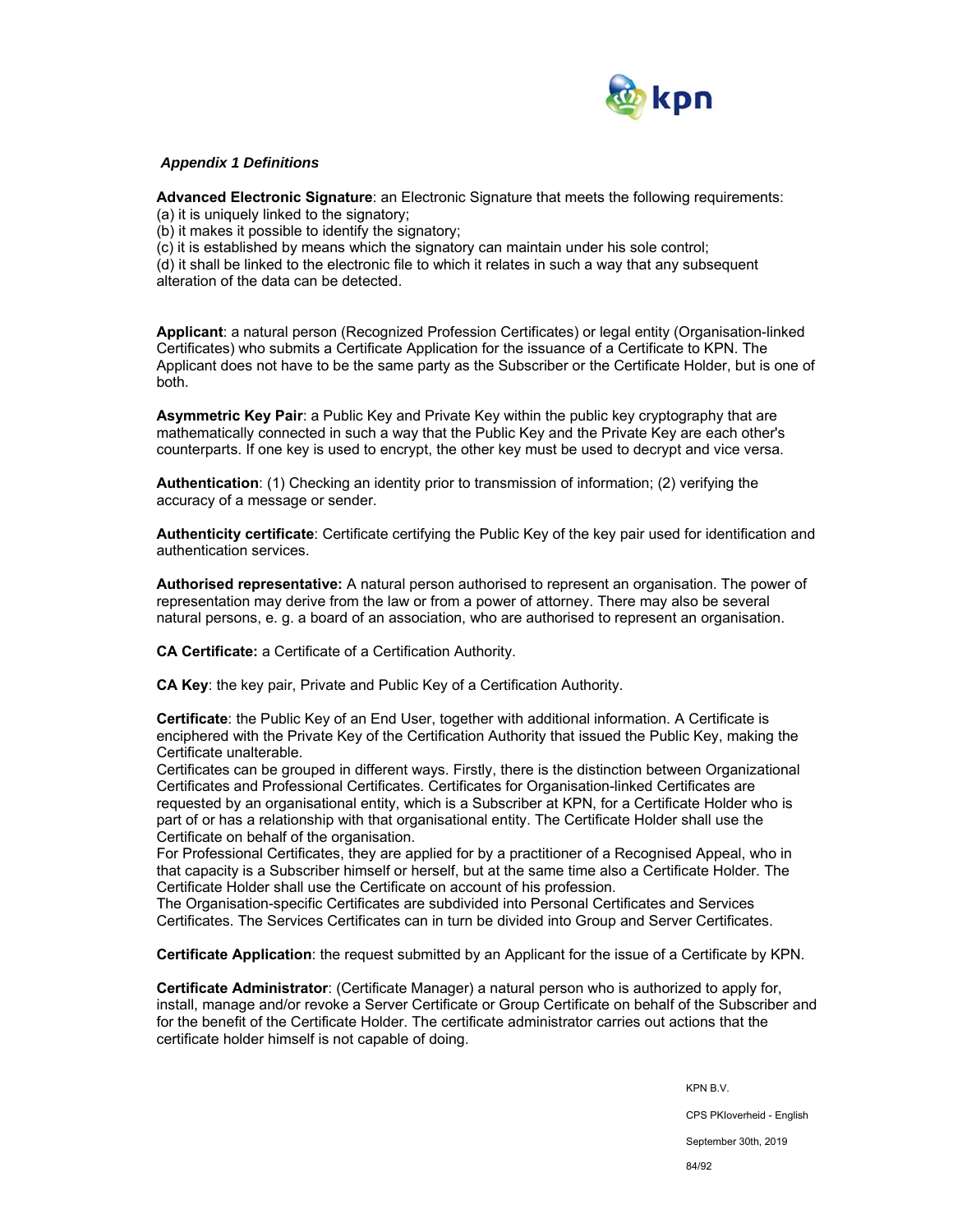

**Certificate Holder**: an entity that is identified in a Certificate as the holder of the Private Key belonging to the Public Key given in the Certificate.

In principle, there are two types of Certificate Holders: the organisation-specific Certificate Holder and the professionally related Certificate Holder. The organisation-specific Certificate Holder is part of an organisational entity in which the organisational entity is the Subscriber who applies for Certificates for the Certificate Holder and in which the Certificate Holder may use these Certificates on behalf of the Subscriber. The professional certificate holder is a practitioner of a recognized profession, who in that capacity becomes a Subscriber at KPN and applies for Certificates for himself. In the case of the professional Certificates, the Subscriber is the Certificate Holder, the Subscriber and the Certificate Holder are the same person.

**Certificate Profile**: a description of the content of a Certificate. Each type of Certificate (signature, confidentiality, etc.) has its own interpretation and thus its own description - in which there are, for example, agreements on naming and the like.

**Certificate Policy** (CP): a named set of rules indicating the applicability of a Certificate for a particular community and/or application class with common security requirements. Using a CP, Subscribers and Confidential Parties can determine how much confidence they can place in the relationship between the Public Key and the identity of the Public Key holder. The applicable CP's are included in the PKIoverheid Programme of Requirements (PvE). This concerns the part 3a Certificate Policy - Domain Government/Businesses and Organisation and the part 3b Certificate Policy - Services, appendix to CP Domain Government/Businesses and Organisation.

**Certificate Revocation List**: (CRL): a publicly accessible and consultable list of revoked Certificates, signed and made available by the issuing TSP

**Certification Authority** (CA): an organisation that generates and revokes Certificates. The functioning as CA is a partial activity carried out under the responsibility of the TSP. In this respect, KPN therefore both operates as a CA and a TSP (CSP)

**Certification services**: the issuing, management and revocation of Certificates by Trust Service Providers.

**Certification Practice Statement** (CPS): a document describing the procedures followed and measures taken by a CSP in relation to all aspects of the service provision. The CPS describes how the CSP(TSP) meets the requirements as stated in the applicable CP.

**Certification Practice Practice Statement PKIoverheid** (CPS PKIoverheid: the CPS in question, as applicable to the issue by KPN of PKIoverheid Certificates and their use.

**Certification Service Provider**: a natural or legal person whose function is to provide and manage Certificates and key information, including the associated media (QSCD, SUD). The Certification Service Provider also has the final responsibility for providing the Certification Services, whether it carries out the actual activities itself or subcontracts them to others.

**Confidentiality certificate**: Certificate certifying the Public Key of the key pair used for confidentiality services.

#### **Country code TopLevelDomain** (ccTLD) code

The ccTLD (country code Top Level Domain) is the domain name extension for a country or independent territory. A ccTLD consists of the 2-letter country code defined according to the ISO 3166-1 standard. For instance: .nl. be .de.

KPN B.V.

CPS PKIoverheid - English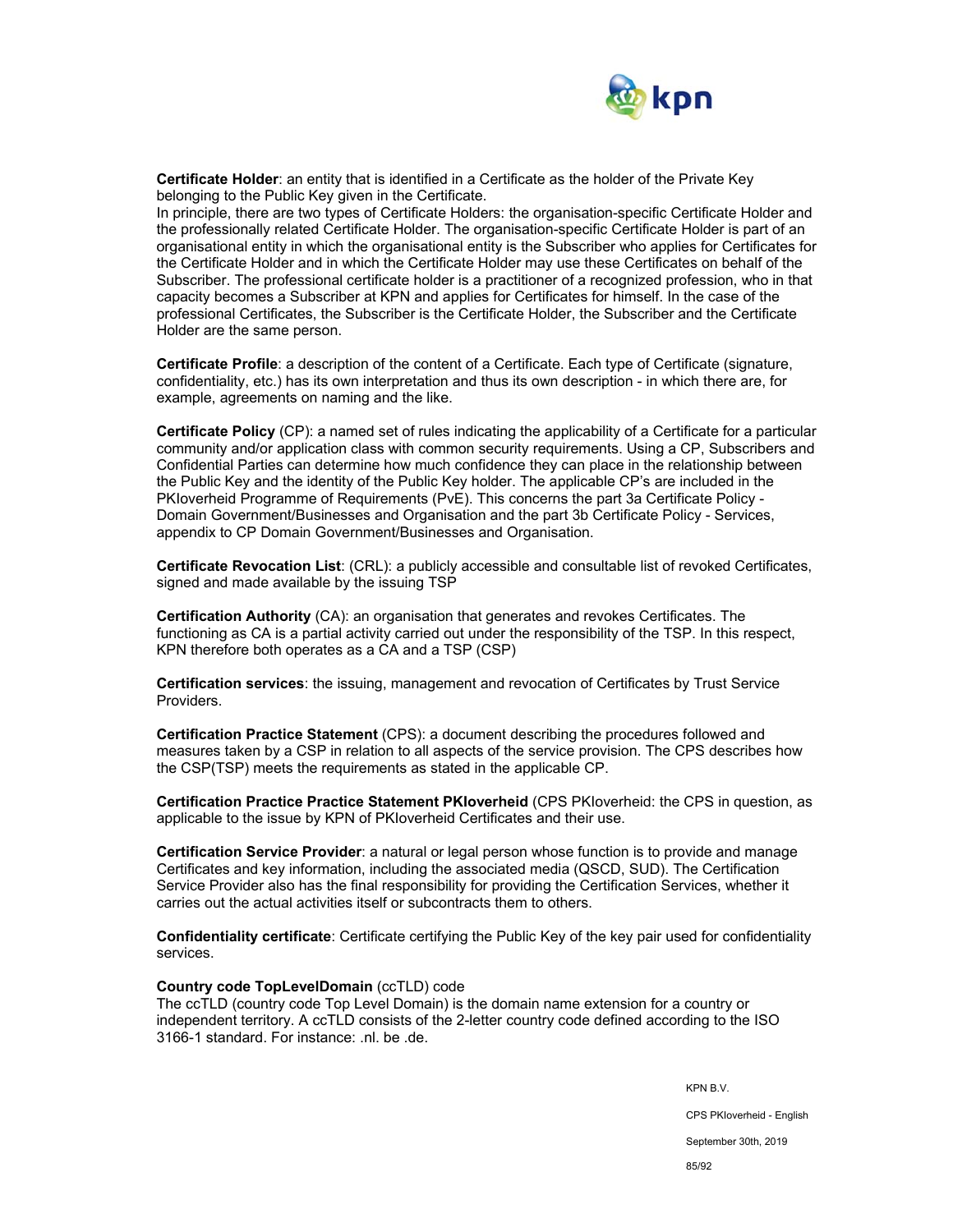

**Data for the creation of Electronic Signatures**: see Signature Creation Data.

**Data for verifying an Electronic Signature**: see Signature Verification Data.

**Digital Signature**: see Advanced Electronic Signature.

**Directory Service**: a service from (or with the cooperation of) a CSP that makes Certificates issued by the CA available and accessible online for the benefit of consulting or trusting parties.

**End User**: a natural or legal person who performs one or more of the following roles within the PKIoverheid: Subscriber, Certificate Holder or Confidential Party. In view of the limited distinctive character of this term, it is not used in the CPS, except in so far as it concerns the prescribed structure of the document (i. e. headings, etc.).

**Electronic Signature**: electronic data that are attached to or logically associated with other electronic data and are used as a means of authentication. The Electronic Signature is used to ensure that electronic correspondence and transactions can compete on two important points with the timehonoured "signature on paper". By placing an Electronic Signature, it is certain that someone who claims to have signed a document has actually done so.

**Electronic Storage**: location where relevant information regarding KPN's services can be found. See: https://certificaat.kpn.com/support/downloads/

**Escrow (Key-Escrow**): A method to generate a copy of the Private Key for the purpose of access to encrypted data by authorised parties during the issuance of a Certificaate and its secure storage.

#### **Fully Qualified Domain Name (FQDN)**

A Fully Qualified Domain Name (FQDN) as defined by PKIoverheid is a full name registered in the Internet Domain Name System (DNS) with which a server on the Internet is unique to identify and address. With this definition, an FQDN includes all DNS nodes up to and including the name of the relevant Top-Level Domain (TLD) and an FQDN is registered in the Internet DNS under a DNS Resource Record (RR) of type' IN A' and/or' IN AAAA' and/or' IN CNAME'.

Examples of FQDNs are www.logius.nl webmail. com. nl local. logius. nl server1. local. local. logius. nl Logius. nl (subject to registration under a DNS RR of type' IN A' and/or' IN AAAA' and/or' IN CNAME').

**Generic TopLevelDomain (gTLD**):The gTLD is a generic top-level domain (generic Top Level Domain), a domain name extension that does not belong to a particular country and that can be registered in principle by anyone anywhere in the world.

**Government:** Within the context of PKIoverheid, government is/are considered to be government or government organisations:

• all of the national government, the provinces, the municipalities, the partnerships based on the Act on Common Regulations and the Water Boards;

KPN B.V.

CPS PKIoverheid - English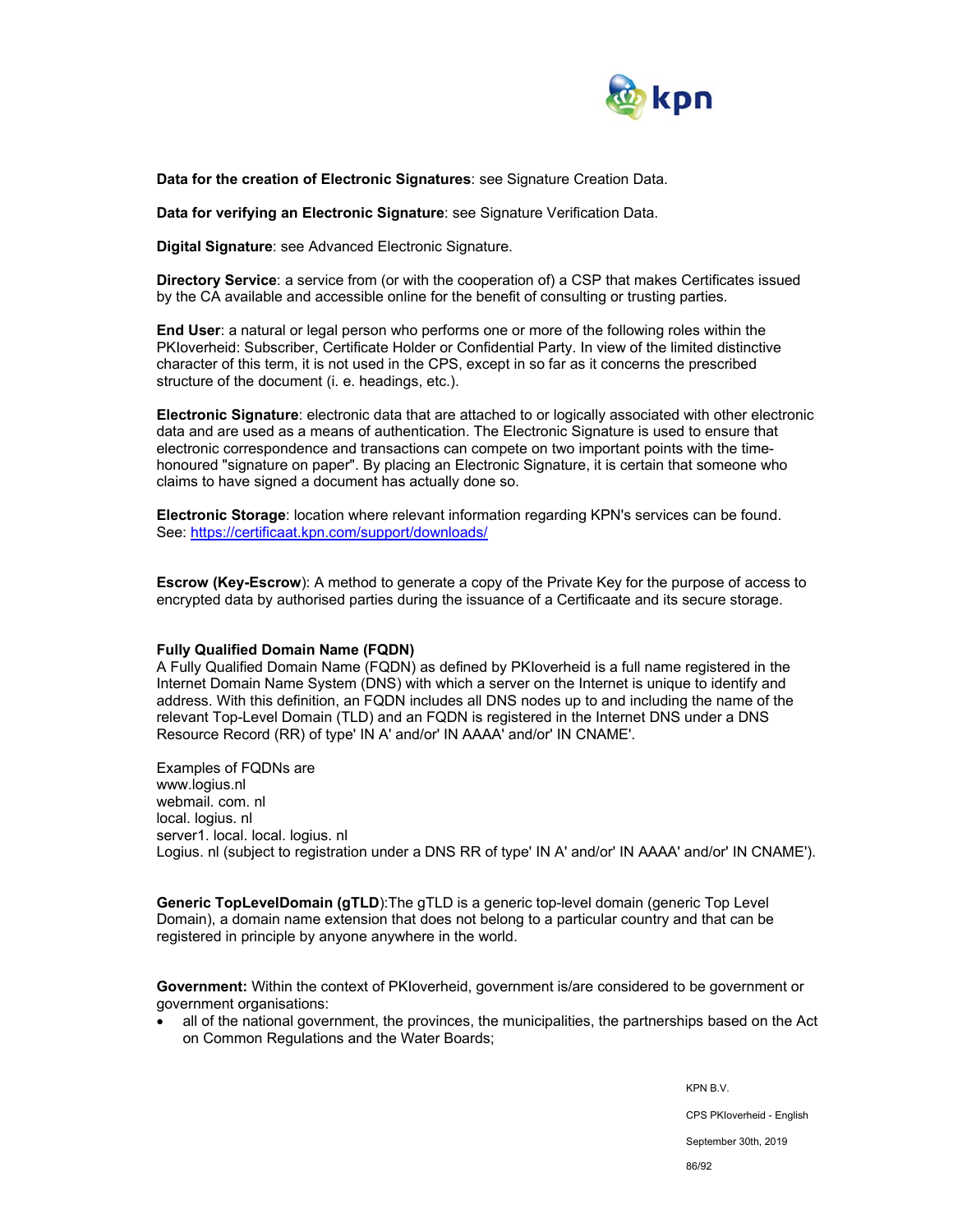

- implementing organisations and services such as inspections, benefits and expenditure services and police services;
- Judiciary;
- independent administrative bodies as listed in the ZBO register

**GovernmentCA**: a CA that is the RootCA within the hierarchy of the PKI government. In a technical sense, it is the central point of trust within the hierarchy and is controlled by the Government Policy Authority.

**Government Identification Numbe**r (dutch:OverheidsIdentificatieNr OIN): Identification number from the Digikoppeling Service Register. This is a register for government organisations. If governmental organizations want to participate in Digikoppeling, a government facility for improving electronic communication between governmental organizations, they must, when applying for a Server Certificate, prove their existence with an extract from the Digikoppeling Service Register and the OIN is included in their Server Certificate.

**Government Policy Authority**: the highest policy-making authority within the hierarchy of the PKI government that controls the Government-CCA.

**Group Certificate**: a combination of two Non-Qualified Certificates, stored on a SUD, which together support the functions of confidentiality and authenticity and fulfill the following requirements: (a) they have been spent on a service or function, forming part of the Subscriber (organisational entity); and

(b) they have been issued on the basis of the Certificate Policy Services in force within the PKI government (PvE Part 3b)

**Hardware Security Module**: The peripherals used on the server side to accelerate cryptographic processes. The creation of keys should be considered in particular.

**KPN Special Terms and Conditions PKIoverheid Certificates**: the Special Terms and Conditions, which apply to all parties involved in the issue and use of PKIoverheid Certificates.

**Mobile Certificate:** The means by which KPN provides an eIDAS qualified signature certificate and an authentication certificate that is under "sole control" of the certificate holder using his mobile phone. The key material is securely stored on systems managed by KPN in a secure environment. As a result, the certificate holder no longer needs a Smartcard or USB token to sign documents with a qualified signature, but a mobile phone with an activated Mobile certificate and an application that is connected to the corresponding signing service.

**Non-qualified Certificate**: a Certificate that does not meet the requirements for a Qualified Certificate.

**Object Identifier (OID):** A sequence of numbers that uniquely and permanently identifies an object.

**Online Certificate Status Protocol** (OCSP): a method to check the validity of Certificates online (and in real time). This method may be used as an alternative to consulting the CRL.

#### **Organization-specific certificates**

There are two different types of organisational certificates:

- 1. for persons;
- 2. for services.

KPN B.V. CPS PKIoverheid - English September 30th, 2019 87/92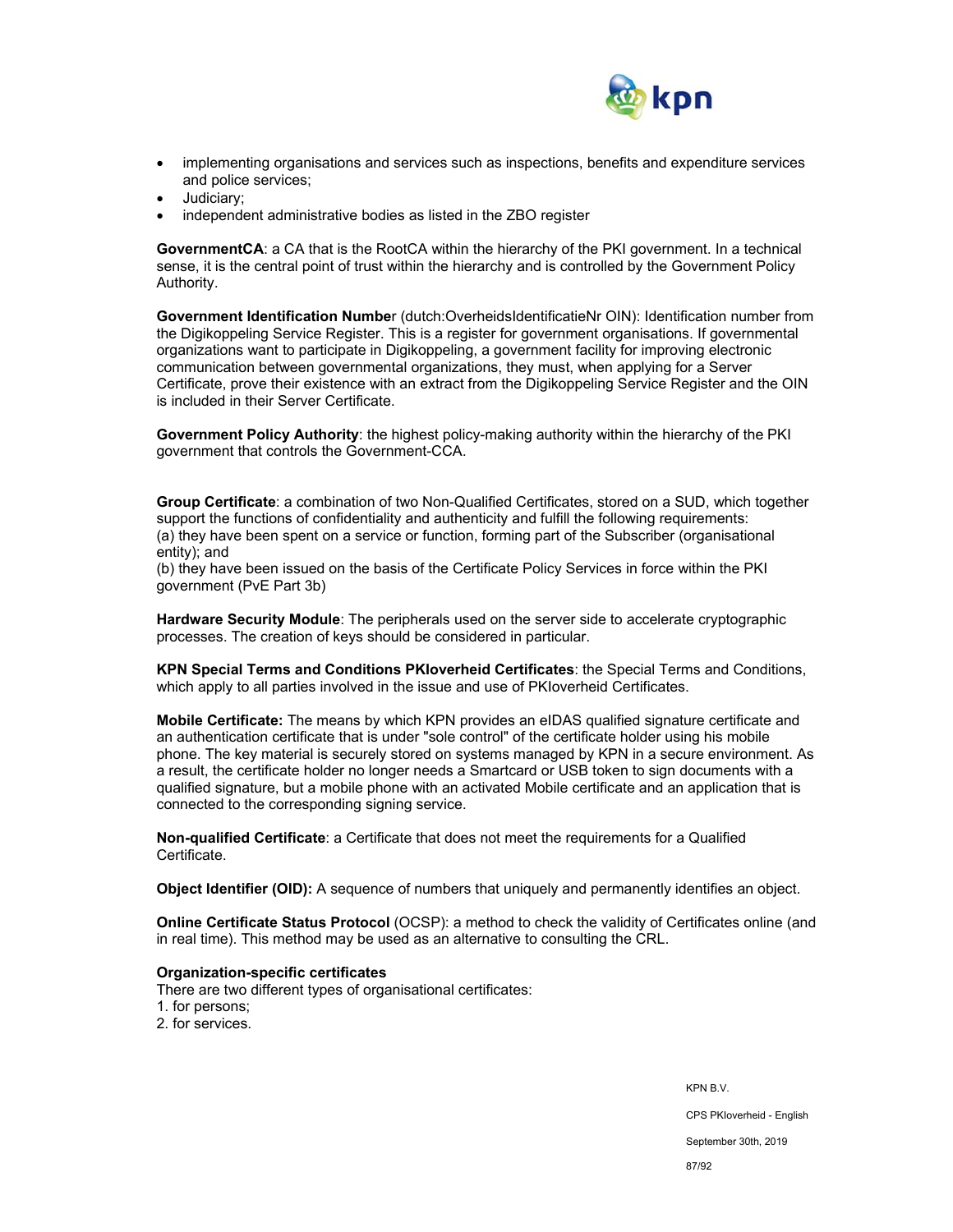

Ad. 1

In the case of organisation-specific certificates for persons, the certificate holder is part of an organisational entity. The certificate holder has the power to make a particular transaction on behalf of that organisational entity.

Ad. 2

In the case of organisation-specific certificates for services, the certificate holder is :

- an apparatus or a system (non-natural person), operated by or on behalf of an organisational entity; or
- a function of an organisational entity.

## **Personal certificates:**

The certificate holder will be a natural person in the case of personal certificates. The certificate holder is either part of an organisational entity for which a subscriber is the contracting party (organisational certificate holder), or the person practising a recognised profession and in that capacity itself a subscriber and thus the contracting party (professional certificate holder) or a citizen and, in that capacity, a subscriber and thus the contracting party.

**PKI for the government**, the Public Key Infrastructure of the State of the Netherlands (also known as the PKI government): a system of agreements that allows generic and large-scale use of the Electronic Signature, and also facilitates remote and remote identification. Confidential communication. The arrangement system is owned by the Minister of the Interior and Kingdom Relations and is managed by the Policy Authority PKIoverheid.

**PKIoverheid Certificate**: a Certificate issued by KPN under the PKIoverheid certificate.

**Policy Management Authority**: the organisational entity within KPN responsible for developing, maintaining and formally establishing service-related documents, including the CPS.

**Private IP address:** An Internet Protocol address (IP address) is an identification number assigned to each device (e. g. computer, printer) participating in a computer network that uses the Internet Protocol (TCP/IP) for communication purposes.

Private IP addresses are not routable on the internet and are reserved for private networks. The IPv4's IPv4 address range reserved or kept available for private use is (see RFC 1918):

- $\cdot$  10.0.0.0 10.255.255.255;
- 172.16.0.0 172.31.255.255;
- 192.168.0.0 192.168.255.255;

In addition, the 169.254.0.0.0 -169.254.255.255.255 series is reserved for Automatic Private IP Addressing (APIPA). These IP addresses may not be used on the Internet.

The IPv6 IPv6 is the IP address range reserved or kept available for private use (see RFC 4193): fc00: /7

In addition, the series of fe80: /10 is reserved for Automatic Private IP Addressing (APIPA). These IP addresses may not be used on the Internet.

**Private Key**: the key of an asymmetric key pair that should only be known to its holder and kept strictly secret. Within the framework of the PKIoverheid, the Private Key is used by the Certificate Holder to identify himself electronically, to place his Electronic Signature or to decipher a encrypted message.

KPN B.V.

CPS PKIoverheid - English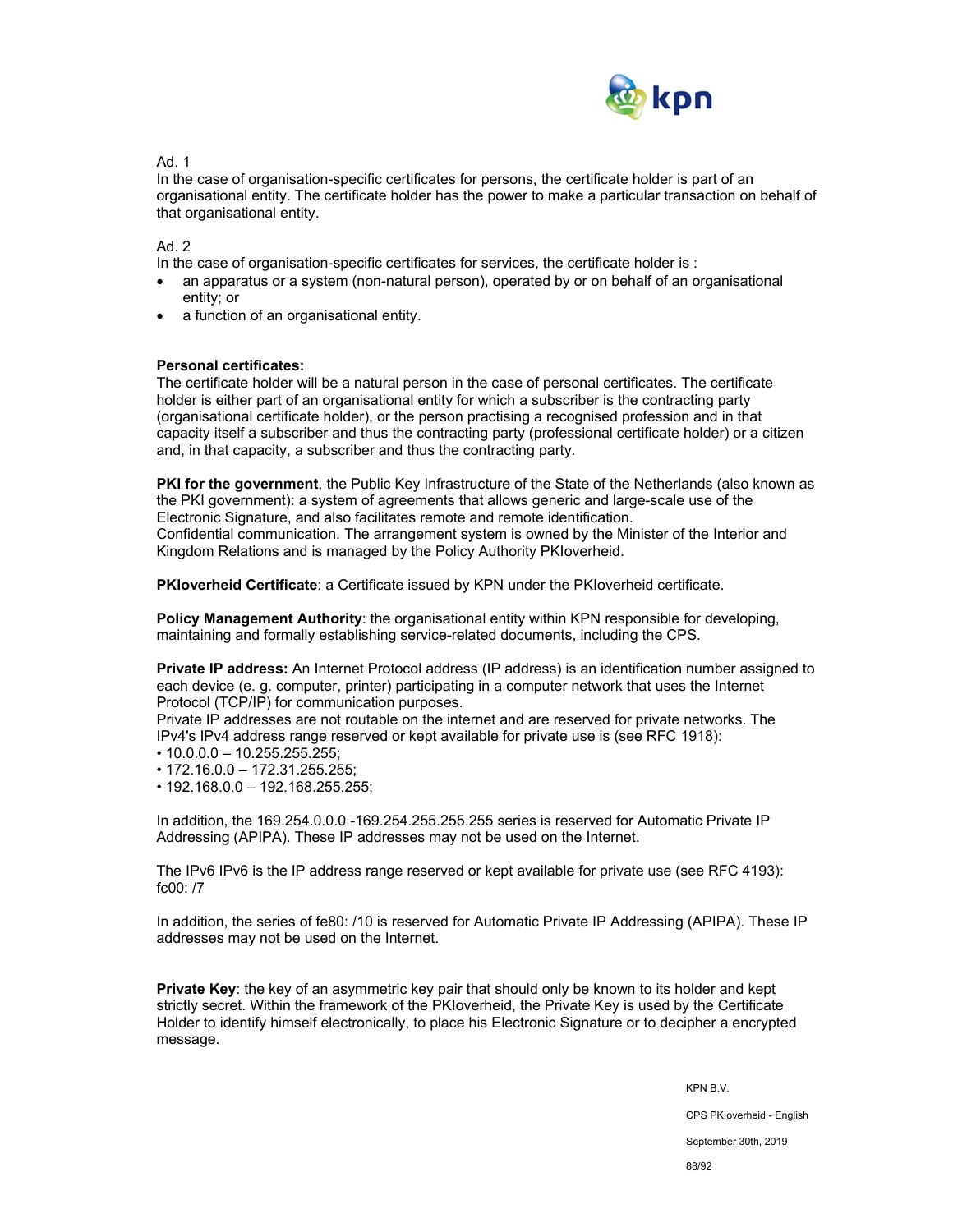

**Professional Certificate**: a combination of two Non-Qualified Certificates stored on an SSCD, which together support the functions of authenticity and confidentiality, as well as a Qualified Certificate that supports the function of Unrepudiation, and which are issued exclusively to a practitioner of a Recognised Profession.

The Certificates shall comply with the following requirements:

(a) they have been issued to a natural person, who uses the Certificate or is going to use it for his or her profession; and

(b) they have been issued on the basis of the Certificate Policy Domain of Government/Businesses and Organisation Certificate (PvE Part 3a) applicable within the PKI government.

**Public IP address:** Public IP addresses are unique worldwide and can be routable, visible and accessible from the Internet.

**Public Key Infrastructure** (PKI): the organisation, procedures and technology required to issue, use and manage Certificates.

**Public Key:** the key of an asymmetric key pair that can become public published. The Public Key is used to check the identity of the owner of the asymmetric key pair, to check the Electronic Signature of the owner of the asymmetric key pair and to encrypt information for a third party.

**Qualified Certificate**: A Certificate that meets the requirements set out in REGULATION (EU) No 910/2014 OF THE EUROPEAN PARLIAMENT (eiDAS) and has been issued by a Trust Service Provider that meets the requirements set out in this Regulation. The Certificate must also apply to the application of the Qualified Electronic Signature.

**Qualified Electronic Signature**: an Electronic Signature that meets the following requirements:

(a) it is uniquely linked to the signatory;

(b) it makes it possible to identify the signatory;

(c) it is established by means which the signatory can maintain under his sole control;

(d) it shall be linked to the electronic file to which it relates in such a way that any subsequent alteration of the data can be detected;

(e) it is based on a Qualified Certificate as referred to in REGULATION (EU) No 910/2014 OF THE EUROPEAN PARLIAMENT (eiDAS);

(f) it has been generated by a secure means for the creation of Electronic Signatures as referred to in REGULATION (EU) No 910/2014 OF THE EUROPEAN PARLIAMENT (eiDAS).

**Qualified Signature Creation Device** (QSCD): a means for the creation of Electronic Signatures that meets the requirements of REGULATION (EU) No 910/2014 OF THE EUROPEAN PARLIAMENT (eiDAS). An QSCD is used for personal and professional certificates. An QSCD can be a smart card or a USB token, for example.

**Recognised profession:** Professional certificate holders must exercise a recognised profession in order to apply for Certificates within the PKI government. In this context, a recognised profession is a profession which is mentioned in the program of PKI government requirements as a Recognised profession.

**Relying Party**: the natural or legal person who is the recipient of a Certificate and who acts in confidence in that Certificate.

> KPN B.V. CPS PKIoverheid - English September 30th, 2019 89/92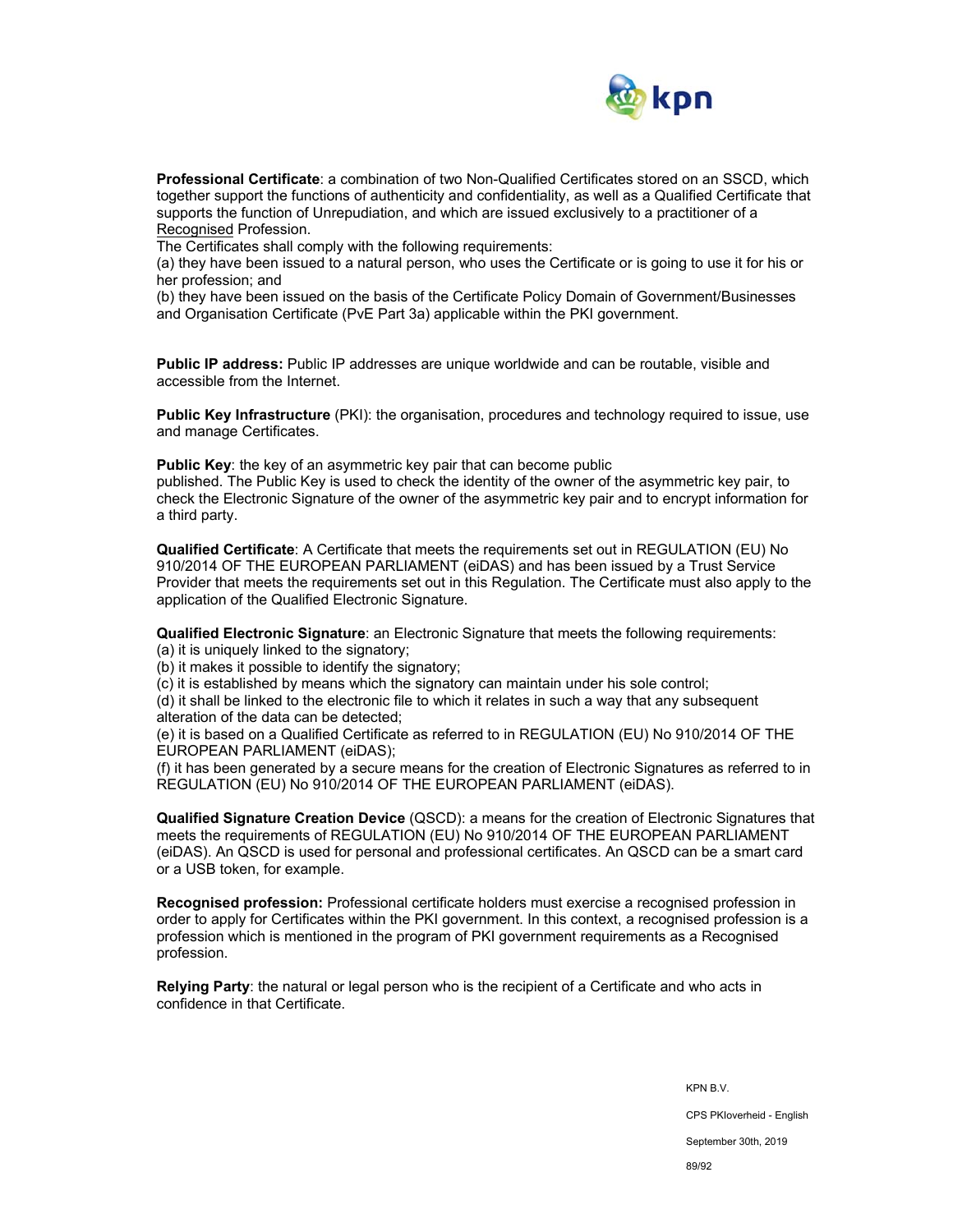

**Root**: the central part of a (PKI) hierarchy from which the entire hierarchy and its level of reliability are displayed.

**Root certificate**: the Root-CA Certificate. This is the Certificate belonging to the place where trust in all Certificates issued within the PKI government originates. There is no higher CA from which confidence is derived. This Certificate is signed by the Certificate Holder (within the PKI government this is the GovernmentCA) itself. All underlying Certificates are issued by the holder of the Stam Certificate.

**Root Certification Authority** (Root-CA): a CA which is the centre of common trust in a PKI hierarchy. The Certificate of the Root-CA (the Root-CA (the Root Certificate of Stam Certificate) is self-signed, as a result of which it is not possible to authenticate the source of the signature on this Certificate, only the integrity of the content of the Certificate. However, the Root-CA is trusted on the basis of, for example, CP and other documents. The Root-CA does not necessarily have to be positioned at the top of a hierarchy.

**Secure User Device** (SUD): a means that contains the users private key (s), protects this key (s) from compromise and performs authentication or decryption on behalf of the user. A QSCD is used for service certificates. Also and QSCD can be a smart card or a USB token.

A smart card or USB token is called QSCD if it can be used to create electronic signatures, i. e. if it carries qualified certificates. If a smart card or USB token service contains certificates, it is called an SUD.

**Server Certificate**: A Non-qualified Certificate stored within the Subscriber's Secure Environment that supports the functions of authenticity and confidentiality and meets the following requirements: (a) it has been issued to a server, being part of the Subscriber (organisational entity); and (b) it has been issued on the basis of the Certificate Policy Services in force within the PKI government (PvE Part 3b).

**Services Certificate**: A certificate that links a function or device, such as a server, to a legal entity or other organisation. A Services Certificate can be a Server Certificate, if a device is linked to an organization, or a Group Certificate, if a function is linked to an organization.

**Secure Means of Creating Electronic Signatures**: see Secure Signature Creation Device.

**Secure Environment**: The environment of the system that contains server certificate keys. Within this environment it is permitted to protect the keys in software, rather than in a SUD. Compensatory measures for this must be of such a quality that it is practically impossible to steal or copy the keys unnoticed. Compensatory measures include a combination of physical access security, logical access security, logging, audit and separation of functions.

**Signature Creation Data**: unique data, such as codes or private cryptographic keys, used by the signatory to create an Electronic Signature.

**Signature Creation Device**: configured software or hardware used to implement the data for the creation of Electronic Signatures.

**Signature creation tool**: see Signature Creation Device.

KPN B.V. CPS PKIoverheid - English September 30th, 2019 90/92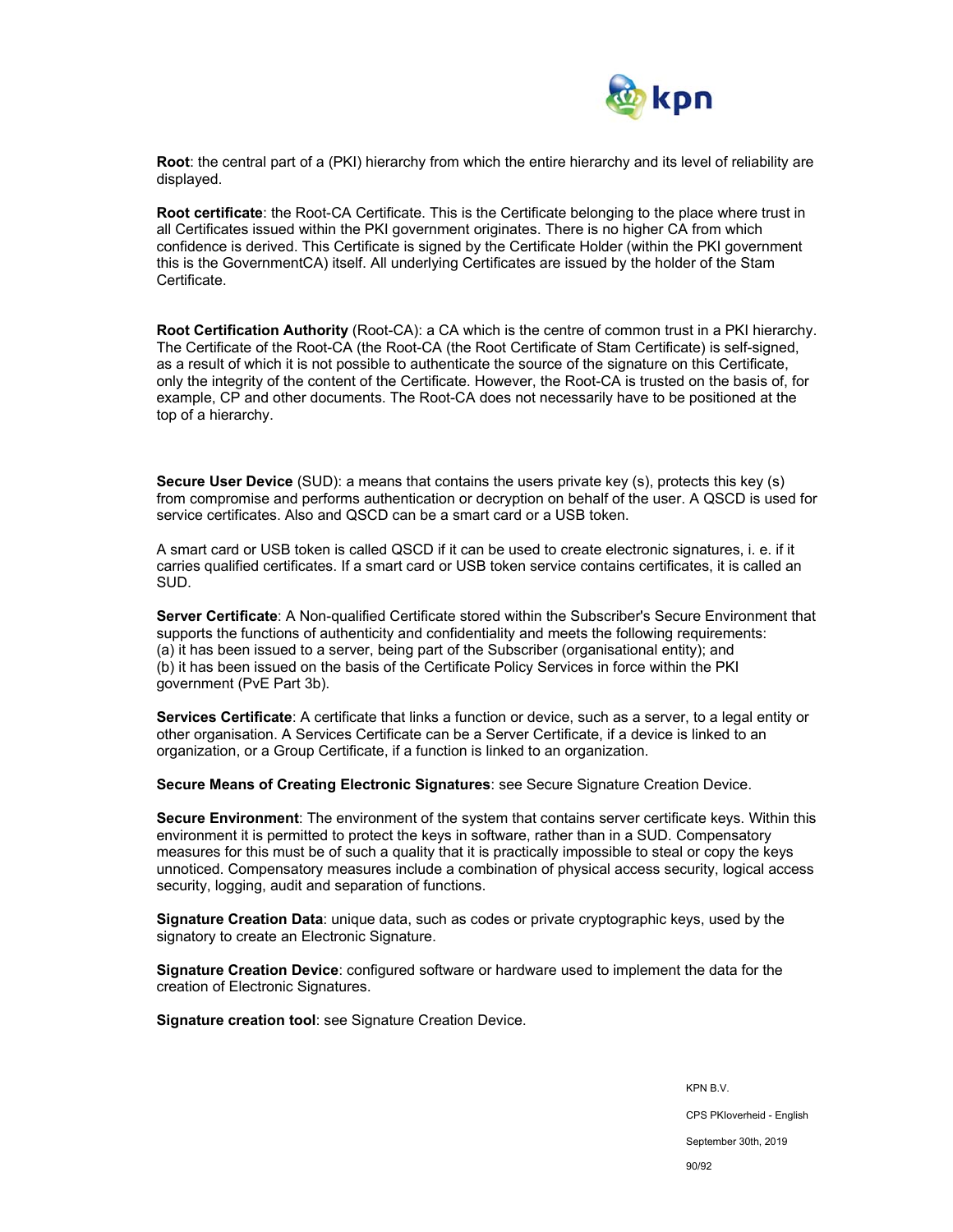

**Signature Verification Data**: data, such as codes or cryptographic Public Keys, used to verify an Electronic Signature.

**Subscriber**: the natural person (Recognized Profession Certificates or legal entity (Organisationrelated Certificates) who enters into an agreement with KPN to effectuate the issue of PKIoverheid Certificates to Certificates to Certificates Holders designated by the Subscriber.

**Trust service provider** (TSP): Provider of trust services. Since the European Regulation eIDAS the common name for CSP.

see Certification Service Provider.

**Unrepudiation**: the property of a message to demonstrate that certain events or actions have taken place, such as sending and receiving electronic documents.

**X. 509**: an ISO standard that defines a basis for the electronic format of Certificates.

KPN B.V. CPS PKIoverheid - English September 30th, 2019 91/92